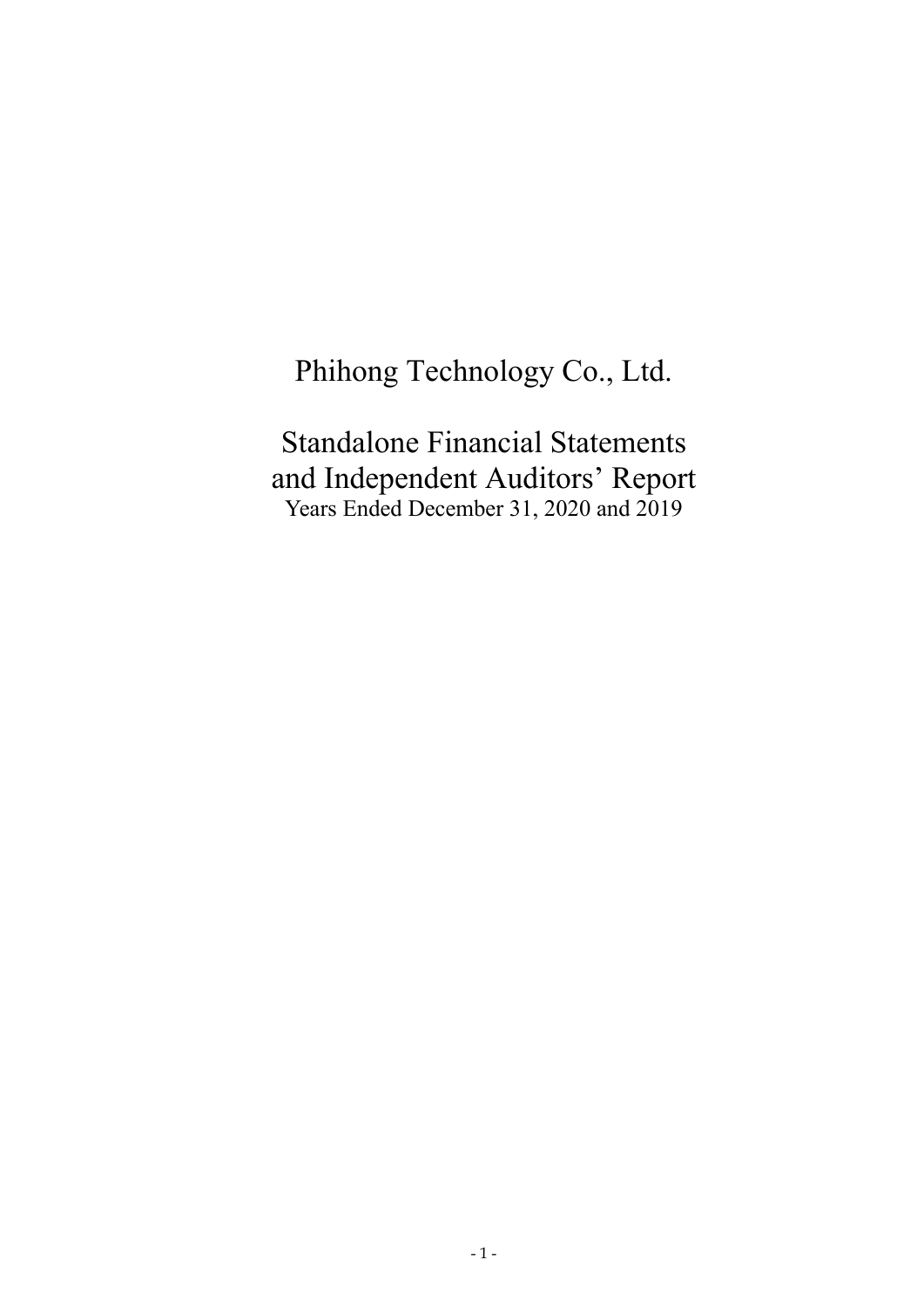#### **Independent Auditors' Report**

The Board of Directors and Shareholders Phihong Technology Co., Ltd.

#### **Opinion**

We have audited the accompanying financial statements of Phihong Technology Co., Ltd. (the Company), which comprise the balance sheets as of December 31, 2020 and 2019, and the statements of comprehensive income, changes in equity and cash flows for the years then ended, and the notes to the financial statements, including a summary of significant accounting policies.

In our opinion, the accompanying financial statements present fairly, in all material respects, the financial position of the Company as of December 31, 2020 and 2019, and its financial performance and its cash flows for the years then ended in accordance with the Regulations Governing the Preparation of Financial Reports by Securities Issuers.

#### **Basis for Opinion**

We conducted our audits in accordance with the Regulations Governing Auditing and Attestation of Financial Statements by Certified Public Accountants, Rule No. 1090360805 issued by the Financial Supervisory Commission of the Republic of China on February 25, 2020 and auditing standards generally accepted in the Republic of China. Our responsibilities under those standards are further described in the Auditors' Responsibilities for the Audit of the Financial Statements section of our report. We are independent of the Company in accordance with The Norm of Professional Ethics for Certified Public Accountant of the Republic of China, and we have fulfilled our other ethical responsibilities in accordance with these requirements. We believe that the audit evidence we have obtained is sufficient and appropriate to provide a basis for our opinion.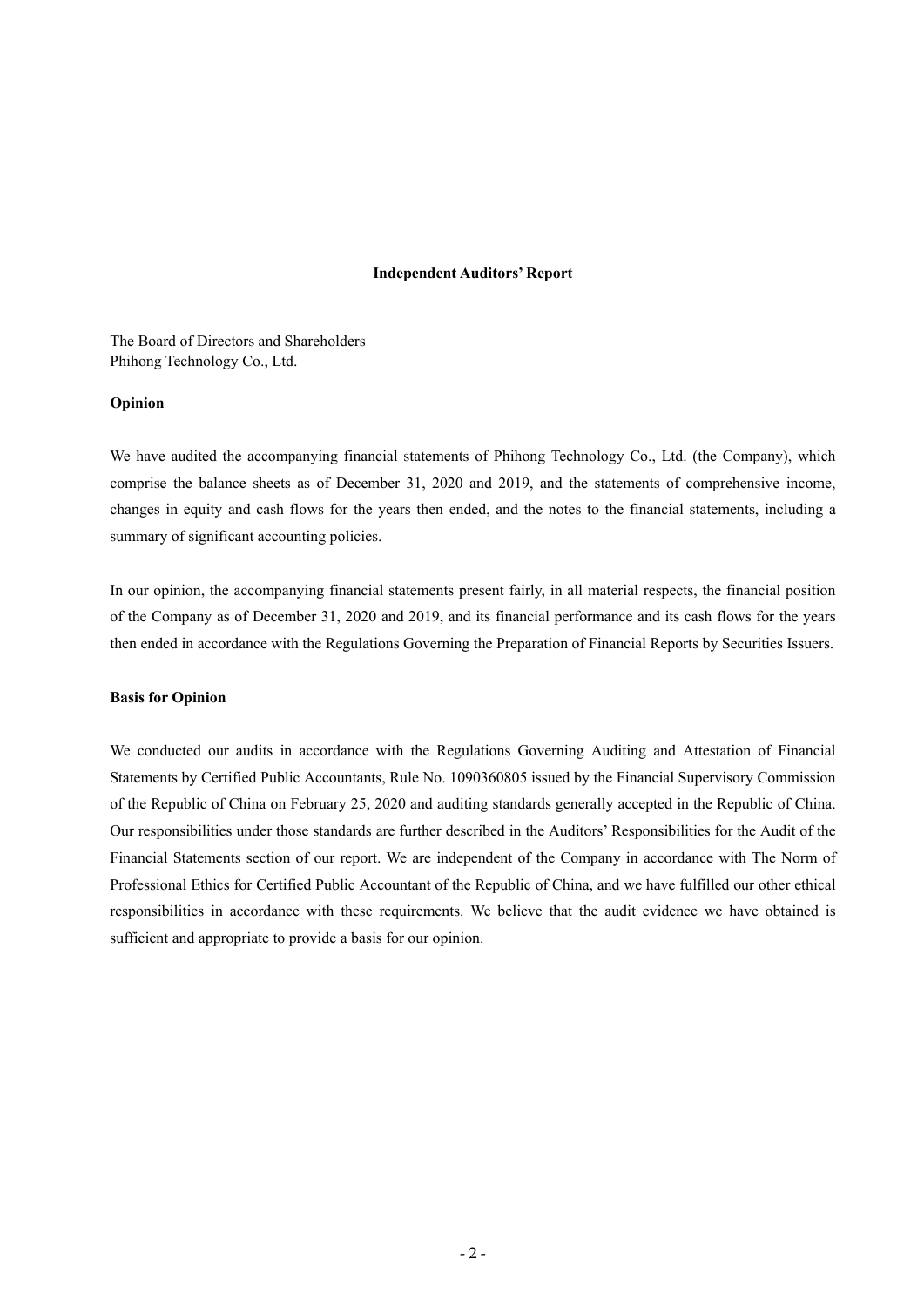#### **Key Audit Matters**

Key audit matters are those matters that, in our professional judgment, were of most significance in our audit of the financial statements for the year ended December 31, 2020. These matters were addressed in the context of our audit of the financial statements as a whole, and in forming our opinion thereon, and we do not provide a separate opinion on these matters.

The key audit matter identified in the audit of the Company's consolidated financial statements as of and for the year ended December 31, 2020 is as follows.

#### The Accuracy of Sales Revenue from Telecom Brand Operation

Description of the key audit matter:

Due to the impact of the uncertain trade relation between the US and China on the Company's sales from the telecom brand operation, we identified the accuracy of the sales revenue from the telecom brand operation as a key audit matter. Refer to Note 4 to the accompanying consolidated financial statements for the related disclosures.

#### Corresponding audit procedures

We understood the internal control related to the Company's recognition of sales revenue and evaluated the design of key control. We determined whether the key control has been implemented and tested the operating effectiveness of key control. We sample tested transactions, reviewed the records of correspondence and reviewed significant subsequent sales returns and allowances of sales revenue from the telecom brand operation to confirm its existence.

#### **Responsibilities of Management and Those Charged with Governance for the Financial Statements**

Management is responsible for the preparation and fair presentation of the financial statements in accordance with the Regulations Governing the Preparation of Financial Reports by Securities Issuers, and for such internal control as management determines is necessary to enable the preparation of financial statements that are free from material misstatement, whether due to fraud or error.

In preparing the financial statements, management is responsible for assessing the Company's ability to continue as a going concern, disclosing, as applicable, matters related to going concern and using the going concern basis of accounting unless management either intends to liquidate the Company or to cease operations, or has no realistic alternative but to do so.

Those charged with governance, including the audit committee, are responsible for overseeing the Company's financial reporting process.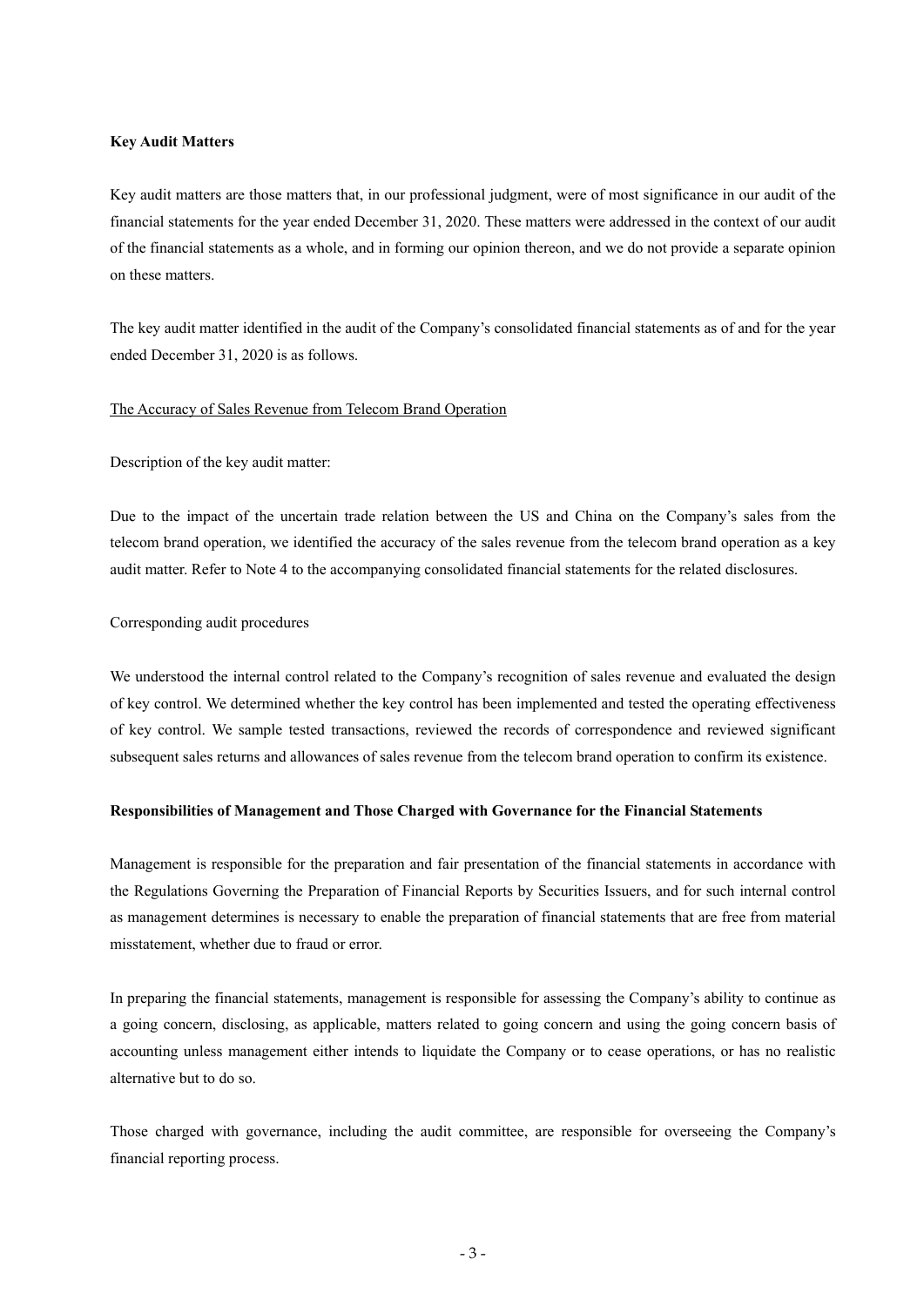#### **Auditors' Responsibilities for the Audit of the Financial Statements**

Our objectives are to obtain reasonable assurance about whether the financial statements as a whole are free from material misstatement, whether due to fraud or error, and to issue an auditors' report that includes our opinion. Reasonable assurance is a high level of assurance, but is not a guarantee that an audit conducted in accordance with the auditing standards generally accepted in the Republic of China will always detect a material misstatement when it exists. Misstatements can arise from fraud or error and are considered material if, individually or in the aggregate, they could reasonably be expected to influence the economic decisions of users taken on the basis of these financial statements.

As part of an audit in accordance with the auditing standards generally accepted in the Republic of China, we exercise professional judgment and maintain professional skepticism throughout the audit. We also:

- 1. Identify and assess the risks of material misstatement of the financial statements, whether due to fraud or error, design and perform audit procedures responsive to those risks, and obtain audit evidence that is sufficient and appropriate to provide a basis for our opinion. The risk of not detecting a material misstatement resulting from fraud is higher than for one resulting from error, as fraud may involve collusion, forgery, intentional omissions, misrepresentations, or the override of internal control.
- 2. Obtain an understanding of internal control relevant to the audit in order to design audit procedures that are appropriate in the circumstances, but not for the purpose of expressing an opinion on the effectiveness of the Company's internal control.
- 3. Evaluate the appropriateness of accounting policies used and the reasonableness of accounting estimates and related disclosures made by management.
- 4. Conclude on the appropriateness of management's use of the going concern basis of accounting and, based on the audit evidence obtained, whether a material uncertainty exists related to events or conditions that may cast significant doubt on the Company's ability to continue as a going concern. If we conclude that a material uncertainty exists, we are required to draw attention in our auditors' report to the related disclosures in the financial statements or, if such disclosures are inadequate, to modify our opinion. Our conclusions are based on the audit evidence obtained up to the date of our auditors' report. However, future events or conditions may cause the Company to cease to continue as a going concern.
- 5. Evaluate the overall presentation, structure and content of the financial statements, including the disclosures, and whether the financial statements represent the underlying transactions and events in a manner that achieves fair presentation.
- 6. Obtain sufficient appropriate audit evidence regarding the financial information of the entities or business activities within the Company to express an opinion on the financial statements. We are responsible for the direction, supervision and performance of the audit. We remain solely responsible for our audit opinion.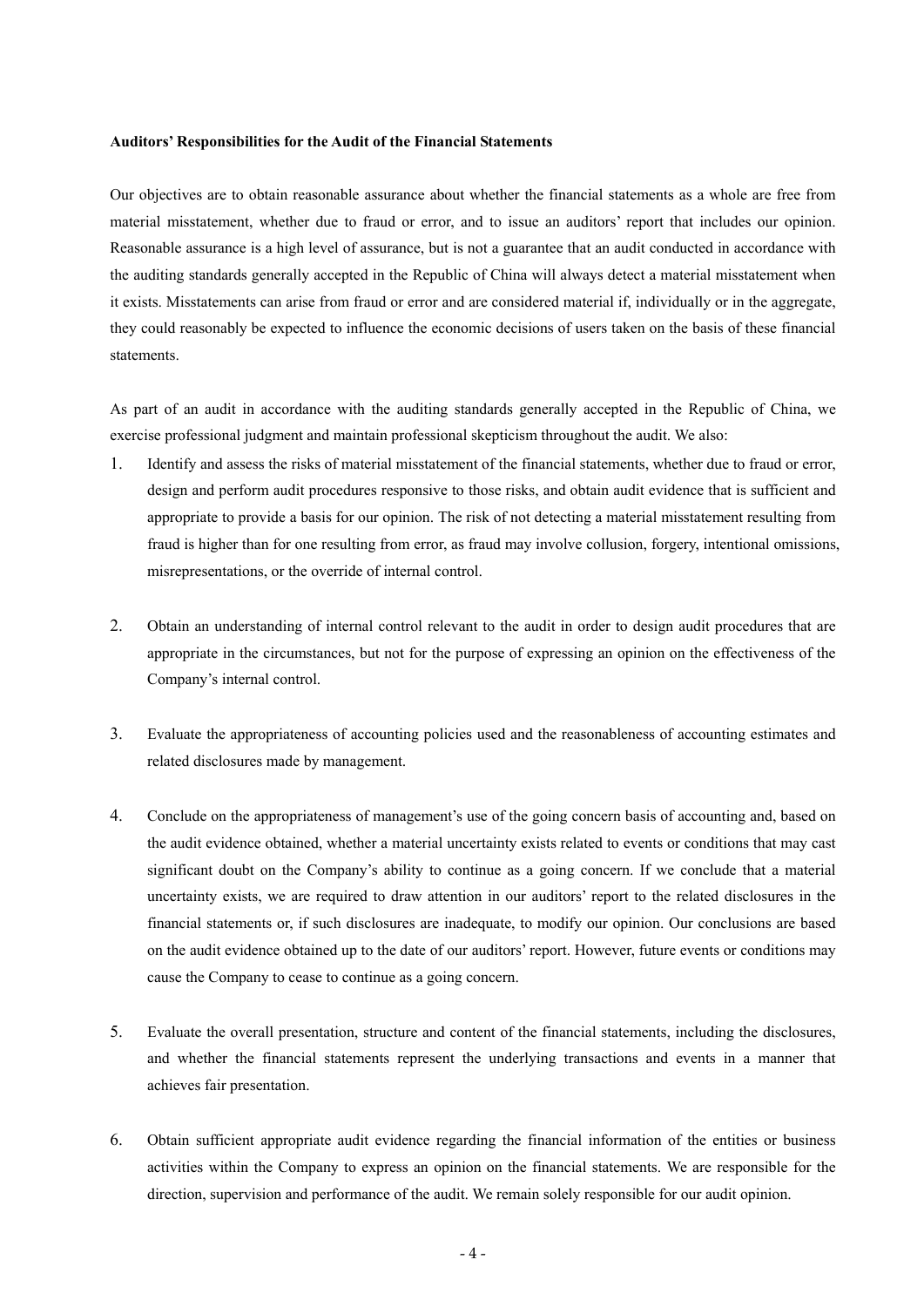We communicate with those charged with governance regarding, among other matters, the planned scope and timing of the audit and significant audit findings, including any significant deficiencies in internal control that we identify during our audit.

We also provide those charged with governance with a statement that we have complied with relevant ethical requirements regarding independence, and to communicate with them all relationships and other matters that may reasonably be thought to bear on our independence, and where applicable, related safeguards.

From the matters communicated with those charged with governance, we determine those matters that were of most significance in the audit of the financial statements for the year ended December 31, 2020 and are therefore the key audit matters. We describe these matters in our auditors' report unless law or regulation precludes public disclosure about the matter or when, in extremely rare circumstances, we determine that a matter should not be communicated in our report because the adverse consequences of doing so would reasonably be expected to outweigh the public interest benefits of such communication.

The engagement partners on the audit resulting in this independent auditors' report are Yi-Min Huang and Ker-Chang Wu.

Deloitte & Touche Taipei, Taiwan Republic of China

March 5, 2021

# *Notice to Readers*

*The accompanying financial statements are intended only to present the financial position, financial performance and cash flows in accordance with accounting principles and practices generally accepted in the Republic of China and not those of any other jurisdictions. The standards, procedures and practices to audit such financial statements are those generally applied in the Republic of China.* 

*For the convenience of readers, the independent auditors' report and the accompanying financial statements have been translated into English from the original Chinese version prepared and used in the Republic of China. If there*  is any conflict between the English version and the original Chinese version or any difference in the interpretation of *the two versions, the Chinese-language independent auditors' report and financial statements shall prevail.*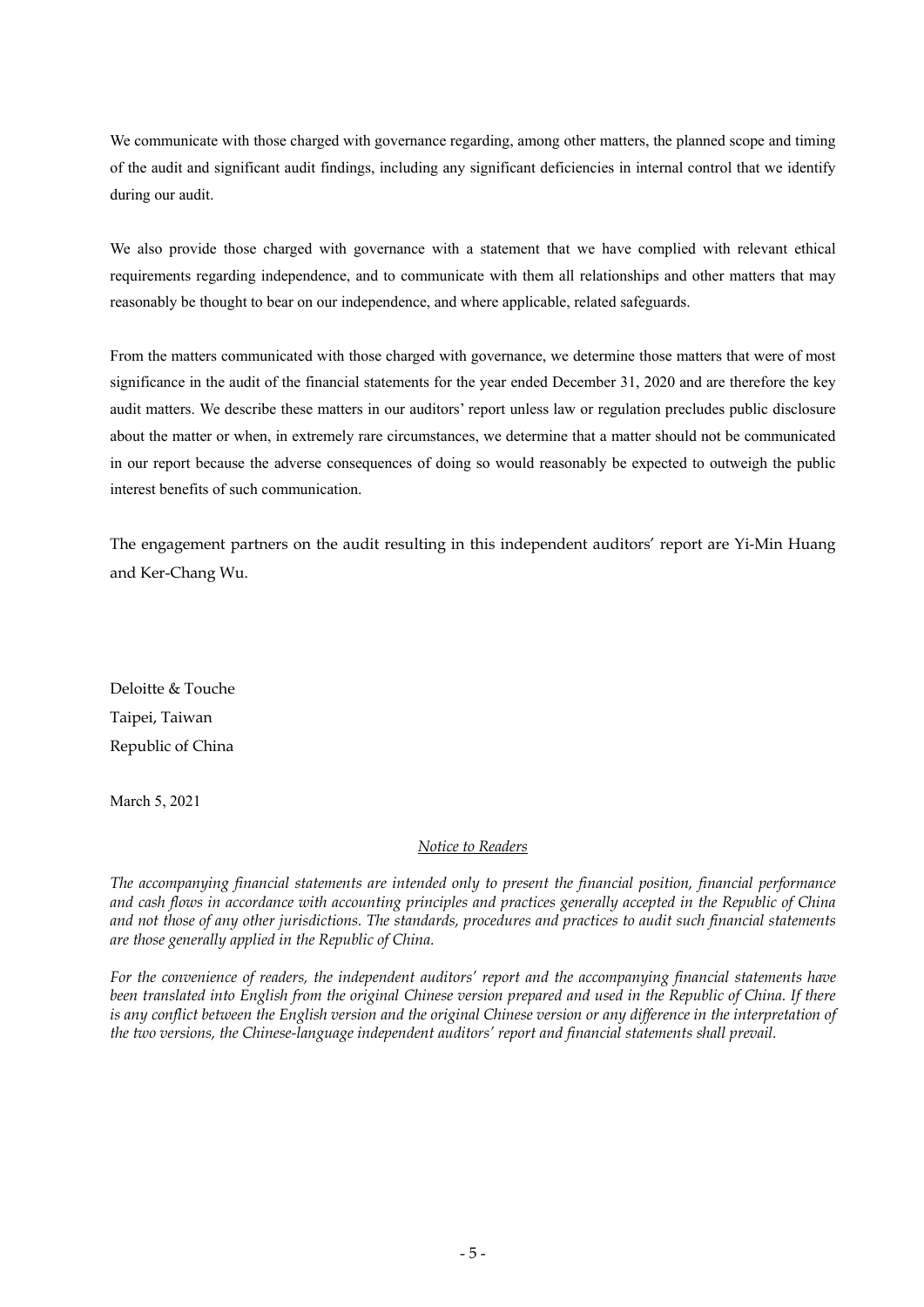# Phihong Technology Co., Ltd. Standalone Balance Sheets

# December 31, 2020 and 2019

# In Thousands of New Taiwan Dollars

|      |                                                                      | December 31, 2020 |                 | December 31, 2019 |               |
|------|----------------------------------------------------------------------|-------------------|-----------------|-------------------|---------------|
| Code | Assets                                                               | Amount            | $\frac{0}{0}$   | Amount            | $\frac{0}{0}$ |
|      | Current assets                                                       |                   |                 |                   |               |
| 1100 | Cash and cash equivalents (Notes 4 and 6)                            | \$<br>1,109,016   | 13              | \$<br>1,074,221   | 14            |
| 1150 | Notes receivable (Notes 4 and 8)                                     |                   |                 | 2,022             |               |
| 1170 | Accounts receivable (Notes 4 and 8)                                  | 834,166           | 10              | 535,126           | 7             |
| 1180 | Accounts receivable - related parties (Notes 4, 8 and 25)            | 356,686           | 4               | 95,031            |               |
| 1200 | Other receivables                                                    | 12,847            |                 | 28,472            |               |
| 1210 | Other receivables - related parties (Note 25)                        | 571,224           | 6               | 562,052           | 7             |
| 130X |                                                                      |                   |                 |                   |               |
|      | Inventories (Notes 4 and 9)                                          | 52,363            |                 | 38,353            |               |
| 1479 | Other current assets                                                 | 43,780            |                 | 22,255            |               |
| 11XX | Total current assets                                                 | 2,980,082         | 34              | 2,357,532         | 30            |
|      | Non-current assets                                                   |                   |                 |                   |               |
| 1520 | Financial assets at fair value through other comprehensive income-   |                   |                 |                   |               |
|      | non-current (Notes 4 and 7)                                          | 63,671            |                 | 49,513            |               |
| 1540 | Financial assets at amortized cost - non-current (Notes 4, 6 and 26) | 37,100            |                 | 27,100            |               |
|      |                                                                      |                   | 55              |                   |               |
| 1550 | Investments accounted for using equity method (Notes 4 and 10)       | 4,813,797         |                 | 4,734,023         | 59            |
| 1600 | Property, plant, and equipment (Notes 4 and 11)                      | 671,666           | 8               | 731,883           | 9             |
| 1755 | Right-of-use assets (Notes 4 and 12)                                 | 6,987             |                 | 1,619             |               |
| 1780 | Other intangible assets (Notes 4 and 13)                             | 12,361            |                 | 17,691            |               |
| 1840 | Deferred income tax assets (Notes 4 and 20)                          | 57,043            |                 | 53,325            |               |
| 1990 | Other non-current assets                                             | 104,097           |                 | 17,095            |               |
| 15XX | Total non-current assets                                             | 5,766,722         | 66              | 5,632,249         | 70            |
| 1XXX | Total assets                                                         | 8,746,804         | 100             | 7,989,781         | 100           |
|      |                                                                      |                   |                 |                   |               |
| Code | Liabilities and Equity                                               |                   |                 |                   |               |
|      | <b>Current liabilities</b>                                           |                   |                 |                   |               |
| 2100 | Short-term borrowings (Note 14)                                      | \$<br>256,320     | 3               | $\mathsf{\$}$     |               |
| 2170 | Accounts payable                                                     | 11,780            |                 | 11,016            |               |
| 2180 | Accounts payable - related parties (Note 25)                         | 1,198             |                 | 539               |               |
| 2219 | Other payables (Notes 16 and 25)                                     | 1,857,037         | 22              | 1,358,177         | 17            |
|      |                                                                      |                   |                 |                   |               |
| 2230 | Current income tax liabilities (Notes 4 and 20)                      |                   |                 | 11,145            |               |
| 2280 | Lease liabilities - current (Notes 4 and 12)                         | 3,632             |                 | 572               |               |
| 2320 | Current portion of long-term borrowings (Notes 14 and 15)            | 1,064,620         | 12              |                   |               |
| 2399 | Other current liabilities                                            | 85,494            |                 | 59,881            |               |
| 21XX | Total current liabilities                                            | 3,280,081         | 38              | ,441,330          | 18            |
|      | Non-current liabilities                                              |                   |                 |                   |               |
|      |                                                                      |                   |                 |                   |               |
| 2530 | Bonds payable (Note 15)                                              |                   |                 | 999,405           | 12            |
| 2540 | Long-term borrowings (Note 14)                                       | 303,944           | 3               | 295,739           | 4             |
| 2570 | Deferred income tax liabilities (Notes 4 and 20)                     | 67,820            |                 | 79,832            |               |
| 2580 | Lease liabilities - non-current (Notes 4 and 12)                     | 3,388             |                 | 1,056             |               |
| 2640 | Net defined benefit liabilities - non-current (Notes 4 and 17)       | 94,068            |                 | 102,226           |               |
| 2670 | Other non-current liabilities (Notes 4 and 10)                       | 243,713           |                 | 146,520           |               |
| 25XX | Total non-current liabilities                                        | 712,933           | $\,8\,$         | 1,624,778         | 20            |
| 2XXX | Total liabilities                                                    | 3,993,014         | $\frac{46}{5}$  | 3,066,108         | $-38$         |
|      |                                                                      |                   |                 |                   |               |
|      | Equity (Notes 4 and 18)                                              |                   |                 |                   |               |
| 3110 | Ordinary shares                                                      | 3,376,884         |                 | 3,376,884         |               |
| 3200 | Capital surplus                                                      | 1,044,017         | $\frac{38}{12}$ | 1,044,017         | 13            |
|      | Retained earnings                                                    |                   |                 |                   |               |
| 3310 | Legal reserve                                                        | 767,660           | 9               | 808,806           | 10            |
| 3320 | Special reserve                                                      | 230,859           | $\overline{3}$  | 230,859           | 3             |
|      | Accumulated losses                                                   |                   |                 |                   |               |
| 3350 |                                                                      | 154,744)          | $\overline{2})$ | 41,146)           |               |
| 3300 | Total retained earnings                                              | 843,775           | 10              | 998,519           | 13            |
|      | Other equity                                                         |                   |                 |                   |               |
| 3410 | Exchange differences on translation of the financial statements of   |                   |                 |                   |               |
|      | foreign operations                                                   | 448,879)          | 5)              | 416,186)          | 5)            |
| 3422 | Unrealized valuation gain or loss on financial assets at fair value  |                   |                 |                   |               |
|      | through other comprehensive income                                   | $62,007$ )        |                 | 79,561)           |               |
| 3400 | Total other equity                                                   | $510,886$ )       | 6)              | 495,747)          | 6)            |

| $2\sqrt{2}$<br>эллл | Total equity                 | 790         |      | $\sim$<br>$\sqrt{2}$ | 62  |
|---------------------|------------------------------|-------------|------|----------------------|-----|
|                     | Total liabilities and equity | -804<br>746 | ' OC | 7989<br>70           | 100 |

The notes attached are part of the Standalone Financial Statements.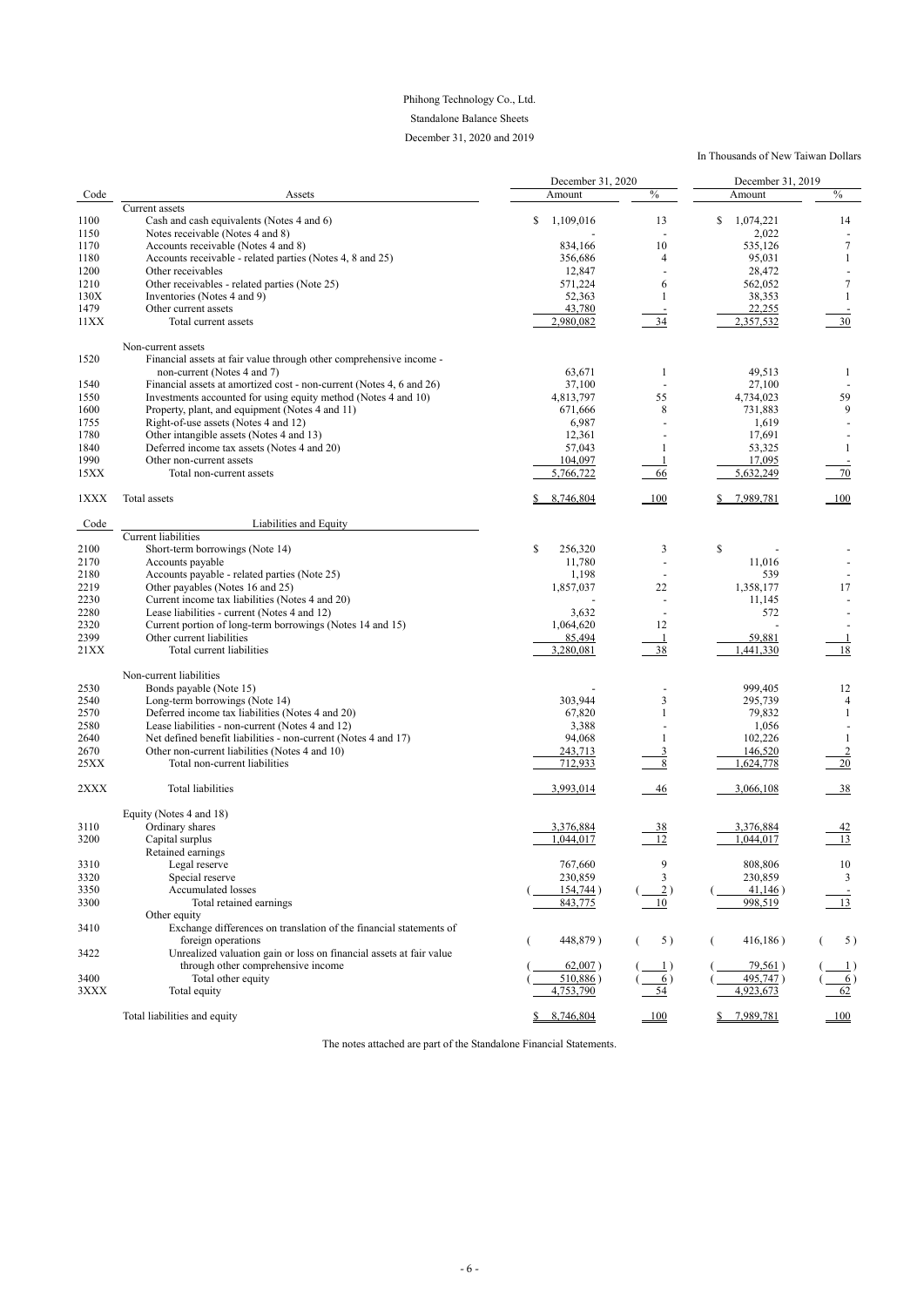# Phihong Technology Co., Ltd.

# Standalone Statements of Comprehensive Income

# For the Years Ended December 31, 2020 and 2019

In Thousands of New Taiwan Dollars, Except Loss Per Share

|              |                                                                                            | 2020            |                | 2019            |                          |
|--------------|--------------------------------------------------------------------------------------------|-----------------|----------------|-----------------|--------------------------|
| Code         |                                                                                            | Amount          | $\frac{0}{0}$  | Amount          | $\overline{\frac{0}{0}}$ |
| 4000         | Operating revenue (Notes 4 and 25)                                                         | \$<br>6,805,700 | 100            | \$<br>7,032,682 | 100                      |
| 5000         | Operating cost (Notes 49, and 25)                                                          | 6,025,528       | 88             | 6,216,102       | 88                       |
| 5900         | Gross profit                                                                               | 780,172         | 12             | 816,580         | 12                       |
| 5920         | (Unrealized) realized gain on<br>transactions with subsidiaries and<br>associates (Note 4) | $37,645$ )      | $\perp$ )      | 7,373           |                          |
| 5950         | Gross profit and realized gain form<br>subsidiaries and associates                         | 742,527         | 11             | 823,953         | 12                       |
| 6100<br>6200 | Operating expenses<br>Sales and marketing expenses<br>General and administrative           | 245,997         | $\overline{4}$ | 220,881         | 3                        |
|              | expenses                                                                                   | 172,571         | 2              | 190,757         | 3                        |
| 6300         | Research and development<br>expenses                                                       | 453,762         | 7              | 469,538         | 7                        |
| 6450         | Expected credit loss<br>recognized (reversed)                                              | 947             |                | 585)            |                          |
| 6000         | Total operating expenses                                                                   | 873.277         | 13             | 880,591         |                          |
| 6900         | Loss from operations                                                                       | 130,750)        | 2)             | 56,638)         | 1)                       |
|              | Non-operating income and expenses                                                          |                 |                |                 |                          |
| 7100         | Interest income (Note 19)                                                                  | 7,813           |                | 27,684          |                          |
| 7010         | Other income (Note 19)                                                                     | 201,738         | $\overline{3}$ | 53,646          | 1                        |
| 7020         | Other gains and losses (Note                                                               |                 |                |                 |                          |
|              | 19)                                                                                        | 41,773)         | 1)             | 17,370)         |                          |
| 7050         | Finance costs (Note 19)                                                                    | 21,459)         |                | 22,300)         |                          |
| 7070         | Share of profit or loss of<br>equity-accounted<br>subsidiaries and associates              |                 |                |                 |                          |
|              | (Notes 4 and 10)                                                                           | 201,237)        | $\frac{3}{2}$  | 29,694)         | 1)                       |
| 7000         | Total non-operating                                                                        |                 |                |                 |                          |
|              | income and expenses                                                                        | 54,918)         | 1)             | 11,966          |                          |

(Continued on next page)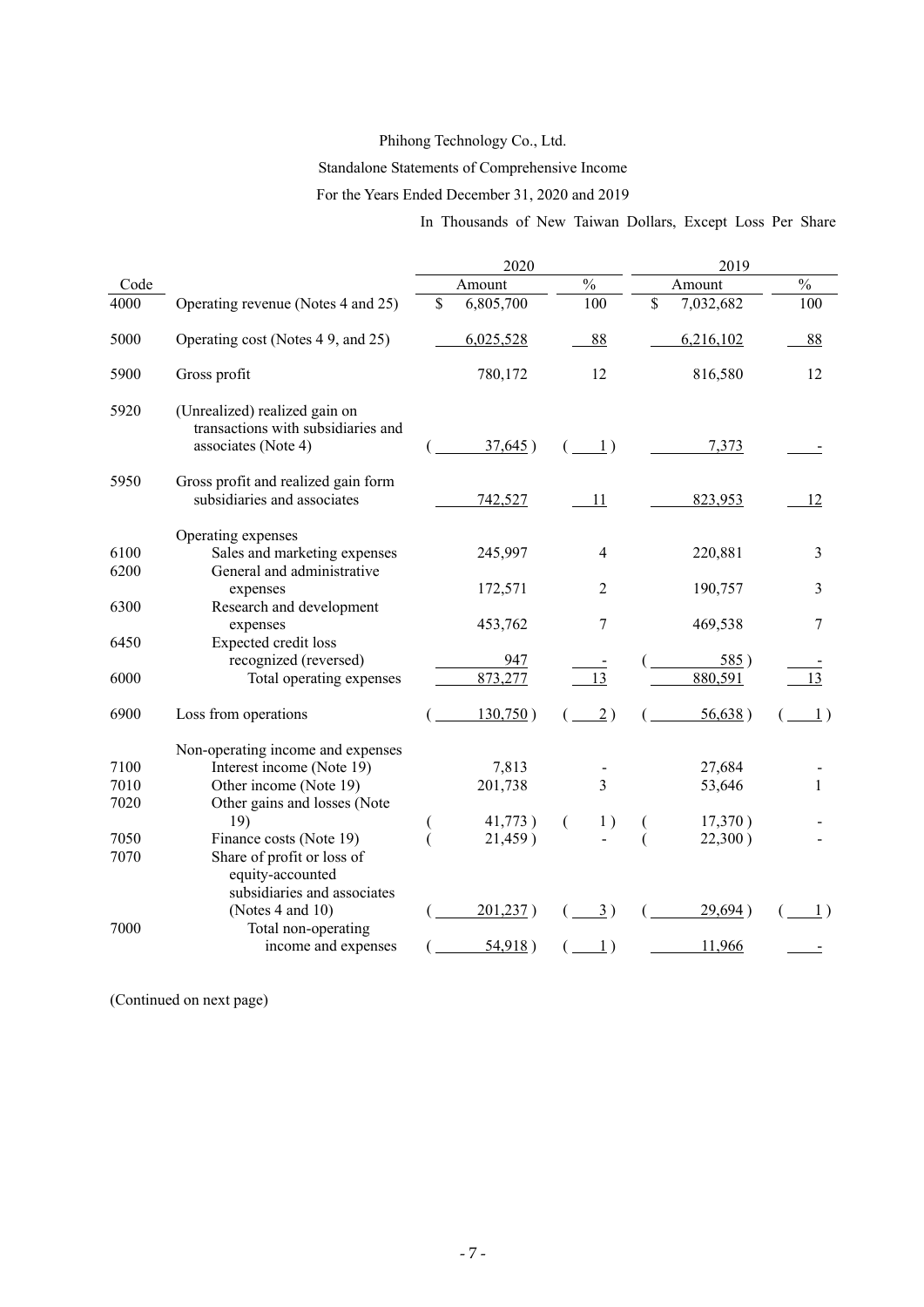(Continued from previous page)

|      |                                                                                                                              |               | 2020       |                                                       |                           | 2019        |                                           |
|------|------------------------------------------------------------------------------------------------------------------------------|---------------|------------|-------------------------------------------------------|---------------------------|-------------|-------------------------------------------|
| Code |                                                                                                                              |               | Amount     | $\%$                                                  |                           | Amount      | $\frac{0}{0}$                             |
| 7900 | Net loss before income tax                                                                                                   | (             | 185,668)   | 3)                                                    | $\left( \text{S} \right)$ | 44,672)     | 1)                                        |
| 7950 | Income tax benefit (Notes 4 and 20)                                                                                          |               | 31,074     |                                                       |                           | 6,536       |                                           |
| 8200 | Net loss for the year                                                                                                        |               | 154,594)   | $\overline{2})$                                       |                           | 38,136)     | $\perp$                                   |
| 8310 | Other comprehensive income(loss)<br>Items that will not be<br>reclassified subsequently to<br>profit or loss:                |               |            |                                                       |                           |             |                                           |
| 8311 | Remeasurement of<br>defined benefit plans<br>(Note 17)                                                                       |               | 188)       |                                                       | €                         | 3,762)      |                                           |
| 8316 | Unrealized loss on<br>investments in equity<br>instruments at fair<br>value through other<br>comprehensive<br>income or loss |               |            |                                                       |                           |             |                                           |
| 8320 | (Note 18)<br>Share of other<br>comprehensive<br>income of<br>equity-accounted                                                | €             | 3,842)     |                                                       |                           | 595)        |                                           |
| 8349 | subsidiaries and<br>associates (Note 18)<br>Income tax relating to<br>items that will not be<br>reclassified                 |               | 21,396     |                                                       |                           | 15,300      |                                           |
| 8360 | subsequently to profit<br>or loss (Note 20)<br>Items that will may be<br>reclassified subsequently to                        |               | 38         |                                                       |                           | 752         |                                           |
| 8361 | profit or loss:<br>Exchange differences on<br>translation of the<br>financial statements<br>of foreign operations            |               |            |                                                       |                           |             |                                           |
|      | (Note 18)                                                                                                                    |               | 32,693)    |                                                       |                           | $150,579$ ) | $(\underline{\underline{\hspace{1cm}}}2)$ |
| 8300 | Total other<br>comprehensive loss                                                                                            |               | $15,289$ ) |                                                       |                           | 138,884)    | 2)                                        |
| 8500 | Total comprehensive loss for the<br>year                                                                                     | $(S_{-})$     | 169,883)   | $\left( \underline{\underline{\hspace{1cm}}}2\right)$ | (S                        | $177,020$ ) | $(\underline{\underline{\hspace{1cm}}3})$ |
| 9710 | Loss per share (Note 21)<br><b>Basic</b>                                                                                     | $\frac{\S}{}$ | 0.46)      |                                                       | $\frac{S}{2}$             | 0.11)       |                                           |

The notes attached are part of the Standalone Financial Statements.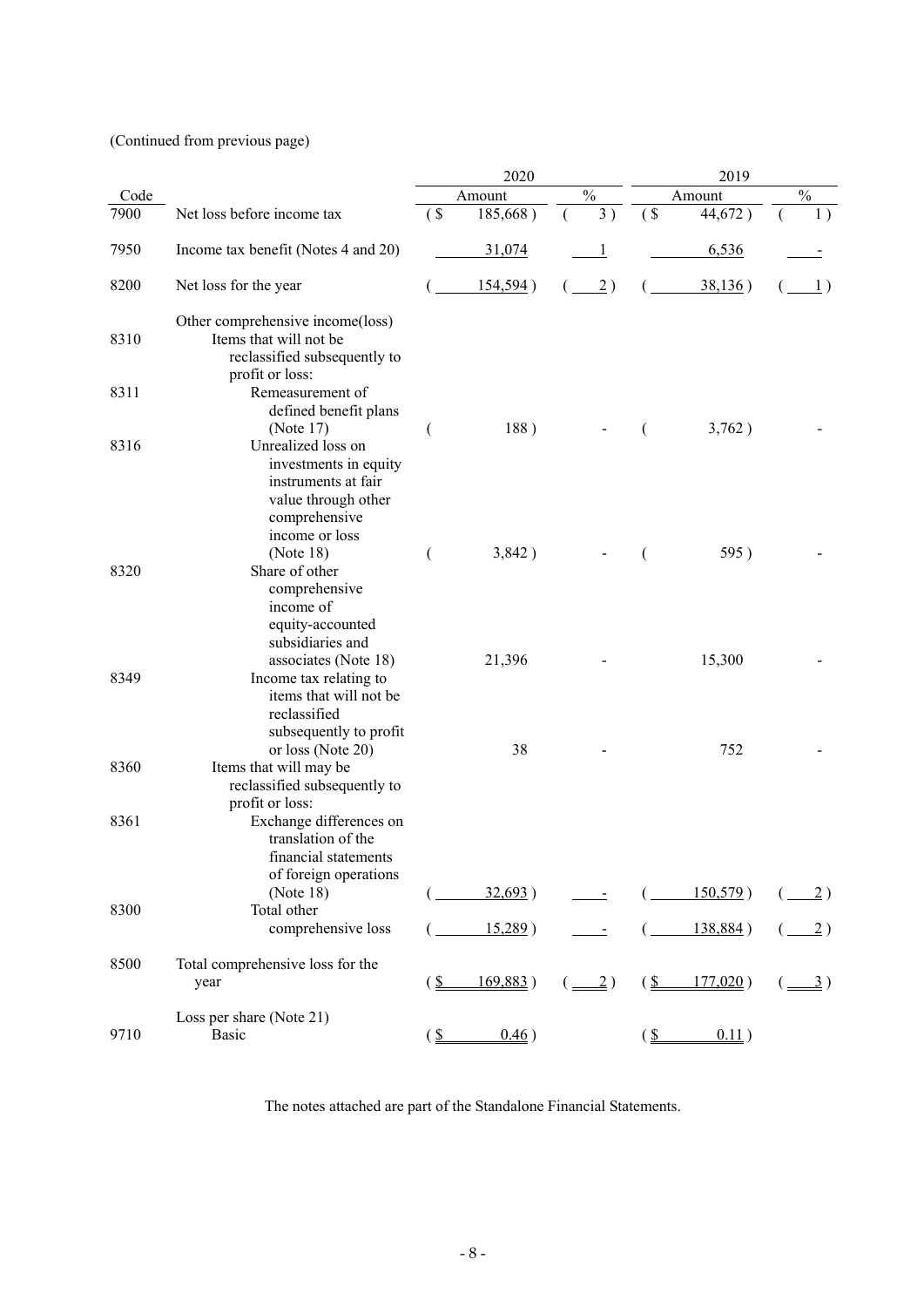# Phihong Technology Co., Ltd. Standalone Statements of Changes in Equity For the Years Ended December 31, 2020 and 2019

#### In Thousands of New Taiwan Dollars

|                |                                                                                                 |                           |                      |                    |                                      |                        |                                                                          | Other equity                                                                               |                        |
|----------------|-------------------------------------------------------------------------------------------------|---------------------------|----------------------|--------------------|--------------------------------------|------------------------|--------------------------------------------------------------------------|--------------------------------------------------------------------------------------------|------------------------|
| Code           |                                                                                                 | Ordinary shares           | Capital surplus      | Legal reserve      | Retained earnings<br>Special reserve | Accumulated losses     | Exchange differences<br>on translation of the<br>financial statements of | Unrealized valuation<br>gain or loss on financial<br>assets at fair value<br>through other | <b>Total Equity</b>    |
|                |                                                                                                 |                           |                      |                    |                                      |                        | foreign operations                                                       | comprehensive income                                                                       |                        |
| A1             | Balance as of January 1, 2019                                                                   | 3,376,884<br><sup>S</sup> | $\sqrt{9}$ 1,044,017 | $\sqrt{1,113,185}$ | 230,859<br>\$                        | $\sqrt{S}$<br>304,379) | 265,607)<br>(S <sub>1</sub> )                                            | 94,266)<br>(S                                                                              | $\overline{5,100,693}$ |
| <b>B13</b>     | Legal reserve used to offset deficits                                                           |                           |                      | 304,379)           |                                      | 304,379                |                                                                          |                                                                                            |                        |
| D1             | Net loss for the year ended December<br>31, 2019                                                |                           |                      |                    |                                      | 38,136)                |                                                                          |                                                                                            | 38,136)                |
| D <sub>3</sub> | Other comprehensive income (loss) for<br>the year ended December 31, 2019,<br>net of income tax |                           |                      |                    |                                      | $3,010$ )              | $150,579$ )                                                              | 14,705                                                                                     | 138,884)               |
| D <sub>5</sub> | Total comprehensive income (loss) for<br>the year ended December 31, 2019                       |                           |                      |                    |                                      | 41,146)                | 150,579)                                                                 | 14,705                                                                                     | $177,020$ )            |
| Z1             | Balance as of December 31, 2019                                                                 | 3,376,884                 | 1,044,017            | 808,806            | 230,859                              | 41,146)                | 416,186)                                                                 | 79,561)                                                                                    | 4,923,673              |
| <b>B13</b>     | Legal reserve used to offset deficits                                                           |                           |                      | 41,146)            |                                      | 41,146                 |                                                                          |                                                                                            |                        |
| D1             | Net loss for the year ended December<br>31, 2020                                                |                           |                      |                    |                                      | 154,594)               |                                                                          |                                                                                            | 154,594)               |
| D <sub>3</sub> | Other comprehensive income (loss) for<br>the year ended December 31, 2020,<br>net of income tax |                           |                      |                    |                                      | 150)                   | $32,693$ )                                                               | 17,554                                                                                     | $15,289$ )             |
| D <sub>5</sub> | Total comprehensive income (loss) for<br>the year ended December 31, 2020                       |                           |                      |                    |                                      | $154,744$ )            | $32,693$ )                                                               | 17,554                                                                                     | 169,883)               |
| Z1             | Balance as of December 31, 2020                                                                 | \$3,376,884               | \$1,044,017          | 767,660            | 230,859                              | (S<br>$154,744$ )      | 448,879)<br>$(S_{-}$                                                     | $62,007$ )<br><u>(S</u>                                                                    | \$4,753,790            |

The notes attached are part of the Standalone Financial Statements.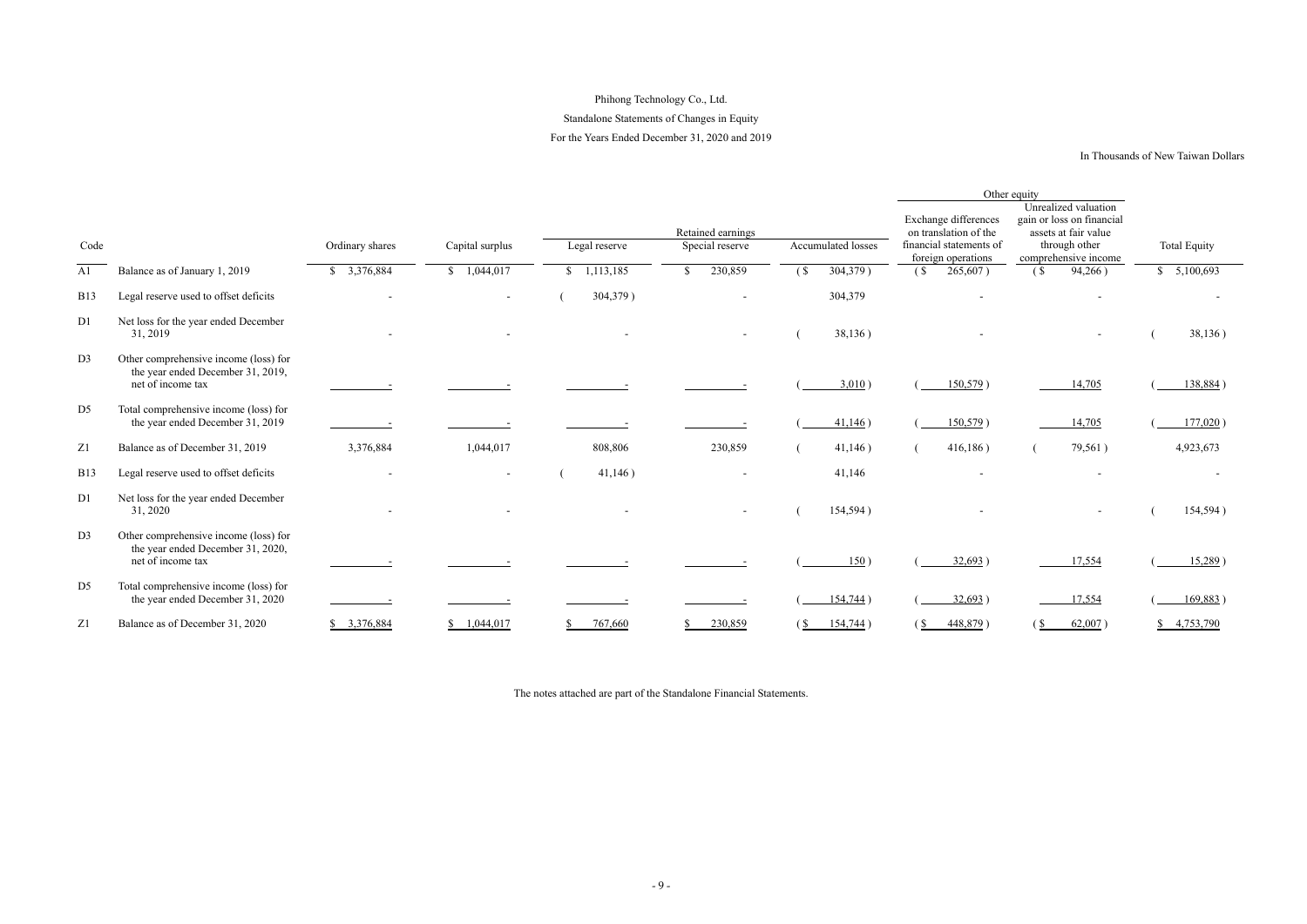# Phihong Technology Co., Ltd.

# Standalone Statements of Cash Flows

## For the Years Ended December 31, 2020 and 2019

In Thousands of New Taiwan Dollars

| Code        |                                                 |        | 2020     |                           | 2019     |
|-------------|-------------------------------------------------|--------|----------|---------------------------|----------|
|             | Cash flows from operating activities            |        |          |                           |          |
| A10000      | Net loss before income tax                      | $($ \$ | 185,668) | $\left( \text{S} \right)$ | 44,672)  |
| A20010      | Adjustments for:                                |        |          |                           |          |
| A20100      | Depreciation expenses                           |        | 81,047   |                           | 83,675   |
| A20200      | Amortization expenses                           |        | 7,403    |                           | 11,263   |
| A20300      | Expected credit loss recognized                 |        |          |                           |          |
|             | (reversed)                                      |        | 947      | $\overline{(}$            | 585)     |
| A20900      | Finance costs                                   |        | 21,459   |                           | 22,300   |
| A21200      | Interest income                                 | (      | 7,813)   |                           | 27,684)  |
| A21300      | Dividend income                                 |        |          |                           | 500)     |
| A22300      | Share of loss of subsidiaries and               |        |          |                           |          |
|             | associates                                      |        | 201,237  |                           | 29,694   |
| A22500      | Gain on disposal of property, plant and         |        |          |                           |          |
|             | equipment                                       |        | 206)     |                           |          |
| A23700      | Losses on inventory valuation loss and          |        |          |                           |          |
|             | obsolescence                                    |        | 2,556    |                           | 5,931    |
| A23900      | Unrealized (realized) gain on                   |        |          |                           |          |
|             | transactions with subsidiaries                  |        | 37,645   | $\overline{(}$            | 7,373)   |
| A30000      | Net changes in operating assets and liabilities |        |          |                           |          |
| A31130      | Notes receivable                                |        | 2,022    | (                         | 2,022)   |
| A31150      | Accounts receivable                             |        | 299,987) |                           | 325,390  |
| A31160      | Accounts receivable - related parties           |        | 261,655) |                           | 134,783  |
| A31180      | Other receivables                               |        | 15,626   |                           | 6,485    |
| A31190      | Other receivables - related parties             |        | 9,172)   | $\overline{(}$            | 342,002) |
| A31200      | Inventories                                     |        | 16,566)  |                           | 61,608   |
| A31240      | Other current assets                            |        | 21,499)  |                           | 72,158   |
| A32150      | Accounts payable                                |        | 764      |                           | 456)     |
| A32160      | Accounts payable - related parties              |        | 659      |                           | 244      |
| A32180      | Other payables                                  |        | 499,669  |                           | 379,798) |
| A32230      | Other current liabilities                       |        | 25,613   |                           | 40,606)  |
| A32240      | Net defined benefit liability                   |        | 8,346)   |                           | 552)     |
| A33000      | Cash generated from (used in) operating         |        |          |                           |          |
|             | activities                                      |        | 85,735   |                           | 92,719)  |
| A33100      | Interest received                               |        | 7,812    |                           | 34,573   |
| A33300      | Interest paid                                   |        | 18,834)  |                           | 20,548)  |
| A33500      | Income tax returned (paid)                      |        | 1,276    |                           | 7,157)   |
| <b>AAAA</b> | Net cash generated from (used in)               |        |          |                           |          |
|             | operating activities                            |        | 75,989   |                           | 85,851)  |

(Continued on next page)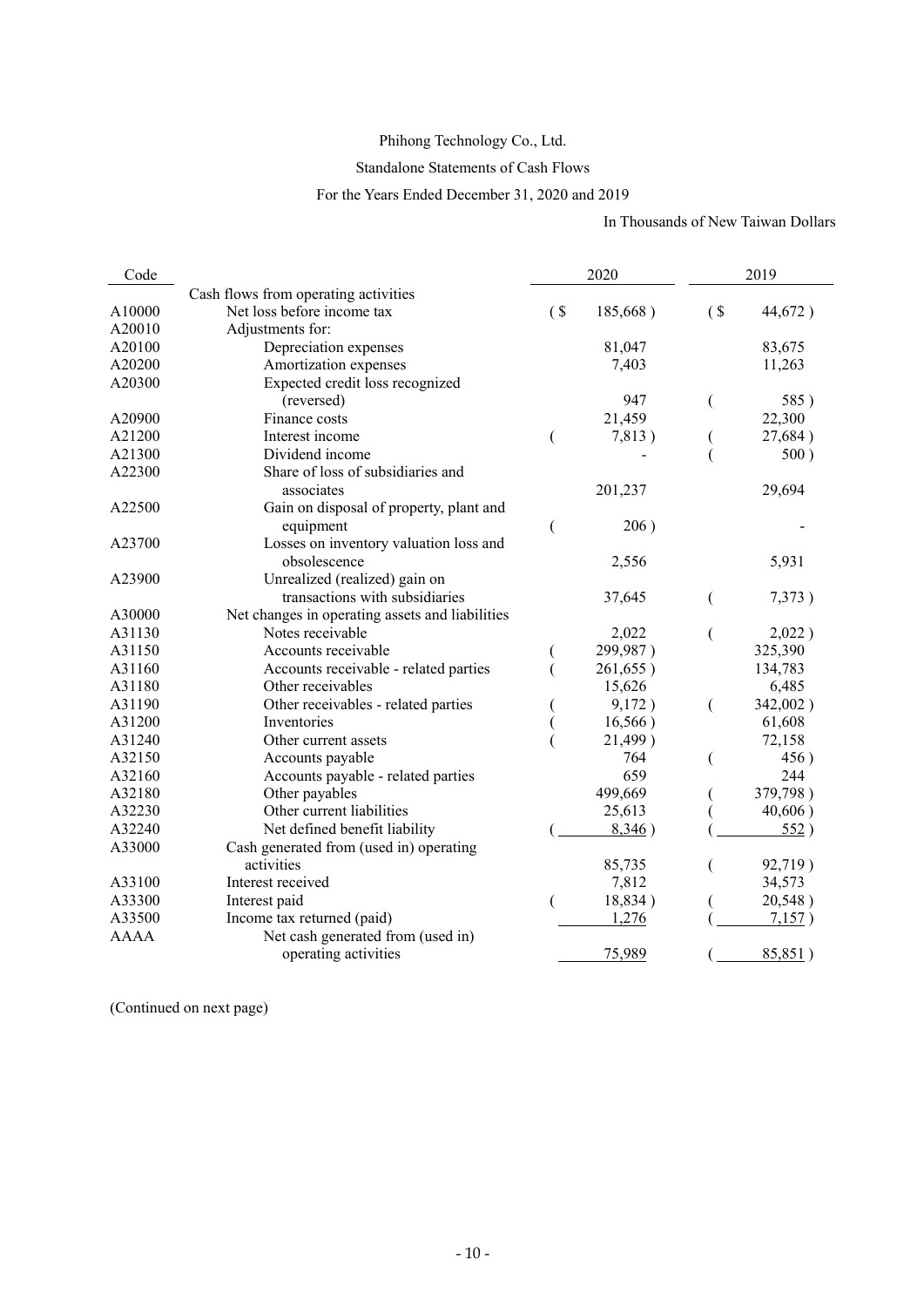# (Continued from previous page)

| Code          |                                                      |        | 2020      |     | 2019          |
|---------------|------------------------------------------------------|--------|-----------|-----|---------------|
|               | Cash flows from investing activities                 |        |           |     |               |
| B00010        | Purchase of financial assets at fair value           |        |           |     |               |
|               | through other comprehensive income                   | $($ \$ | 18,000)   | (S) | 20,586)       |
| B00040        | Purchase of financial assets measured at             |        |           |     |               |
|               | amortized cost                                       |        | 10,000)   |     |               |
| <b>B00050</b> | Proceeds from financial assets measured at           |        |           |     |               |
|               | amortized cost                                       |        |           |     | 199,463       |
| <b>B01800</b> | Net cash outflow on acquisition of                   |        |           |     |               |
|               | subsidiaries                                         |        | 298,726)  | (   | 308,467)      |
| B02400        | Return of capital from investments accounted         |        |           |     |               |
|               | for using equity method                              |        | 63,868    |     | 8,402         |
| B02700        | Payments for property, plant and equipment           |        | 11,067)   |     | 52,144)       |
| B02800        | Proceeds from disposal of property, plant and        |        |           |     |               |
|               | equipment                                            |        | 586       |     |               |
| <b>B04500</b> | Payments for intangible assets                       |        | 2,073)    |     | 8,845)        |
| B03700        | Increase in refundable deposits                      |        | 785)      |     | 1,048)        |
| B07100        | Increase in prepayments for equipment                |        | 7,578)    |     | 22,118)       |
| B07300        | Increase in prepayments for land                     |        | 84,075)   |     |               |
| B07600        | Dividends received                                   |        | 2,097     |     | 20,246        |
| <b>BBBB</b>   | Net cash used in from investing                      |        |           |     |               |
|               | activities                                           |        | 365,753)  |     | 185,097)      |
|               |                                                      |        |           |     |               |
|               | Cash flows from financing activities                 |        |           |     |               |
| C00100        | Proceeds from Short-term borrowings                  |        | 256,320   |     |               |
| C01600        | Proceeds from Long-term borrowings                   |        | 566,040   |     | 1,624,500     |
| C01700        | Repayments of long-term borrowings                   |        | 495,000)  | €   | $1,510,000$ ) |
| C03000        | Increase in guarantee deposits received              |        |           |     | 40            |
| C04020        | Repayment of the principle portion of lease          |        |           |     |               |
|               | liabilities                                          |        | 2,801)    |     | 3,232)        |
| CCCC          | Net cash generated from financing                    |        |           |     |               |
|               | activities                                           |        | 324,559   |     | 111,308       |
|               |                                                      |        |           |     |               |
| <b>EEEE</b>   | Net increase (decrease) in cash and cash equivalents |        | 34,795    |     | 159,640)      |
| E00100        | Cash and cash equivalents at the beginning of the    |        |           |     |               |
|               | year                                                 |        | 1,074,221 |     | 1,233,861     |
|               |                                                      |        |           |     |               |
| E00200        | Cash and cash equivalents at the end of the period   |        | 1,109,016 | S   | 1,074,221     |

The notes attached are part of the Standalone Financial Statements.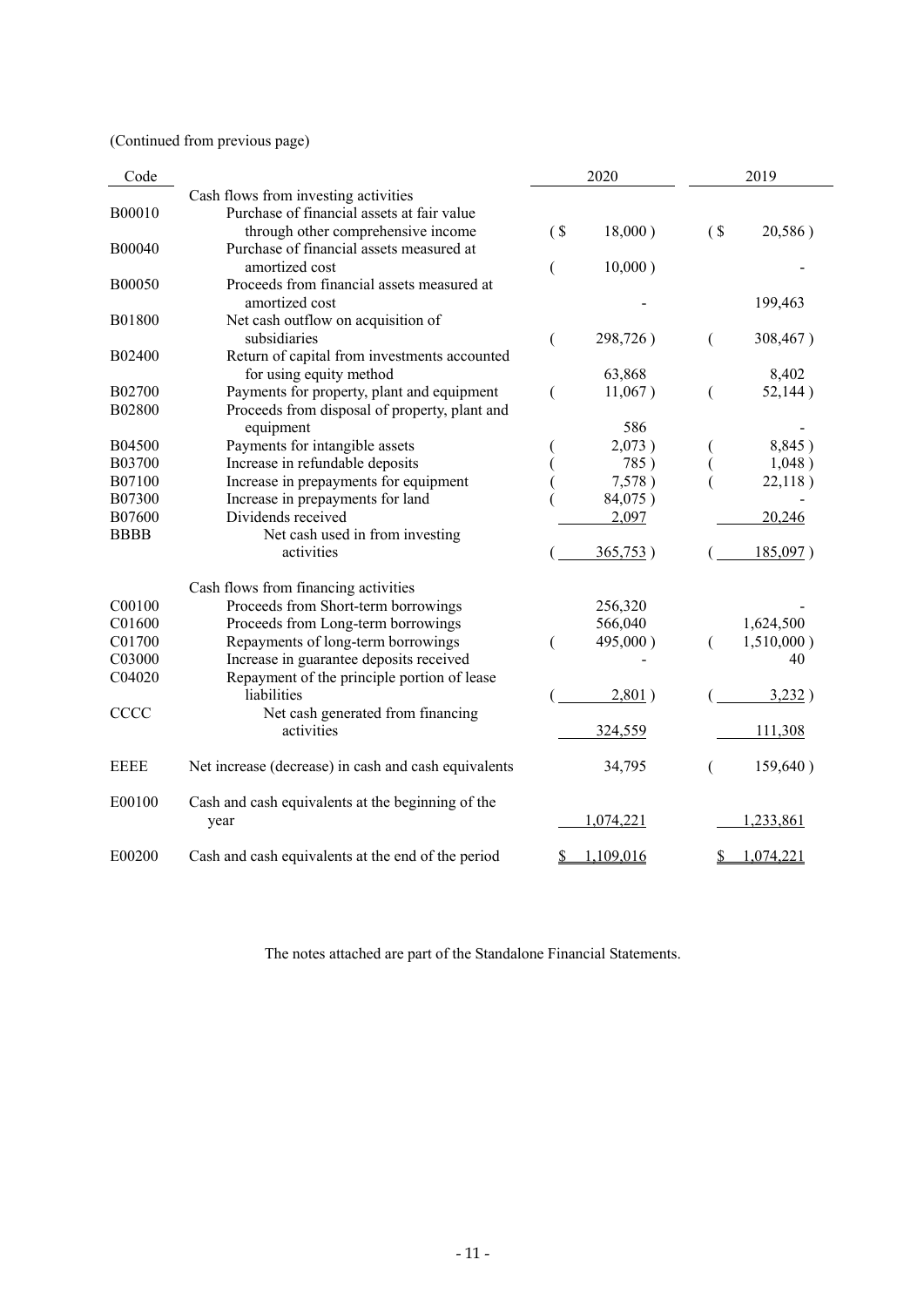Phihong Technology Co., Ltd. Notes to Standalone Financial Statements For the Years Ended December 31, 2020 and 2019 (In Thousands of New Taiwan Dollars, Unless Specified Otherwise)

#### 1. Company History

Phihong Technology Co., Ltd. ("the Company"), which was formerly known as Phihong Enterprise Co., Ltd., was incorporated on December 12, 1972. Under a resolution approved in the stockholders' meeting in June 2003, Phihong was renamed Phihong Technology Co., Ltd. Phihong primarily manufactures and sells AC/DC power adapters, charger bases, power supply modules, uninterruptible power supply (UPS) for computers, ballasts, etc.

In February 2000, the Company was authorized to trade its stocks on the Taipei Exchange (TPEx) in Taiwan. In September 2001, Phihong's stocks ceased to be traded on the TPEx; instead, its stocks began to be traded on the Taiwan Stock Exchange.

The standalone financial statements are presented in the Company's functional currency, the New Taiwan dollars.

#### 2. Date and Procedure for Approval of Financial Statements

The standalone financial statements were approved by the Company's board of directors on March 5, 2021.

#### 3. Application of Newly Issued and Amended Standards and Interpretations

(1) Initial application of the International Financial Reporting Standards (IFRS), International Accounting Standards (IAS), IFRIC Interpretations (IFRIC), and SIC Interpretations (SIC) (collectively, the "IFRSs") endorsed and issued into effect by the Financial Supervisory Commission (FSC)

Except for the following, the application of the amendments to the IFRSs endorsed and issued into effect by the FSC does not have material impact on the Company's accounting policies:

#### Amendments to IAS 1 and IAS 8 "Definition of Materiality"

The Company adopted the amendments on January 1, 2020. The threshold for materiality was amended to be "can be reasonably expected to influence users", and the disclosures in the standalone financial statements were adjusted by removing immaterial information which may obscure material information.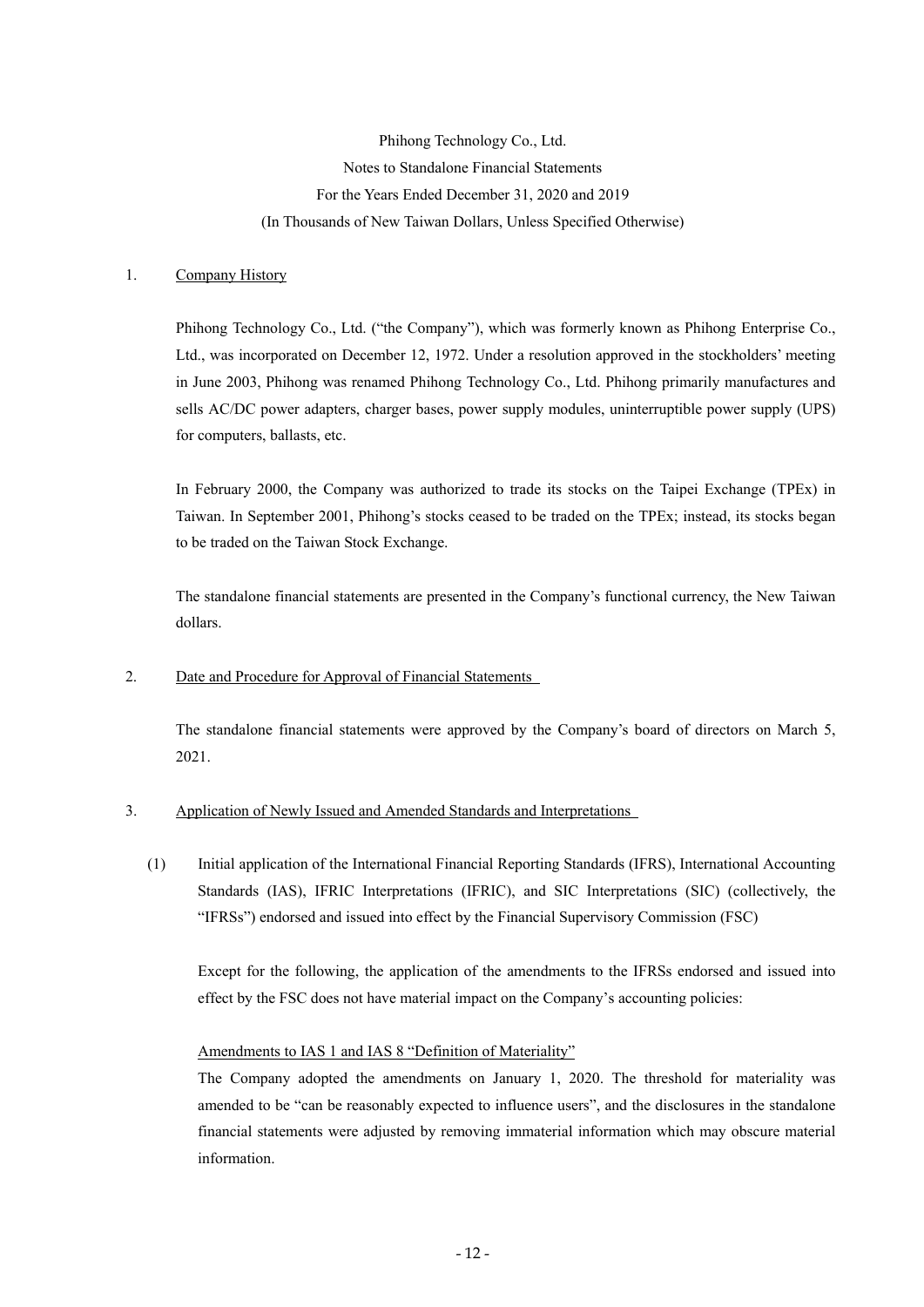| (2) | IFRSs endorsed by FSC that are applicable from 2021 onwards                                                                    |                                                                                        |
|-----|--------------------------------------------------------------------------------------------------------------------------------|----------------------------------------------------------------------------------------|
|     | New/Revised/Amended Standards and Interpretations                                                                              | <b>Effective Date Announced by</b><br><b>IASB</b>                                      |
|     | Amendments to IFRS 4 "Deferral of Effective Date of IFRS 9"                                                                    | Effective immediately upon<br>promulgation                                             |
|     | Amendments to IFRS 9, IAS 39, IFRS 7, IFRS 4, and IFRS 16<br>"Interest Rate Benchmark Reform - Phase 2"                        | Effective for the annual<br>reporting periods beginning<br>on or after January 1, 2021 |
|     | Amendments to IFRS 16 "COVID-19-Related Rent<br>Concessions"                                                                   | Effective for the annual<br>reporting periods beginning<br>on or after June 1, 2020    |
| (3) | IFRSs issued by IASB but not yet endorsed by the FSC                                                                           |                                                                                        |
|     | New/Revised/Amended Standards and Interpretations                                                                              | <b>Effective Date Announced by</b><br>IASB (Note 1)                                    |
|     | Annual Improvements to IFRSs 2018-2020                                                                                         | January 1, 2022 (Note 2)                                                               |
|     | Amendment to IFRS 3 "Reference to the Conceptual<br>Framework"                                                                 | January 1, 2022 (Note 3)                                                               |
|     | Amendments to IFRS 10 and IAS 28 "Sale or Contribution of<br>Assets between an Investor and its Associate or Joint<br>Venture" | To be determined                                                                       |
|     | IFRS17 "Insurance Contracts"                                                                                                   | January 1, 2023                                                                        |
|     | Amendments to IFRS 17                                                                                                          | January 1, 2023                                                                        |
|     | Amendments to IAS 1 "Classification of Liabilities as Current<br>or Non-Current"                                               | January 1, 2023                                                                        |
|     | Amendments to IAS 16 "Property, Plant and Equipment -<br>Proceeds before Intended Use"                                         | January 1, 2022 (Note 4)                                                               |
|     | Amendments to IAS 37 "Onerous Contracts - Cost of Fulfilling<br>a Contract"                                                    | January 1, 2022 (Note 5)                                                               |

- Note 1: Unless otherwise specified, each of the aforementioned New/Amended/Revised Standards and Interpretations shall be effective for the annual reporting period after each said date.
- Note 2: The amendment to IFRS 9 applies prospectively to modifications of terms of or exchanges of financial liabilities that occur on or after the annual reporting periods beginning on or after January 1, 2022. The amendments to IAS 41 "Agriculture" are applied prospectively to the fair value measurements on or after the annual reporting periods beginning on or after January 1, 2022. The amendments to IFRS 1 "First-time Adoption of IFRSs" are applied retrospectively for annual reporting periods beginning on or after January 1, 2022.
- Note 3: The amendment applies to business combination with the acquisition date in the annual reporting periods beginning on or after January 1, 2022.
- Note 4: The amendment applies to property, plant and equipment that are in line with the location and condition necessary for them to be capable of operating in the manner expected by the management on or after January 1, 2021.
- Note 5: The amendment applies to the contracts with the obligations not fully fulfilled as of January 1, 2022.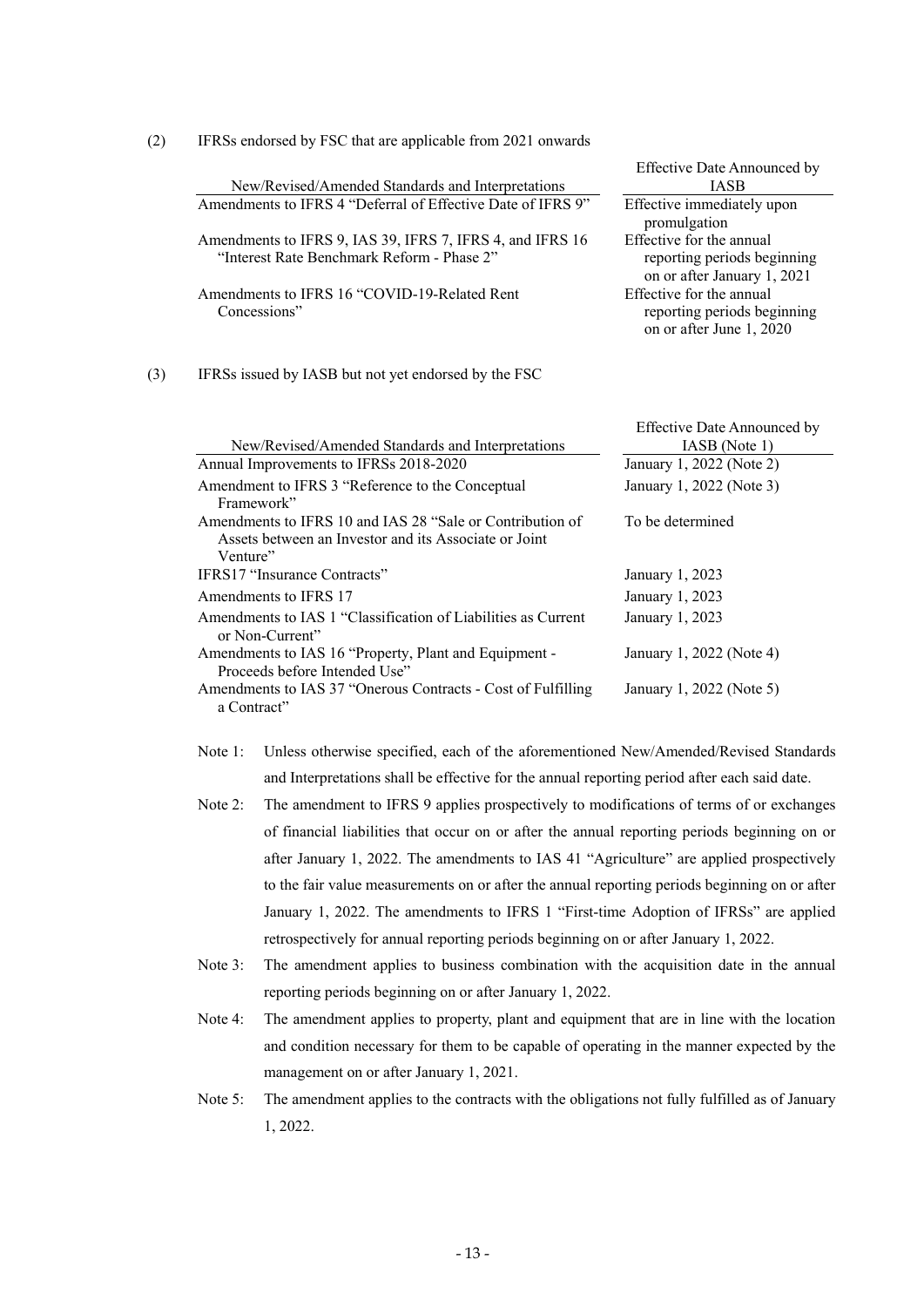As of the date the standalone financial statements were approved for release, the Company is continuously assessing the possible impact of the application of other standards and interpretations on its financial position and financial performance, and will disclose the relevant impact when the assessment is completed.

#### 4. Summary of Significant Accounting Policies

#### (1) Statement of compliance

The standalone financial statements have been prepared in accordance with the Regulations Governing the Preparation of Financial Reports by Securities Issuers.

#### (2) Basis of preparation

The standalone financial statements have been prepared on the historical cost basis in addition to the financial instruments measured at fair value.

The fair value measurements, which are grouped into Levels 1 to 3 based on the degree to which the fair value measurement inputs are observable and based on the significance of the inputs to the fair value measurement in its entirety, are described as follows:

- 1. Level 1 inputs are quoted prices (unadjusted) in active markets for identical assets or liabilities;
- 2. Level 2 inputs are inputs other than quoted prices included within Level 1 that are observable for an asset or liability, either directly (i.e., as prices) or indirectly (i.e., derived from prices); and
- 3. Level 3 inputs are unobservable inputs for an asset or liability.

When preparing the standalone financial statements, the Company adopted the equity method to account for its investments in subsidiaries and associates. In order to enable the amounts of the net profit for the year, other comprehensive income for the year, and total equity in the standalone financial statements to be the same as the ones attributable to the owners of the Company in its consolidated financial statements, regarding the differences arising from accounting treatments between the parent company only basis and the consolidation basis, adjustments were made to the investments accounted for using the equity method, the share of profit or loss of equity-accounted subsidiaries and associates, the share of other comprehensive income of equity-accounted subsidiaries and associates, as well as relevant equity items, as appropriate, in the standalone financial statements.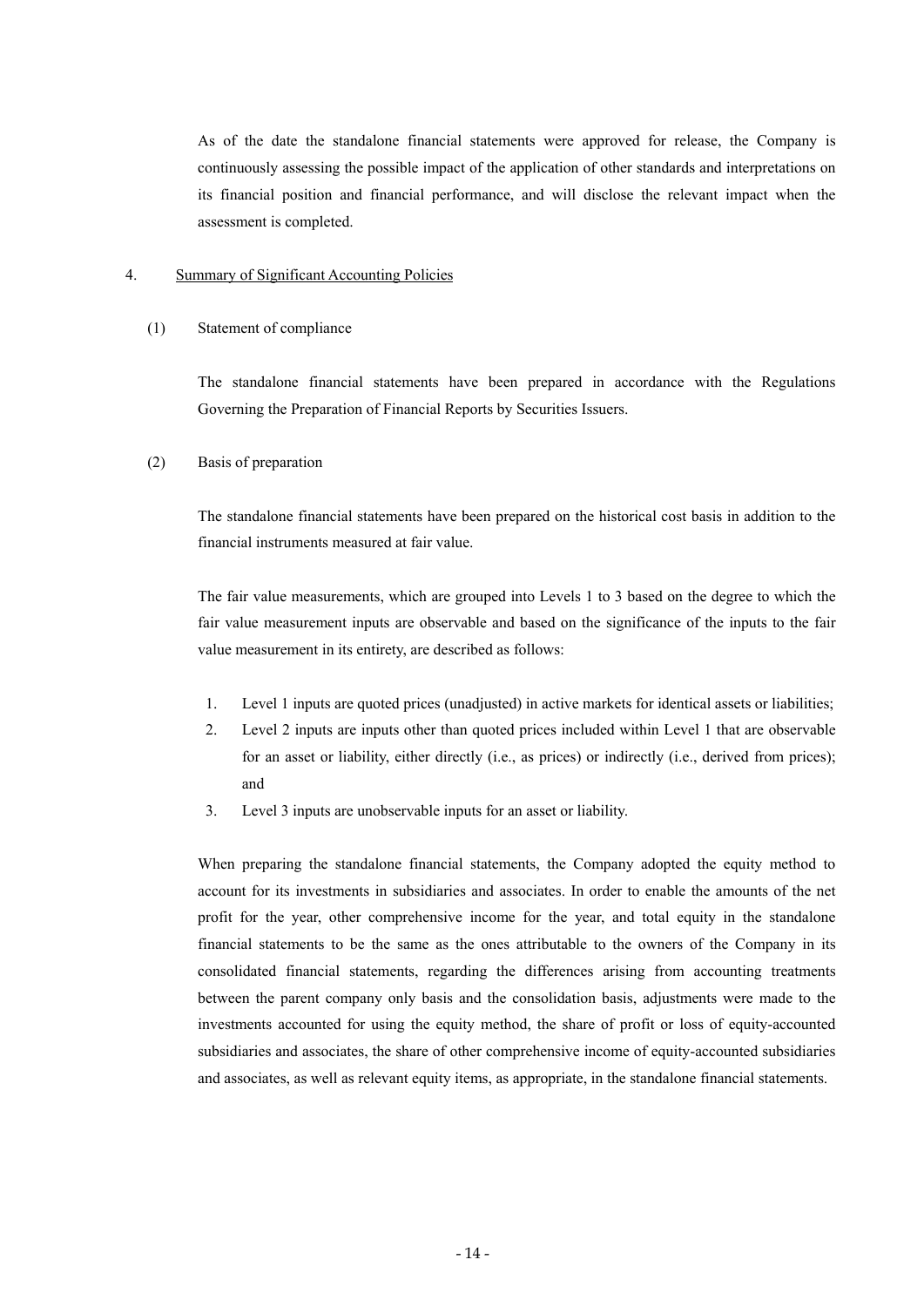(3) Classification of current and non-current assets and liabilities

Current assets include:

- 1. Assets held primarily for the purpose of trading;
- 2. Assets realized within 12 months after the balance sheet date; and
- 3. Cash or cash equivalents (excluding assets restricted from being exchanged or used to settle a liability for at least 12 months after the balance sheet date).

Current liabilities include:

- 1. Liabilities held primarily for the purpose of trading;
- 2. Liabilities due to be settled within 12 months after the balance sheet date (liabilities with long-term refinancing or rearrangement of payment terms completed after the balance sheet date and before the release of the financial statements); and
- 3. Liabilities with a repayment deadline that cannot be unconditionally deferred for at least 12 months after the balance sheet date. However, the terms of a liability that could, at the option of the counterparty, result in its settlement by issue of equity instruments do not affect its classification.

Assets and liabilities that are not classified as current are classified as non-current.

#### (4) Foreign currencies

In preparing the Company's financial statements, transactions in currencies other than the Company's functional currency (i.e. foreign currencies) are recognized at the rates of exchange prevailing on the transaction dates.

On each balance sheet date, monetary items denominated in foreign currencies are translated at the rates prevailing on that date. Exchange differences on monetary items arising from settlement or translation are recognized in profit or loss in the period in which they arise.

Non-monetary items measured at fair value that are denominated in foreign currencies are translated at the rates prevailing on the date when the fair value was determined. The resulting exchange difference is recognized in profit or loss. For items whose changes in fair value are recognized in other comprehensive income, the resulting exchange difference is recognized in other comprehensive income.

Non-monetary items measured at historical cost that are denominated in foreign currencies are translated at the rates of exchange prevailing on the transaction dates and are not retranslated.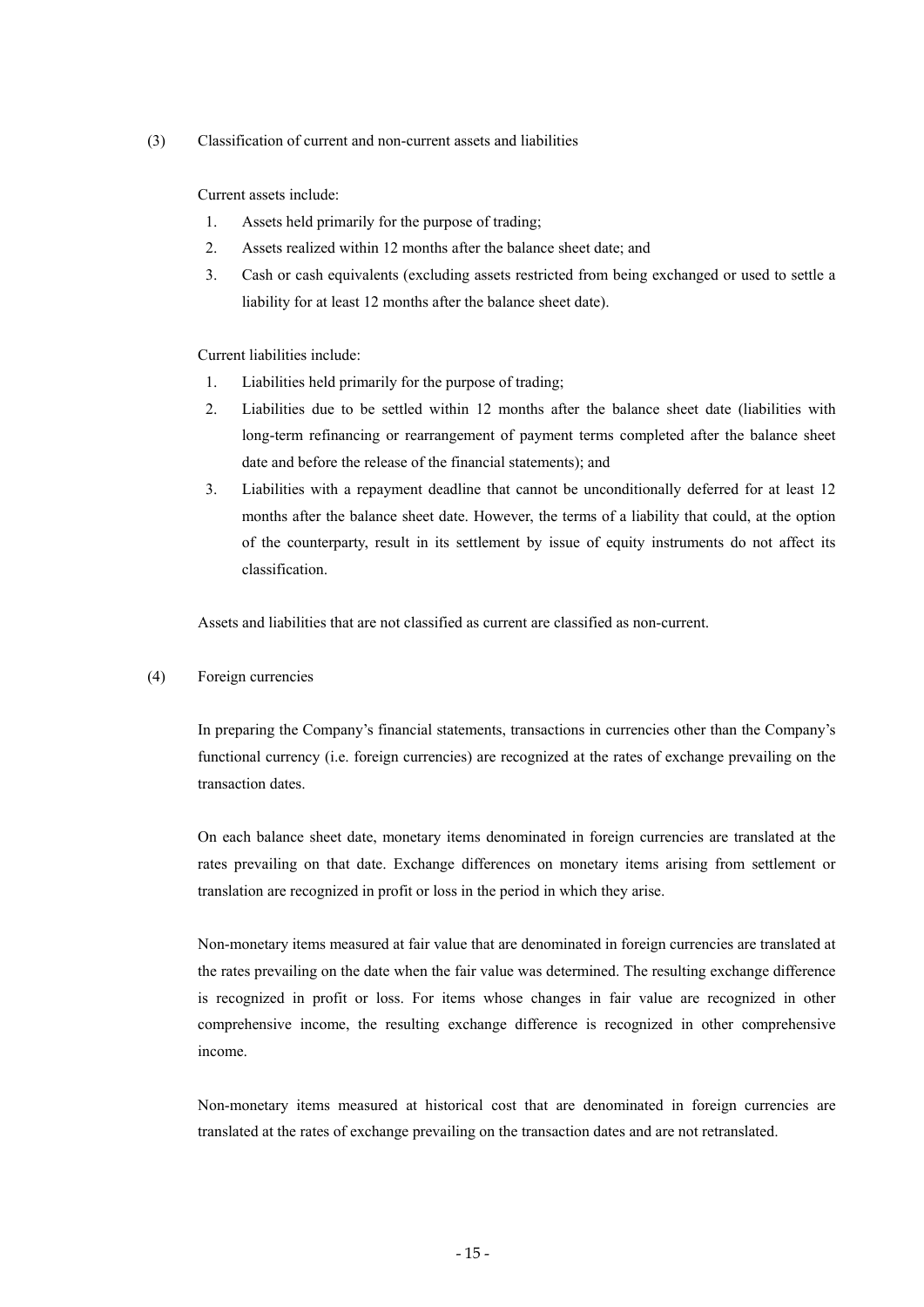When preparing the standalone financial statements, the assets and liabilities of the Company's foreign operations (including subsidiaries and associates that operate in countries or adopt the functional currencies different from the Company) are translated into New Taiwan dollar. Income and expense items are translated at the average exchange rates for the period. The resulting currency exchange differences are recognized in other comprehensive income.

#### (5) Inventories

Inventories consist of raw materials, supplies, finished goods and work in process and are stated at the lower of cost or net realizable value. Inventory write-downs are made by item, except where it may be appropriate to group similar or related items. The net realizable value is the estimated selling price of inventories less all estimated costs of completion and costs necessary to make the sale. Inventories are recorded at the weighted-average cost on the balance sheet date.

#### (6) Investment in subsidiaries

The Company adopts the equity method to account for its investments in subsidiaries.

A subsidiary is an entity that is controlled by the Company.

Under the equity method, investments are initially recognized at cost and adjusted thereafter to recognize the Company's share of the profit or loss and other comprehensive income of its subsidiaries. In addition, changes in the Company's other equity of its subsidiaries are recognized based on its ownership percentage.

Changes in the Company's ownership interests in subsidiaries that do not result in the Group losing control over the subsidiaries are accounted for as equity transactions. Any difference between the carrying amount of an investment and the fair value of the consideration paid or received is recognized directly in equity.

When the Company's share of losses of a subsidiary exceeds its equity in said subsidiary (which includes any carrying amount of the investment accounted for by the equity method and long-term equity that, in substance, forms part of the Company's net investment in said subsidiary), the Company continues recognizing its share of further losses.

When the Company assesses the impairment, it considers the cash-generating unit as a whole in the financial statements and compares its recoverable amount with the carrying amount . If the recoverable amount of an asset increases subsequently, the reversal of the impairment loss shall be recognized in gains, but the carrying amount of the asset after the reversal of the impairment loss shall not exceed the carrying amount of the asset less amortization without impairment loss recognized.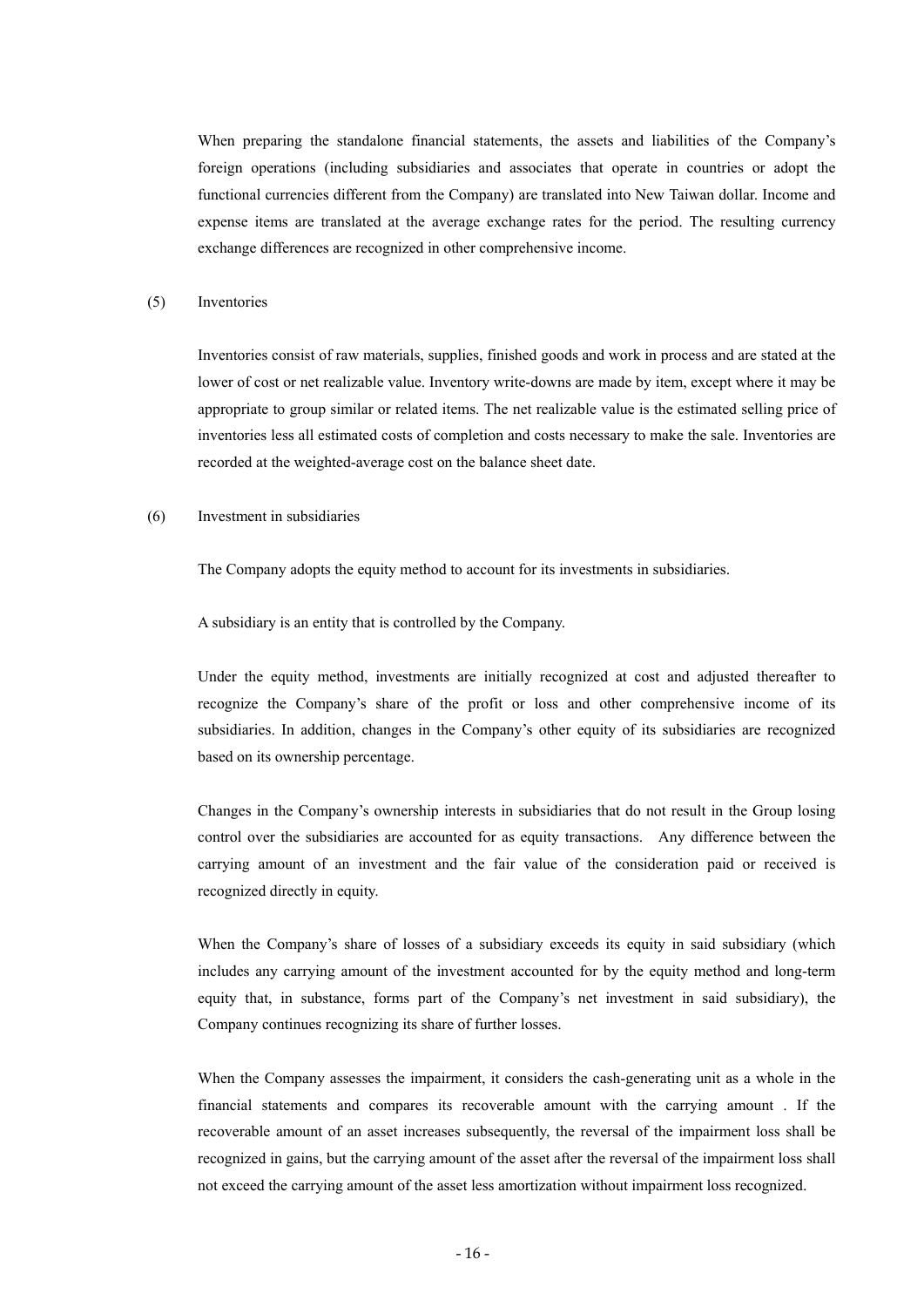When the Company loses control over a subsidiary, it measures its remaining investment in said subsidiary based on the fair value on the day when control is lost. The fair value of the remaining investment and the difference between any disposal price and the carrying amount of the investment on the day when control is lost are recognized in profit or loss for the period. In addition, all amounts recognized in other comprehensive income related to said subsidiary are accounted for on the same basis as the one adopted for the Company's direct disposal of the relevant assets or liabilities.

The unrealized profit or loss on downstream transactions between the Company and its subsidiaries are eliminated in the standalone financial statements. Profit or loss on downstream and lateral transactions between the Company and its subsidiaries is recognized in the standalone financial statements only to the extent that it does not affect the Company's interests in the subsidiaries.

#### (7) Investments in associates

An associate is an entity on which the Company has significant influence and is not a subsidiary.

The Company adopts the equity method to account for its investments in associates.

Under the equity method, investments in an associate are initially recognized at cost and adjusted thereafter to recognize the Company's share of the profit or loss and other comprehensive income of the associate. The Group also recognizes the changes in the Group's share of the equity of associates based on the percentage of ownership.

When the Company's share of losses on an associate equals or exceeds its interest in the associate (including any carrying amount of the investment accounted for using the equity method and other long-term interests that, in substance, form part of the Company's net investment in the associate), the Company discontinues recognizing its share of further losses. Additional losses and liabilities are recognized only to the extent that the Company has incurred legal obligations, or constructive obligations, or made payments on behalf of said associate.

The entire carrying amount of an investment (including goodwill) is tested for impairment as a single asset by comparing its recoverable amount with its carrying amount. Any impairment loss recognized is not allocated to any asset, including goodwill, that forms part of the carrying amount of the investment. Any reversal of that impairment loss is recognized only to the extent that the recoverable amount of the investment subsequently increases.

When an entity transacts with its associate, profits and losses resulting from the transactions with the associate is recognized in the Company's financial statements only to the extent of interests in the associate of parties that are not related to the Company.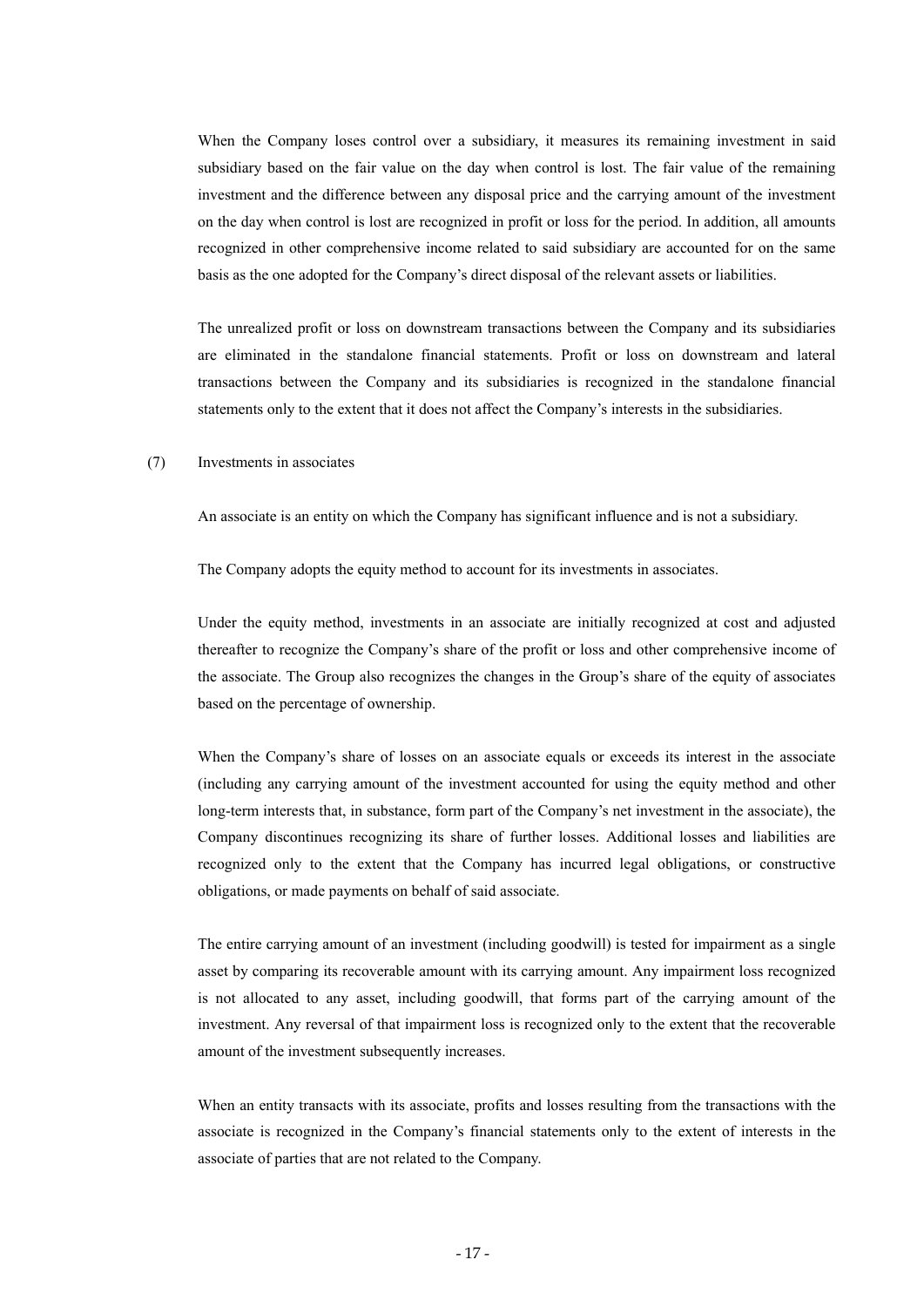#### (8) Property, plant and equipment

Property, plant and equipment are recognized at cost less accumulated depreciation and accumulated impairment loss.

Property, plant and equipment in the course of construction are measured at cost less any recognized impairment loss. Cost includes professional fees and borrowing costs eligible for capitalization. Such assets are depreciated and classified to the appropriate categories of property, plant and equipment when completed and ready for their intended use.

Depreciation of property, plant and equipment is recognized using the straight-line method. Each significant part is depreciated separately. If the lease term is shorter than the useful lives, assets are depreciated over the lease term. The estimated useful lives, residual values and depreciation methods are reviewed at the end of each reporting period, with the effects of any changes in the estimates accounted for on a prospective basis.

When derecognizing property, plant and equipment, the difference between the net disposal proceeds and the carrying amount of the asset shall be recognized in loss or profit.

#### (9) Intangible assets

Intangible assets with finite useful lives that are acquired separately are initially measured at cost and subsequently measured at cost less accumulated amortization and accumulated impairment loss. Intangible assets are amortized using straight-line method over the useful lives. The Company conducts at least one annual review at the end of each year to assess the estimated useful life, residual value, and amortization methods, while applying the effects of changes in accounting estimates prospectively. Intangible assets with indefinite useful lives are recognized at cost less accumulated impairment loss.

When derecognizing intangible assets, the difference between the net disposal proceeds and the carrying amount of the asset is recognized in loss or profit.

# (10) Impairment of property, plant, and equipment as well as right-of-use and intangible assets

The Company assesses if there are any signs of possible impairment in property, plant, and equipment as well as right-of-use and intangible assets on each balance sheet date. If there is any sign of impairment, an estimate is made of its recoverable amount. If it is not possible to determine the recoverable amount of an individual asset, the Company estimates the recoverable amount of the cash-generating unit to which the asset belongs.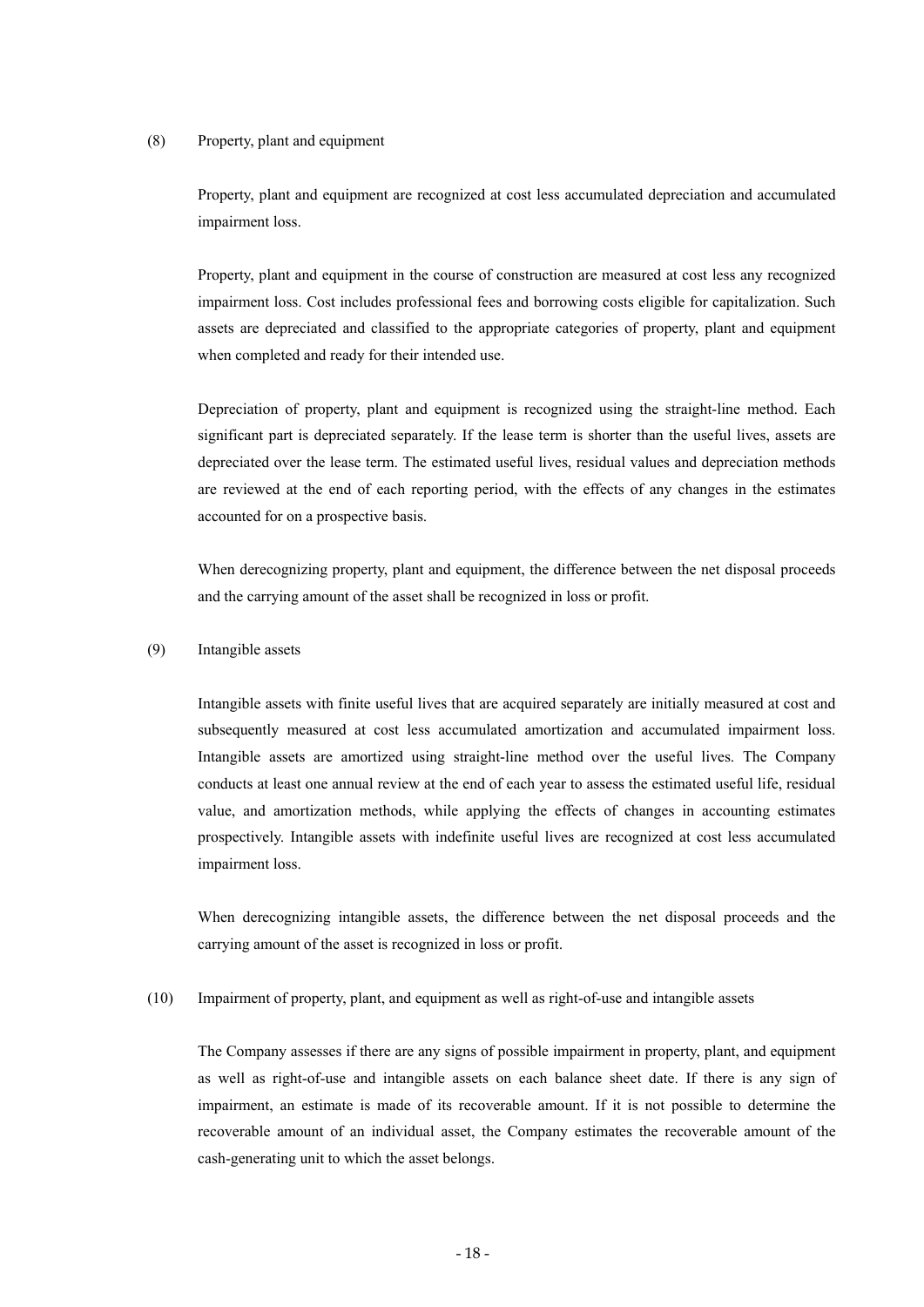Intangible assets with indefinite useful lives and not yet available for use are tested for impairment at least annually and whenever there is a sign that the assets may be impaired.

The recoverable amount is the fair value less cost of sales or its value in use, whichever is higher. If the recoverable amount of individual asset or the cash-generating unit is lower than its carrying amount, the carrying amount is reduced to the recoverable amount, and the impairment loss is recognized in profit and loss.

When the impairment loss is subsequently reversed, the carrying amount of the asset or the cash-generating unit is increased to the revised recoverable amount, provided that the increased carrying amount shall not exceed the carrying amount (less amortization or depreciation) of the asset or cash-generating unit, which was not recognized as impairment loss in prior years. The impairment loss reversed is recognized in profit or loss.

#### (11) Financial instruments

Financial assets and financial liabilities shall be recognized in the standalone balance sheet when the Company becomes a party to the contractual provisions of the instruments.

Financial assets and financial liabilities not at fair value through profit or loss are measured at fair value plus transaction costs directly attributable to the acquisition or issuance of financial assets or financial liabilities. The transaction costs directly attributable to the acquisition or issuance of financial assets or financial liabilities at fair value through profit or loss is immediately recognized in profit or loss.

1. Financial assets

Regular trading of financial assets shall be recognized and derecognized in accordance with trade date accounting.

(1) Measurement categories

Financial assets held by the Company are those measured at amortized cost, as well as investments in equity instruments measured at fair value through other comprehensive income (FVTOCI).

A. Financial assets at amortized cost

When the Company's investments in financial assets meet the following two conditions simultaneously, they are classified as financial assets at amortized cost: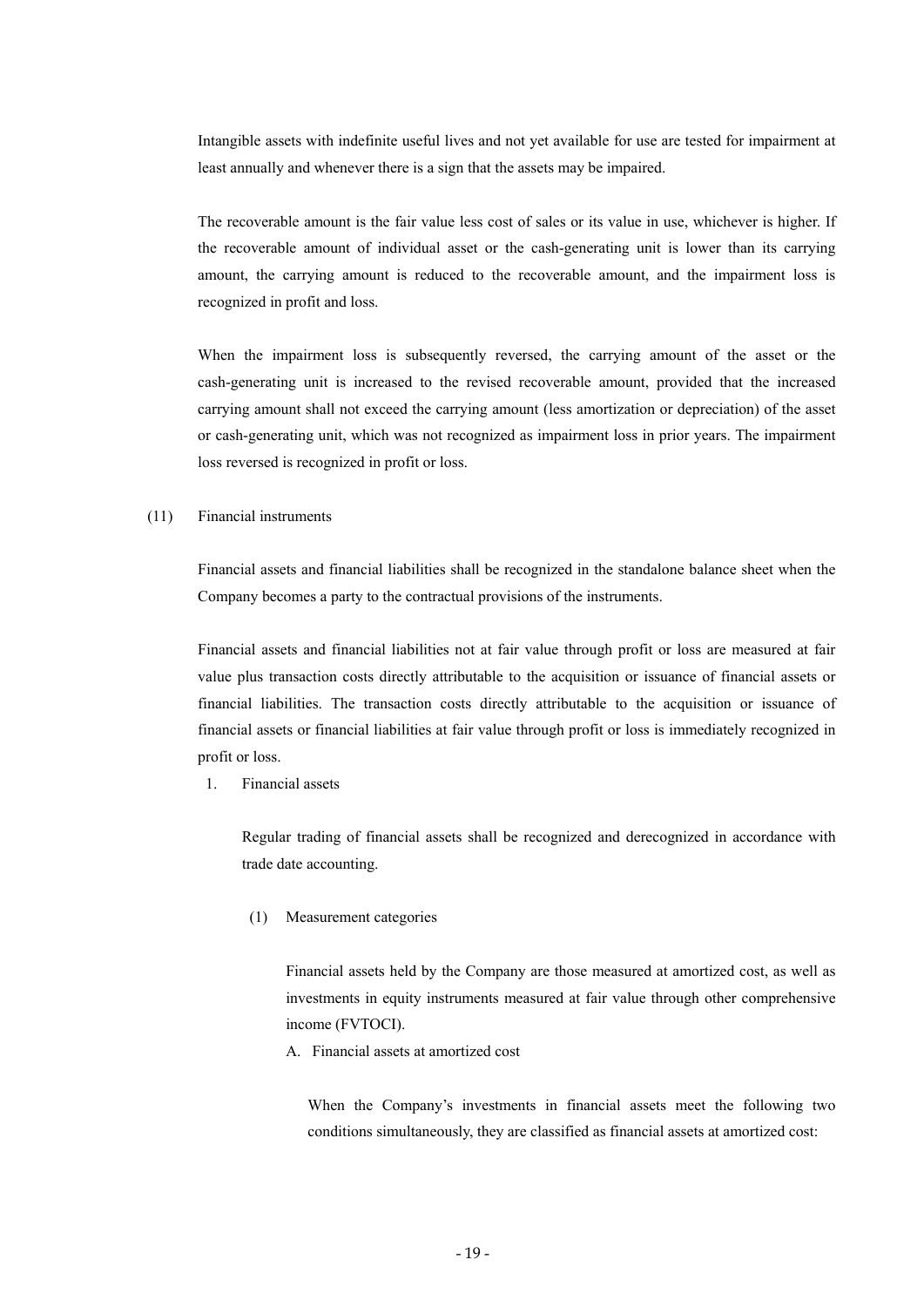- a. The financial asset is held within a business model whose objective is to hold financial assets in order to collect contractual cash flows; and
- b. The contractual terms of the financial asset give rise on specified dates to cash flows that are solely payments of principal and interest on the principal amount outstanding.

Subsequent to initial recognition, financial assets at amortized cost, including cash and cash equivalents, notes receivable at amortized cost, trade receivables at amortized cost, other receivables, refundable deposits and other financial assets, are measured at amortized cost, which equals to gross carrying amount determined by the effective interest method less any impairment loss. Exchange differences are recognized in profit or loss.

Interest income is calculated by multiplying the effective interest rate by the gross carrying amount of a financial asset.

Cash equivalents include time deposits with original maturities within 3 months from the date of acquisition, which are highly liquid, readily convertible to a known amount of cash and are subject to an insignificant risk of changes in value. These cash equivalents are held for the purpose of meeting short-term cash commitments.

B. Investments in equity instruments at FVTOCI

On initial recognition, the Company may make an irrevocable election to designate investments in equity instruments as at FVTOCI. Designation as at FVTOCI is not permitted if the equity investment is held for trading or if it is contingent consideration recognized by an acquirer in a business combination.

Investments in equity instruments at FVTOCI are subsequently measured at fair value with gains and losses arising from changes in fair value recognized in other comprehensive income and accumulated in other equity. The cumulative gain or loss will not be reclassified to profit or loss on disposal of the equity investments; instead, it will be transferred to retained earnings.

Dividends on these investments in equity instruments are recognized in profit or loss when The Company's right to receive the dividends is established, unless the dividends clearly represent a recovery of part of the cost of the investment.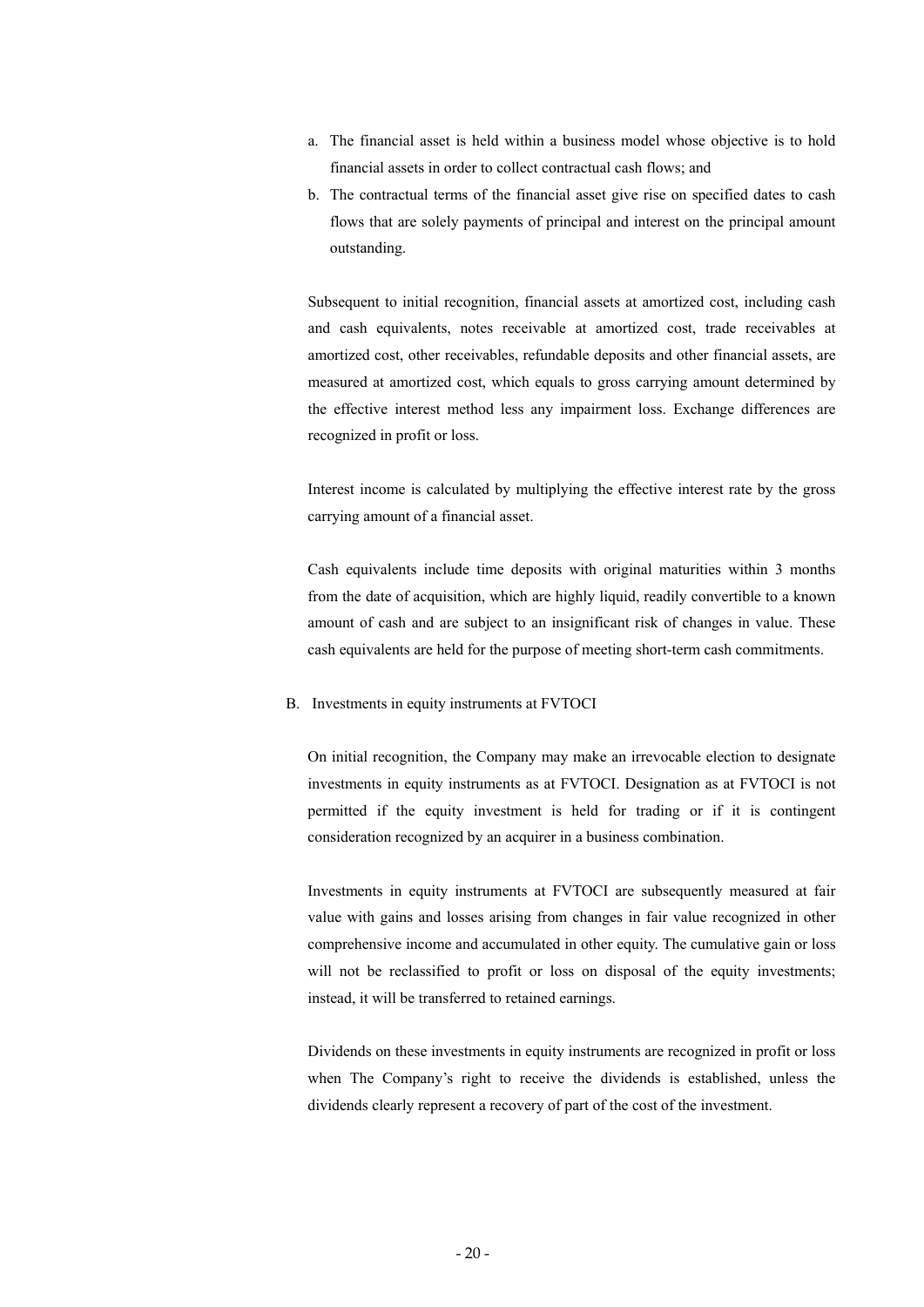#### (2) Impairment of financial assets

The Company assesses the impairment loss of financial assets at amortized cost (including accounts receivable) based on the expected credit loss on each balance sheet date.

Accounts receivable are recognized in allowance loss based on the lifetime expected credit losses (ECLs). Other financial assets are first assessed based on whether the credit risk has increased significantly since the initial recognition. If there is no significant increase in the risk, a loss allowance is recognized at an amount equal to 12-month ECLs. If the risks have increased significantly, a loss allowance is recognized at an amount equal to ECLs.

The ECLs refer to the weighted average credit loss with the risk of default as the weight. The 12-month ECLs represent the ECLs from possible defaults of a financial instrument within 12 months after the reporting date. The lifetime ECLs represent the ECLs from all possible defaults in a financial instrument over the expected life of a financial instrument.

For the purpose of internal credit risk management, the Company, without considering the collateral held, determines that the following situations represent defaults in the financial assets:

- A. Internal or external information indicates that it is impossible for the debtor to settle the debt.
- B. It is overdue for more than 180 days, unless there is reasonable and corroborative information showing that a default date postponed is more appropriate.

The Company recognizes an impairment loss for all financial instruments with a corresponding adjustment to their carrying amount through a loss allowance account.

(3) Derecognition of financial assets

The Company derecognizes a financial asset when the contractual rights to the cash inflow from the financial asset expire or when it transfers the financial assets and substantially all the risks and rewards of ownership of the asset to another party.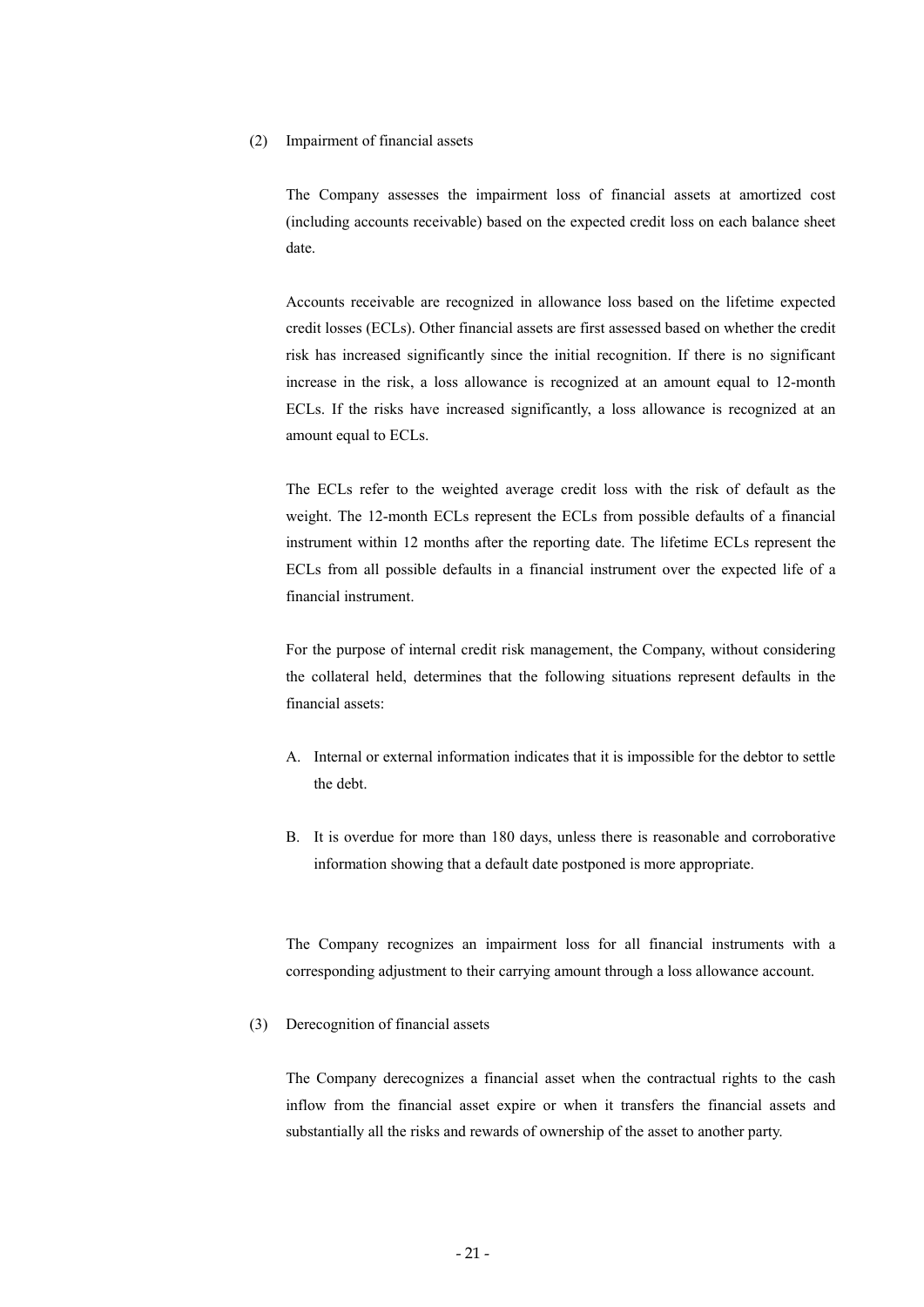On derecognition of a financial asset at amortized cost in its entirety, the difference between the asset's carrying amount and the consideration received is recognized in profit or loss. When derecognizing an investment in equity instrument at FVTOCI in its entirety, the cumulative profit or loss is transferred directly to retained earnings and is not reclassified to profit or loss.

#### 2. Equity instruments

Debt and equity instruments issued by the Company are classified as either financial liabilities or equity in accordance with the substance of the contractual arrangements and the definitions of financial liabilities and equity instruments.

Equity instruments issued by the Company are recognized at the proceeds received, net of the cost of direct issue.

The repurchase of the Company's own equity instruments is recognized in and deducted directly from equity. The purchase, sale, issuance, or cancellation of the Company's own equity instruments is recognized in profit or loss.

#### 3. Financial liabilities

All of the Company's financial liabilities are at amortized cost in the effective interest method. The Company derecognizes financial liabilities when, and only when, the Group's obligations are discharged, cancelled, or expired. The difference between the carrying amount of the financial liability derecognized and the consideration paid, including any non-cash assets transferred or liabilities assumed, is recognized in profit or loss.

#### (12) Provision

The amount recognized in provision is based on the risk and uncertainty of the obligation, and is the best estimate of the expenditure required to settle the obligation on the balance sheet date. The warranty obligations of the Company under the sales contract are based on the management's best estimate of the expenditure required to settle the Company's obligations, and are recognized when the relevant products are recognized in revenue.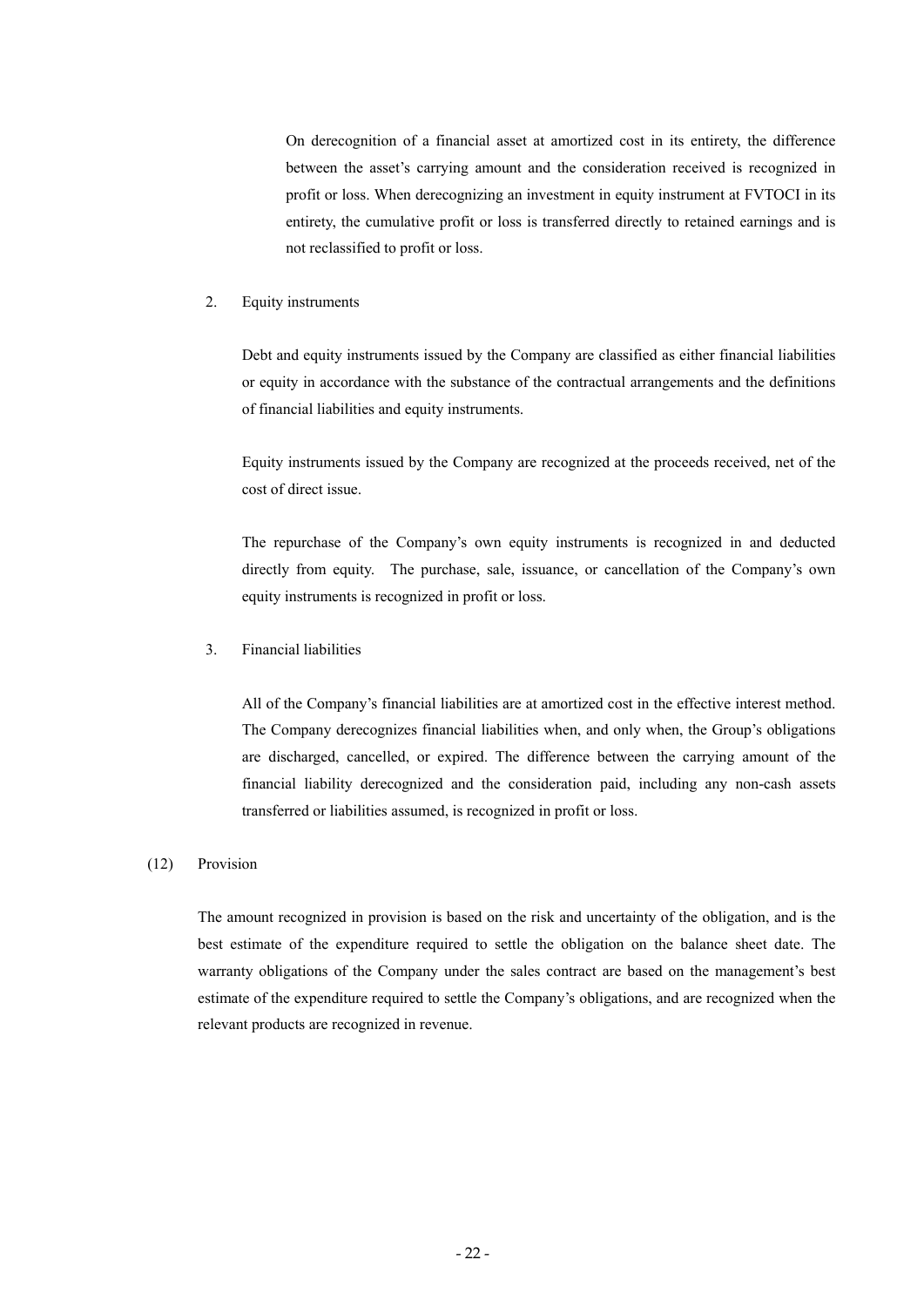#### (13) Revenue recognition

After the Company identifies its performance obligations in contracts with customers, it allocates the transaction costs to each obligation in the contracts and recognizes revenue upon completion of performance obligations.

#### Revenue from sale of goods

Revenue from the sale of goods comes from sales of power supply modules and other relevant products. When the power supply modules and other relevant products are delivered to the location designated by customers, customers have the right to determine the price and the way the products are used while bearing the main responsibility for resale and the risk of obsolescence; thus, revenue and account receivable are recognized concurrently.

#### (14) Leasing

At the inception of a contract, the Company assesses whether the contract is (or contains) a lease.

1. The Company as lessor

Where almost all the risks and rewards attached to the ownership of an asset are transferred to the lessee in lease terms, such leases are classified as finance leases. All other leases are classified as operating leases.

#### 2. The Company as lessee

The Company recognizes right-of-use assets and lease liabilities for all leases at the commencement date of each lease, except for low value asset leases and short-term leases accounted for by applying a recognition exemption where lease payments are recognized as expenses on a straight-line basis over the lease terms.

A right-of-use asset is initially measured at cost (including the initial measured amount of lease liabilities, the amount of lease payments made to the lessor less lease incentives received prior to the inception of a lease, initial direct costs, and the estimated costs of restoring underlying assets), and subsequently measured at cost less accumulated depreciation and accumulated impairment and adjusted for any remeasurement of the lease liabilities. Right-of-use assets are presented on a separate line in the standalone balance sheets.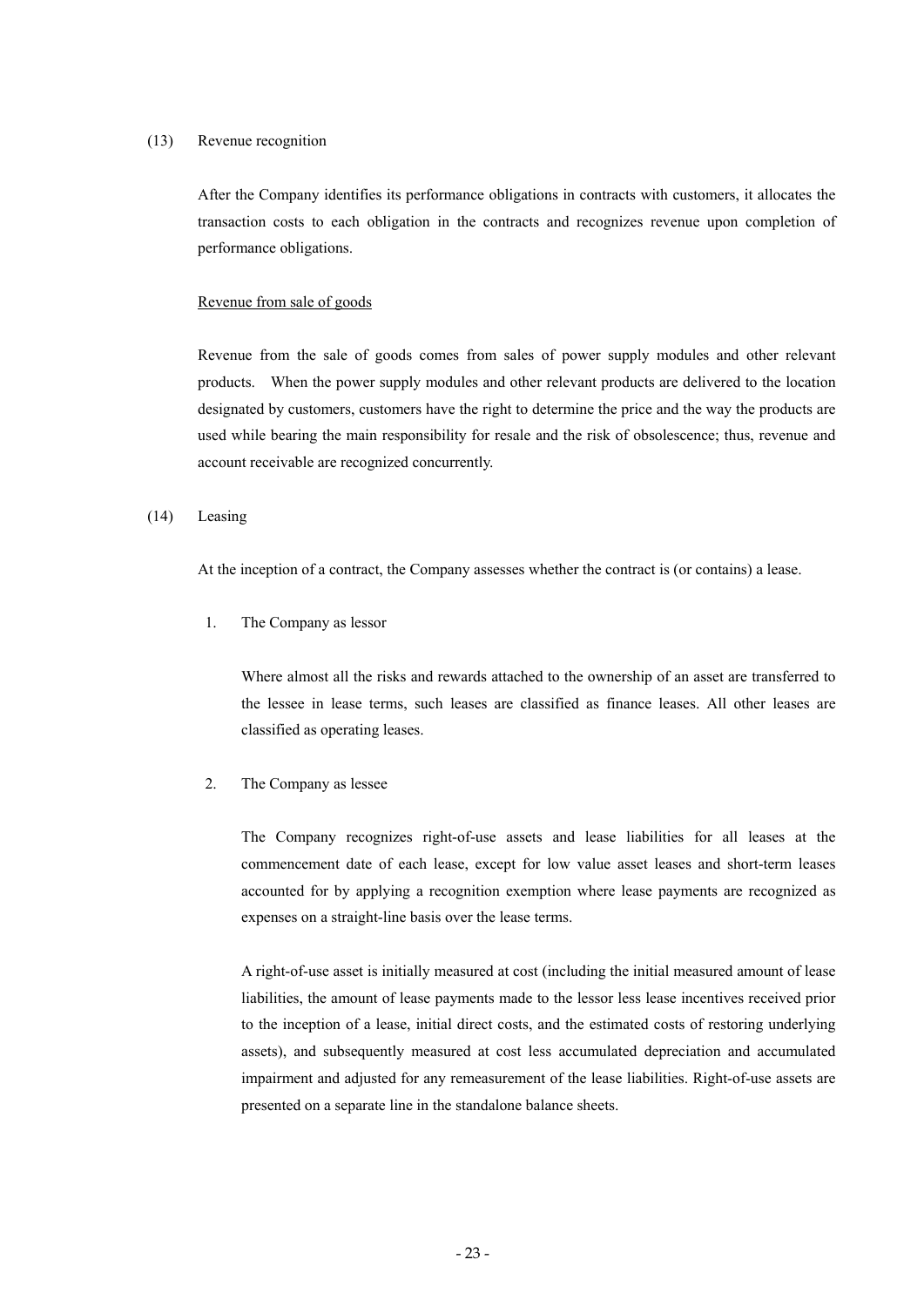A right-of-use asset is depreciated on a straight-line basis over the period from the lease commencement date to the end of its useful life, or to the end of the lease term, whichever is earlier.

Lease liabilities are initially measured at the present value of lease payments (including fixed payments, in-substance fixed payments, and variable lease payments which depend on an index or a rate). If the interest rate implicit in a lease can be easily determined, the lease payment is discounted at such an interest rate. If the interest rate cannot be easily determined, the lessee's incremental borrowing rate applies.

Subsequently, lease liabilities are measured at the amortized cost using the effective interest rate method, and interest expense is amortized over the lease term. If changes in the index or rate used to determine the lease payment over the lease term lead to changes in future lease payments, the Company remeasures the lease liabilities with a corresponding adjustment to the right-of-use assets. However, if the carrying amount of the right-of-use assets has been reduced to zero, the remaining remeasurement amount is recognized in profit or loss. Lease liabilities are presented on a separate line in the standalone balance sheets.

Variable lease payments that do not depend on an index or a rate are recognized as expenses in the period in which they are incurred.

#### (15) Borrowing costs

Borrowing costs directly attributable to an acquisition, construction, or production of qualifying assets are added to the cost of said assets, until such time as the assets are substantially ready for their intended use or sale.

Other than that which is stated above, all other borrowing costs are recognized in profit or loss in the period in which they are incurred.

#### (16) Government grants

Government grants are not recognized until there is reasonable assurance that the Company will comply with the conditions attached to them and that the grants will be received.

Government grants related to income are recognized in profit or loss on a systematic basis over the periods, in which the Company recognizes as expenses the relevant costs for which the grants are intended to compensate.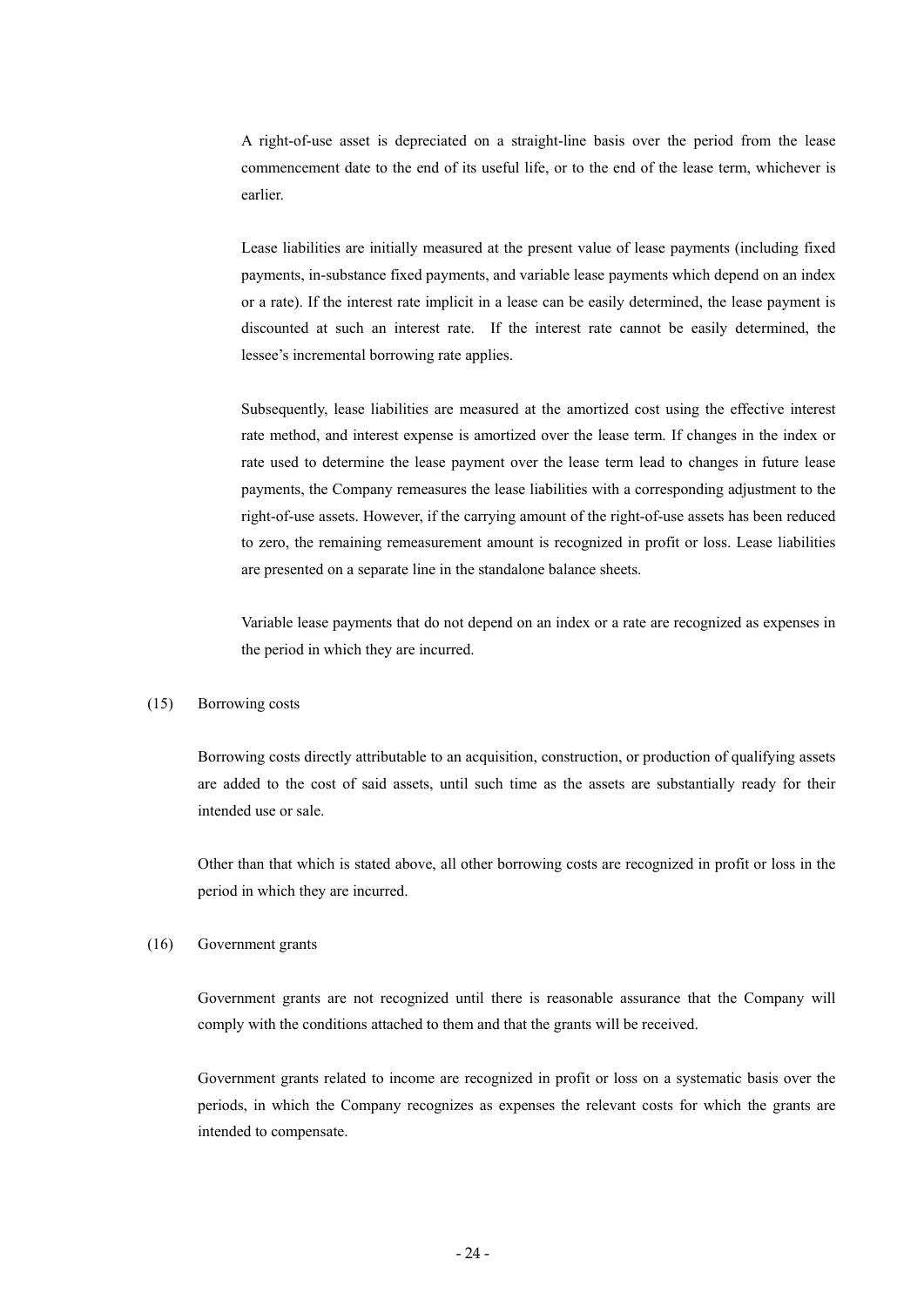If government grants are used to compensate expenses or losses incurred, or are given to the Company for the purpose of immediate financial support without relevant future costs, they can be recognized in profit or loss in the period, during which the Company can receive said grants.

#### (17) Employee benefits

1. Short-term employee benefits

Liabilities recognized in respect of short-term employee benefits are measured at the undiscounted amount of the benefits expected to be paid in exchange for the related service.

2. Post-employment benefits

For pension under the defined contribution plan, the amount of pension contributed is recognized as expenses during employees' service period.

The defined benefit cost under the defined benefit pension plan (including service cost, net interest, and remeasurement) is calculated based on the projected unit credit method. The service cost (including the service cost for the current period) and the net interest of net defined benefit liabilities (assets) are recognized as employee benefit expenses as they occur. The remeasurement (including actuarial gains and losses and the return on plan assets, net of interest) is recognized in other comprehensive income and presented in retained earnings when it occurs, and will not be reclassified to profit or loss.

The net defined benefit liabilities (assets) are the deficit (surplus) of the defined benefit pension plan. The net defined benefit assets may not exceed the present value of any refunds from the plan or reductions in future contributions to the plan.

#### (18) Income tax

Income tax expenses are the sum of current income tax and deferred income tax.

1. Current income tax

A surtax is imposed on the undistributed earnings pursuant to the Income Tax Act of the Republic of China (R.O.C.) is recognized via the resolution at the annual shareholders' meeting.

Adjustments to income tax payable from prior years are recognized in the current income tax.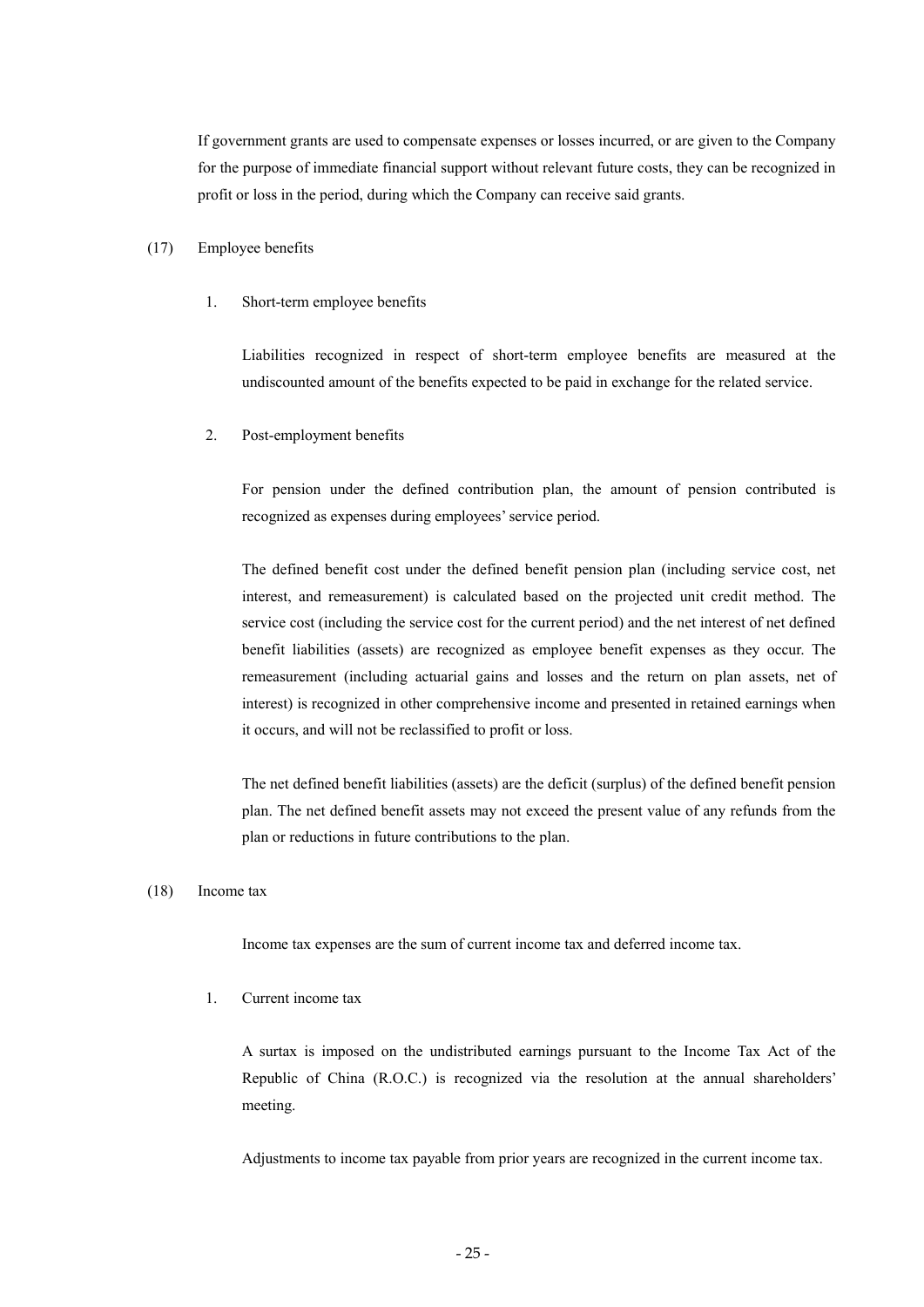#### 2. Deferred income tax

Deferred income tax is calculated based on the temporary differences between the carrying amount of assets and liabilities and the corresponding tax bases used in the computation of taxable income.

Deferred income tax liabilities are generally recognized for all taxable temporary differences, and deferred tax assets are recognized when there are likely to be taxable income to deduct temporary differences, loss carryforwards, research and development expenditure.

Deferred tax liabilities are recognized for taxable temporary differences associated with investments in subsidiaries and associates, except where the Company is able to control the reversal of the temporary difference and it is probable that said temporary difference will not be reversed in the foreseeable future. The deductible temporary differences related to said investments are recognized as deferred income tax only if it is probable that there will be sufficient taxable income against which to utilize the benefits of the temporary differences, and they are expected to be reversed in the foreseeable future.

The carrying amount of deferred tax assets is reviewed at each balance sheet date and reduced to the extent that it is no longer probable that sufficient taxable income will be available to allow all or part of the asset to be recovered. A previously unrecognized deferred tax asset is also reviewed at each balance sheet date and recognized to the extent that it has become probable that future taxable income will allow all or part of the asset to be recovered.

Deferred tax assets and liabilities are measured at the tax rates in the period in which the liabilities are expected to be settled or assets realized, based on tax rates and tax laws that have been enacted or substantively enacted at the balance sheet date. The measurement of deferred tax liabilities and assets reflects the tax consequences that would follow from the manner in which the Company expects, at the balance sheet date, to recover or settle the carrying amount of its assets and liabilities.

#### 3. Current and deferred income tax

Current and deferred taxes are recognized in profit or loss, except when they relate to items that are recognized in other comprehensive income or directly in equity; in which case, the current and deferred taxes are recognized in other comprehensive income or directly in equity, respectively.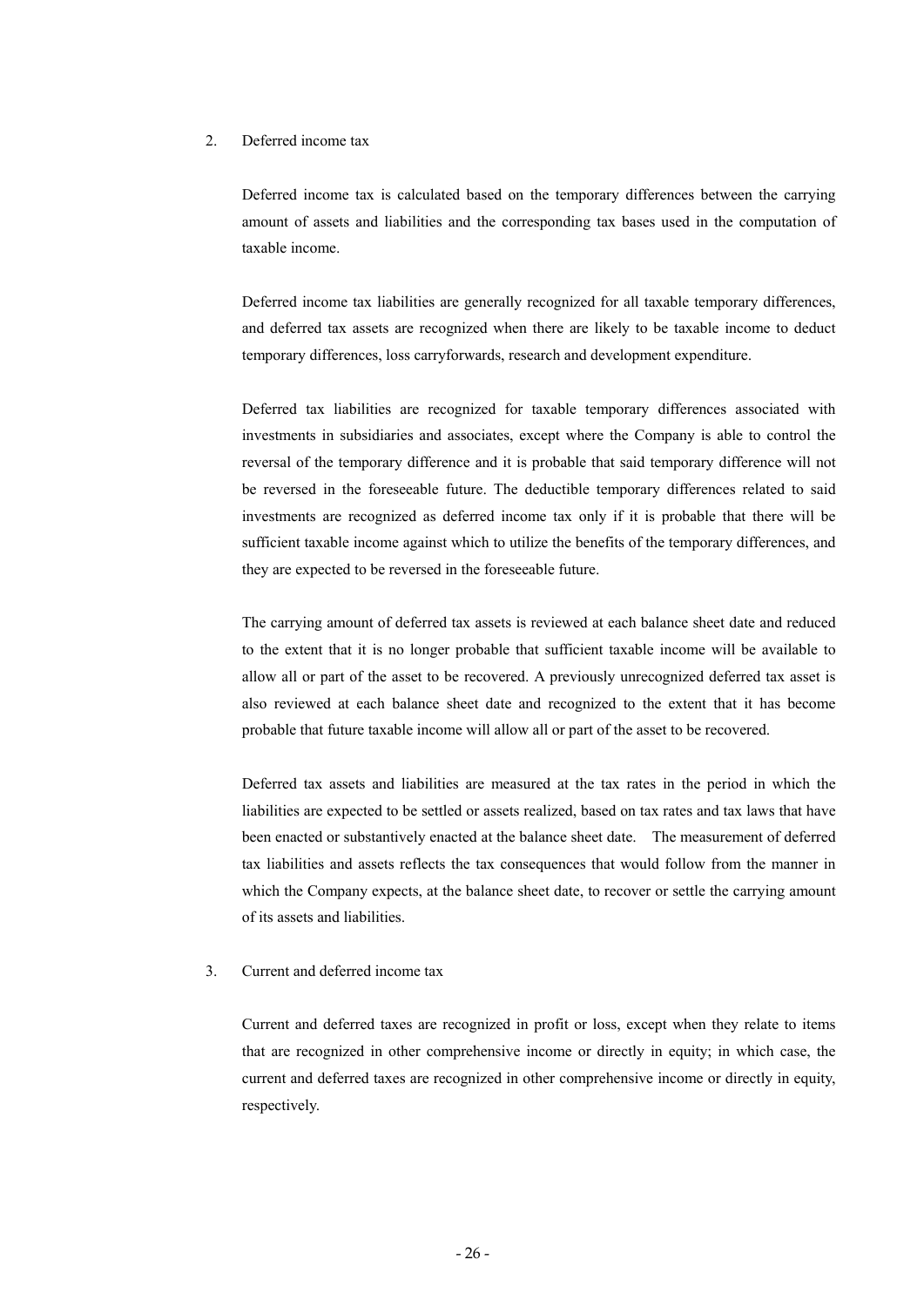#### 5. Critical Accounting Judgments, Assumptions, and Key Sources of Estimation Uncertainty

In the application of the Company's accounting policies, the management is required to make judgments, estimations, and assumptions about the relevant information that is not readily accessible from other sources based on historical experience and other relevant factors. Actual results may differ from these estimates.

The Company takes into account the economic impact of the COVID-19 pandemic in its critical accounting estimates, and the management will constantly review the estimates and basic assumptions. If an amendment to estimates only affects the current period, it shall be recognized in the period of said amendment; if an amendment to accounting estimates affects the current year and future periods, it shall be recognized in the period of said amendment and future periods.

#### 6. Cash and Cash Equivalents

|                                       | December 31, 2020 | December 31, 2019 |           |  |
|---------------------------------------|-------------------|-------------------|-----------|--|
| Cash on hand and petty cash           | 949               |                   | 911       |  |
| Checking accounts and demand deposits | 1,108,067         |                   | 1,073,310 |  |
|                                       | 1,109,016         |                   | 1,074,221 |  |

As of December 31, 2020 and 2019, bank balance in the amount of 37,100 thousand and \$27,100 thousand had been pledged to secured domestic bonds and syndicated loans, and reclassified to "financial assets at amortized cost - non-current". Refer to Note 26.

The market rate range of demand deposit at the balance sheet date is as follows:

|                                                                   | December 31, 2020    | December 31, 2019     |
|-------------------------------------------------------------------|----------------------|-----------------------|
| Demand deposit                                                    | $0.001\%$ ~ $0.20\%$ | $0.001\% \sim 1.90\%$ |
|                                                                   |                      |                       |
| Financial Assets at Fair Value Through Other Comprehensive Income |                      |                       |
|                                                                   | December 31, 2020    | December 31, 2019     |
| Non-current                                                       |                      |                       |
| Investments in equity instruments at                              |                      |                       |
| <b>FVTOCI</b>                                                     |                      |                       |
| Domestic unlisted equity                                          | 63.671               | 49,513                |

The Company invested in the above-mentioned unlisted equity for medium to long-term strategic purposes, and expected to make profits in a long term. Accordingly, the management elected to designate these investments in equity instruments as at FVTOCI as they believed that recognizing the short-term fair value fluctuations of such investments in profit and loss would be inconsistent with the aforementioned long-term investment strategy.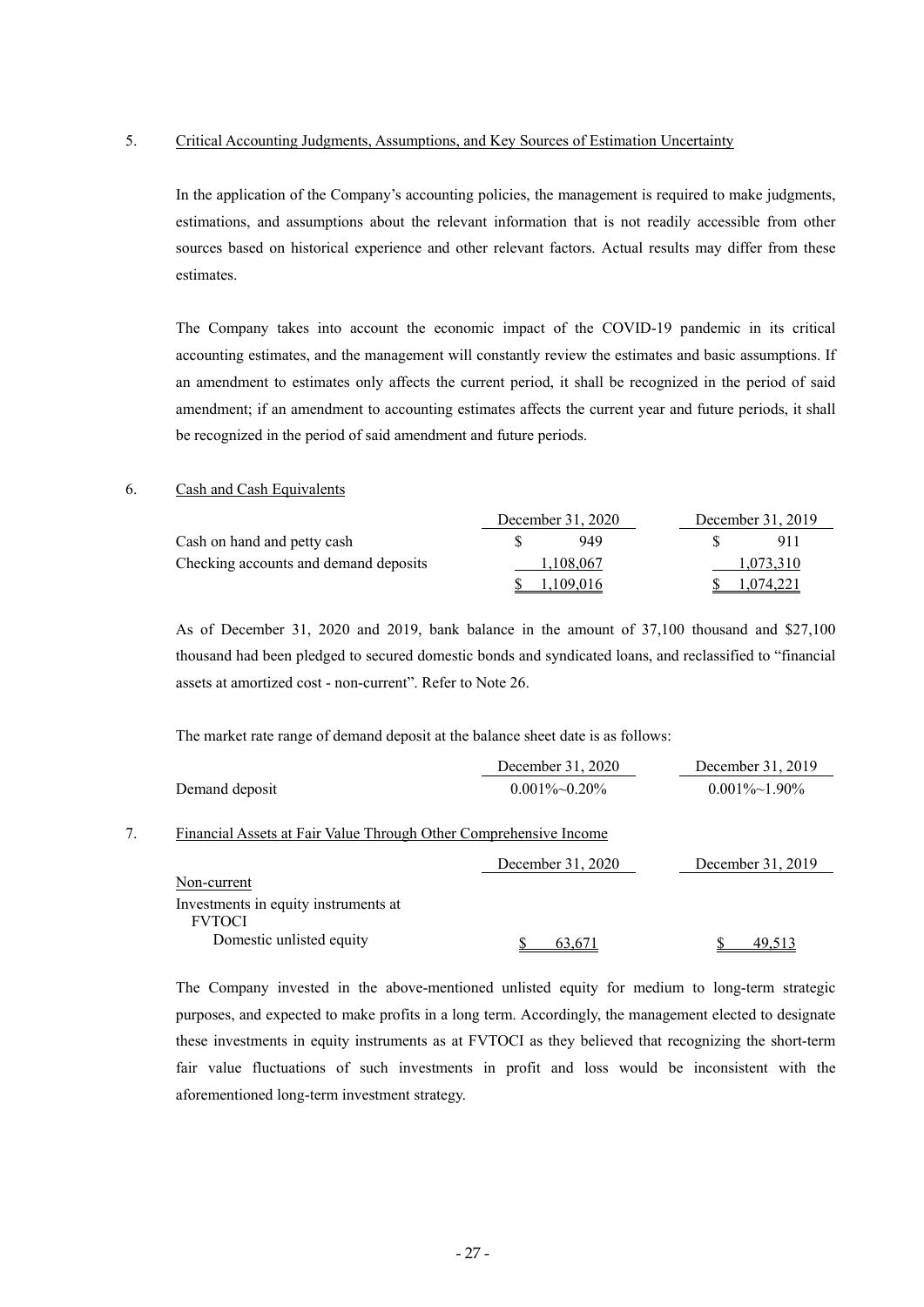#### 8. Notes Receivable and Accounts Receivable

|                                       | December 31, 2020 | December 31, 2019 |  |  |
|---------------------------------------|-------------------|-------------------|--|--|
| Notes receivable                      |                   |                   |  |  |
| At amortized cost                     |                   |                   |  |  |
| Gross carrying amount                 | \$                | \$<br>2,022       |  |  |
| Less: Allowance for impairment        |                   |                   |  |  |
| loss                                  |                   |                   |  |  |
|                                       |                   | 2,022             |  |  |
| Accounts receivable                   |                   |                   |  |  |
| At amortized cost                     |                   |                   |  |  |
| Gross carrying amount                 | 835,427           | 535,440           |  |  |
| Less: Allowance for impairment        |                   |                   |  |  |
| loss                                  | 1,261)            | 314)              |  |  |
|                                       | 834,166           | 535,126           |  |  |
| Accounts receivable - related parties |                   |                   |  |  |
| At amortized cost                     |                   |                   |  |  |
| Gross carrying amount                 | 356,686           | 95,031            |  |  |
| Less: Allowance for impairment        |                   |                   |  |  |
| loss                                  |                   |                   |  |  |
|                                       | 356,686           | 95,031            |  |  |
|                                       | 1,190,852         | 630,157           |  |  |

The average credit period of sales of goods was 60 to 90 days. No interest was accrued for accounts receivable. The Company adopted a policy of only dealing with creditworthy counterparties and obtaining sufficient collateral, where appropriate, as a means of mitigating the risk of financial loss from defaults. The Company continuously monitored its credit exposure and counterparties' credit ratings and spread the aggregate value of transactions among customers with qualified credit ratings, while appointing dedicated staff to review and approve counterparties' credit limits on an annual basis to control the credit exposure.

The Company recognized the loss allowance for accounts receivable at an amount equal to lifetime ECLs. The ECLs on accounts receivable were estimated using a provision matrix with reference to customers' past default records, current financial position, and other forward-looking information. Based on the Company's history of credit losses, as there was no significant difference in the loss patterns among different customer groups, the customer groups were not further differentiated in the provision matrix, and only the ECLs rate was set based on the number of days for which accounts receivable was past due.

When there was information indicating that the counterparty was in severe financial difficulty and the Company could not reasonably expect the amount to be recovered, the Company would write off relevant accounts receivable and continued to collect the receivable due. The receivable recovered was recognized in profit or loss.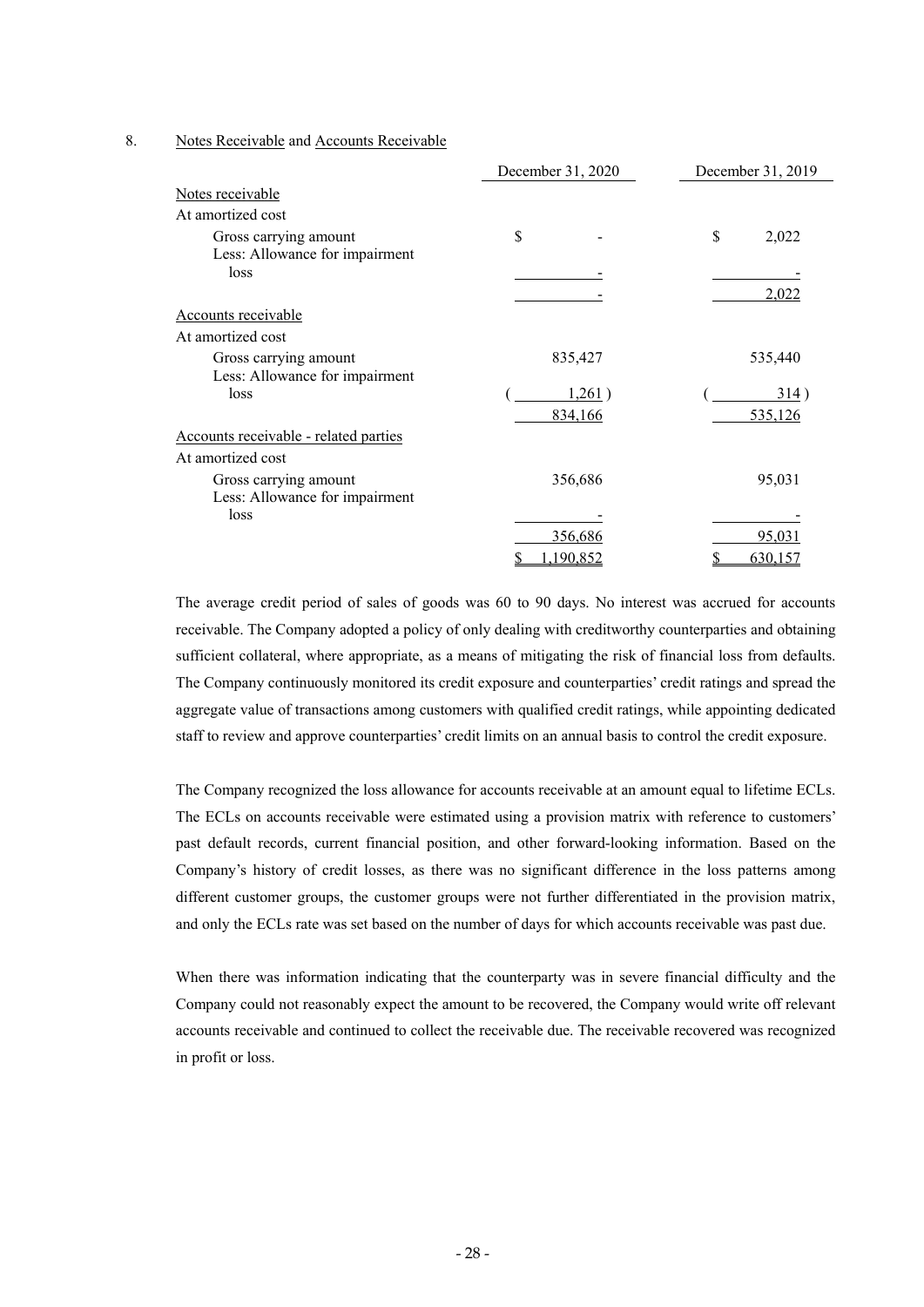The following table details the loss allowance for accounts receivable based on the Company's provision matrix:

#### December 31, 2020

|                                                     |                  | Less than 60    |   |                          | 91 to 120                | Over 120           |                   |
|-----------------------------------------------------|------------------|-----------------|---|--------------------------|--------------------------|--------------------|-------------------|
|                                                     | Not Past Due     | Davs            |   | 61 to 90 Days            | Days                     | Davs               | Total             |
| ECL <sub>s</sub> rate                               | $0.02\%$         | $0.32 - 2.63\%$ |   | $\overline{\phantom{a}}$ | $\overline{\phantom{0}}$ | $17.44 \sim 100\%$ |                   |
| Gross carrying<br>amount                            | \$1.122.253      | 66.536          | S | -                        | $\overline{\phantom{a}}$ | 3.324              | \$1.192.113       |
| Loss allowance<br>(lifetime ECLs)<br>Amortized cost | 190)<br>,122,063 | 247)<br>66,289  |   | $\overline{\phantom{0}}$ |                          | 824<br>2,500       | 1,261)<br>190,852 |

#### December 31, 2019

|                                                     | Not Past Due   | Less than 60<br>Davs | 61 to 90 Days            | 91 to 120<br>Davs        | Over $120$<br>Days       | Total           |
|-----------------------------------------------------|----------------|----------------------|--------------------------|--------------------------|--------------------------|-----------------|
| ECLs rate                                           | 0.03%          | $0.35 - 2.87\%$      |                          | -                        | $\overline{\phantom{a}}$ |                 |
| Gross carrying<br>amount                            | 606.196        | 24.275               | $\overline{\phantom{a}}$ | $\overline{\phantom{a}}$ | -                        | 630.471         |
| Loss allowance<br>(lifetime ECLs)<br>Amortized cost | 143<br>606,053 | 24.104               |                          |                          |                          | 314)<br>630,157 |

The aging analysis above is based on the number of days overdue.

The movements of the loss allowance of accounts receivable are as follows:

|                                    | 2020 |  | 2019 |
|------------------------------------|------|--|------|
| Balance as of January 1,           | 314  |  | 899  |
| Add: Allowance for impairment loss |      |  |      |
| (reversed)                         | 947  |  | 585. |
| Balance as of December 31,         |      |  | 314  |

# 9. Inventories

|                 | December 31, 2020 | December 31, 2019 |  |
|-----------------|-------------------|-------------------|--|
| Raw materials   | 9.668             | 1.638             |  |
| Work in process | 70                | 129               |  |
| Finished goods  | 42.625            | 36,586            |  |
|                 | 52,363            | $38.35^{2}$       |  |

The costs of sales related to inventories in 2020 and 2019 were \$6,025,528 thousand and \$6,216,102 thousand, respectively. The costs of sales in 2020 and 2019, including the inventory valuation losses recognized by writing down the cost of inventories to the net realizable value, were \$2,556 thousand and \$5,931 thousand, respectively.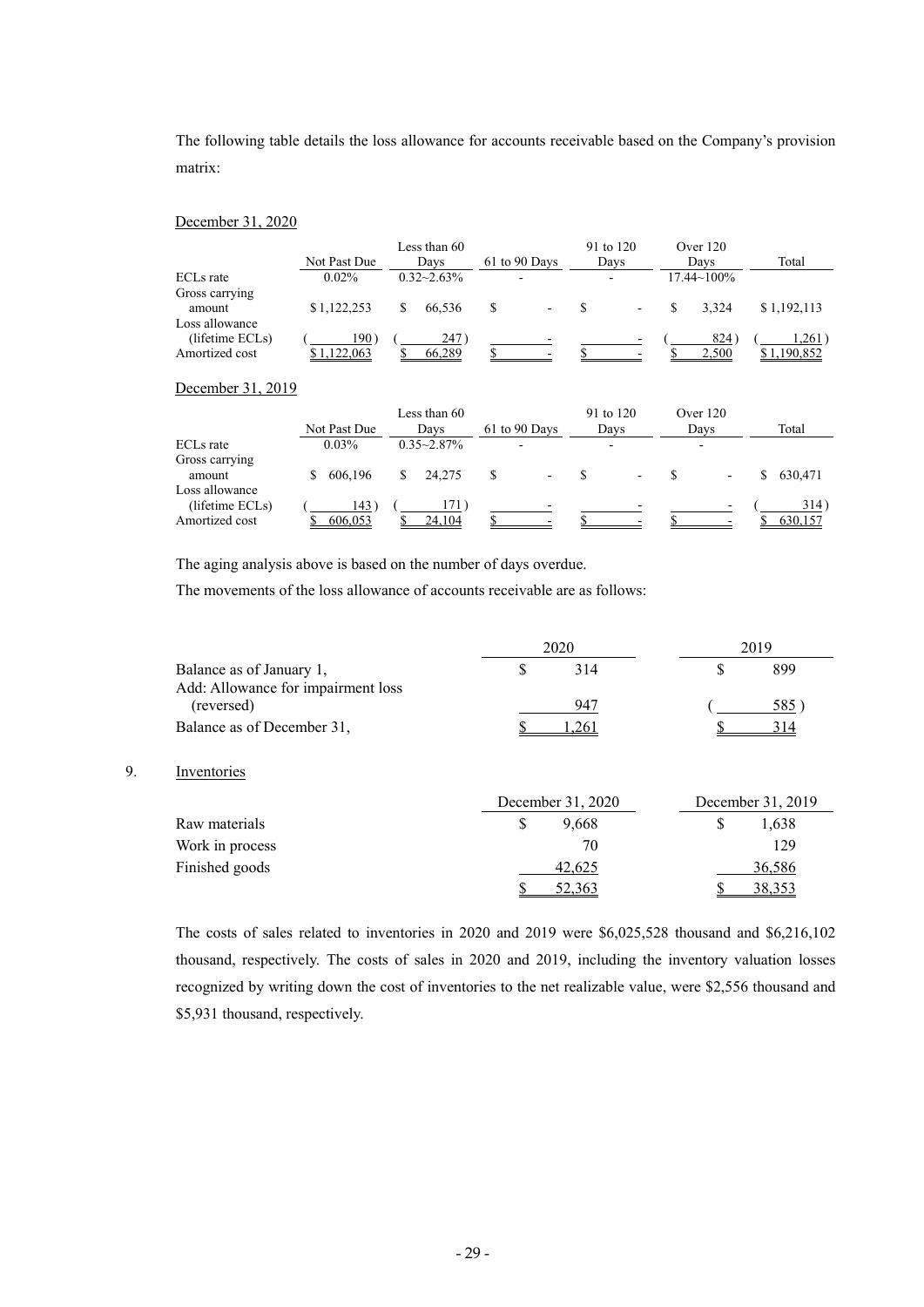#### 10. Investments Accounted for Using Equity Method

|                                    | December 31, 2020                         | December 31, 2019 |
|------------------------------------|-------------------------------------------|-------------------|
| Investment in subsidiaries         | \$<br>4,792,604                           | \$<br>4,703,855   |
| Investments in associates          | 21,193                                    | 30,168            |
|                                    | 4,813,797<br>\$                           | 4,734,023         |
| (1)<br>Investment in subsidiaries  |                                           |                   |
|                                    | December 31, 2020                         | December 31, 2019 |
| Phihong International Corp.        | \$<br>3,134,524                           | \$<br>3,137,404   |
| Phitek International Co., Ltd.     | 243,673)                                  | 146,480)          |
| Ascent Alliance Ltd.               | 69,397                                    | 90,833            |
| Phihong USA Corp.                  | 923,714                                   | 991,061           |
| Phihong Technology Japan Co., Ltd. | 82,082                                    | 146,020           |
| Phihong Vietnam Co., Ltd.          | 442,085                                   | 212,114           |
| Guang-Lai Investment Co., Ltd.     | 140,802                                   | 126,423           |
|                                    | 4,548,931                                 | 4,557,375         |
| Add: Reclassified to other         |                                           |                   |
| non-current liabilities            | 243,673                                   | 146,480           |
|                                    | 4,792,604                                 | 4,703,855         |
|                                    | Percentage of Ownership and Voting Rights |                   |

| Subsidiary                         | December 31, 2020 | December 31, 2019 |
|------------------------------------|-------------------|-------------------|
| Phihong International Corp.        | 100.00%           | 100.00%           |
| Phitek International Co., Ltd.     | 100.00%           | 100.00%           |
| Ascent Alliance Ltd.               | 100.00%           | 100.00%           |
| Phihong USA Corp.                  | 100.00%           | 100.00%           |
| Phihong Technology Japan Co., Ltd. | 100.00%           | 100.00%           |
| Phihong Vietnam Co., Ltd.          | 100.00%           | 100.00%           |
| Guang-Lai Investment Co., Ltd.     | 100.00%           | 100.00%           |
|                                    |                   |                   |

As of December 31, 2020 and 2019, the Company's accumulated losses on the investments in Phitek International Co., Ltd. recognized had exceeded the original investment amount, resulting credit balance of \$243,673 thousand and \$146,480 thousand in the long-term equity investments, respectively, which have been reclassified in "Other non-current liabilities".

The Company established the subsidiary Phihong Vietnam Co., Ltd. in Vietnam in 2019 with a registered capital of US\$50,000 and 100% ownership. In order to meet the Group's capital needs, it was planned to inject capital in stages based on the investment progress. As of December 31, 2020, the Company's capital injected amounted to \$607,193 thousand (US\$20,000 thousand).

In December 2019, the board of directors of the Company approved a capital reduction in the subsidiary Phihong Technology Japan Co., Ltd. in Japan in the amount of \$54,302 thousand (or JPY200,000 thousand). Said capital reduction had been completed in January 2020; thus, its paid-in capital was in the amount of \$41,153 thousand (JPY150,000 thousand).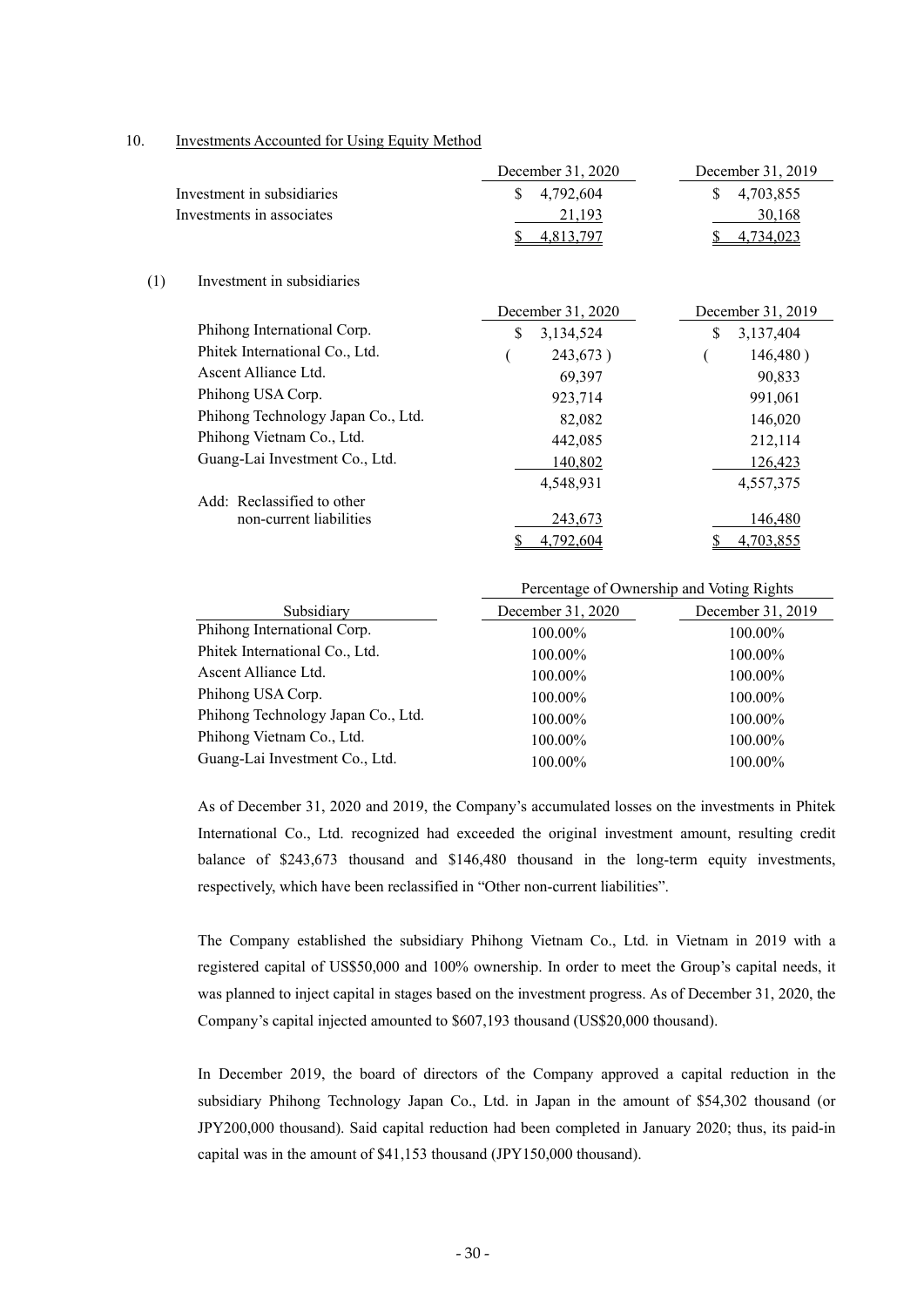The investments accounted for by the equity method and the share of profit or loss and other comprehensive income of those investments for the years ended December 31, 2020 and 2019 were based on the subsidiaries' financial statements audited by auditors for the same years.

## (2) Investments in associates

|                                                                         | December 31, 2020 | December 31, 2019 |
|-------------------------------------------------------------------------|-------------------|-------------------|
| Associates that are not individually<br>material                        | 21.193            | 30.168            |
| Aggregate information of associates that are not individually material: |                   |                   |
|                                                                         | 2020              | 2019              |
| The Company's share of:                                                 |                   |                   |
| Net profit (loss) for the year                                          | 2,689             | 2,673             |
| Total comprehensive income                                              |                   |                   |
| $(\text{loss})$                                                         | 2.689             | 2.67              |

Refer to Table 8. "Information on Investees" for the nature of business, principal places of business, and countries of incorporation of the associates.

# 11. Property, plant and equipment

|                                                                                                                                                 |                                      |                                            | Machinery                                                | Other                                                         | Construction                         |                                                                   |
|-------------------------------------------------------------------------------------------------------------------------------------------------|--------------------------------------|--------------------------------------------|----------------------------------------------------------|---------------------------------------------------------------|--------------------------------------|-------------------------------------------------------------------|
|                                                                                                                                                 | Freehold Land                        | <b>Buildings</b>                           | and equipment                                            | equipment                                                     | in Progress                          | Total                                                             |
| Cost<br>Balance as of January 1,<br>2020<br>Additions<br>Disposals<br>Reclassification<br>Balance as of December 31.                            | 185,202<br>\$                        | \$625,762<br>333                           | S.<br>196,151<br>5,449<br>28,985)<br>$\blacksquare$      | \$<br>417,579<br>4,025<br>21,555)<br>8,648                    | \$<br>277<br>277)                    | \$1,424,694<br>10,084<br>$50,540$ )<br>8,371                      |
| 2020                                                                                                                                            | 185,202                              | \$626,095                                  | \$172,615                                                | 408,697                                                       |                                      | \$1,392,609                                                       |
| Accumulated depreciation<br>Balance as of January 1,<br>2020<br>Disposals<br>Depreciation expenses<br>Balance as of December 31.<br>2020        | \$<br>\$<br>$\overline{\phantom{a}}$ | \$<br>225,841<br>21,500<br>\$247,341       | \$<br>145,240<br>28,959)<br>(<br>15,889<br>\$132,170     | \$<br>321,730<br>21,201)<br>€<br>40,903<br>341,432<br>S.      | \$<br>S.<br>$\overline{\phantom{a}}$ | \$<br>692,811<br>50,160)<br>- 1<br>78,292<br>720,943<br>S.        |
| Net amount as of December<br>31, 2020                                                                                                           | 185,202                              | \$378,754                                  | 40,445                                                   | 67,265                                                        | $\overline{\phantom{a}}$             | 671,666<br>S.                                                     |
| Cost<br>Balance as of January 1,<br>2019<br><b>Additions</b><br>Disposals<br>Reclassification<br>Balance as of December 31,<br>2019             | 185,202<br>\$<br>\$185,202           | 622,774<br>S.<br>804<br>2,184<br>\$625,762 | 163,044<br>S.<br>15,910<br>3,385)<br>20,582<br>\$196,151 | 392,986<br>S.<br>33,865<br>11,034)<br>€<br>1,762<br>\$417,579 | \$<br>2,184<br>2,184)                | \$1,364,006<br>52,763<br>$14,419$ )<br>(<br>22,344<br>\$1,424,694 |
| <b>Accumulated depreciation</b><br>Balance as of January 1,<br>2019<br>Disposals<br>Depreciation expenses<br>Balance as of December 31,<br>2019 | S<br>\$                              | 204,488<br>S<br>21,353<br>225,841          | \$<br>133,531<br>3,385)<br>€<br>15,094<br>145,240<br>S.  | 288,740<br>\$<br>11,034)<br>€<br>44,024<br>321,730            | \$<br>\$                             | \$<br>626,759<br>14,419)<br>80,471<br>692,811<br>S                |
| Net amount as of December<br>31, 2019                                                                                                           | \$185,202                            | \$399.921                                  | 50.911<br>\$                                             | 95,849                                                        | \$                                   | 731,883<br>\$                                                     |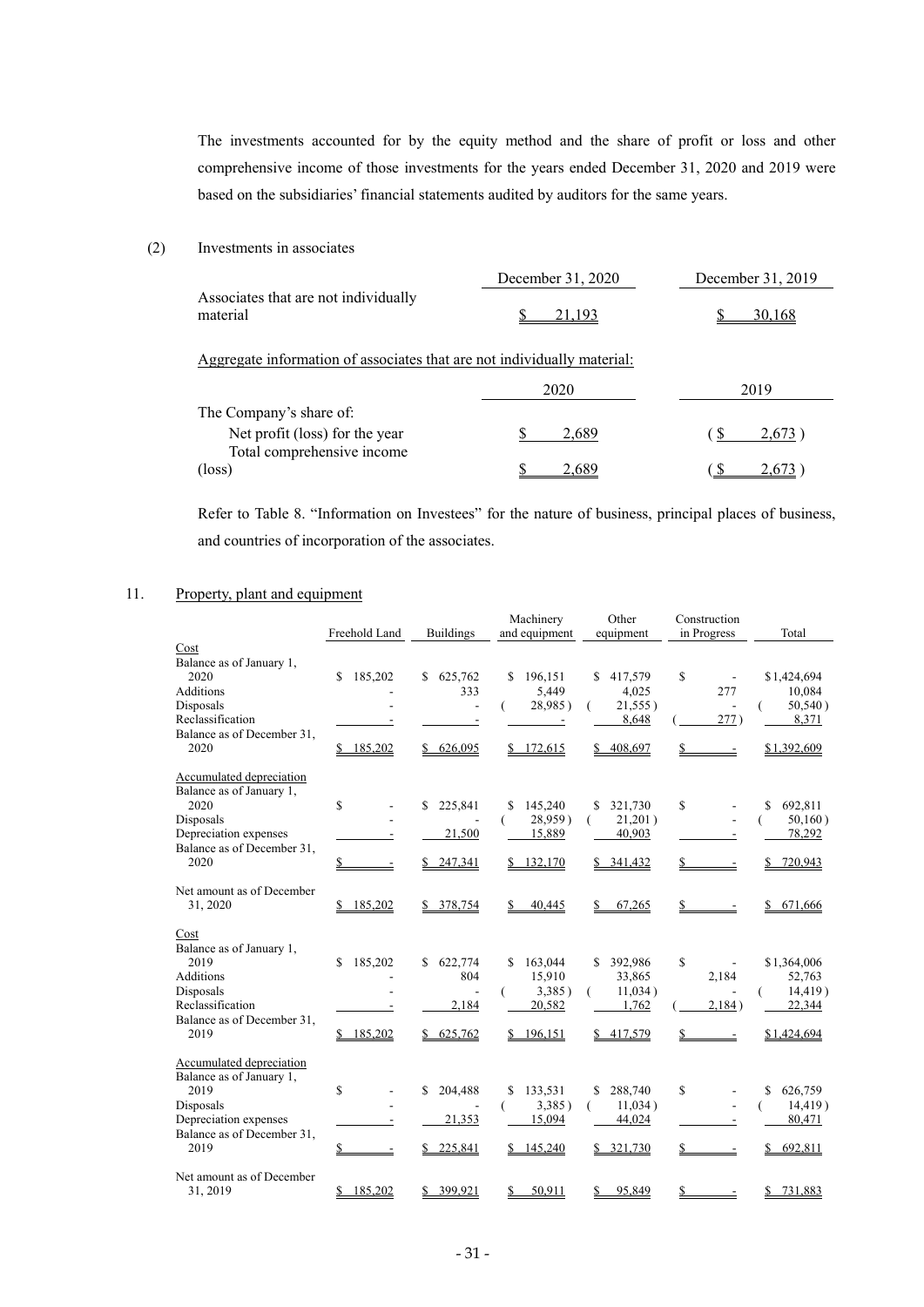The Company's property, plant and equipment above are depreciated on a straight-line basis based on the estimated useful life below:

| <b>Buildings</b>        |              |
|-------------------------|--------------|
| Main building           | 50 years     |
| Engineering system      | 10 years     |
| Machinery and equipment | $3-10$ years |
| Other equipment         | $3-5$ years  |

The Company's property, plant and equipment pledged as collateral for long-term borrowings are set out in Note 26.

# 12. Lease Agreements

 $(2)$ 

(1) Right-of-use assets

|                                                  | December 31, 2020 | December 31, 2019 |
|--------------------------------------------------|-------------------|-------------------|
| Carrying amount                                  |                   |                   |
| Land                                             | \$<br>2,963       | \$<br>158         |
| Transportation equipment                         | 3,233             | 1,461             |
| Other equipment                                  | 791               |                   |
|                                                  | 6,987<br>\$       | 1,619             |
|                                                  |                   |                   |
|                                                  | 2020              | 2019              |
| Additions to right-of-use assets                 | \$<br>8,123       | \$                |
| Depreciation expenses of right-of-use<br>assets  |                   |                   |
| Land                                             | \$<br>1,880       | \$<br>1,894       |
| Transportation equipment                         | 480               | 1,310             |
| Other equipment                                  | 395               |                   |
|                                                  | \$<br>2,755       | \$<br>3,204       |
| Lease liabilities                                |                   |                   |
|                                                  | December 31, 2020 | December 31, 2019 |
| Carrying amount                                  |                   |                   |
| Current                                          | \$<br>3,632       | \$<br>572         |
| Non-current                                      | 3,388             | 1,056             |
| Range of discount rate for lease<br>liabilities: | December 31, 2020 | December 31, 2019 |
|                                                  |                   |                   |
| Current                                          | 1.155%~1.9872%    | 1.200%            |
| Non-current                                      | 1.155%~1.9872%    | 1.155%            |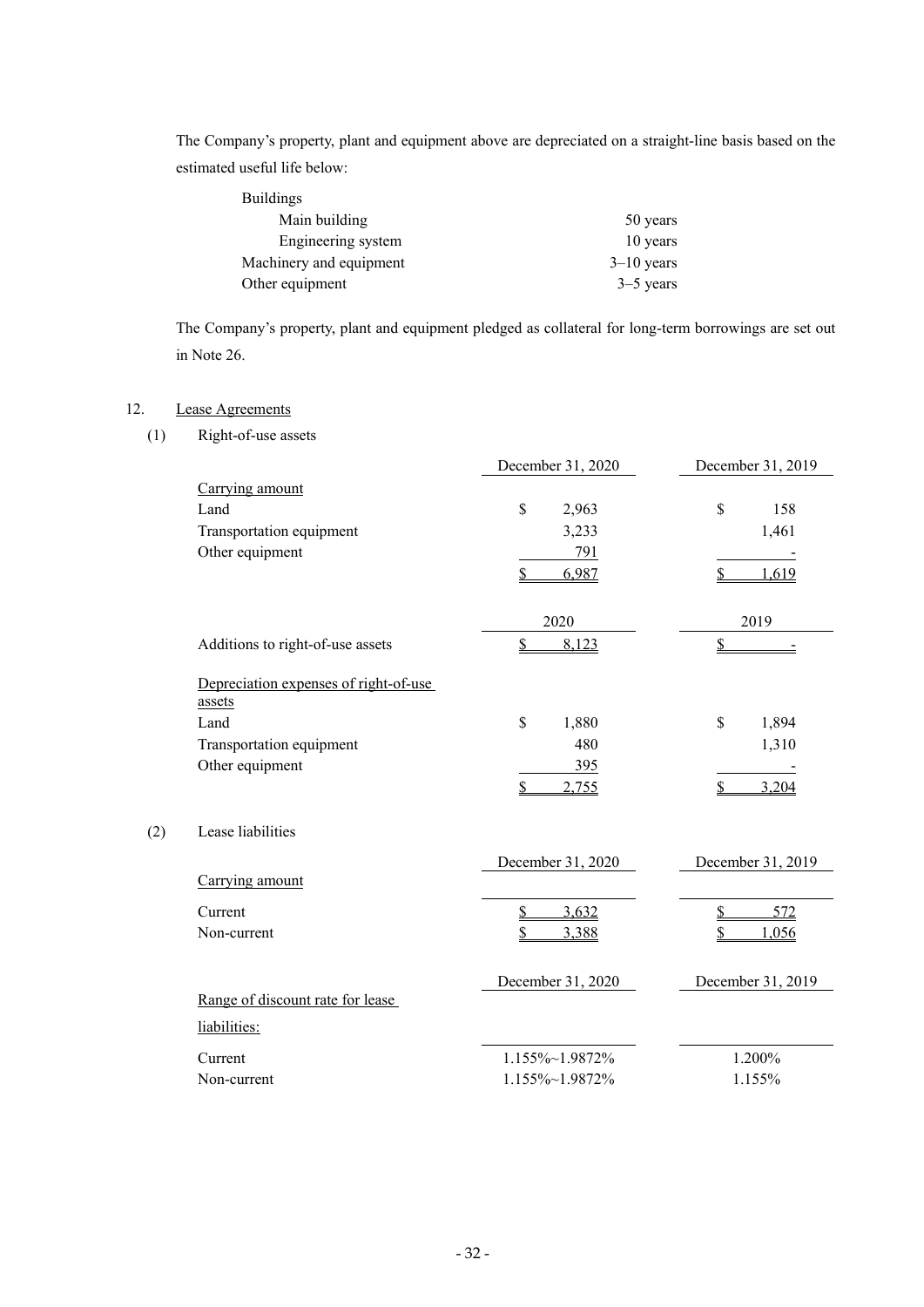#### (3) Material lease-in activities and terms

The Company has leased land for parking over the lease terms of  $2~3$  years. Upon the termination of the lease term, the Company does not have preferential rights to acquire the land leased, and it is agreed that the Company shall not sublease or transfer all or part of the underlying asset leased without the consent of the lessor.

The Company has also leased transportation and other equipment for operations as well as product manufacturing and R&D over lease terms of 2 to 5 years. These agreements do not contain renewal or purchase options upon the expiration of the lease terms.

## (4) Other lease information

|                                  | 2020  | 2019  |
|----------------------------------|-------|-------|
| Short-term lease expenses        | 2.931 |       |
| Total cash (outflow) from leases | 5.732 | 5.310 |

The Company has elected to apply the recognition exemption for staff dormitory, office equipment, and transportation equipment, and, thus, did not recognize said leases in right-of-use assets and lease liabilities.

For the years ended December 31, 2020 and 2019, short-term lease expenses also include leases for which the lease terms ended on or before December 31, 2020 and 2019, and for which the recognition exemption applied.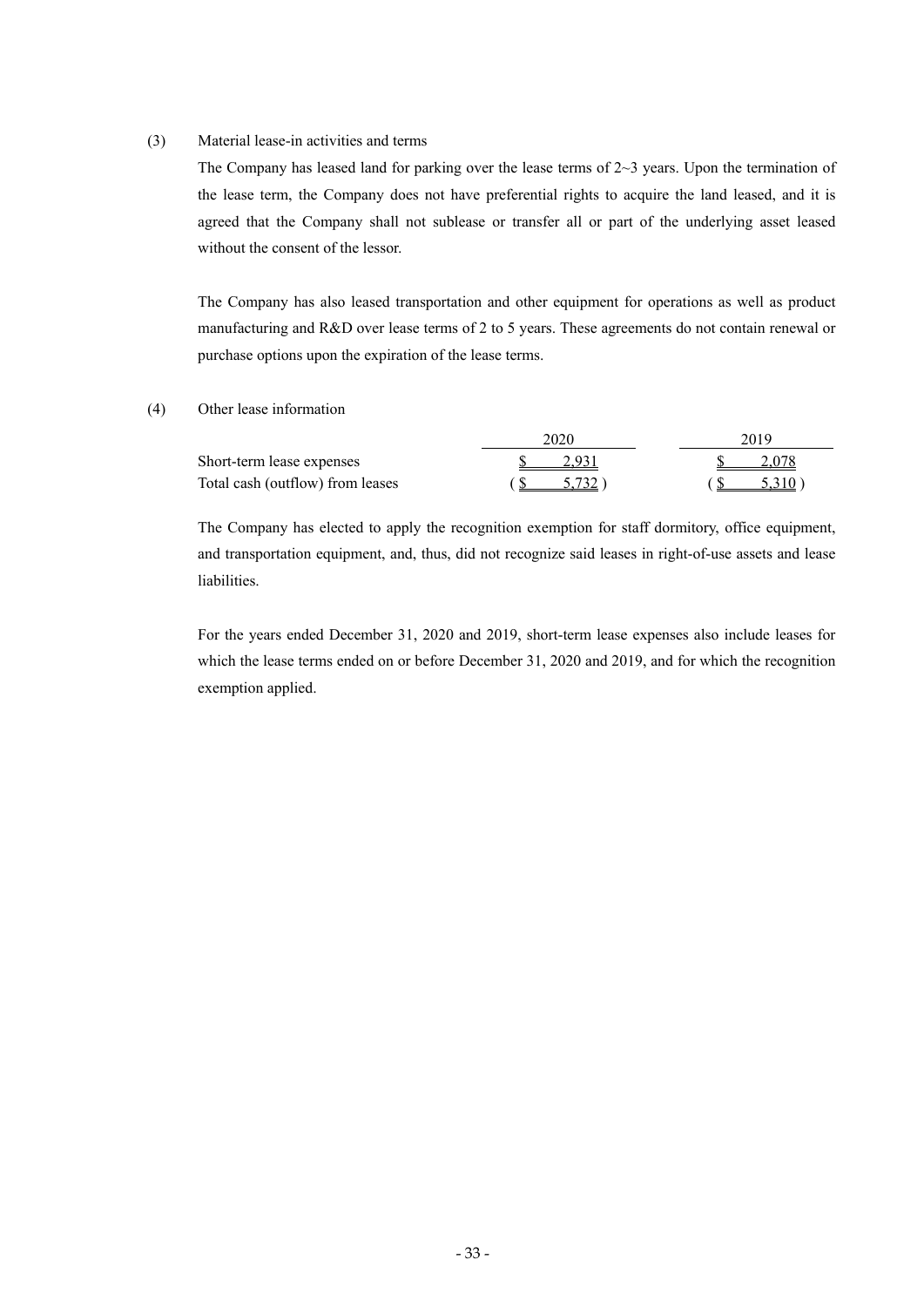# 13. Other Intangible Assets

|                                    | Computer software |         |
|------------------------------------|-------------------|---------|
| Cost                               |                   |         |
| Balance as of January 1, 2020      | $\mathbb{S}$      | 80,606  |
| <b>Additions</b>                   |                   | 2,073   |
| Balance as of December 31, 2020    | \$                | 82,679  |
| Accumulated amortization           |                   |         |
| Balance as of January 1, 2020      | \$                | 62,915  |
| Amortization expenses              |                   | 7,403   |
| Balance as of December 31, 2020    | \$                | 70,318  |
| Net amount as of December 31, 2020 | S                 | 12,361  |
| Cost                               |                   |         |
| Balance as of January 1, 2019      | \$                | 89,200  |
| <b>Additions</b>                   |                   | 8,845   |
| Reclassification                   |                   | 3,615   |
| Disposals                          |                   | 21,054) |
| Balance as of December 31, 2019    | \$                | 80,606  |
| Accumulated amortization           |                   |         |
| Balance as of January 1, 2019      | $\mathbb{S}$      | 72,706  |
| Amortization expenses              |                   | 11,263  |
| Disposals                          |                   | 21,054) |
| Balance as of December 31, 2019    | S                 | 62,915  |
| Net amount as of December 31, 2019 | S                 | 17,691  |

The intangible assets above are amortized on a straight-line basis over estimated useful life of 2 to 5 years.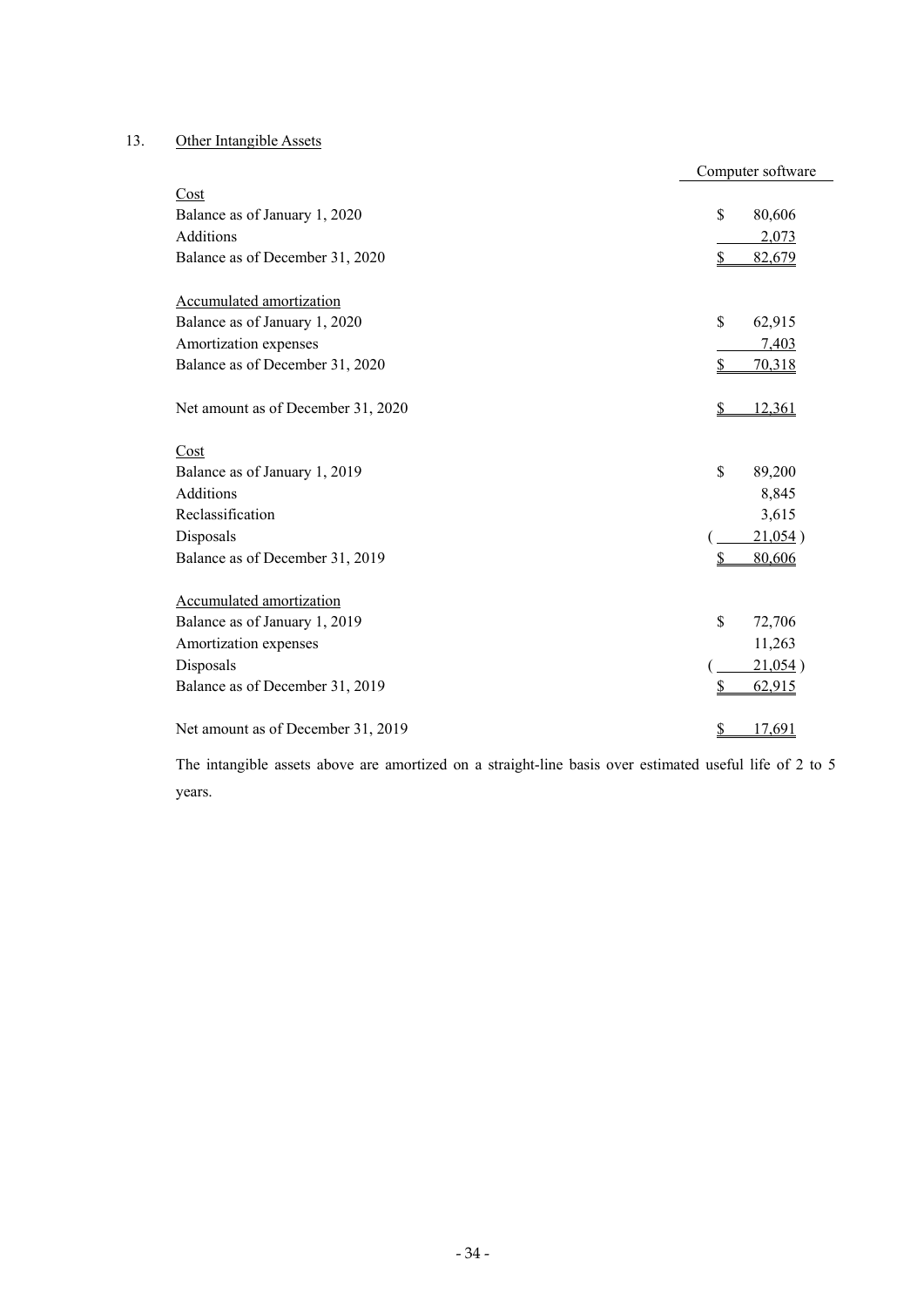#### 14. Borrowings

#### Short-term borrowings

|                                              | December 31, 2020 | December 31, 2019 |  |
|----------------------------------------------|-------------------|-------------------|--|
| Unsecured borrowings<br>Bank borrowings      | \$<br>170,880     | \$                |  |
| Secured borrowings<br>Bank borrowings        | 85,440<br>256,320 |                   |  |
| Long-term borrowings                         |                   |                   |  |
|                                              | December 31, 2020 | December 31, 2019 |  |
| <b>Secured borrowings</b><br>Bank borrowings | \$<br>371,040     | \$<br>300,000     |  |
| Less: Discount                               | 2,359)            | 4,261)            |  |
| Current portions                             | 64,737)           |                   |  |
|                                              | 303,944           | 295,739           |  |

(1) As of December 31, 2020, the Company had short-term bank borrowings with the contract term from December 7, 2020 to February 9, 2021. As of December 31, 2020, the effective interest rate was 0.95% per annum, with the interest paid monthly .

- (2) The Company had long-term bank borrowings for the years ended December 31, 2020 and 2019 with the contract term from August 22, 2019 to September 10, 2023 and from August 22, 2019 to July 30, 2022, respectively. As of December 31, 2020 and 2019, the effective interest rate was from 1.2740% to 1.9872% and 2.1862%, respectively, per annum, with the interest paid monthly.
- (3) On April 30, 2019, the Company signed a 3-year syndicated loan agreement with seven participating banks led by the Taiwan Shin Kong Commercial Bank and co-led by the Yuanta Commercial Bank and the Hua Nan Commercial Bank. The credit line of the loan amounted to NT\$1 billion, including NT\$450 million for credit line A and NT\$550 million for credit line B. As such, the parent company should be able to support the investment plan for the establishment of a factory for the subsidiary Phihong Vietnam Co., Ltd. in Vietnam and to enrich the Group's working capital. Under the loan agreements with the Taiwan Shin Kong Commercial Bank, the Company should maintain the following financial ratios during the loan term, which are based on the annual and semi-annual consolidated financial statements audited by CPAs on a semi-annual basis:
	- (1) Ratio of current assets to current liabilities shall not be less than 100%.
	- (2) Ratio of total liabilities to tangible net worth shall not be more than 150%.
	- (3) Ratio of net income before tax, plus depreciation, amortization, and interest expenses to interest expenses shall be maintained at 200% or more.
	- (4) Tangible net worth (net worth less intangible assets) shall not be not less than NT\$4.5 billion.

For information on collateral and joint guarantee for the borrowings above, refer to Notes 25 and 26.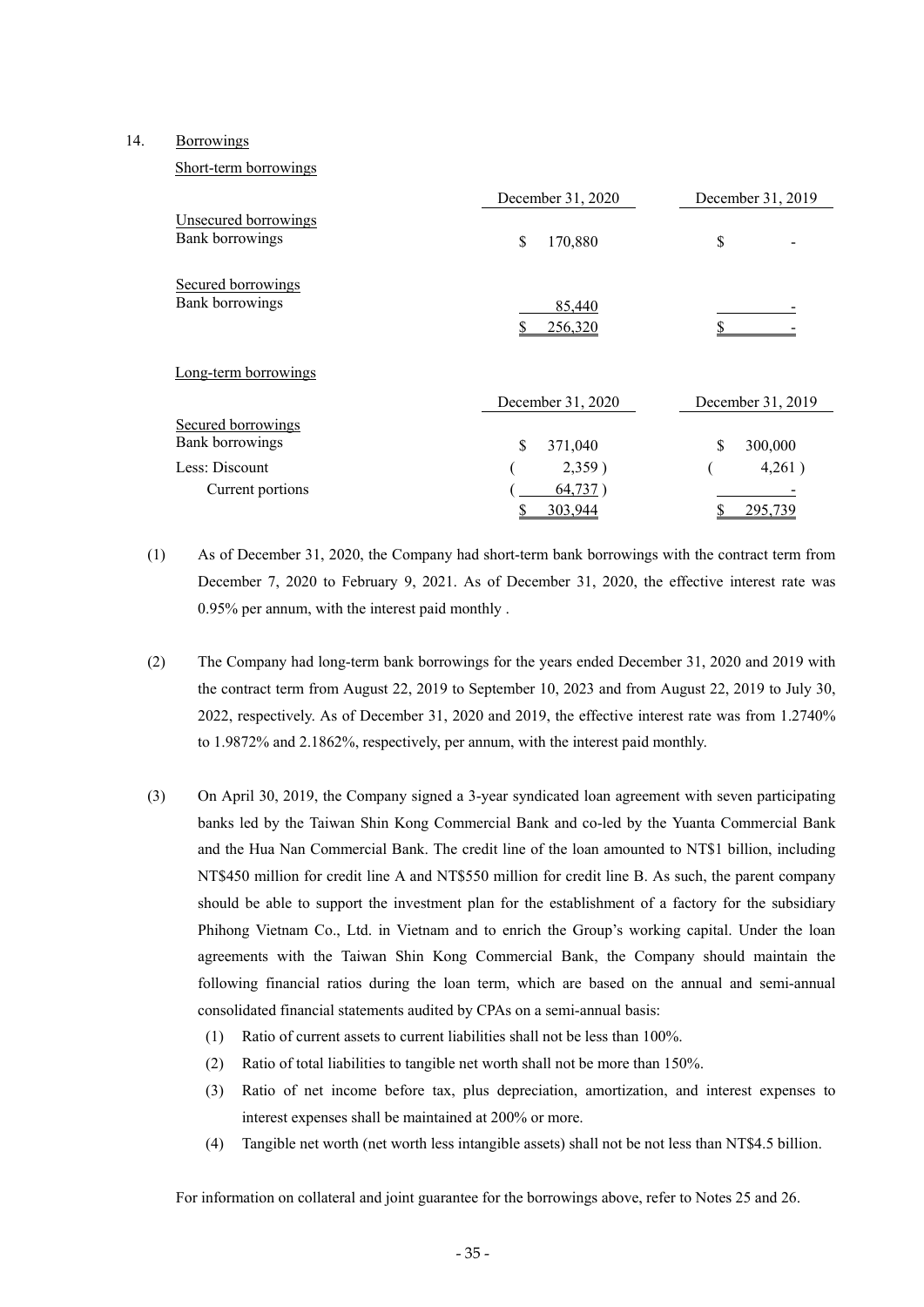15. Bonds Payable

|                        | December 31, 2020        | December 31, 2019 |  |
|------------------------|--------------------------|-------------------|--|
| Secured domestic bonds | 999.883                  | 999.405           |  |
| Less: Current portions | 999,883)                 | $\qquad \qquad$   |  |
|                        | $\overline{\phantom{0}}$ | 999.405           |  |

#### Secured domestic corporate bonds

On April 1, 2016, the Company issued 100 units of a 5-year NTD-denominated secured common bond, with a par value of NT\$10,000 thousand per unit and a coupon rate of 0.95%. The principal is in the amount of NT\$1,000,000 thousand.

For information on collateral and joint guarantee for the secured domestic bond, refer to Notes 25 and 26.

#### 16. Other payables

|                                            | December 31, 2020 |  | December 31, 2019 |                 |
|--------------------------------------------|-------------------|--|-------------------|-----------------|
| Salary and bonus payable                   | 92.205<br>S       |  | S                 | 100,041         |
| Compensated absences payable               | 27,693            |  |                   | 23,628          |
| Material purchased payable                 | 1,569,113         |  |                   | 953,171         |
| Other payables - related parties (Note 25) | 70,283            |  |                   | 50,958          |
| Others                                     | 97.743            |  |                   | 230,379         |
|                                            | 1,857,037         |  |                   | <u>358,177,</u> |

# 17. Post-employment Benefit Plans

#### (1) Defined contribution plan

The Company adopted a pension plan under the Labor Pension Act (LPA), which is a state-managed defined contribution plan. Under the LPA, the Company makes monthly contributions to employees' individual pension accounts at 6% of monthly salaries and wages.

#### (2) Defined benefit plan

The defined benefit plan adopted by the Company in accordance with the Labor Standards Act is the defined benefit plan under the management of the government (R.O.C.). Pension benefits are calculated on the basis of the length of service and average monthly salaries of the 6 months before retirement. The Company contributes an amount, which equals to 2% to 15% of each employee' total monthly salary and wage, which is deposited by the Pension Fund Monitoring Committee in the pension account with the Bank of Taiwan in the name of the committee. Before the end of each year, if the balance in the pension account assessed is inadequate to pay for the retirement benefits for employees who meet the retirement requirements in the following year, the Company will contributes an amount to make up for the difference in a lump sum by the end of March of the following year. The pension account is managed by the Bureau of Labor Funds, Ministry of Labor (the "Bureau"); the Company has no right to influence the investment management strategy.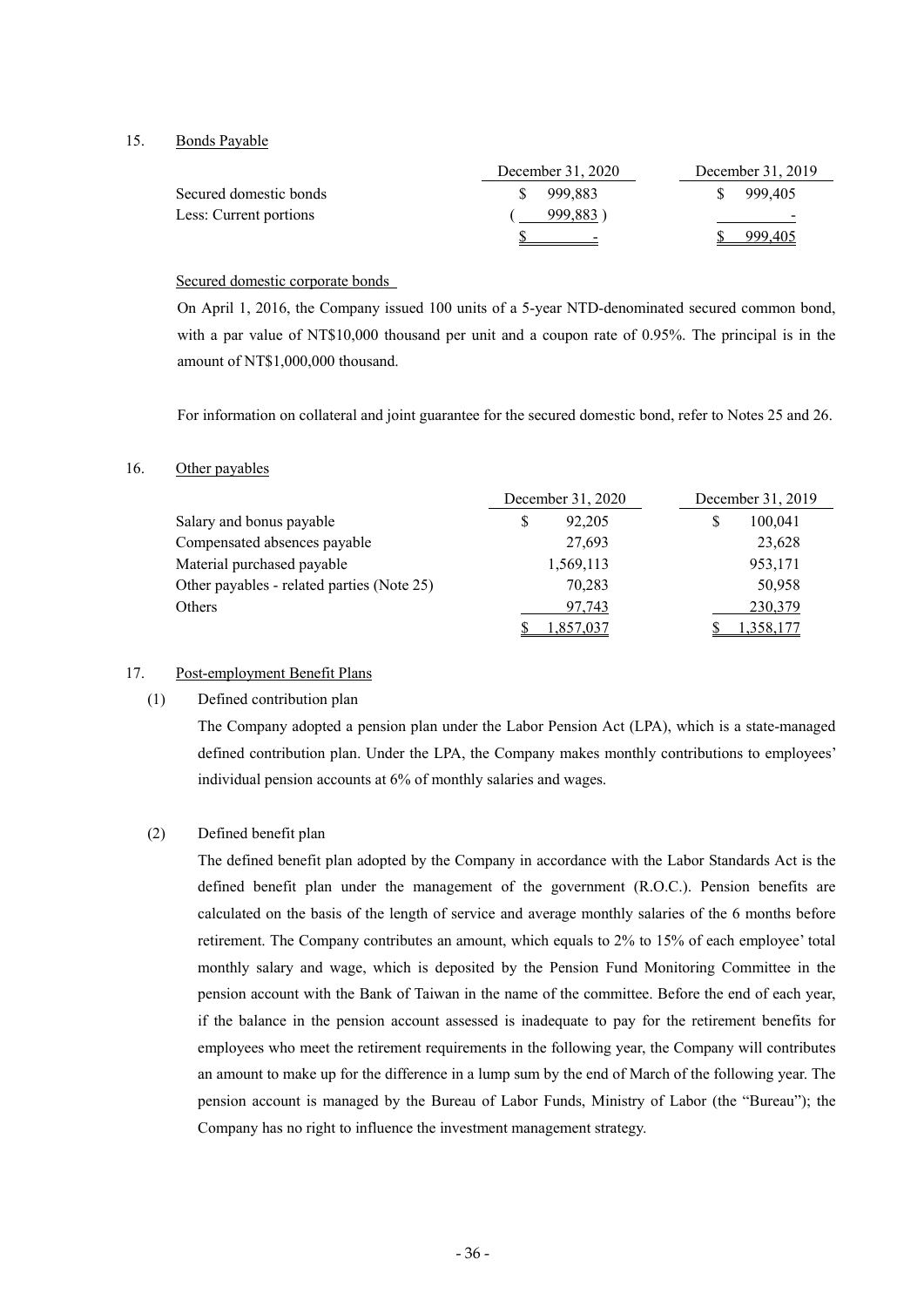The amounts included in the standalone balance sheets in respect of the Company's defined benefit plan are as follows:

|                                                | December 31, 2020 | December 31, 2019 |  |
|------------------------------------------------|-------------------|-------------------|--|
| Present value of defined benefit<br>obligation | 139.331<br>S.     | 138.071           |  |
| Fair value of plan assets                      | 45,263)           | 35,845)           |  |
| Net defined benefit liability                  | 94.068            |                   |  |

Movements in net defined benefit liability (asset) are as follows:

|                                                                                                     | Present value of<br>defined benefit<br>obligation |                   | Fair value of plan<br>assets | Net defined<br>benefit liability<br>(asset) |
|-----------------------------------------------------------------------------------------------------|---------------------------------------------------|-------------------|------------------------------|---------------------------------------------|
| Balance as of January 1, 2020                                                                       | \$<br>138,071                                     | (S <sub>0</sub> ) | 35,845)                      | \$<br>102,226                               |
| Service cost                                                                                        |                                                   |                   |                              |                                             |
| Current service cost                                                                                | 305                                               |                   |                              | 305                                         |
| Interest expense (income)                                                                           | 1,035                                             |                   | 274)                         | 761                                         |
| Recognized in profit or loss                                                                        | 1,340                                             |                   | 274)                         | 1,066                                       |
| Remeasurement                                                                                       |                                                   |                   |                              |                                             |
| Return on plan assets (excluding<br>amounts included in net                                         |                                                   |                   |                              |                                             |
| interest)                                                                                           |                                                   |                   | 1,315)                       | 1,315)                                      |
| Actuarial (gain) loss - changes in<br>demographic assumptions<br>Actuarial (gain) loss - changes in | 90                                                |                   |                              | 90                                          |
| financial assumptions<br>Actuarial (gain) loss - experience                                         | 3,848                                             |                   |                              | 3,848                                       |
| adjustments<br>Recognized in other comprehensive                                                    | 2,435)                                            |                   |                              | 2,435)                                      |
| income                                                                                              | 1,503                                             |                   | 1,315)                       | 188                                         |
| Contributions from the employer                                                                     |                                                   |                   | 9,412)                       | 9,412)                                      |
| Benefits paid                                                                                       | 1,583)                                            |                   | 1,583                        |                                             |
| Balance as of December 31, 2020                                                                     | 139,331                                           |                   | <u>45,263</u>                | 94.06                                       |

(Continued on next page)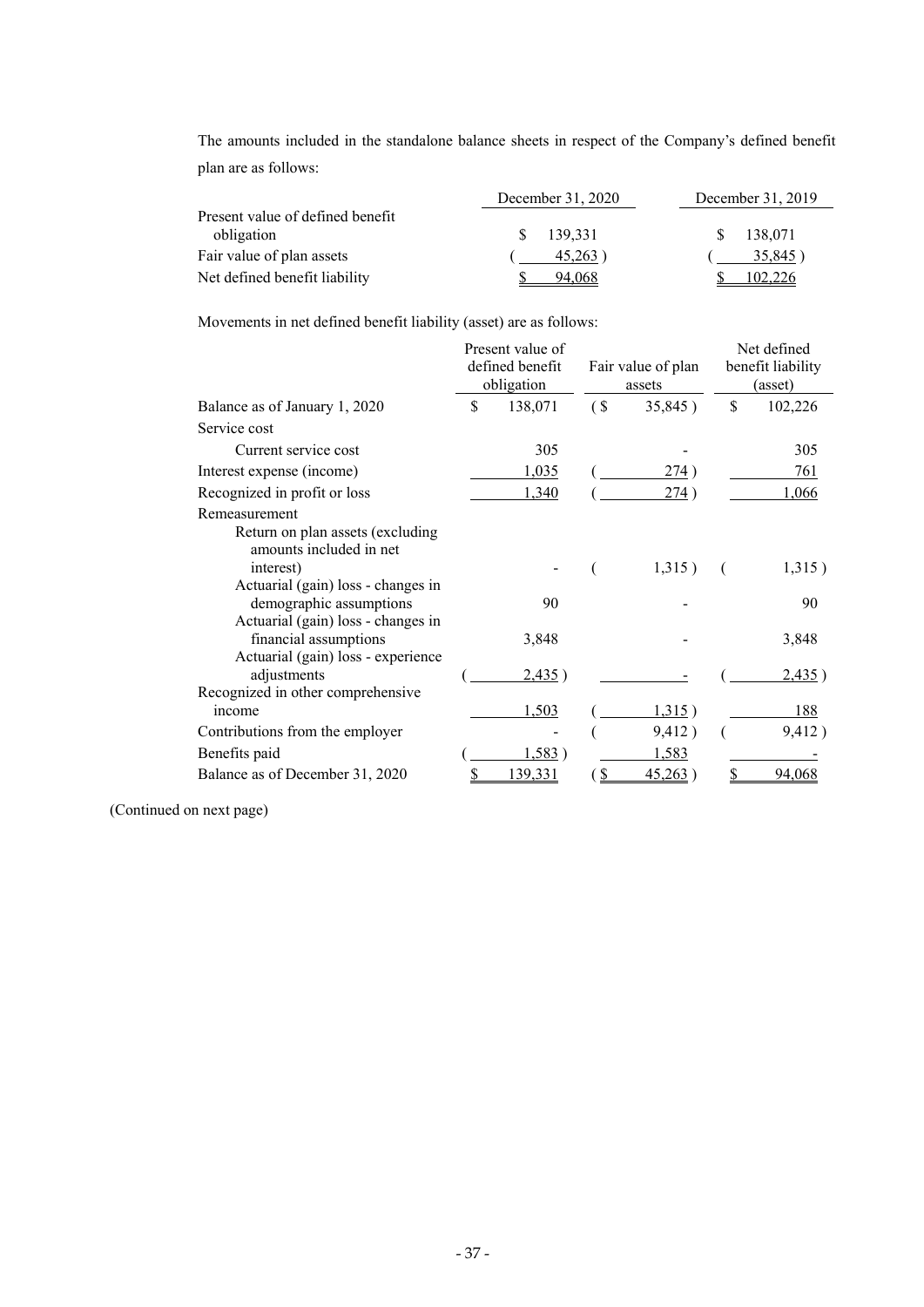#### (Continued from previous page)

|                                                                                                                                                                                                                           | Present value of<br>defined benefit<br>obligation |                           | Fair value of plan<br>assets | Net defined<br>benefit liability<br>(asset) |
|---------------------------------------------------------------------------------------------------------------------------------------------------------------------------------------------------------------------------|---------------------------------------------------|---------------------------|------------------------------|---------------------------------------------|
| Balance as of January 1, 2019                                                                                                                                                                                             | \$<br>137,254                                     | $\left( \text{S} \right)$ | 38,238)                      | \$<br>99,016                                |
| Service cost                                                                                                                                                                                                              |                                                   |                           |                              |                                             |
| Current service cost                                                                                                                                                                                                      | 276                                               |                           |                              | 276                                         |
| Interest expense (income)                                                                                                                                                                                                 | 1,544                                             |                           | 441)                         | 1,103                                       |
| Recognized in profit or loss                                                                                                                                                                                              | 1,820                                             |                           | 441)                         | 1,379                                       |
| Remeasurement<br>Return on plan assets<br>(excluding amounts included in<br>net interest)<br>Actuarial (gain) loss - changes in<br>demographic assumptions<br>Actuarial (gain) loss - changes in<br>financial assumptions | 732<br>5,884                                      |                           | 1,368)                       | 1,368)<br>732<br>5,884                      |
| Actuarial (gain) loss - experience<br>adjustments                                                                                                                                                                         | 1,486)                                            |                           |                              | 1,486)                                      |
| Recognized in other comprehensive<br>income                                                                                                                                                                               | 5,130                                             |                           | 1,368)                       | 3,762                                       |
| Contributions from the employer                                                                                                                                                                                           |                                                   |                           | 1,931)                       | 1,931)                                      |
| Benefits paid                                                                                                                                                                                                             | 6,133)                                            |                           | 6,133                        |                                             |
| Balance as of December 31, 2019                                                                                                                                                                                           | 138,071                                           |                           | 35,845)                      | 102,226                                     |

Due to the pension plans under the Labor Standards Act, the Company is exposed to the following risks:

- 1. Investment risk: The Bureau invests labor pension funds in domestic (foreign) equity securities, debt securities, and bank deposits on its own use and through agencies entrusted. However, the Company's amount allocated to plan assets is calculated based on the interest rate not lower than the local bank's interest rate for 2-year time deposits.
- 2. Interest risk: A decrease in the interest rate will increase the present value of the defined benefit obligation; however, the return on the debt investment through the plan assets will also increase, and the increases will partially offset the effect the net defined benefit liability .
- 3. Salary risk: The present value of the defined benefit obligation is calculated with reference to the future salaries of the participants in the plan. As such, an increase in the salary of the participants in the plan will increase the present value of the defined benefit obligation.

The actuarial valuations of the present value of the defined benefit obligation were carried out by qualified actuaries. The critical assumptions made on the measurement date are as follows:

|                               | December 31, 2020 | December 31, 2019 |
|-------------------------------|-------------------|-------------------|
| Discount rate                 | $0.500\%$         | $0.750\%$         |
| Expected salary increase rate | $3.5\%$           | $3.5\%$           |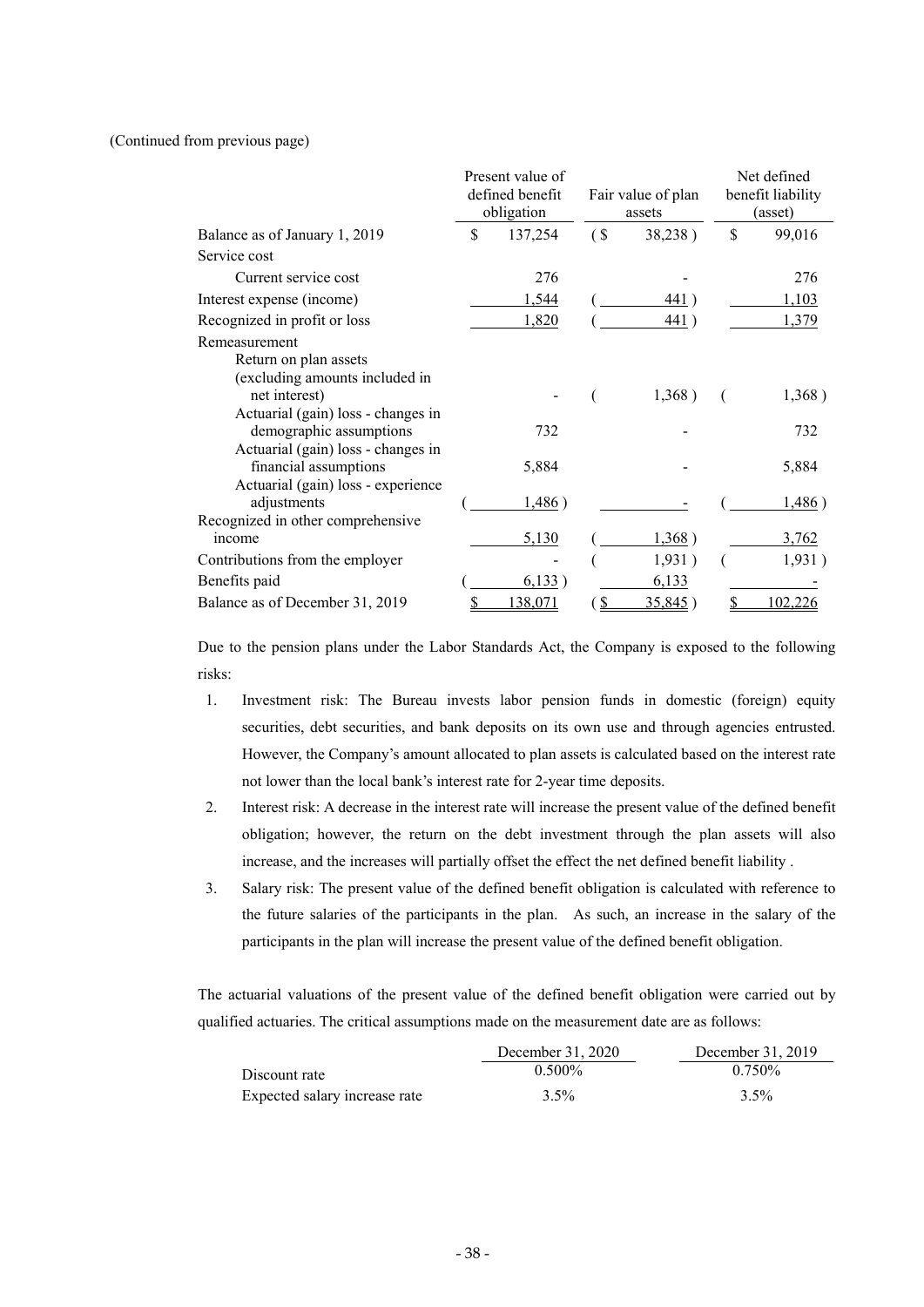If each of the critical actuarial assumptions is subject to reasonably possible changes, when all other assumptions remain unchanged, the amounts by which the present value of the defined benefit obligation would increase (decrease) are as follows:

|                               | December 31, 2020 | December 31, 2019 |
|-------------------------------|-------------------|-------------------|
| Discount rate                 |                   |                   |
| $0.25\%$ increase             | 3.848             | 3.966             |
| $0.25\%$ decrease             |                   |                   |
| Expected salary increase rate |                   |                   |
| $0.25\%$ increase             | 3.827             | 3 958             |
| $0.25\%$ decrease             |                   |                   |

As actuarial assumptions may be correlated, it is unlikely that only a single assumption would occur in isolation of one another, so the sensitivity analysis above may not reflect the actual changes in the present value of the defined benefit obligation.

|                                    | December 31, 2020 | December 31, 2019 |
|------------------------------------|-------------------|-------------------|
| Expected contributions to the plan |                   |                   |
| for the following year             | 13.200            | .860              |
| The average duration of            |                   |                   |
| the defined benefit obligation     | $11.2$ years      | $11.7$ years      |

#### 18. Equity

#### (1) Share capital

| Ordinary shares                   |                   |                   |
|-----------------------------------|-------------------|-------------------|
|                                   | December 31, 2020 | December 31, 2019 |
| Number of authorized shares (in   |                   |                   |
| thousands)                        | 600,000           | 600,000           |
| Authorized capital stock          | 6.000.000         | 6.000.000         |
| Number of shares issued and fully |                   |                   |

The ordinary shares issued, with a par value of \$10 per share, are entitled to one voting right per share and to the right to receive dividends.

paid (in thousands) 337,688 337,688 337,688 Share capital issued \$ 3,376,884 \$ 3,376,884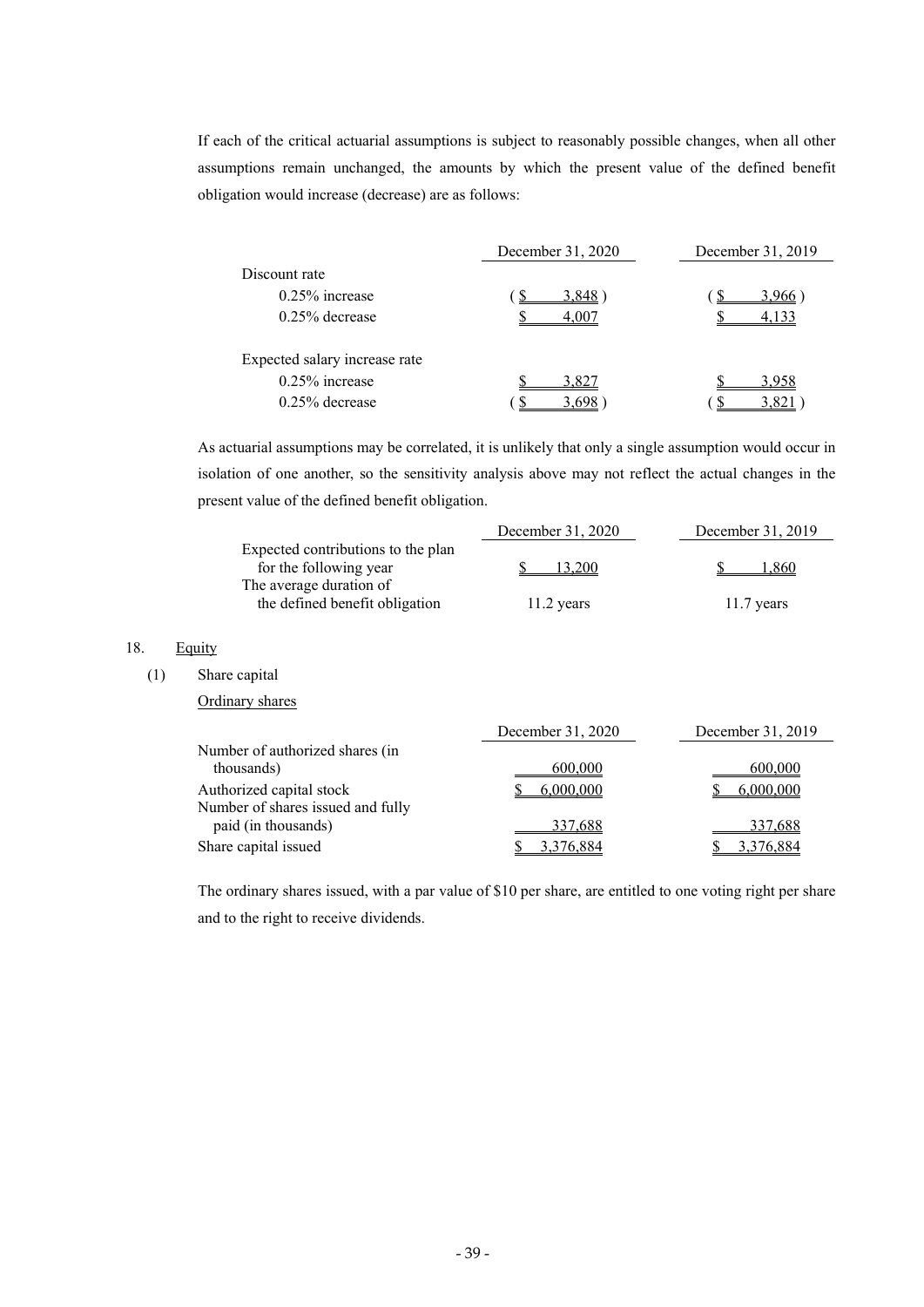#### (2) Capital surplus

|                                      | December 31, 2020 |           | December 31, 2019 |           |
|--------------------------------------|-------------------|-----------|-------------------|-----------|
| May be used to offset a deficit.     |                   |           |                   |           |
| distributed as cash dividends, or    |                   |           |                   |           |
| transferred to share capital         |                   |           |                   |           |
| Issuance of ordinary shares          | \$                | 244,117   | S                 | 244,117   |
| Conversion of bonds                  |                   | 667,058   |                   | 667,058   |
| Treasury share transactions          |                   | 48,234    |                   | 48,234    |
| Interest payable on bond conversion  |                   | 13,243    |                   | 13,243    |
| May be used to offset a deficit only |                   |           |                   |           |
| Treasury share transactions          |                   | 71,365    |                   | 71,365    |
|                                      |                   | 1.044.017 |                   | 1,044,017 |

The capital surplus arising from shares issued in excess of the par value (including share premium from issuance of common shares, conversion of corporate bonds, and treasury share transactions) and donations may be used to offset a deficit. In addition, when the Company has no deficit, such capital surplus may be distributed as cash dividends or transferred to share capital; however, when it is transferred to share capital, it is limited to a certain percentage of the Company's paid-in capital.

#### (3) Retained earnings and dividend policy

Under the earnings distribution policy as set forth in the Company's Articles of Incorporation, where the Company made profit in a fiscal year, the profit shall be first utilized for paying taxes, offsetting accumulated losses, setting aside 10% of the remaining profit as legal reserve, setting aside or reversing a special reserve in accordance with the laws and regulations, and then any remaining profit together with any undistributed retained earnings shall be adopted by the Company's board of directors as the basis for proposing a distribution plan, which shall be resolved at the shareholders' meeting for the distribution of dividends and bonuses to shareholders. For the policies on the distribution of employees' compensation and remuneration to directors and supervisors as set forth in the Company's Articles of Incorporation, refer to "Employees' compensation and remuneration to directors and supervisors" in Note 19-7.

Appropriation of earnings to legal reserve shall be made until the legal reserve reaches the total of the Company's paid-in capital. The legal reserve may used to offset deficits. If the Company has no deficit and the legal reserve has exceeded 25% of the Company's paid-in capital, the excess may be transferred to share capital or distributed in cash.

Items referred to under Rule No. 1010012865, Rule No. 1010047490 and Rule No. 1030006415 issued by the FSC and in the directive titled "Questions and Answers for Special Reserves Appropriated Following Adoption of IFRSs" should be appropriated to or reversed from a special reserve by the Company.

The shareholders'meetings approved a deficit compensation proposal and resolved to offset the deficit in the amount of \$41,146 thousand from the legal reserve on June 10, 2020.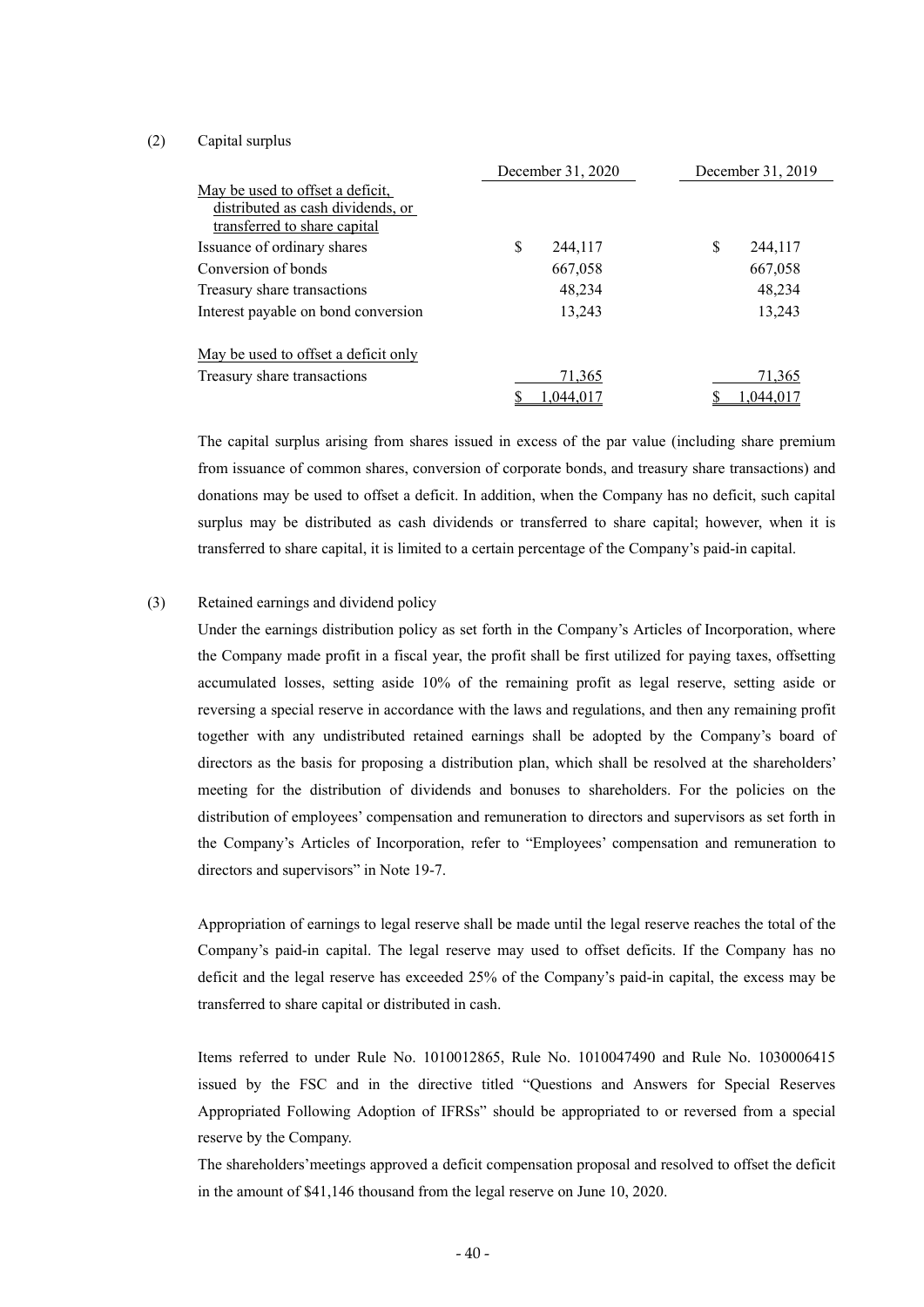#### (4) Special reserve

Upon the first-time adoption of IFRSs, the Company transferred unrealized revaluation increments and cumulative translation adjustment to its retained earnings, in the amounts of \$10,968 thousand and \$250,296 thousand, respectively. The increase in retained earnings arising from the first-time adoption of IFRSs was insufficient for appropriation; therefore, the Company appropriated the increase in retained earnings arising from the transition to IFRSs to the special reserve in the amount of \$230,859 thousand.

#### (5) Other Equity

1. Exchange differences on translation of the financial statements of foreign operations

|                                                          | 2020     | 2019        |  |
|----------------------------------------------------------|----------|-------------|--|
| Balance as of January 1                                  | 416,186) | $265,607$ ) |  |
| Exchange differences on<br>translation of the net assets |          |             |  |
| of foreign operations                                    | 32.693   | 150,579     |  |
| Balance as of December 31                                |          |             |  |

 2. Unrealized Valuation Gain or Loss on Financial Assets at Fair Value Through Other Comprehensive Income

|                                                                                 | 2020 |         |    | 2019   |
|---------------------------------------------------------------------------------|------|---------|----|--------|
| Balance as of January 1                                                         | -S   | 79,561) | -S | 94,266 |
| Recognized for the year                                                         |      |         |    |        |
| Unrealized gain or loss in<br>equity instruments at fair<br>value through other |      |         |    |        |
| comprehensive income                                                            |      | 3,842)  |    | 595)   |
| Share of equity-accounted                                                       |      |         |    |        |
| subsidiaries                                                                    |      | 21,396  |    | 15,300 |
| Balance as of December 31                                                       |      |         |    | 79.56  |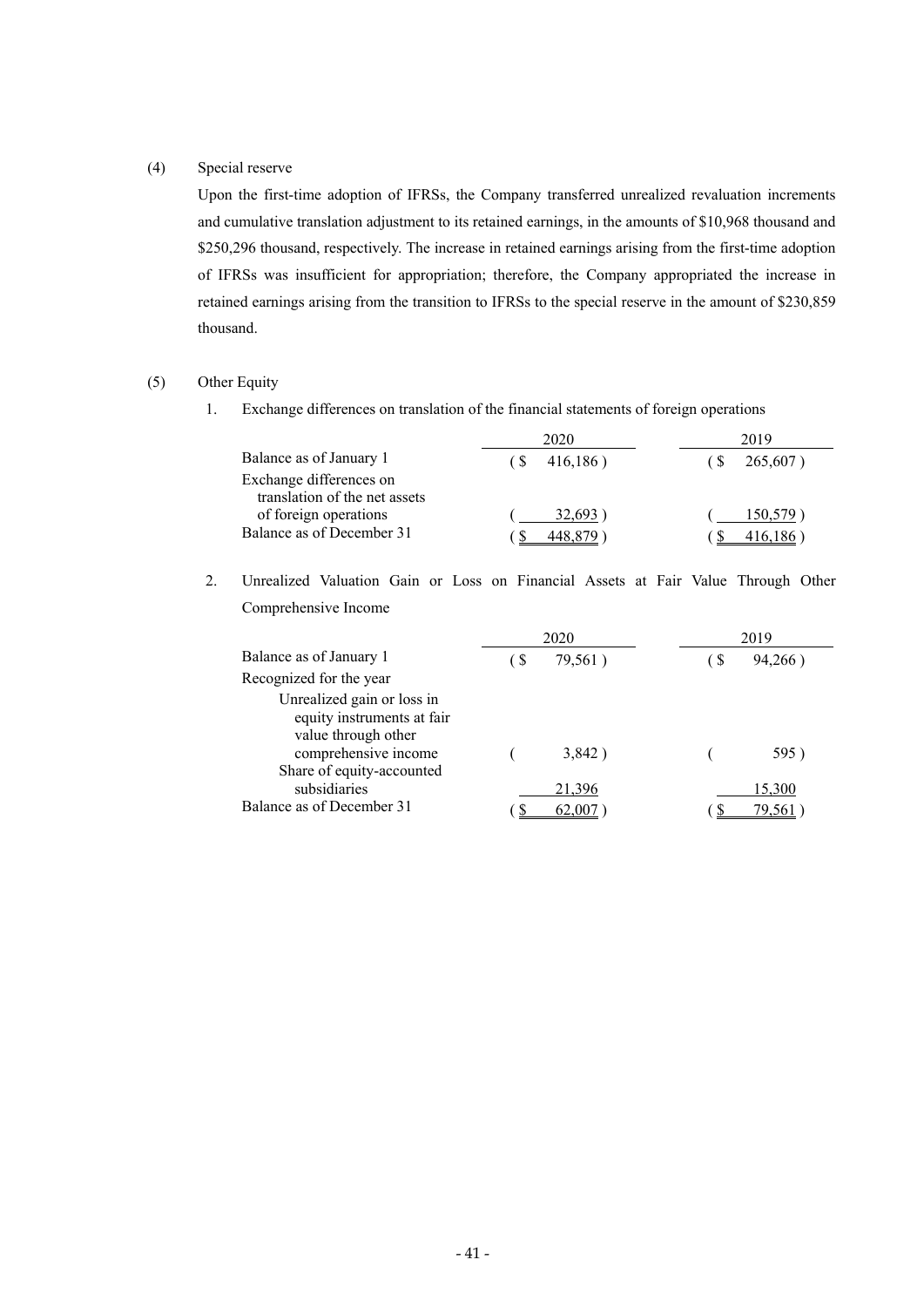## 19. Net Profit from Continuing Operations

#### (1) Interest income

|     |                                                                             | 2020                     | 2019                                         |
|-----|-----------------------------------------------------------------------------|--------------------------|----------------------------------------------|
|     | Bank deposits                                                               | \$<br>5,665              | \$<br>18,353                                 |
|     | Others                                                                      | 2,148                    | 9,331                                        |
|     |                                                                             | $\mathcal{S}$<br>7,813   | $\mathbf{\underline{\mathcal{S}}}$<br>27,684 |
| (2) | Other income                                                                |                          |                                              |
|     |                                                                             | 2020                     | 2019                                         |
|     | Government grant income (Note 22)                                           | \$<br>84,855             | \$                                           |
|     | Dividends                                                                   |                          | 500                                          |
|     | Others                                                                      | 116,883                  | 53,146                                       |
|     |                                                                             | \$<br>201,738            | 53,646<br>\$                                 |
| (3) | Other gains and (losses)                                                    |                          |                                              |
|     |                                                                             | 2020                     | 2019                                         |
|     | Net foreign currency exchange losses<br>Gain on disposal of property, plant | $($ \$<br>41,669)        | $($ \$<br>16,250)                            |
|     | and equipment                                                               | 206                      |                                              |
|     | Others                                                                      | 310)                     | 1,120)                                       |
|     |                                                                             | $\mathbf{\S}$<br>41,773) | $\frac{1}{2}$<br>17,370)                     |
| (4) | Depreciation and amortization                                               |                          |                                              |
|     |                                                                             | 2020                     | 2019                                         |
|     | Property, plant and equipment                                               | \$<br>78,292             | $\mathbb{S}$<br>80,471                       |
|     | Right-of-use assets                                                         | 2,755                    | 3,204                                        |
|     | Computer software                                                           | 7,403                    | 11,263                                       |
|     |                                                                             | 88,450<br>\$             | 94,938<br>\$                                 |
|     | Depreciation by function                                                    |                          |                                              |
|     | Operating costs                                                             | \$<br>2,480              | \$<br>2,629                                  |
|     | Operating expenses                                                          | 78,567                   | 81,046                                       |
|     |                                                                             | \$<br>81,047             | \$<br>83,675                                 |
|     | Amortization by function                                                    |                          |                                              |
|     | Operating expenses                                                          | 7,403<br>S.              | 11,263<br>S.                                 |
| (5) | Financial cost                                                              |                          |                                              |
|     |                                                                             | 2020                     | 2019                                         |
|     | Interest on bank borrowings                                                 | \$<br>11,411             | \$<br>12,287                                 |
|     | Interest on bonds payable                                                   | 9,978                    | 9,976                                        |
|     | Interest on lease liabilities                                               | 70                       | 37                                           |
|     |                                                                             | \$<br>21,459             | 22,300<br>\$                                 |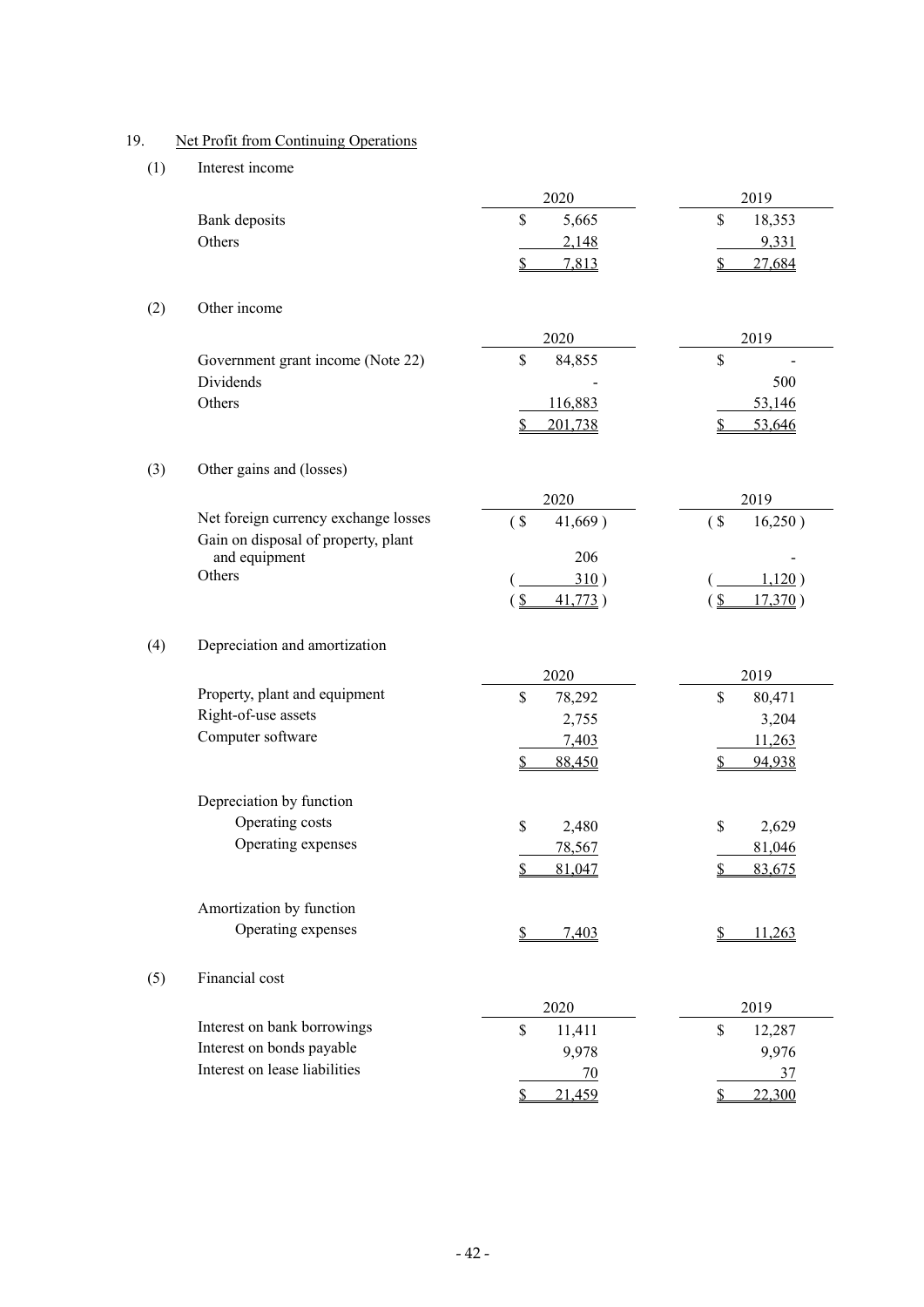#### (6) Employee benefits expense

|                                                         | 2020         | 2019          |
|---------------------------------------------------------|--------------|---------------|
| Short-term employee benefits                            | 498,263<br>S | \$<br>502,550 |
| Post-employment benefits (Note 17)                      |              |               |
| Defined contribution plan                               | 21,613       | 21,546        |
| Defined benefit plan                                    | 1,066        | 1,379         |
| Total employee benefits expense                         | 520.942      | 525,475       |
| An analysis of employee benefits<br>expense by function |              |               |
| Operating costs                                         | S<br>39,398  | S<br>39,958   |
| Operating expenses                                      | 481,544      | 485,517       |
|                                                         | 520.942      | 525,475       |

|                                     |                    | 2020                  |           |                    | 2019                  |           |
|-------------------------------------|--------------------|-----------------------|-----------|--------------------|-----------------------|-----------|
| Function<br>Nature                  | Operating<br>costs | Operating<br>expenses | Total     | Operating<br>costs | Operating<br>expenses | Total     |
| <b>Salaries</b>                     | 32,469             | \$401,288             | \$433,757 | 32,933<br>\$       | \$402,975             | \$435,908 |
| Labor and health                    |                    |                       |           |                    |                       |           |
| insurance<br>premiums               | 3,219              | 36,709                | 39,928    | 3,023              | 35,531                | 38,554    |
| Pension expenses<br>Remuneration to | 1,697              | 20,982                | 22,679    | 1,771              | 21,154                | 22,925    |
| directors                           |                    | 1,283                 | 1,283     |                    | 2,872                 | 2,872     |
| Others                              | 2,013              | 21,282                | 23,295    | 2,231              | 22,985                | 25,216    |
| Total employee<br>benefits expense  | 39,398             | \$481,544             | \$520,942 | 39.958             | \$485,517             | \$525,475 |

As of December 31, 2020 and 2019, the Company had 491 and 486 employees, respectively, and the number of directors who did not serve as employees concurrently were 10 and 9, respectively.

As of December 31, 2020 and 2019, the average employee benefits expense was \$1,080 thousand and \$1,096 thousand, respectively, and the average employee salary expense was \$902 thousand and \$914 thousand, respectively. The average adjustment of employee salary expense decreased by 1%.

Based on performance evaluation, the Company provides employees with salaries and remuneration that are not lower than the standards in the industry and market .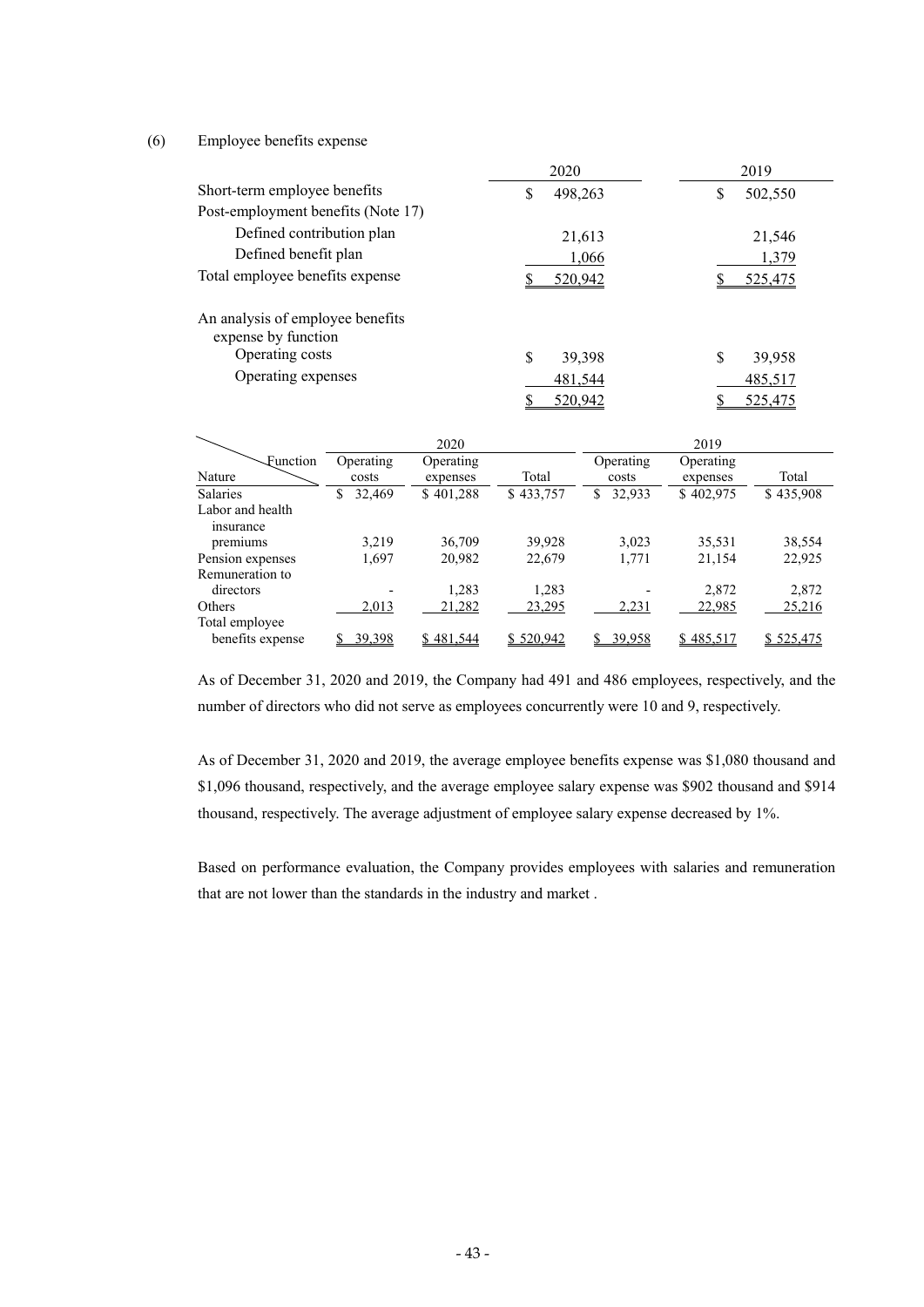#### (7) Employees' compensation and remuneration to directors

The Company distributed employees' compensation and remuneration to directors at the rates of no less than 10% and no higher than 2% of the net profit before tax for the year, respectively. For the years ended December 31, 2020 and 2019, due to operating loss, the Company did not appropriate an amount for employees' compensation and remuneration to directors.

If there is a change in the proposed amounts after the annual standalone financial statements were approved for release, the differences will be recorded as a change in the accounting estimate and accounted for in the next year.

Information on the employees' compensation and remuneration to directors resolved by the Company's board of directors for 2020 and 2019 is available on the Market Observation Post System (MOPS) of the Taiwan Stock Exchange.

#### (8) Foreign currency exchange gains and losses

|                                  | 2020       | 2019   |
|----------------------------------|------------|--------|
| Foreign currency exchange gains  | 9407       | 5.428  |
| Foreign currency exchange losses | $51.076$ ) | 21,678 |
| Net loss                         | 41.669     | 6.250  |

#### 20. Income Tax of Continuing Operations

#### (1) Income tax recognized in profit or loss

Major components of income tax benefit are as follows:

|                                                            | 2020           | 2019  |
|------------------------------------------------------------|----------------|-------|
| Current income tax                                         |                |       |
| Recognized in prior years                                  | 15,382)<br>6 S |       |
| Deferred income tax                                        |                |       |
| Recognized in the year<br>Income tax benefit recognized in | 15.692         | 6,536 |
| profit or loss                                             | 074            |       |

A reconciliation of accounting profit and income tax benefit is as follows:

|                                                                    | 2020            | 2019  |
|--------------------------------------------------------------------|-----------------|-------|
| Net loss before income tax                                         | 185.688         |       |
| Net loss before income tax expense at<br>statutory tax rate        | S               | S     |
| Income tax expenses of prior years<br>adjusted to the current year | <u>15,382</u> ) |       |
| Current income tax                                                 | 15,382)         |       |
| Deferred income tax                                                |                 |       |
| Temporary differences<br>Income tax benefit recognized in          | 15,692          | 6,536 |
| profit or loss                                                     |                 |       |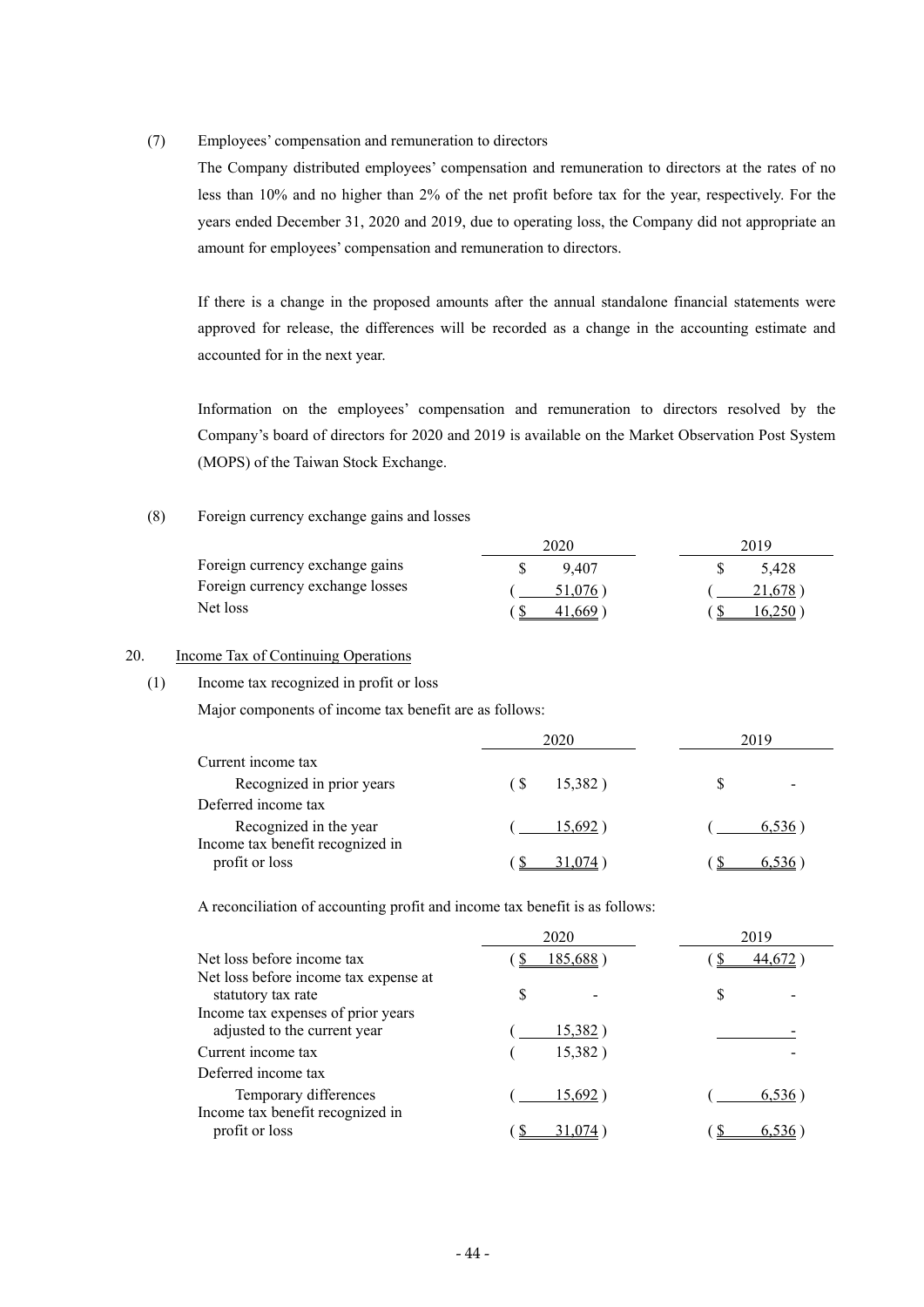#### (2) Income tax recognized in other comprehensive income

|     |                                                                                                                                           | 2020              | 2019                |
|-----|-------------------------------------------------------------------------------------------------------------------------------------------|-------------------|---------------------|
|     | Deferred income tax                                                                                                                       |                   |                     |
|     | Recognized in the year<br>Actuarial gains and losses on<br>defined benefit plan<br>Income tax recognized in other<br>comprehensive income | 38)<br>£.<br>38)  | <u>752</u> )<br>752 |
| (3) | Current income tax liabilities                                                                                                            |                   |                     |
|     |                                                                                                                                           | December 31, 2020 | December 31, 2019   |
|     | Current income tax liabilities<br>Income tax payable                                                                                      |                   |                     |

#### (4) Deferred tax assets and liabilities

The movements of deferred tax assets and deferred tax liabilities are as follows:

2020

|                                                                   | Balance,<br>Beginning of<br>year |   | Recognized in<br>profit or loss | Recognized in<br>other<br>comprehensive<br><i>ncome</i> |    | Balance, Ending<br>of year |
|-------------------------------------------------------------------|----------------------------------|---|---------------------------------|---------------------------------------------------------|----|----------------------------|
| Deferred income tax assets                                        |                                  |   |                                 |                                                         |    |                            |
| Temporary differences<br>Unrealized inventory<br>valuation losses | \$<br>3,310                      | S | 510                             | \$                                                      | \$ | 3,820                      |
| Unrealized bad debt losses                                        | 1,770                            |   | 1,770)                          |                                                         |    |                            |
| Unrealized gross profit                                           | 8,850                            |   | 7,530                           |                                                         |    | 16,380                     |
| Unrealized pension expenses<br>Unrealized loss                    | 12,520                           |   | 1,670                           |                                                         |    | 14,190                     |
| carryforwards                                                     | 5,196                            |   |                                 |                                                         |    | 5,196                      |
| Others                                                            | 21,679                           |   | 4,260                           | 38                                                      |    | 17,457                     |
|                                                                   | 53,325                           |   | 3,680                           | 38                                                      |    | 57,043                     |
| Deferred income tax liabilities                                   |                                  |   |                                 |                                                         |    |                            |
| Temporary differences<br>Unrealized gain on                       |                                  |   |                                 |                                                         |    |                            |
| investments                                                       | \$<br>79,832                     | S | $12,012$ )                      | \$                                                      | S  | 67,820                     |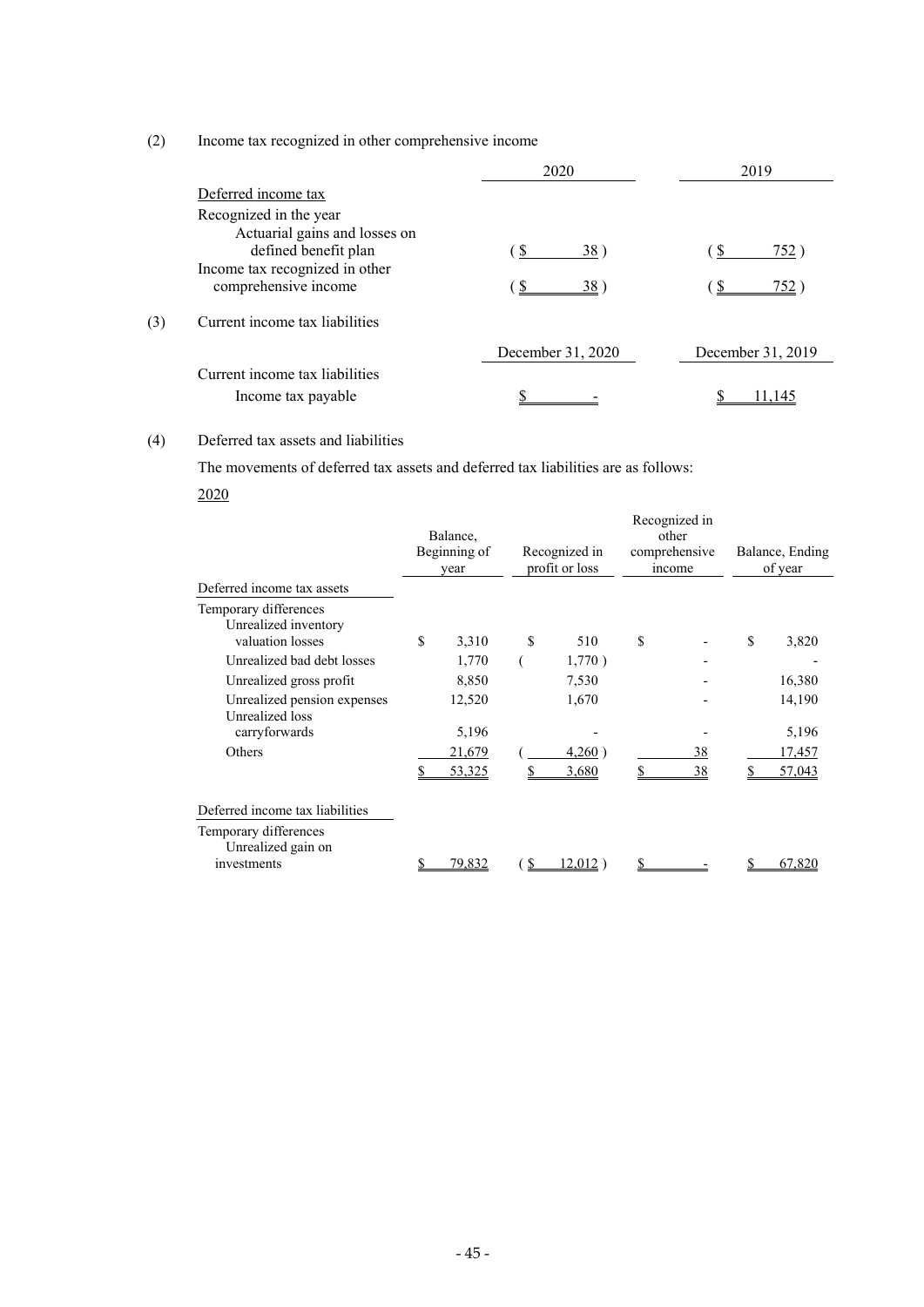|                                                                   | Balance.<br>Beginning of<br>year | Recognized in<br>profit or loss | Recognized in<br>other<br>comprehensive<br>income | Balance, Ending<br>of year |
|-------------------------------------------------------------------|----------------------------------|---------------------------------|---------------------------------------------------|----------------------------|
| Deferred income tax assets                                        |                                  |                                 |                                                   |                            |
| Temporary differences<br>Unrealized inventory<br>valuation losses | \$<br>2,120                      | \$<br>1,190                     | \$                                                | \$<br>3,310                |
| Unrealized bad debt losses                                        | 1,770                            |                                 |                                                   | 1,770                      |
| Unrealized gross profit                                           | 10,330                           | 1,480)                          |                                                   | 8,850                      |
| Unrealized pension expenses<br>Unrealized loss<br>carryforwards   | 12,410                           | 110<br>5,196                    |                                                   | 12,520<br>5,196            |
| Others                                                            | 19,407<br>46,037                 | 1,520<br>6,536                  | 752<br>752                                        | 21,679<br>53,325           |
| Deferred income tax liabilities                                   |                                  |                                 |                                                   |                            |
| Temporary differences<br>Unrealized gain on                       |                                  |                                 |                                                   |                            |
| investments                                                       | 79,832                           |                                 |                                                   | 79,832                     |

(5) Unused loss carryforwards in income tax assets that were not recognized in the standalone balance sheets

|                    | December 31, 2020 | December 31, 2019 |
|--------------------|-------------------|-------------------|
| Loss carryforwards | 114.381           | \$115.196         |

#### (6) Income tax assessments

The Company's profit-seeking enterprise business income tax filings have been certified by the tax authorities up till 2018.

#### 21. Loss per share

|                      |                | Unit: \$ Per share |
|----------------------|----------------|--------------------|
|                      | 2020           | 2019               |
| Basic loss per share | $0.46^{\circ}$ | 0.11               |

The loss per share and the weighted average number of ordinary shares used in the computation of loss per share are as follows:

Net loss for the year

|                                                                                                  | 2020    | 2019                  |
|--------------------------------------------------------------------------------------------------|---------|-----------------------|
| Net loss used in the computation of basic<br>loss per share                                      | 154.594 | 38,136                |
| <b>Ordinary Shares Outstanding</b>                                                               |         |                       |
|                                                                                                  |         | Unit: Thousand shares |
|                                                                                                  | 2020    | 2019                  |
| Weighted average number of ordinary<br>shares used in the computation of basic<br>loss per share | 337.688 | 337.688               |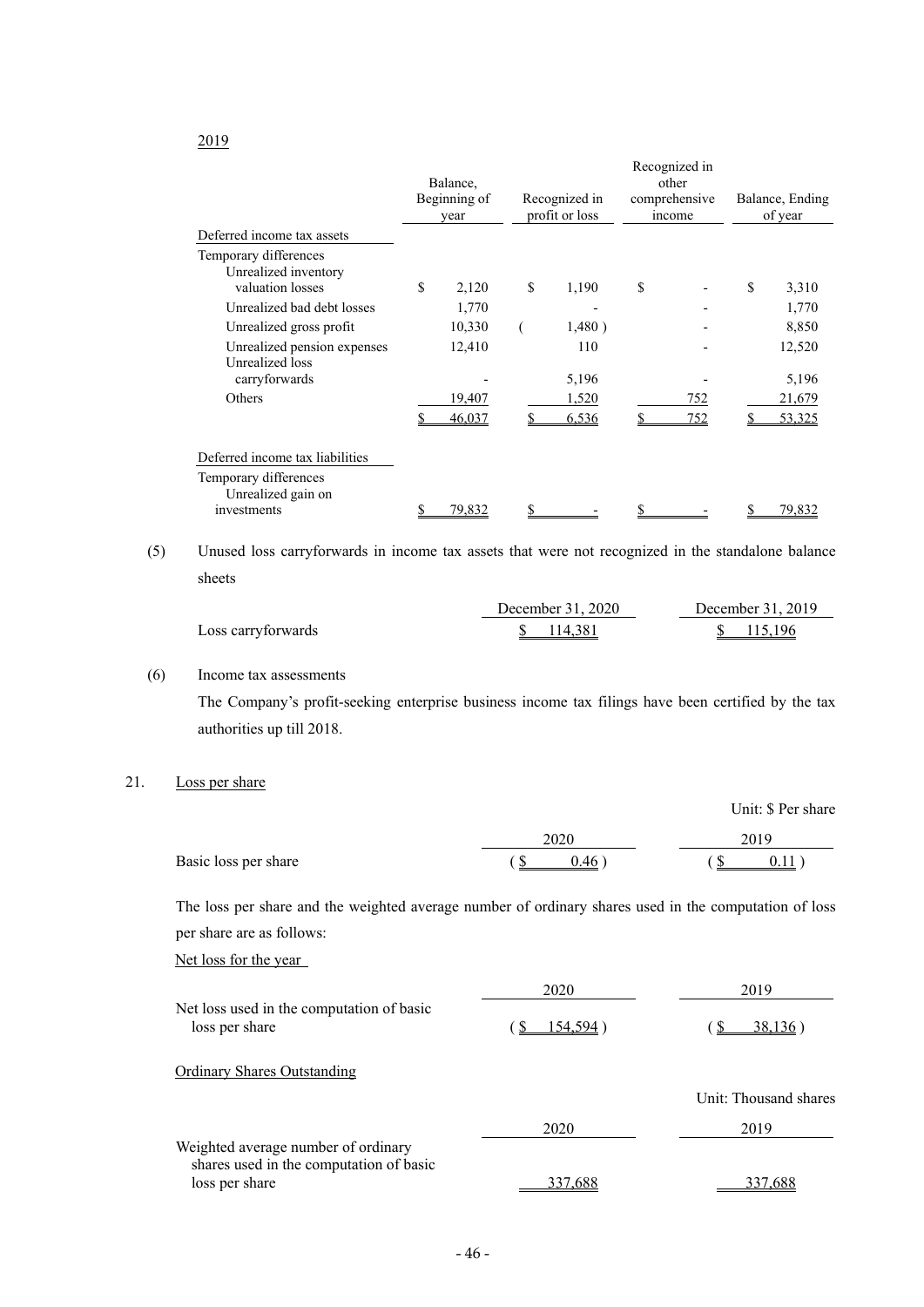#### 22. Government grants

The Company's salary and working capital subsidy application was approved by the Industrial Development Bureau, Ministry of Economic Affairs (MOEA) in 2020, and it was estimated that a total of \$84,855 thousand for the subsidy would be obtained and accounted for in "Other income". As of December 31, 2020, an amount of NT\$76,216 thousand had been received, and the remaining NT\$8,639 thousand was accounted for in "Other receivables". Please refer to Notes 19 and 30.

#### 23. Capital Risk Management

The Company manages its capital to ensure that it will be able to continue as going concerns while maximizing the return to stakeholders through the optimization of the debt and equity balance. The Company's overall strategy remains unchanged.

The capital structure of the Company consists of its net debt (borrowings less cash and cash equivalents) and equity (comprising share capital, reserves, retained earnings, and other equity).

The Company is not subject to any externally imposed capital requirements.

#### 24. Financial instruments

- (1) Fair value—financial instruments at fair value on a recurring basis
	- Fair value hierarchy

December 31, 2020

|                                                                                            | Level 1 | Level 2 | Level 3 | Total |
|--------------------------------------------------------------------------------------------|---------|---------|---------|-------|
| Financial Assets at FVTOCI<br>Investment in equity instruments<br>Domestic unlisted equity |         |         | 63,671  | 63.67 |
| December 31, 2019                                                                          |         |         |         |       |
|                                                                                            | Level 1 | Level 2 | Level 3 | Total |
| <b>Financial Assets at FVTOCI</b><br>Investment in equity instruments                      |         |         |         |       |
| Domestic unlisted equity                                                                   |         |         | 49.51   |       |

There were no transfers between Level 1 and Level 2 fair value in 2020 and 2019.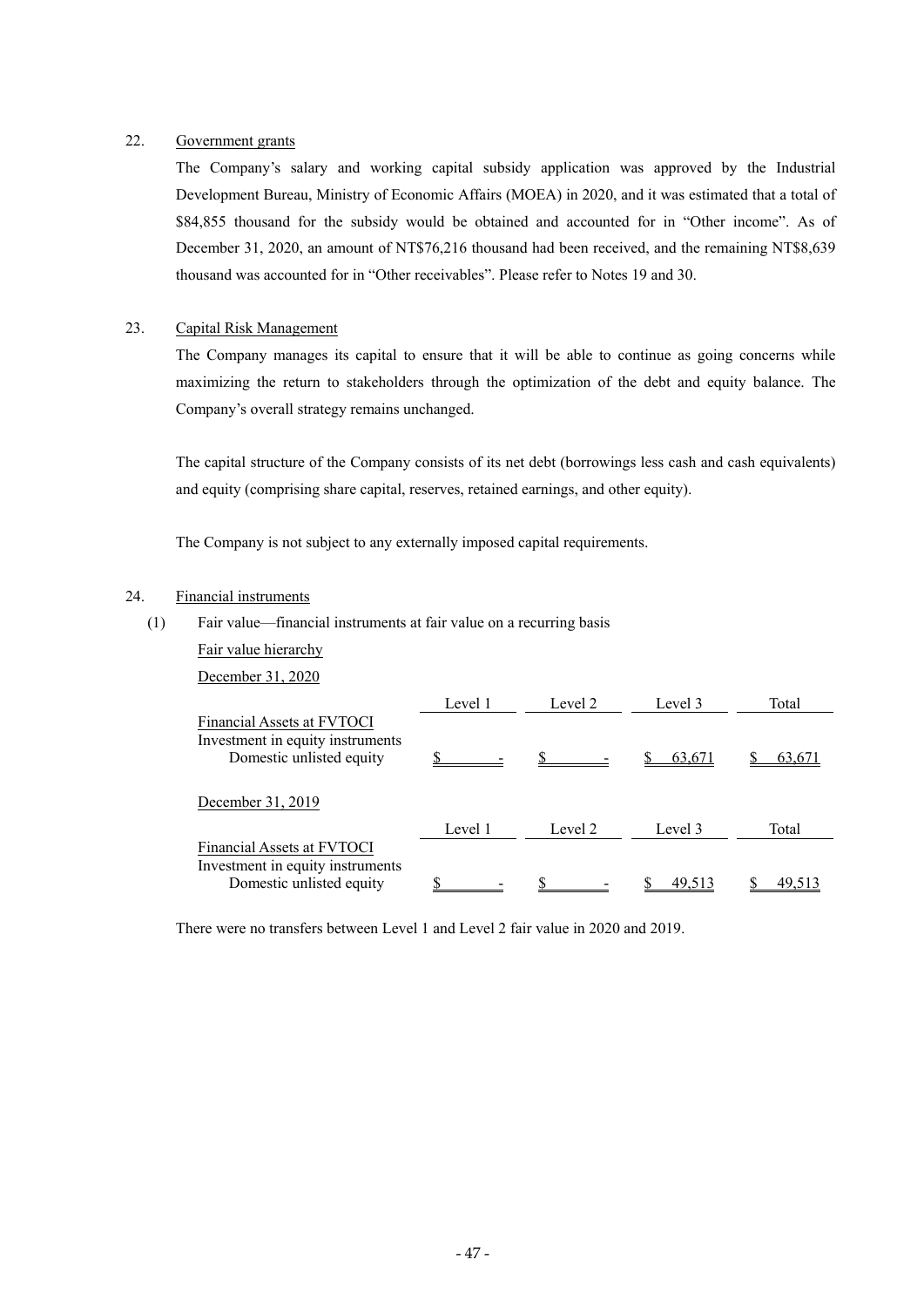(2) Types of financial instruments

|                                                                                                  | December 31, 2020 | December 31, 2019 |
|--------------------------------------------------------------------------------------------------|-------------------|-------------------|
| Financial assets<br>Financial assets at amortized cost<br>(Note 1)<br>Financial Assets at FVTOCI | 2,938,919         | 2,341,119<br>S    |
| Investment in equity instruments                                                                 | 63,671            | 49.513            |
| <b>Financial liabilities</b><br>At amortized cost (Note 2)                                       | 3,494,939         | 2,664,916         |

- Note 1: The balances included financial assets at amortized cost, comprising cash and cash equivalents, notes receivable, account receivables, account receivables - related parties, other receivables, other receivables - related parties, and refundable deposits.
- Note 2: The balances included financial liabilities at amortized cost, comprising short-term borrowings, account payables, account payables to related parties, other payables, bonds payable, long-term borrowings, and guarantee deposits received.
- (3) Financial risk management objective and policy

The Company's major financial instruments included cash and cash equivalents, financial assets at amortized cost, equity instrument investments, notes receivable, account receivables, account receivables - related parties, other receivables, other receivables - related parties, guarantee deposits paid (received), short-term borrowings, account payables, account payables - related parties, other payables, long-term borrowings, bonds payable, and lease liabilities. The Company's financial management entity provides services to various business units, coordinates operations in domestic and international financial markets, as well as monitors and manages financial risks related to the operations of the Company through internal risk reports that analyze risk exposure based on the degree and magnitude of risks. Such risks include market risk, credit risk, and liquidity risk.

1. Market risk

The main financial risks for the Company's operating activities are the risk of changes in foreign currency exchange rates (see (1) below) and the risk of changes in interest rates (see (2) below).

(1) Foreign currency risk

The Company are engaged in sale and purchase transactions denominated in foreign currencies, which has caused the Company to be exposed to the risk of exchange rate fluctuations. After assessment, the positions of the Company's foreign currency assets and liabilities were not exposed to significant exchange rate risks, and it did not adopt additional hedging measures. Therefore, no relevant hedging accounting treatment applied.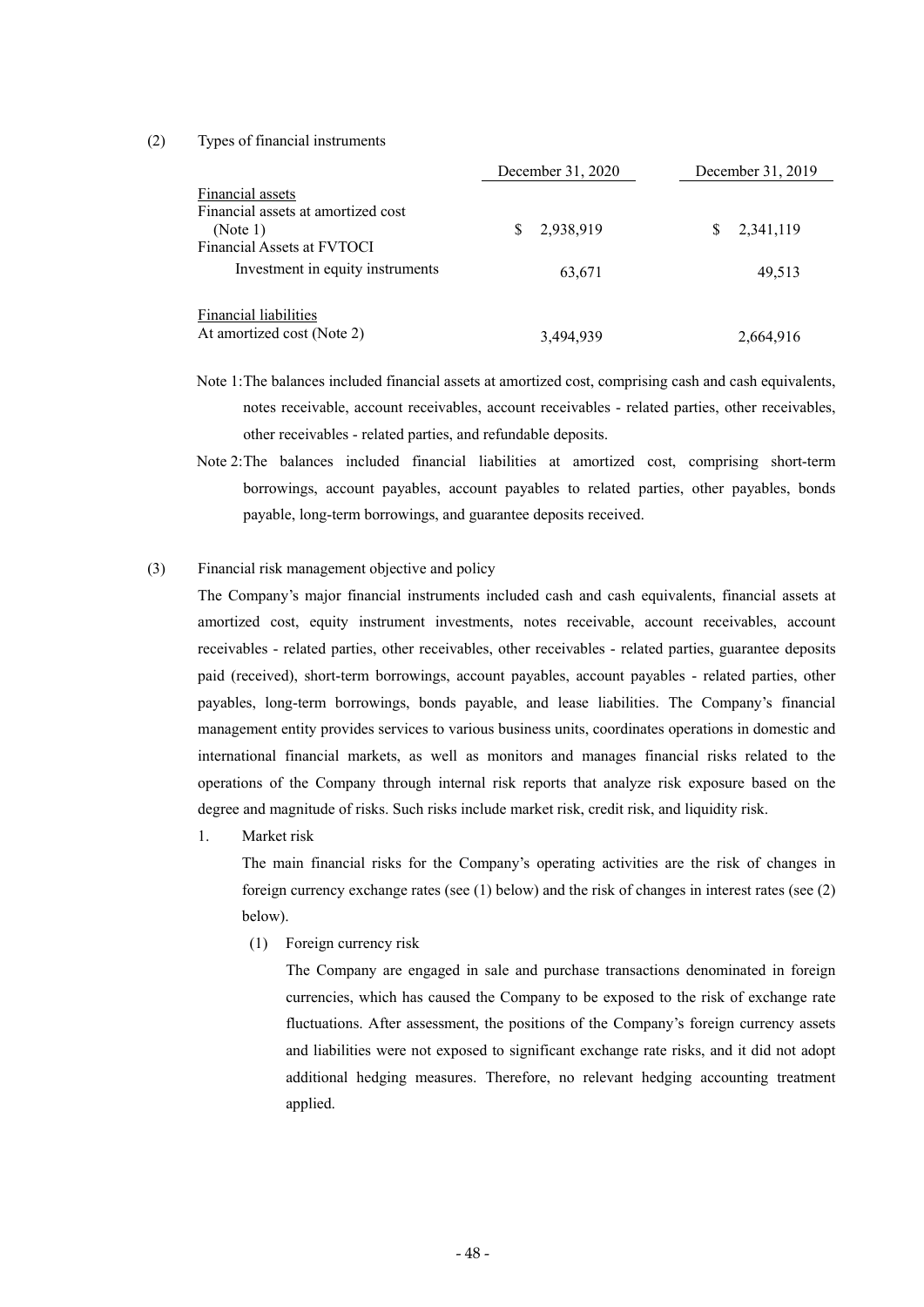For the carrying amounts of the Company's monetary assets and monetary liabilities denominated in non-functional currencies at the balance sheet date, please refer to Note 29.

#### Sensitivity analysis

The Company was mainly affected by the fluctuations in the exchange rates of USD and CNY.

The following table details the Company's sensitivity analysis when the New Taiwan dollar (functional currency) increases and decreases by 1% against each relevant foreign currency . The sensitivity analysis only included monetary items in foreign currencies in circulation, and were adjusted by 1% in the exchange rates for the year-end translation. The positive numbers in the table below indicate the amount by which the net income before tax will be reduced when the New Taiwan dollar appreciates by 1% against the relevant currencies; when the New Taiwan dollar depreciates by 1% against the relevant foreign currencies, the net income before tax will be the negative number of the same amount.

|            |    | 2020  |              | 2019  |  |
|------------|----|-------|--------------|-------|--|
| <b>USD</b> | S. | 8,187 | $\mathbb{S}$ | 3,553 |  |
| <b>CNY</b> |    |       |              | 19    |  |

(2) Interest rate risk

The Company's interest rate risk was mainly from long-term and short-term borrowings, corporate bonds payable, and lease liabilities at both fixed and floating interest rates, which exposed the Company to fair value and cash flow interest rate risks.

The carrying amounts of the Company's financial assets and liabilities with exposure to the interest rate risk at the balance sheet date were as follows:

|                               | December 31, 2020 | December 31, 2019 |
|-------------------------------|-------------------|-------------------|
| Fair value interest rate risk |                   |                   |
| -Financial liabilities        | \$ 1.177.783      | 1,001,033<br>SS.  |
| Cash flow interest rate risk  |                   |                   |
| -Financial liabilities        | 454,121           | 295,739           |

#### 2. Credit risk

Credit risk refers to the risk that a counterparty defaults on its contractual obligations, resulting in a financial loss to the Company. At the balance sheet date, the Company's maximum exposure to credit risk, which might cause financial losses due to a counterparty's failure to perform its obligations and the Company's provision of financial guarantees, approximated the carrying amounts of the financial assets recognized in the standalone balance sheet.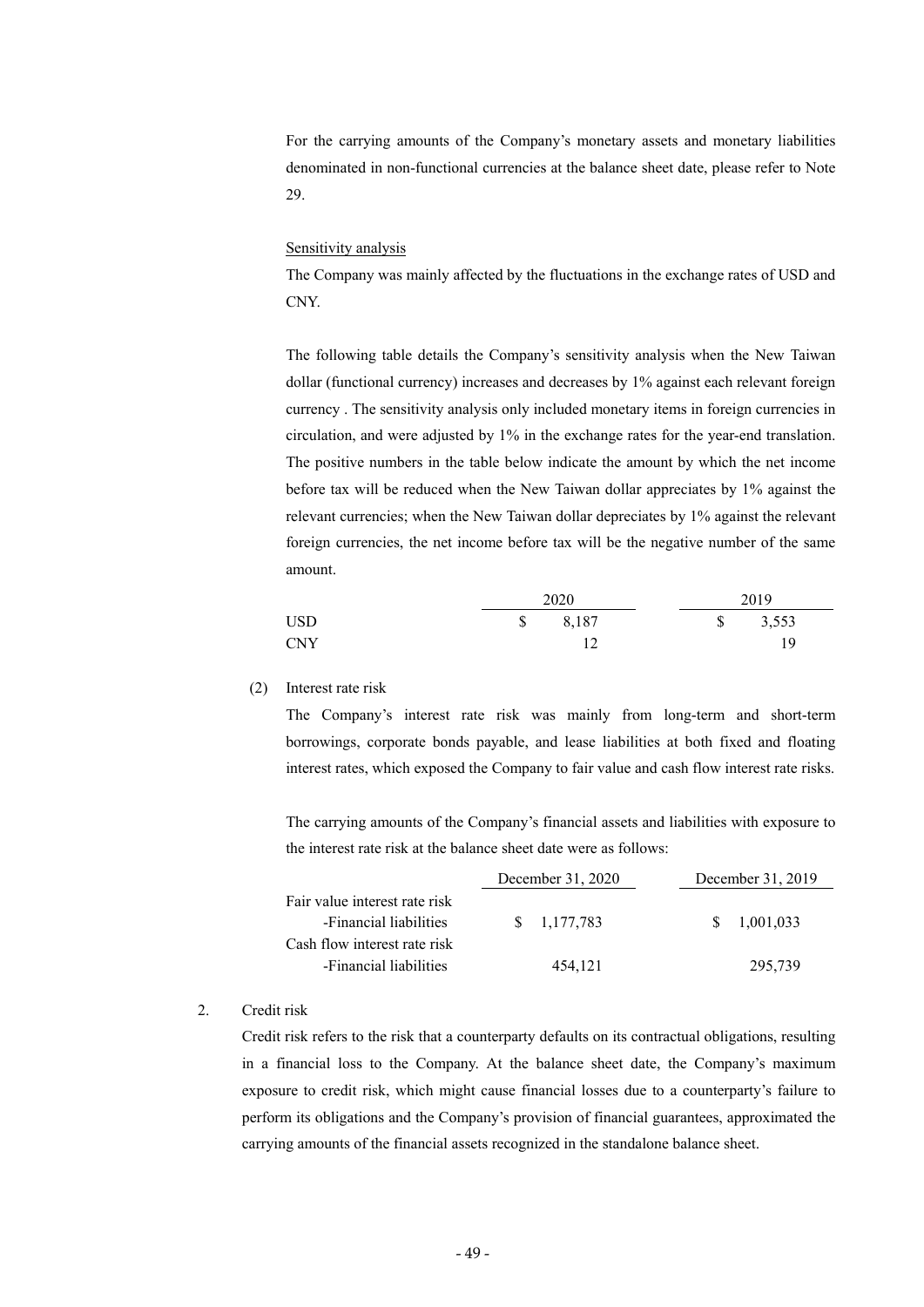The Company adopted a policy of only dealing with creditworthy counterparties and obtaining sufficient collateral, where appropriate, as a means of mitigating the risk of financial loss from defaults. The Company continuously monitored its credit exposure and counterparties' credit ratings and spread the aggregate value of transactions among customers with qualified credit ratings, while appointing dedicated staff to review and approve counterparties' credit limits on an annual basis to control the credit exposure.

As for the accounts receivable, many customers in different industries and geographic regions were involved. The Company continuously evaluated the financial position of the customers involved in the accounts receivable and would also purchase credit guarantee insurance policy when necessary.

#### 3. Liquidity risk

The Company managed and maintained sufficient cash and cash equivalents to support its operations and mitigate the impact of cash flow fluctuations. The management of the Company monitored the use of the bank financing facilities and ensured compliance with the terms of the borrowing terms.

Bank borrowings were an important source of liquidity for the Company. As of December 31, 2020 and 2019, for the Company's unutilized credit facilities, please refer to (2) below for description of financing facilities.

(1) Liquidity and interest rate risk tables for non-derivative financial liabilities

The remaining contractual maturity analysis of non-derivative financial liabilities was based on the earliest date at which the Company might be required to repay and was compiled based on the undiscounted cash flows of financial liabilities (including principal and estimated interest). Therefore, the bank borrowings with a repayment on demand clause were included in the earliest time period, regardless of the probability of exercise of the right by banks. The maturity analysis of other non-derivative financial liabilities was compiled in accordance with the agreed repayment date.

#### December 31, 2020

|                     | Less than 1<br>Year |   | 1 to 3 Years |   | Over 3 Years | Total       |
|---------------------|---------------------|---|--------------|---|--------------|-------------|
| Non-derivative      |                     |   |              |   |              |             |
| financial           |                     |   |              |   |              |             |
| liabilities         |                     |   |              |   |              |             |
| Non-interest-       |                     |   |              |   |              |             |
| bearing liabilities | \$1,870,015         | S |              | S |              | \$1,870,015 |
| Lease liabilities   | 3,632               |   | 3,388        |   |              | 7,020       |
| Floating interest   |                     |   |              |   |              |             |
| rate instruments    | 150,177             |   | 303,944      |   |              | 454,121     |
| Fixed interest rate |                     |   |              |   |              |             |
| instruments         | 170,763             |   |              |   |              | 1,170,763   |
|                     | 3.194.587           |   | 307,332      |   |              | 3.501.919   |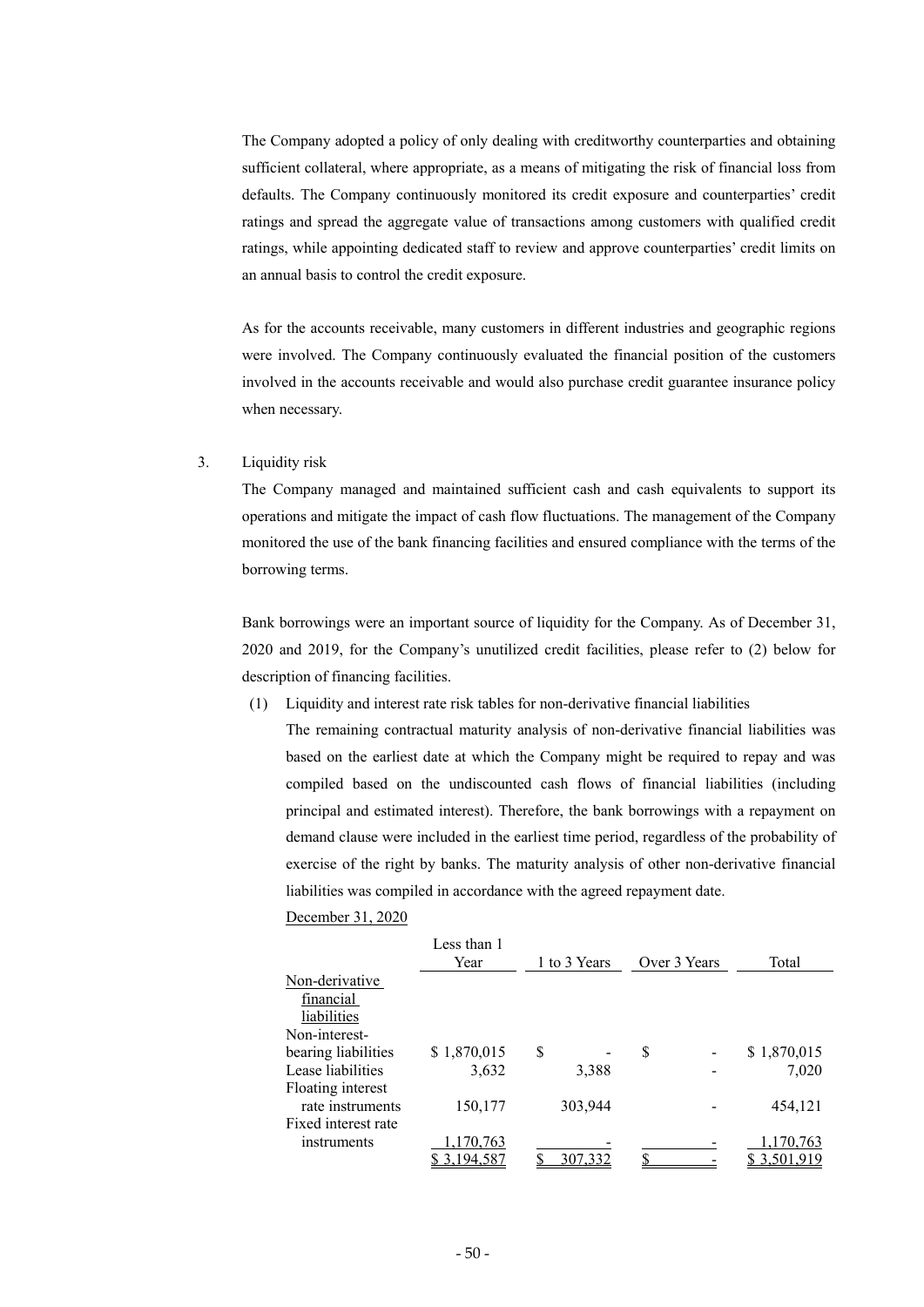Additional information about the maturity analysis of lease liabilities:

|                                                               |                     |   | Less than 1 Year   |              | 1 to 5 Years           |
|---------------------------------------------------------------|---------------------|---|--------------------|--------------|------------------------|
| Lease liabilities                                             |                     |   | 3,632              |              | 3,388                  |
| December 31, 2019                                             |                     |   |                    |              |                        |
|                                                               | Less than 1<br>Year |   | 1 to 3 Years       | Over 3 Years | Total                  |
| Non-derivative<br>financial<br>liabilities                    |                     |   |                    |              |                        |
| Non-interest-                                                 |                     | S |                    |              |                        |
| bearing liabilities<br>Lease liabilities<br>Floating interest | \$1,369,732<br>572  |   | 1,056              | \$           | \$1,369,732<br>1,628   |
| rate instruments<br>Fixed interest rate                       |                     |   | 295,739            |              | 295,739                |
| instruments                                                   | 370 304             |   | 999,405<br>296,200 |              | 999,405<br>\$2.666.504 |

Additional information about the maturity analysis of lease liabilities:

|                   | Less than 1 Year | 1 to 5 Years |
|-------------------|------------------|--------------|
| Lease liabilities |                  |              |

#### (2) Financing facilities

|                           | December 31, 2020 | December 31, 2019 |
|---------------------------|-------------------|-------------------|
| Unsecured bank facilities |                   |                   |
| Drawdown amount           | \$<br>170,880     | S                 |
| Undrawn amount            |                   | 180,120           |
|                           | 70.880            | 180.120           |
|                           |                   |                   |
| Secured bank facilities   |                   |                   |
| Drawdown amount           | 456,480<br>S      | S<br>300,000      |
| Undrawn amount            | 2,883,710         | 2,572,315         |
|                           | 3,340,190         | 2,872,315         |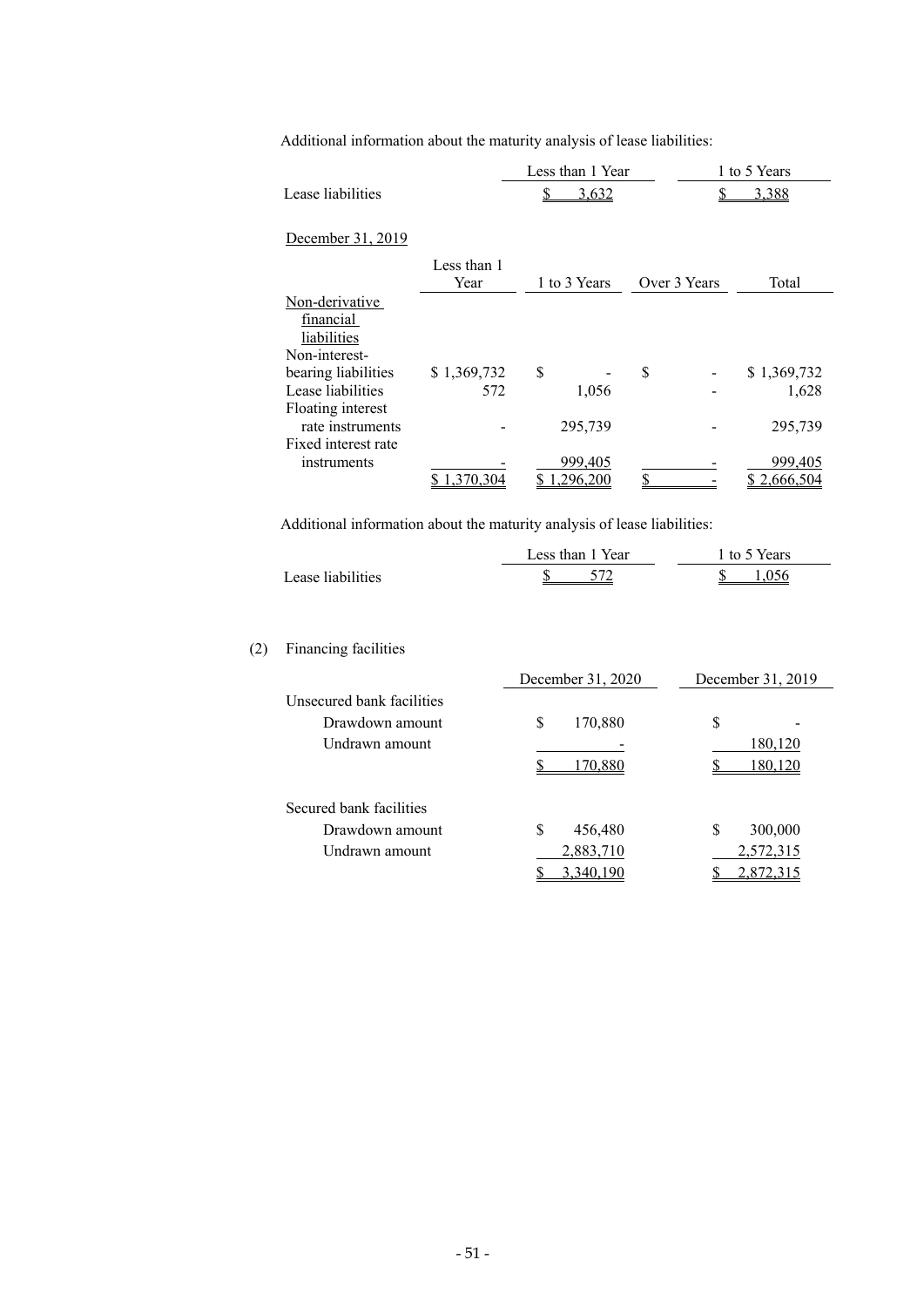#### 25. Related-party Transactions

(1) The Company's related parties and relationship

|                                                      | Relationship with the |
|------------------------------------------------------|-----------------------|
| Related party                                        | Company               |
| Phihong USA Corp. (PHA)                              | <b>Subsidiaries</b>   |
| Phihong International Corp. (PHI)                    | <b>Subsidiaries</b>   |
| Phihong Technology Japan Co., Ltd. (PHJ)             | <b>Subsidiaries</b>   |
| Phihong Vietnam Co., Ltd. (PHV)                      | <b>Subsidiaries</b>   |
| Phihong (Dongguan) Electronics Co., Ltd. (PHC)       | <b>Subsidiaries</b>   |
| Dongguan Phitek Electronics Co., Ltd. (PHP)          | <b>Subsidiaries</b>   |
| Phihong Electronics (Suzhou) Co., Ltd. (PHZ)         | <b>Subsidiaries</b>   |
| Jin-Sheng-Hong (Jiangxi) Electronics Co., Ltd. (PHE) | <b>Subsidiaries</b>   |
| Dongguan Shuang-Ying Electronics Co., Ltd. (PHSY)    | <b>Subsidiaries</b>   |
| Yanghong Trade (Shanghai) Co., Ltd. (Yanghong Trade) | <b>Subsidiaries</b>   |
| Peter Lin                                            | Chairman of Phihong   |
| Spring City Resort Co., Ltd.                         | Associates            |
| Yao Yu Design Co., Ltd.                              | Other related parties |
| Hua Jung Co., Ltd.                                   | Other related parties |
| Heng Hui Co., Ltd.                                   | Other related parties |

#### (2) Operating revenue

| Category of related parties | 2020        | 2019                      |
|-----------------------------|-------------|---------------------------|
| <b>Subsidiaries</b>         |             |                           |
| <b>PHA</b>                  | \$2,989,208 | 2,832,510<br><sup>S</sup> |
| Others                      | 176,883     | 384,105                   |
|                             | 3.166.091   | 3,216,615                 |

The prices of finished goods sold by the Company to related parties were determined by the product type, cost, market price, market competition, etc., while based on mutual agreement.

#### (3) Purchase of goods

| Category of related parties | 2020      | 2019      |
|-----------------------------|-----------|-----------|
| Subsidiaries                |           |           |
| PHC                         | 5,226,352 | 6,071,375 |
| <b>PHV</b>                  | 725,800   | 38,661    |
| Others                      | 55,521    | 24,981    |
|                             | 6.007.673 |           |

The prices of purchases made by the Company from related parties were determined by the product type, cost, market price, market competition, etc., and showed no significant differences with non-related parties.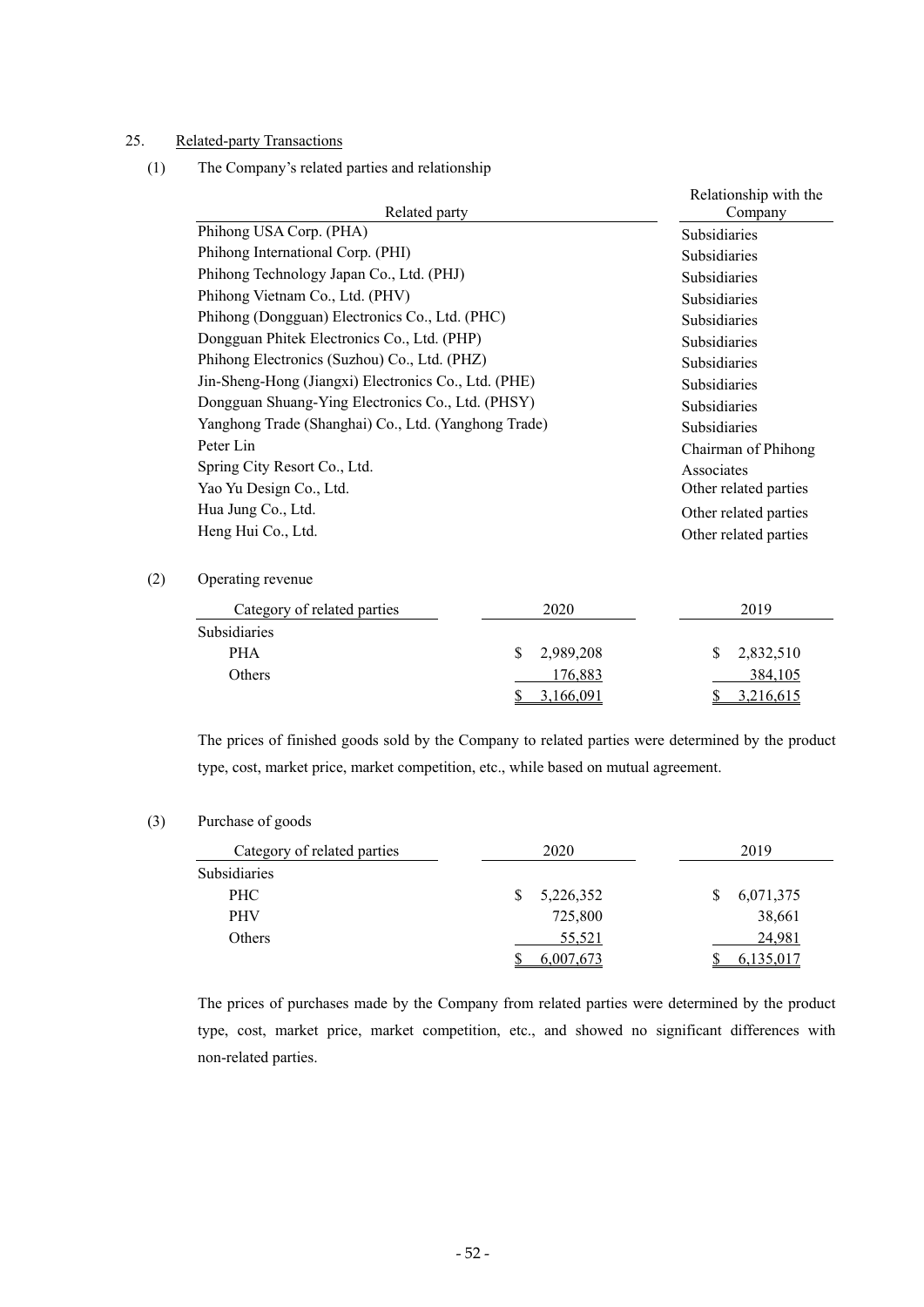#### (4) Receivables from related parties

| Category of related parties         | December 31, 2020           | December 31, 2019 |  |
|-------------------------------------|-----------------------------|-------------------|--|
| Subsidiaries                        |                             |                   |  |
| <b>PHA</b>                          | \$<br>325,929               | \$<br>81,811      |  |
| PHJ                                 | 30,667                      | 12,263            |  |
| Others                              | 90                          | 957               |  |
|                                     | 356,686<br>\$               | 95,031<br>\$      |  |
| Payables to related parties         |                             |                   |  |
| Category of related parties         | December 31, 2020           | December 31, 2019 |  |
| Subsidiaries                        |                             |                   |  |
| <b>PHSY</b>                         | 225<br>S                    | 18<br>S           |  |
| Other related parties               |                             |                   |  |
| Heng Hui Co., Ltd.                  | 941                         | 516               |  |
| Hua Jung Co., Ltd.                  | 32                          | $\overline{5}$    |  |
|                                     | 973                         | 521               |  |
|                                     | $\mathbf{\hat{S}}$<br>1,198 | \$<br>539         |  |
| Other receivables - related parties |                             |                   |  |
| Category of related parties         | December 31, 2020           | December 31, 2019 |  |
| Subsidiaries                        |                             |                   |  |
| <b>PHV</b>                          | \$<br>246,244               | \$<br>322,427     |  |
| PHC                                 | 241,122                     | 86,188            |  |
| PHP                                 | 80,647                      | 118,035           |  |
| <b>PHA</b>                          | 3,190                       | 35,384            |  |
| Others                              | 21                          | 17                |  |
|                                     | 571,224                     | 562,051           |  |
| Other related parties               |                             | 1                 |  |

The above-mentioned other receivables from related parties are mainly loans to related parties and receivables from related parties for purchasing materials on their behalf.

 $\overline{\text{S}}$  571,224  $\overline{\text{S}}$  562,052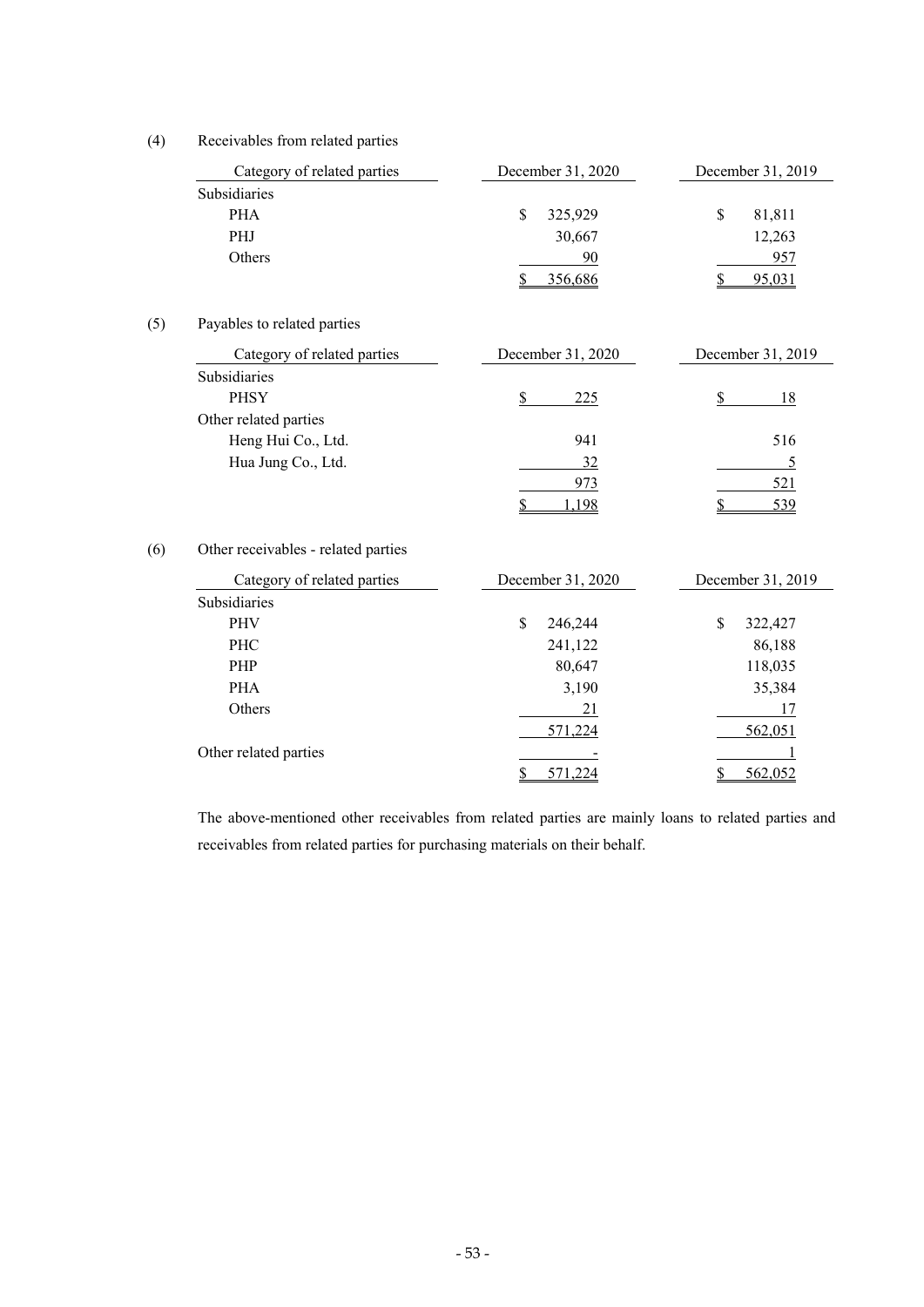#### (7) Other payables - related parties

| Category of related parties | December 31, 2020 | December 31, 2019 |
|-----------------------------|-------------------|-------------------|
| Subsidiaries                |                   |                   |
| <b>PHE</b>                  | \$<br>6,004       | \$<br>750         |
| <b>PHSY</b>                 | 53                | 2,902             |
| <b>PHJ</b>                  |                   | 210               |
|                             | 6,057             | 3,862             |
| Other related parties       |                   |                   |
| Heng Hui Co., Ltd.          | 60,885            | 46,942            |
| Others                      | 3,341             | 154               |
|                             | 64,226            | 47,096            |
|                             | 70,283            | 50,958            |

The above-mentioned other payables to related parties are payables to related parties for purchasing materials on the Company's behalf.

#### (8) Endorsements and guarantees

Endorsements/Guarantees Provided to Company

| Category of related parties | December 31, 2020 | December 31, 2019 |
|-----------------------------|-------------------|-------------------|
| Subsidiaries                |                   |                   |
| <b>PHA</b>                  |                   |                   |
| Amount endorsed             |                   | 10O               |
| Amount utilized             |                   |                   |

#### (9) Compensation to key management personnel

The amounts of the remuneration to directors and other key members of the management are as follows:

|                              | 2020   | 2019 |        |  |  |  |
|------------------------------|--------|------|--------|--|--|--|
| Short-term employee benefits | 25.838 |      | 27.201 |  |  |  |
| Post-employment benefits     | 432    |      | 432    |  |  |  |
|                              |        |      |        |  |  |  |

The remuneration to directors and key members of the management was determined by the Remuneration Committee based on individual performance and market trends.

#### (10) Other transactions with related parties

The Company's chairman served as the joint guarantor for the Company's bonds payable and shortand long-term borrowings. As of December 31, 2020 and 2019, the amounts of the borrowings were \$1,454,004 thousand and \$1,295,144 thousand, respectively.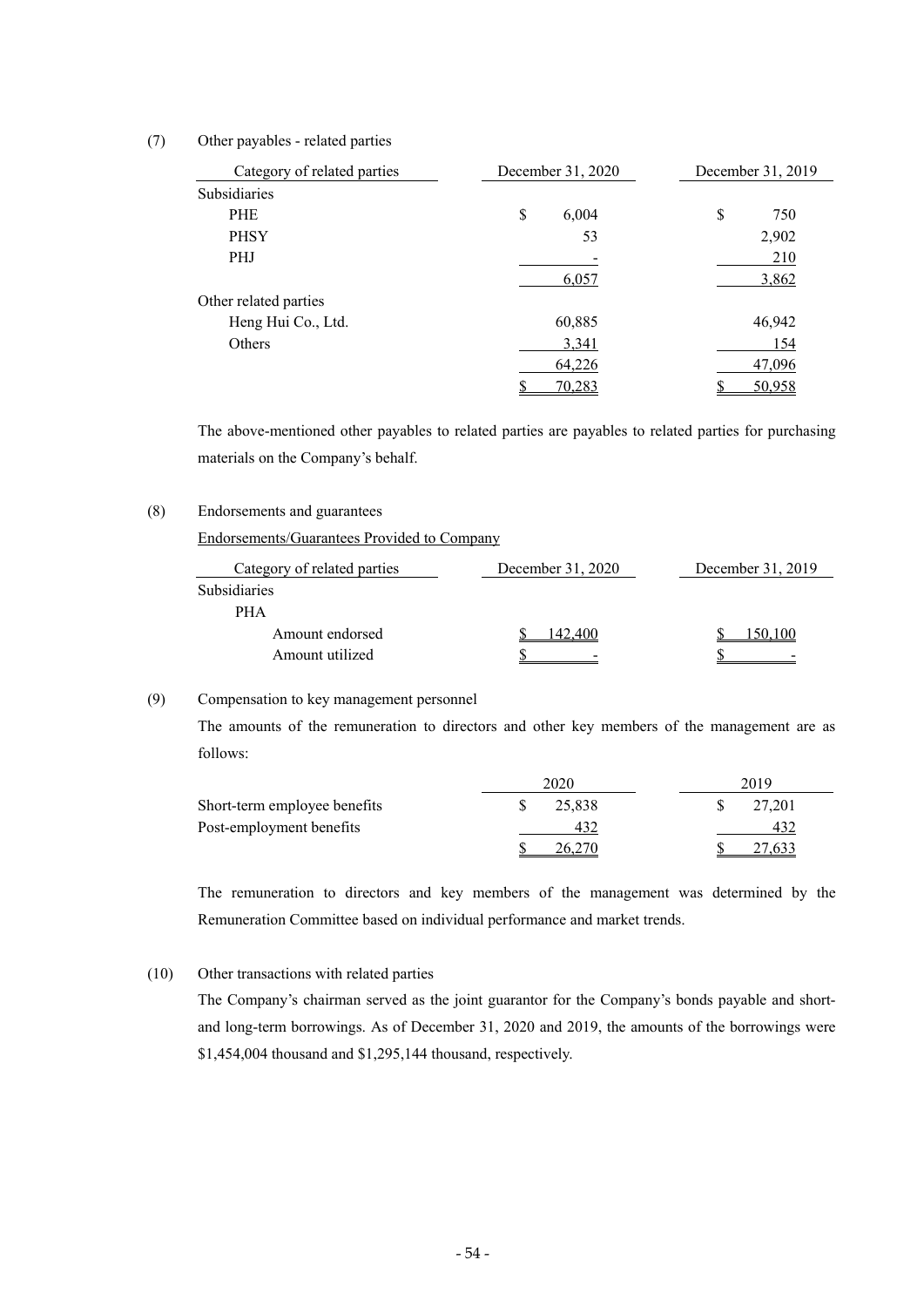#### 26. Assets Pledged as Collateral

The Company's assets below have been provided as contractual performance bonds and collateral for bank borrowings and domestic secured bonds:

|                                                                         | December 31, 2020 | December 31, 2019 |
|-------------------------------------------------------------------------|-------------------|-------------------|
| Financial assets measured at amortized<br>$cost$ - non-current (Note 6) | 37.100            | 27,100            |
| Land                                                                    | 185.202           | 185,202           |
| <b>Buildings</b>                                                        | 378,754           | 399,921           |
|                                                                         | 601,056           | 612,223           |

#### 27. Material Contingent Liabilities and Unrecognized Contractual Commitments

Unrecognized contractual commitments of the Company are as follows:

|                                                 | December 31, 2020 | December 31, 2019 |                 |  |  |
|-------------------------------------------------|-------------------|-------------------|-----------------|--|--|
| Acquisition of property, plant and<br>equipment |                   |                   |                 |  |  |
| Contractual amount signed                       | 284.595           |                   | $\qquad \qquad$ |  |  |
| Amount unpaid                                   | 200,520           |                   | -               |  |  |

#### 28 . Significant Events After the Balance Sheet Date

The Company's board of directors passed the resolution of a new Phase 2 factory plan in Tainan on November 6, 2020, for a total amount of around \$284,595 thousand. As of December 31, 2020, the Company had prepaid \$84,075 thousand for the land and had already completed the transfer of ownership in January 2021.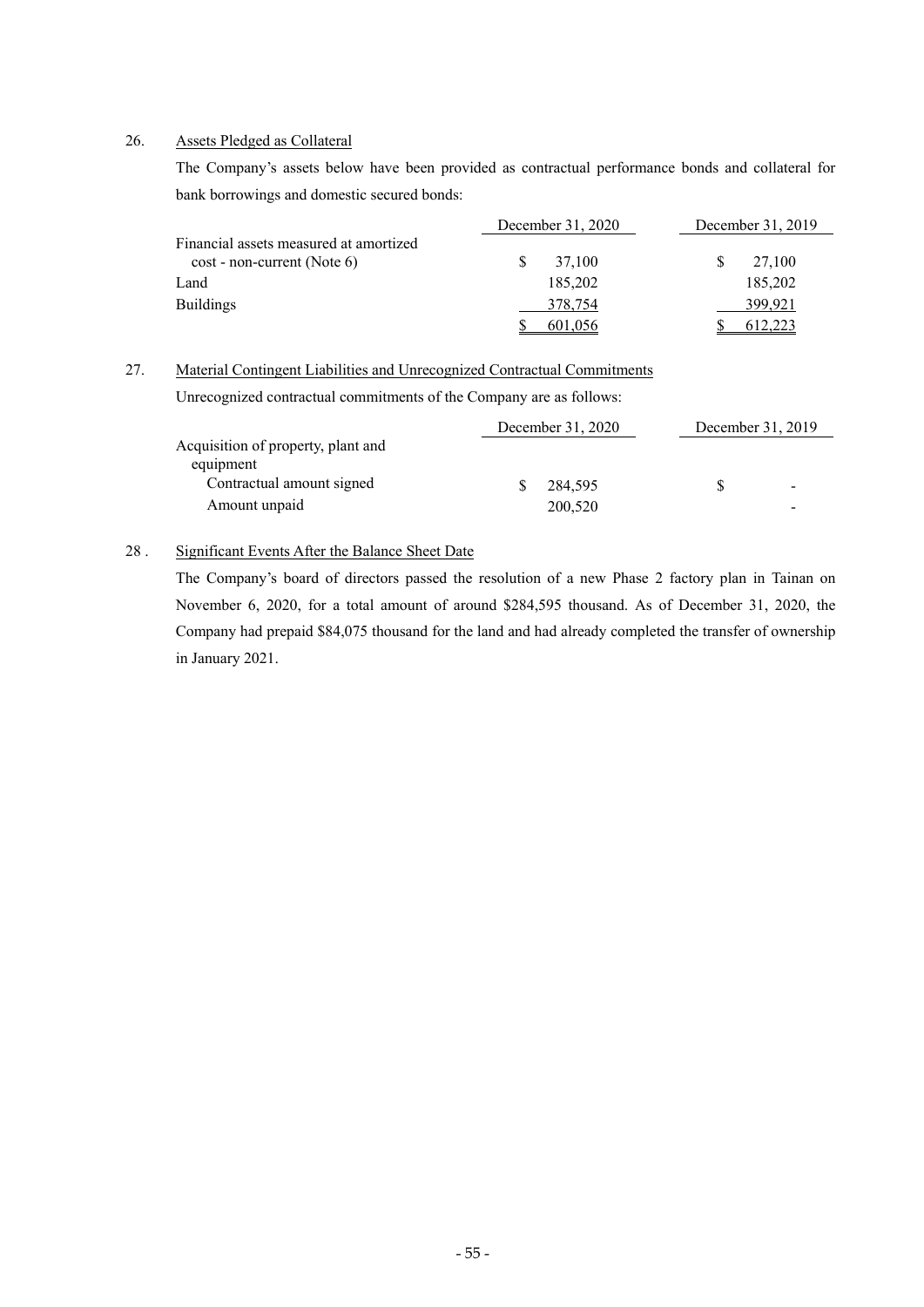#### 29. Information on Significant Assets and Liabilities Denominated in Foreign Currencies

The aggregate information below is presented in foreign currencies other than the functional currency adopted by the Company. The exchange rates disclosed refer to the rates at which these foreign currencies were exchanged to the functional currency. Information on significant assets and liabilities denominated in foreign currencies is as follows:

#### December 31, 2020

|                                                                       | Foreign Currencies<br>(In Thousands) | <b>Exchange Rate</b> | Carrying Amount<br>(In Thousands) |  |  |
|-----------------------------------------------------------------------|--------------------------------------|----------------------|-----------------------------------|--|--|
| Financial assets                                                      |                                      |                      |                                   |  |  |
| Monetary item                                                         |                                      |                      |                                   |  |  |
| <b>USD</b>                                                            | \$<br>96,939                         | 28.48                | \$<br>2,760,821                   |  |  |
| <b>CNY</b>                                                            | 269                                  | 4.35974              | 1,174                             |  |  |
| Non-monetary item<br>Investments accounted for using<br>equity method |                                      |                      |                                   |  |  |
| <b>USD</b>                                                            | 160,454                              | 28.48                | 4,569,719                         |  |  |
| <b>JPY</b>                                                            | 298,471                              | 0.27501              | 82,082                            |  |  |
| Financial liabilities                                                 |                                      |                      |                                   |  |  |
| Monetary item                                                         |                                      |                      |                                   |  |  |
| <b>USD</b>                                                            | 68,194                               | 28.48                | 1,942,156                         |  |  |
| December 31, 2019                                                     |                                      |                      |                                   |  |  |
|                                                                       | Foreign Currencies<br>(In Thousands) | <b>Exchange Rate</b> | Carrying Amount<br>(In Thousands) |  |  |
| Financial assets                                                      |                                      |                      |                                   |  |  |
| Monetary item                                                         |                                      |                      |                                   |  |  |
| <b>USD</b>                                                            | \$<br>45,497                         | 30.02000             | \$<br>1,365,823                   |  |  |
| <b>CNY</b>                                                            | 450                                  | 4.30055              | 1,934                             |  |  |
| Non-monetary item<br>Investments accounted for using<br>equity method |                                      |                      |                                   |  |  |
| <b>USD</b>                                                            | 142,575                              | 30.02000             | 4,422,672                         |  |  |
| <b>JPY</b>                                                            | 532,240                              | 0.27435              | 146,020                           |  |  |
| Financial liabilities                                                 |                                      |                      |                                   |  |  |
| Monetary item                                                         |                                      |                      |                                   |  |  |
| <b>USD</b>                                                            | 33,661                               | 30.02000             | 1,010,501                         |  |  |

Note: The exchange rate is the amount per unit of foreign currency converted into New Taiwan dollars.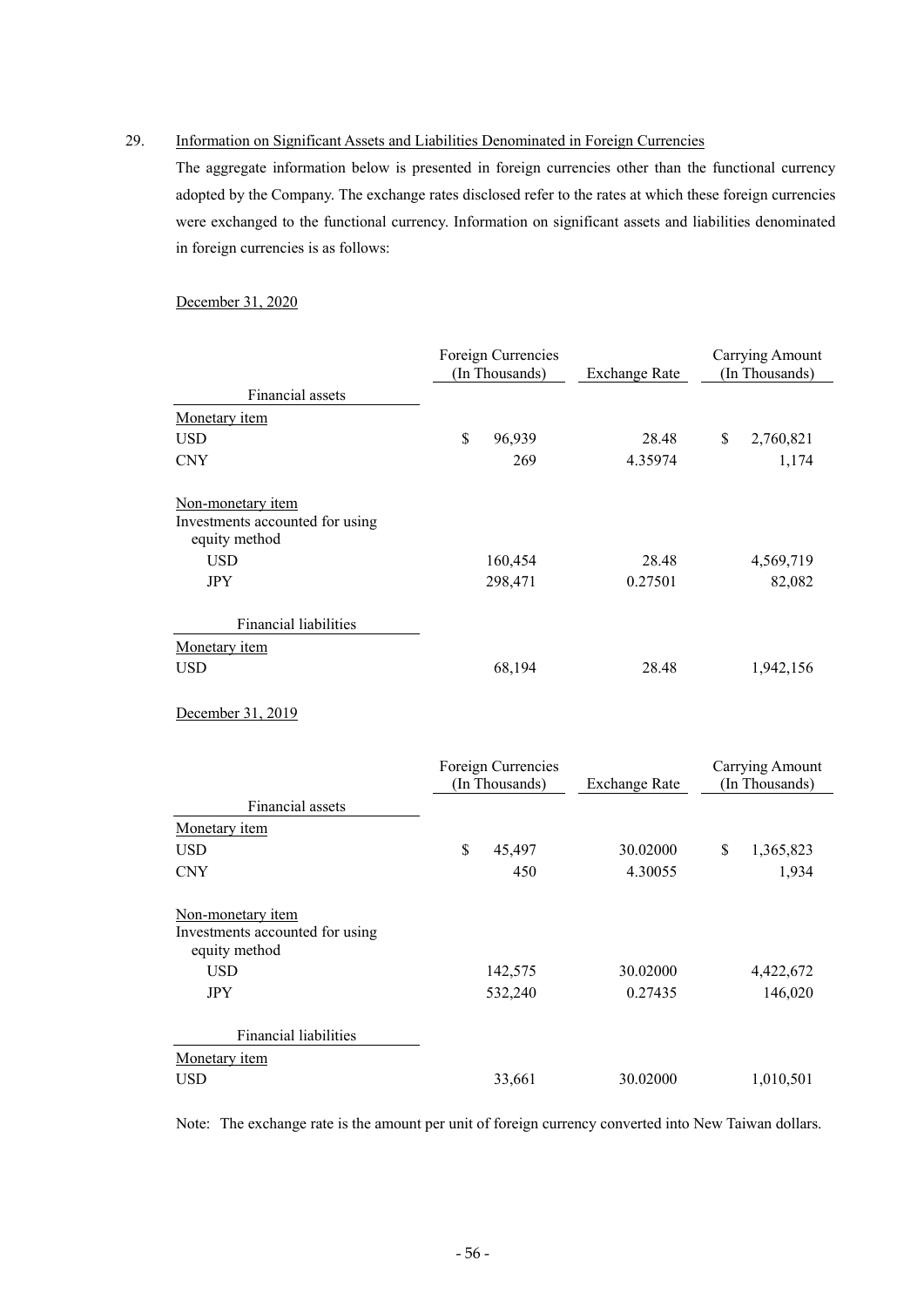#### 30. Other Matters

The Company was affected by the global COVID-19 pandemic, which caused a significant drop in its operating income from January to June 2020. With the alleviation of the pandemic and loosening of policies, the Company expects that operations will gradually return to normal.

In response to the impact of the pandemic, the Company has applied for various subsidies, such as paycheck, working capital, and relief loans from the R.O.C. government. After review and approval of the applications, the Company expects to receive a total of \$84,855 thousand for paycheck and working capital subsidies. Please refer to Notes 19 and 22.

#### 31. Additional Disclosures

- (1) Significant transactions and (2) Information on investees:
	- 1. Financing provided to others. (Table 1)
	- 2. Endorsements/guarantees provided to others. (Table 2)
	- 3. Marketable securities held at the end of the period (excluding investment in subsidiaries and associates). (Table 3)
	- 4. Marketable securities acquired or sold amounting to at least NT\$300 million or 20% of the paid-in capital. (Table 4)
	- 5. Acquisition of real estate amounting to at least NT\$300 million or 20% of the paid-in capital. (None)
	- 6. Disposal of real estate amounting to at least NT\$300 million or 20% of the paid-in capital. (Table 5)
	- 7. Total purchases from or sales to related parties amounting to at least NT\$100 million or 20% of the paid-in capital. (Table 6)
	- 8. Receivables from related parties amounting to at least NT\$100 million or 20% of the paid-in capital. (Table 7)
	- 9. Trading in derivative instruments. (None)
	- 10. Information on investees. (Table 8)
- (3) Information on investments in mainland China:
	- 1. Information on investees in mainland China, including the name, principal business activities, paid-in capital, method of investment, inward and outward remittance of funds, percentage of ownership, investment income or loss, carrying amount of the investment at the end of the period, repatriation of investment income, and limit on the amount of investment in the mainland China area. (Table 9)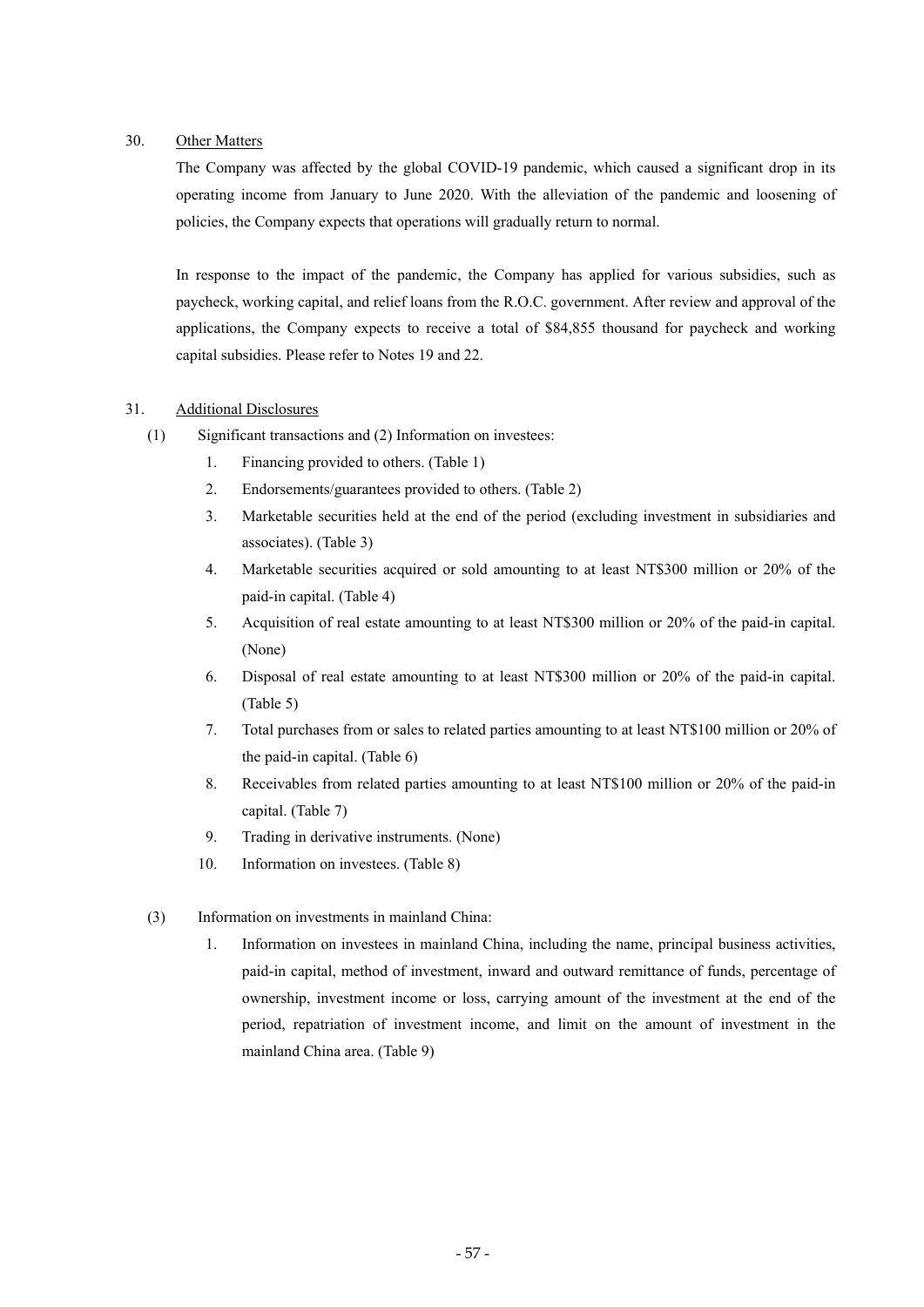- 2. Any of the following significant transactions with investees in mainland China, either directly or indirectly through a third region, and the price, payment term, and unrealized gains or losses: (Table 10)
	- (1) The amount and percentage of purchases and the balance and percentage of the relevant payables at the end of the period.
	- (2) The amount and percentage of sales and the balance and percentage of the relevant receivables at the end of the period.
	- (3) The amount of property transactions and the amount of the resulting gains or losses.
	- (4) The balance of negotiable instrument endorsements or guarantees or collateral pledged at the end of the period and the purposes.
	- (5) The highest balance, the closing balance, the interest rate range, and total current-period interest with respect to financing of funds.
	- (6) Other transactions that have a material effect on the profit or loss for the period or on the financial position, such as the rendering or receiving of labor services.
- (4) Information on major shareholders: The name of shareholders with a shareholding ratio of 5% or more, and the number and percentage of shares held. (Table 11)

#### 32. Segment Information

The Company has disclosed the segment information in the consolidated financial statements, and does not disclose relevant information in the standalone financial statements.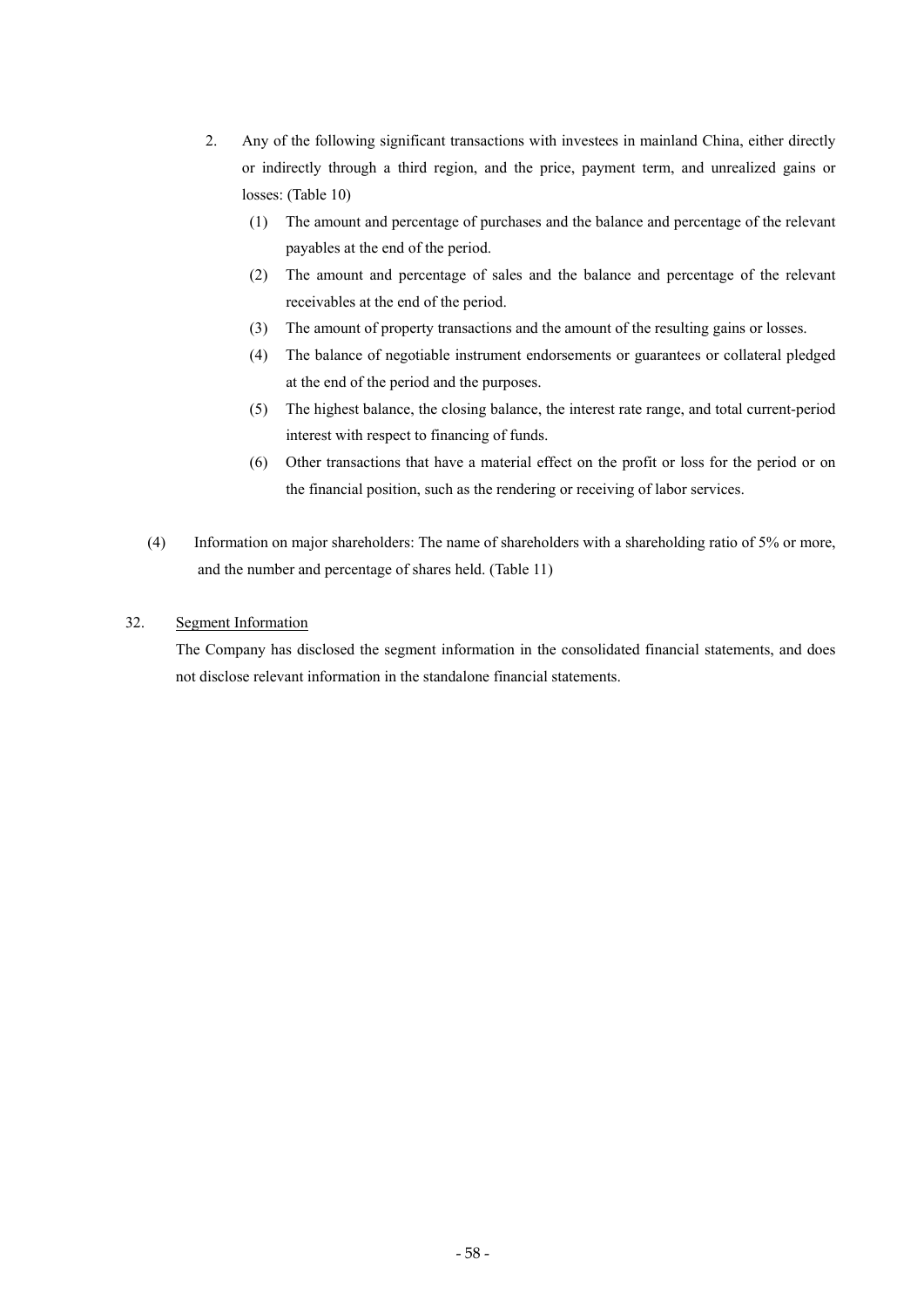#### Phihong Technology Co., Ltd. Financing Provided to Others

### For the year ended December 31, 2020

| Table 1 | In Thousands of New Taiwan Dollars, |
|---------|-------------------------------------|
|         | Unless Specified Otherwise          |

| No.      |                                              |                       | Financial         | Related | <b>Highest Balance for</b> | Balance, Ending of | <b>Actual Borrowing</b> | <b>Interest Rate</b> | Nature of |        | Business Transaction Reason for Short-term | Allowance for          |      | Collateral | Financing Limit for | Aggregate            |  |
|----------|----------------------------------------------|-----------------------|-------------------|---------|----------------------------|--------------------|-------------------------|----------------------|-----------|--------|--------------------------------------------|------------------------|------|------------|---------------------|----------------------|--|
| (Note 1) | Lender                                       | Borrower              | Statement         | Party   | the Period                 | year               | Amount                  | (Range)              | Financing | Amount | Financing                                  | <b>Impairment Loss</b> | Item | Value      | Each Borrower       | Financing Limit Note |  |
|          |                                              |                       | Account           | Status  |                            |                    |                         |                      | (Note 2)  |        |                                            |                        |      |            | (Notes 3 and 4)     | (Notes $3$ and $4$ ) |  |
|          | Phihong Technology Co., Phihong Vietnam Co., |                       | Other receivables | Yes     | 256,320                    |                    |                         | 3.50%                |           |        | Capital movement in                        |                        |      |            | 950,758             | 1,901,516            |  |
|          | Ltd.                                         |                       | - related parties |         | <b>USD</b><br>9,000,000    |                    |                         |                      |           |        | the Group                                  |                        |      |            |                     |                      |  |
|          | Phihong (Dongguan)                           | Dongguan Phitek       |                   |         | 871,948                    | 435,974            |                         | 4.35%                |           |        |                                            |                        |      |            | 1,706,066           | ,706,066             |  |
|          | Electronics Co., Ltd.                        | Electronics Co., Ltd. |                   |         | RMB 200,000,000            | RMB 100,000,000    |                         |                      |           |        |                                            |                        |      |            |                     |                      |  |
|          | Phihong (Dongguan)                           | Dongguan Phitek       |                   |         | 43.597                     | 43,597             | 43.597                  | 4.90%                |           |        |                                            |                        |      |            | 1,706,066           | ,706,066             |  |
|          | Electronics Co., Ltd.                        | Electronics Co., Ltd. |                   |         | RMB 10,000,000             | RMB 10,000,000     |                         |                      |           |        |                                            |                        |      |            |                     |                      |  |
|          | <b>Phihong Electronics</b>                   | Dongguan Phitek       |                   |         | 1.264.325                  | 1,046,338          | 1,046,338               | 4.75%                |           |        |                                            |                        |      |            | 1,211,634           | 1,211,634            |  |
|          | (Suzhou) Co., Ltd.                           | Electronics Co., Ltd. |                   |         | RMB 290,000,000            | RMB 240,000,000    |                         |                      |           |        |                                            |                        |      |            |                     |                      |  |
|          |                                              |                       |                   |         |                            |                    |                         |                      |           |        |                                            |                        |      |            |                     |                      |  |

Note 1: The information on the Company and its subsidiaries' financing provided to others shall be separated and indicated in the No. column. The Company and its subsidiaries are coded in the No. column as follows:

Note 3: According to the Company's operating procedures for financing provided to others, the aggregate amount of financing provided to others hall not exceed 40% of its net worth, which is based on the latest financial st below:

1. The Company is coded "0".

2. The subsidiaries are coded sequentially beginning from "1" by each individual company.

Note 2: The description of the nature of financing is as follows:

1. Business relationship.

2. The need for short-term financing.

1. Business relationship: Each of the financing amounts shall not exceed the amount of the total purchases from or sales to a borrower in the most recent year or in the current year, whichever is higher.

2. The need for short-term financing: Each of the financing amounts shall not exceed 20% of the Company's net worth, which is based on the latest financial statements audited or attested by CPAs.

Note 4: According to the subsidiaries' operating procedures for financing provided to others, the aggregate financing amount between subsidiaries shall not exceed the net worth of the lending subsidiary's latest financial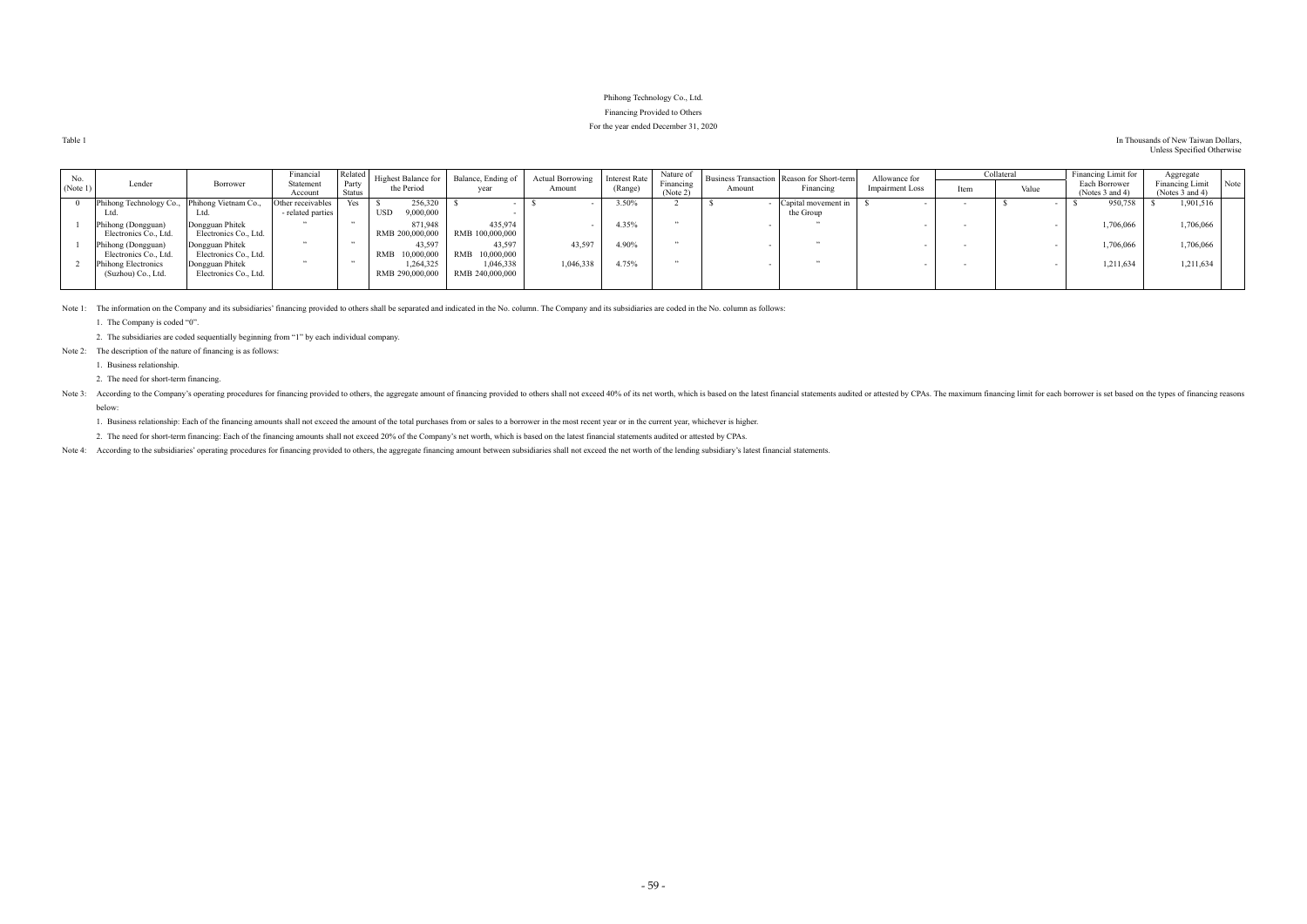#### Phihong Technology Co., Ltd.

#### Endorsements/Guarantees Provided to Others.

#### Table 2 In Thousands of New Taiwan Dollars, Unless Specified Otherwise

#### For the year ended December 31, 2020

|                 |                                                | Endorsee/Guarantee          |                   |                                                                                                                                                          |                                                        |                                                                     |                                   |                                                                          | Proportion of                                                                                         |                                                                     |                                                       |                                                                                        | Endorsement/                                                  |      |
|-----------------|------------------------------------------------|-----------------------------|-------------------|----------------------------------------------------------------------------------------------------------------------------------------------------------|--------------------------------------------------------|---------------------------------------------------------------------|-----------------------------------|--------------------------------------------------------------------------|-------------------------------------------------------------------------------------------------------|---------------------------------------------------------------------|-------------------------------------------------------|----------------------------------------------------------------------------------------|---------------------------------------------------------------|------|
| No.<br>(Note 1) | Endorser/Guarantor                             | Company Name                | Relationship      | Limit on<br>Endorsement/<br>Guarantee Provided $\begin{vmatrix} 0 & 1 & 1 \\ 0 & 0 & 0 \\ 0 & 0 & 0 \end{vmatrix}$ C<br>to Each Party<br>(Notes 2 and 3) | Maximum Amount<br>of Endorsement/<br>During the Period | Balance of<br>Endorsement/<br>Guarantee at the<br>End of the Period | <b>Actual Borrowing</b><br>Amount | Amount of<br>Endorsement/<br>Guarantee with<br>Property as<br>Collateral | Accumulated<br>Endorsement/<br>Guarantee to Net<br>Worth in Latest<br>Financial<br>Statements $(\% )$ | Maximum Limit on<br>Endorsement/<br>Guarantee (Notes 2)<br>and $3)$ | Endorsement/ Endorsement/<br>Guarantee<br>Provided by | Guarantee<br>Provided by<br>the Company Subsidiaries to<br>to Subsidiaries the Company | Guarantee<br>Provided to<br>Companies in<br>Mainland<br>China | Note |
|                 | Phihong Technology Co., Ltd. Phihong USA Corp. |                             | Subsidiary of the | ,426,137                                                                                                                                                 | 142,400                                                | 142,400                                                             |                                   |                                                                          | 3.00                                                                                                  | 2,376,895                                                           |                                                       |                                                                                        |                                                               |      |
|                 |                                                |                             | Company           |                                                                                                                                                          | USD 5,000,000                                          | USD 5,000,000                                                       |                                   |                                                                          |                                                                                                       |                                                                     |                                                       |                                                                                        |                                                               |      |
|                 | Phihong (Dongguan)                             | Dongguan Phitek Electronics | Sister company    | ,706,066                                                                                                                                                 | 217,987                                                |                                                                     |                                   |                                                                          |                                                                                                       | ,706,066                                                            |                                                       |                                                                                        |                                                               |      |
|                 | Electronics Co., Ltd.                          | Co., Ltd.                   |                   |                                                                                                                                                          | RMB 50,000,000                                         |                                                                     |                                   |                                                                          |                                                                                                       |                                                                     |                                                       |                                                                                        |                                                               |      |
|                 |                                                |                             |                   |                                                                                                                                                          |                                                        |                                                                     |                                   |                                                                          |                                                                                                       |                                                                     |                                                       |                                                                                        |                                                               |      |

Note 1: The information on the Company and its subsidiaries' endorsement/guarantee provided shall be separated and indicated in the No. column. The Company and its subsidiaries are coded in the No. column as follows: 1. The Company is coded "0".

Note 2: According to the Company's operating procedures for provision of endorsement/guarantee to others, the aggregate amount of endorsements/guarantees provided to others by the Company shall not exceed 50% of its net wo amount of endorsement/guarantee provided by the Company to any single entity shall not exceed 30% of the Company's net worth based on its latest financial statements.

Note 3: According to the Company's operating procedures for provision of endorsement/guarantee to others, the aggregate amount of endorsements/guarantees provided among the subsidiaries shall not exceed the net worth based

Note 4: On August 13, 2019, the board of directors approved that the amount of the Company's endorsement/guarantee provided to its subsidiary Phihong USA Corp. was US\$5 million.

Note 5: On November 8, 2019, the board of directors approved that Phihong (Dongguan) Electronics Co., Ltd.'s amount of endorsement/guarantee provided to Dongguan Phitek Electronics Co., Ltd. was CNY50 million.

2. The subsidiaries are coded sequentially beginning from "1" by each individual company.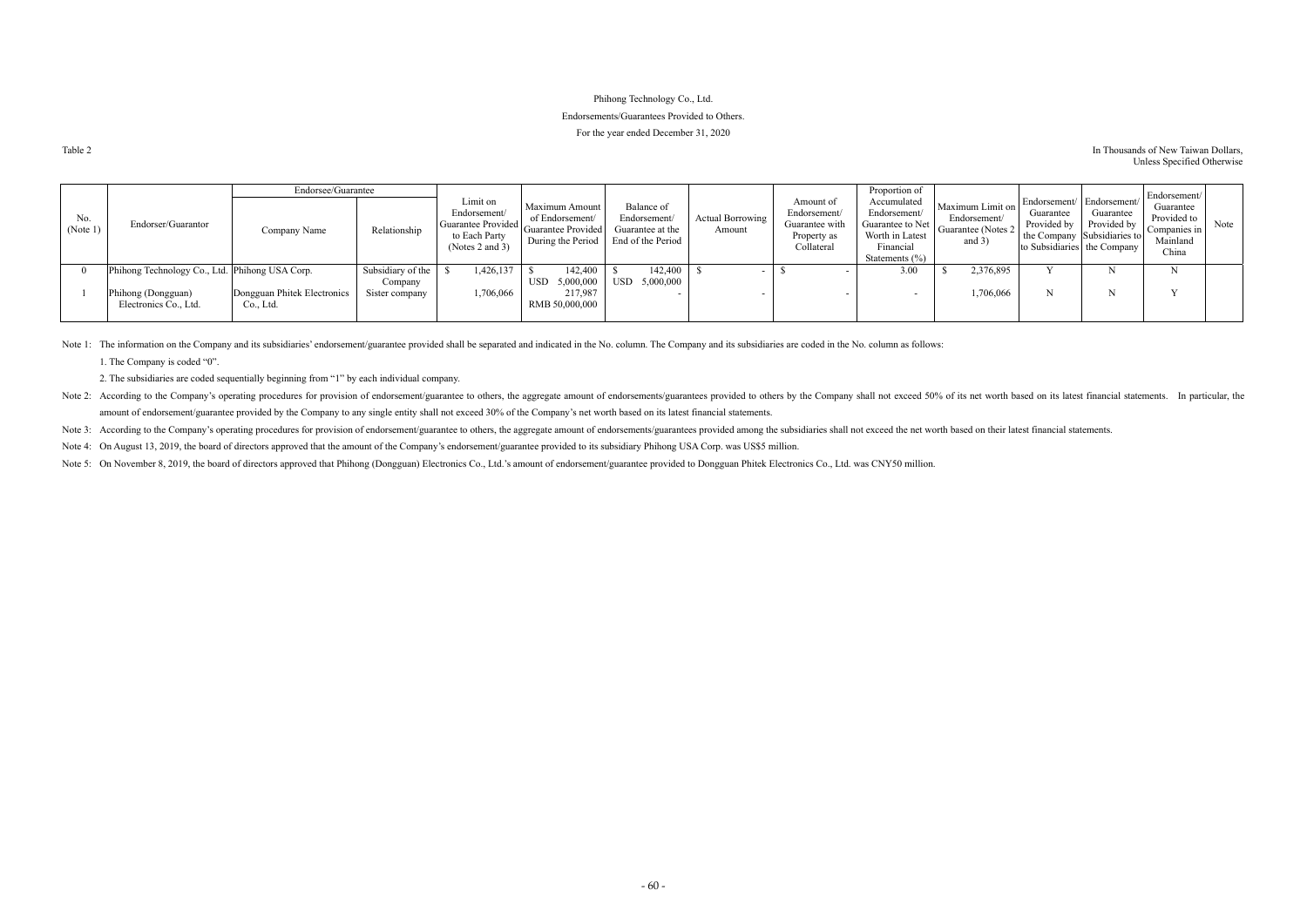## Phihong Technology Co., Ltd. Marketable Securities Held December 31, 2020

Table 3

### In Thousands of New Taiwan Dollars, Unless Specified Otherwise

|                                           |                                                                                 |                                                   |                                               |                  | End of Period   |                                   |            |      |
|-------------------------------------------|---------------------------------------------------------------------------------|---------------------------------------------------|-----------------------------------------------|------------------|-----------------|-----------------------------------|------------|------|
| Holding Company Name                      | Type and Name of Marketable Securities<br>Held                                  | Relationship with<br>Marketable Securities Issuer | <b>Financial Statement Account</b>            | Number of Shares | Carrying Amount | Percentage of<br>ownership<br>(%) | Fair Value | Note |
| Phihong Technology Co., Ltd.              | <b>Ordinary Shares</b>                                                          |                                                   |                                               |                  |                 |                                   |            |      |
|                                           | Pao-Dian Venture Capital Co., Ltd.                                              | None                                              | Financial assets at $FVTOCI -$<br>non current | 270,565          | 2,837           | 10.49                             | 2,837      |      |
|                                           | Zhong-Xuan Venture Capital Co., Ltd.                                            | , 22                                              | , ,                                           | 2,758,621        | 23,054          | 8.62                              | 23,054     |      |
|                                           | Wan-Chang Venture Capital Co., Ltd.                                             | $\overline{\phantom{a}}$                          | 52                                            | 3,600,000        | 37,780          | 9.84                              | 37,780     |      |
| Guang-Lai Investment Co., Ltd.            | <b>Ordinary Shares</b>                                                          |                                                   |                                               |                  |                 |                                   |            |      |
|                                           | Taiwan Cultural & Creativity No. 1<br>Co., Ltd.                                 | None                                              | Financial assets at FVTOCI-<br>non current    | 3,000,000        | 2,157           | 10.83                             | 2,157      |      |
| Phihong Electronics (Suzhou) Co.,<br>Ltd. | <b>Fund</b>                                                                     |                                                   |                                               |                  |                 |                                   |            |      |
|                                           | China Construction Bank Principal and<br>Income Protected Financial<br>Products | $\overline{\phantom{a}}$                          | 52                                            | 10,000,000       | 43,600          | $\overline{\phantom{a}}$          | 43,600     |      |

Note 1: The marketable securities stated in this table refer to shares, debentures, beneficiary certificates, and their derivative products within the scope of IFRS 9 "Financial Instruments".

Note 2: For information on the investments in subsidiaries and associates, refer to Tables 8 and 9.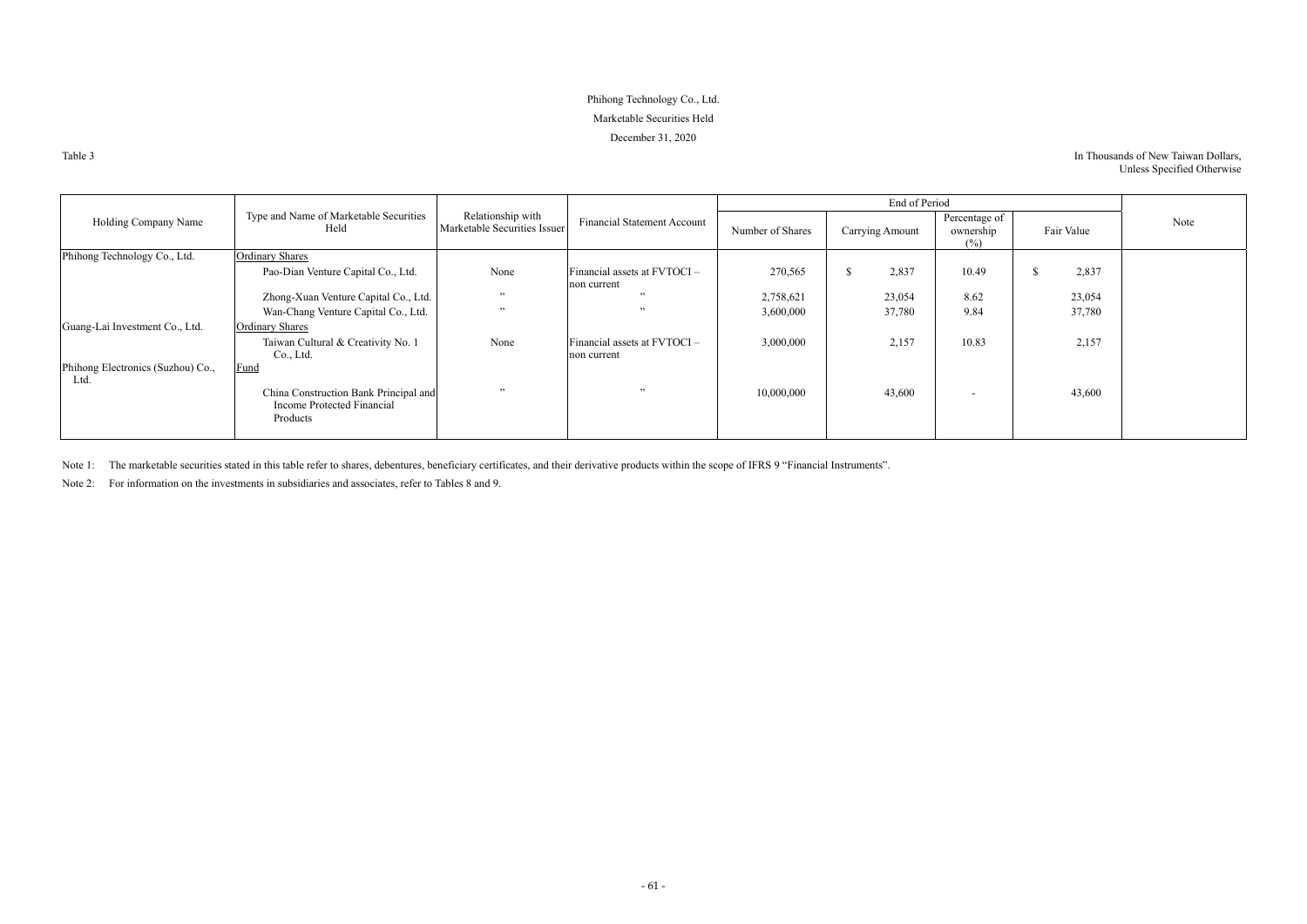## Phihong Technology Co., Ltd. Marketable Securities Acquired or Sold Amounting to at Least NT\$300 Million or 20% of the Paid-in Capital. For the year ended December 31, 2020

#### Table 4 In Thousands of New Taiwan Dollars, Unless Specified Otherwise

|                                                                                     | Type and Name of                                                          |                                       |                            |                          |                  | Balance, Beginning of year |                  | Acquisition (Note 3) |                  |                          | Disposal (Note 3)        |                             | <b>Ending Balance</b> |        |
|-------------------------------------------------------------------------------------|---------------------------------------------------------------------------|---------------------------------------|----------------------------|--------------------------|------------------|----------------------------|------------------|----------------------|------------------|--------------------------|--------------------------|-----------------------------|-----------------------|--------|
| Company Name                                                                        | Marketable<br>Securities Held<br>(Note 1)                                 | <b>Financial Statement</b><br>Account | Counterparty<br>(Note 2)   | Relationship<br>(Note 2) | Number of Shares | Amount                     | Number of Shares | Amount               | Number of Shares | Amount                   | <b>Book Cost</b>         | Gain or Loss on<br>Disposal | Number of Shares      | Amount |
| Phihong Electronics China Construction Financial assets at<br>(Suzhou) Co.,<br>Ltd. | <b>Bank Principal</b><br>and Income<br>Protected<br>Financial<br>Products | FVTPL - current                       | China Construction<br>Bank | None                     | 80,000,000       | 344,044                    |                  |                      | 80,000,000       | 357,393<br>RMB83,086,767 | 344,044<br>RMB80,000,000 | 13,349<br>RMB 3,086,767     |                       | $\sim$ |

Note 1: The marketable securities stated in this table refer to shares, debentures, beneficiary certificates, and the marketable securities derived from said items.

Note 4: The paid-in capital refers to the paid-in capital of the parent company. If the share issued by an issuer has no face value or the face value is not NT\$10 per share, with regard to the rule of a transaction amounti of the Company on the balance sheet shall apply.

Note 2: Investors whose marketable securities accounted for under the equity method are required to make disclosure.

Note 3: The accumulated amounts of the marketable securities acquired and sold shall be calculated separately at the market values to determine whether each amount reaches \$300 million or 20% of the paid-in capital.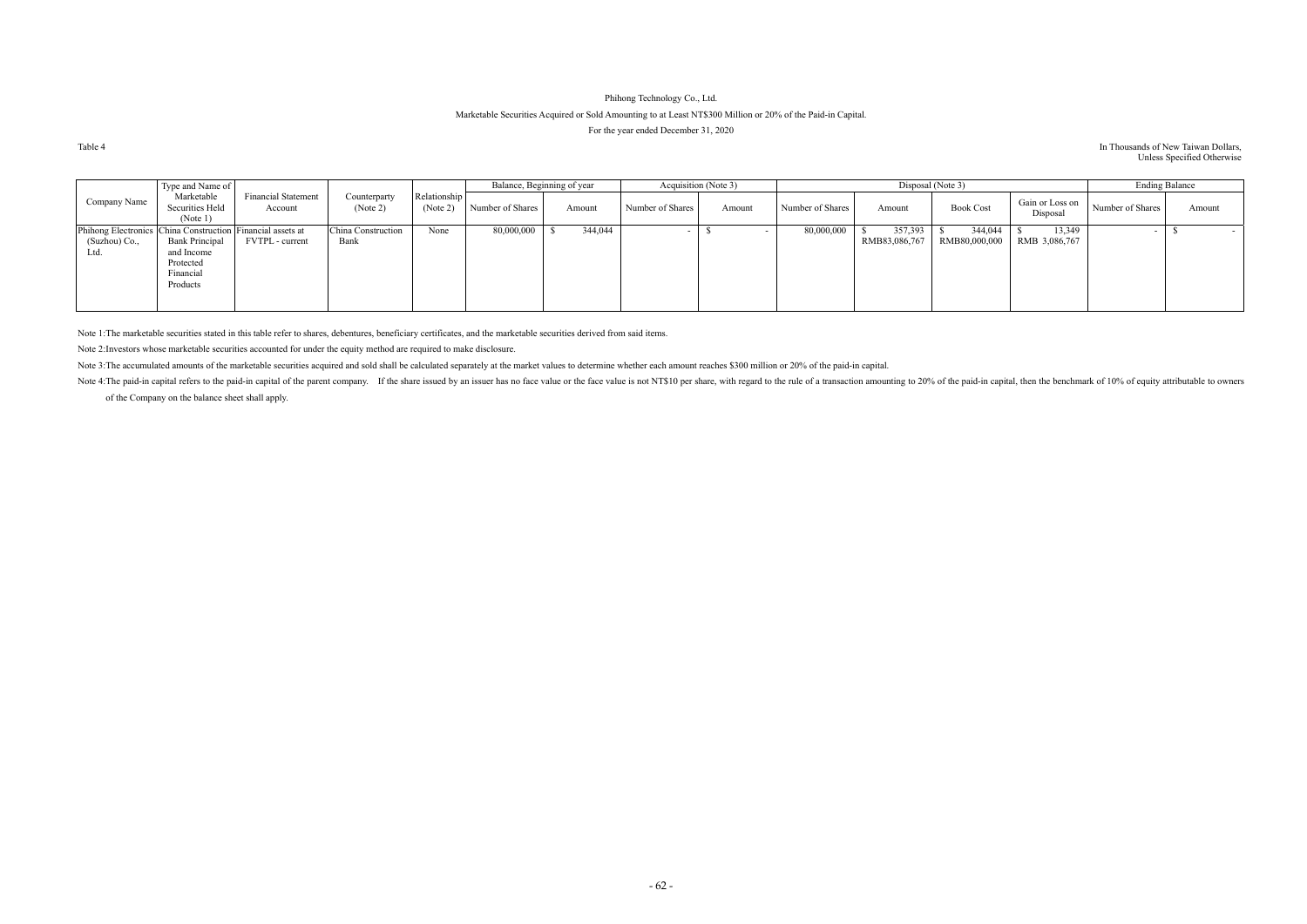## Phihong Technology Co., Ltd. Disposal of Real Estate Amounting to at Least NT\$300 Million or 20% of the Paid-in Capital. For the year ended December 31, 2020

Table 5

#### In Thousands of New Taiwan Dollars, Unless Specified Otherwise

| Company Name                             | Property                        | Date of Fact           | Original<br>Acquisition Date |                                       | Carrying Amount Transaction Amount  | <b>Status of Payment</b><br>Collection | Gain or Loss on<br>Disposal | Counterparty                                                             | Relationship           | Purpose of<br>Disposal                      | <b>Basis</b> for Price<br>Determination                       | Other Agreed<br>Terms |
|------------------------------------------|---------------------------------|------------------------|------------------------------|---------------------------------------|-------------------------------------|----------------------------------------|-----------------------------|--------------------------------------------------------------------------|------------------------|---------------------------------------------|---------------------------------------------------------------|-----------------------|
| Dongguan Phitek<br>Electronics Co., Ltd. | Land and factory in<br>Dongguan | 2020.02.27<br>(Note 1) | May 2001                     | 241,752<br><b>RMB</b><br>56, 383, 755 | 358,016<br><b>RMB</b><br>83,500,000 | $$170,466$ thousand<br>received        | 21,107<br>(Note 2)          | <b>Blackview High</b><br>Technology<br>Enterprise in<br>Dongguan<br>City | Non-related<br>parties | To liquidate<br>unprofitable<br>idle assets | Professional<br>appraisal reports<br>and market<br>conditions |                       |

Note 1: Date of signing the contract.

Note 2: Amount after deducting the estimated relevant expenses and taxes.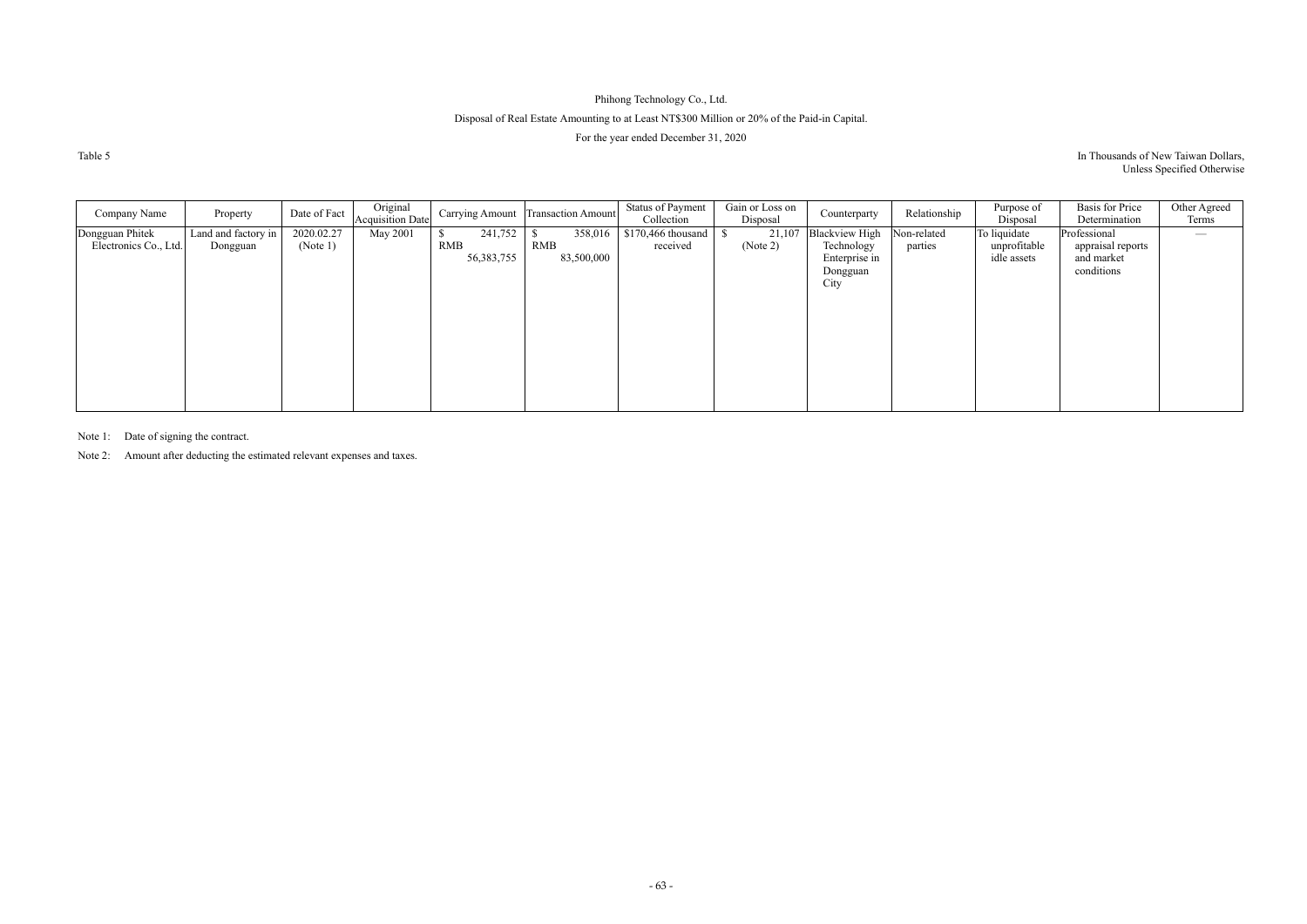## Phihong Technology Co., Ltd.

## Total Purchases from or Sales to Related Parties Amounting to at Least NT\$100 Million or 20% of the Paid-in Capital

For the year ended December 31, 2020

Table 6

#### In Thousands of New Taiwan Dollars, Unless Specified Otherwise

|                                             |                                             |                           |                          |                           | <b>Transaction Details</b> |                                                       |                  |                          | Abnormal Transaction          | Notes/Accounts Receivable (Payable) |                   |                                                                                      |      |
|---------------------------------------------|---------------------------------------------|---------------------------|--------------------------|---------------------------|----------------------------|-------------------------------------------------------|------------------|--------------------------|-------------------------------|-------------------------------------|-------------------|--------------------------------------------------------------------------------------|------|
| Buyer (Seller)                              | <b>Related Party</b>                        | Relationship              | Purchase<br>(Sale)       |                           | Amount                     | Proportion of<br>Total<br>Purchases (Sales)<br>$(\%)$ | Payment Term     | Unit Price               | Payment Term                  |                                     | Ending<br>Balance | Proportion of<br>Total<br>Notes/Accounts<br>Receivable<br>$\left(\frac{0}{0}\right)$ | Note |
| Phihong Technology Co., Ltd.                | Phihong USA Corp.                           | Subsidiary of the Company | Sale                     | $\left( \text{S} \right)$ | 2,989,208)                 | 43.92)                                                | Determined by    | $\overline{\phantom{0}}$ | $\overbrace{\phantom{aaaaa}}$ | <sup>\$</sup>                       | 325,929           | 27.37                                                                                |      |
| , 2                                         | Phihong Technology Japan<br>Co., Ltd.       | , ,                       | Sale                     |                           | 158,816)                   | 2.33)                                                 | mutual agreement |                          | $\overline{\phantom{m}}$      |                                     | 30,667            | 2.58                                                                                 |      |
| , 2                                         | Phihong (Dongguan)<br>Electronics Co., Ltd. | , ,                       | Purchase of<br>goods     |                           | 5,226,352                  | 86.97                                                 | , 22             |                          |                               |                                     |                   | $\overline{\phantom{0}}$                                                             |      |
| $\overline{\phantom{a}}$                    | Phihong Vietnam Co., Ltd.                   | , ,                       | 22                       |                           | 725,800                    | 12.08                                                 | , ,              | $\overline{\phantom{a}}$ |                               |                                     |                   | $\sim$                                                                               |      |
| Phihong USA Corp.                           | Phihong Technology Co., Ltd.                | Parent company            | $\ddot{\phantom{0}}$     |                           | 2,989,208                  | 96.67                                                 | $, \cdot$        | $\overline{\phantom{a}}$ | $\overline{\phantom{m}}$      |                                     | 325,929)          | 95.25)                                                                               |      |
| Phihong Technology Japan Co.,<br>Ltd.       |                                             |                           | $\overline{\phantom{a}}$ |                           | 158,816                    | 100                                                   | , 22             | $\overline{\phantom{0}}$ | $\overbrace{\phantom{aaaaa}}$ |                                     | 30,667)           | 100)                                                                                 |      |
| Phihong (Dongguan) Electronics<br>Co., Ltd. | , ,                                         | Ultimate parent company   | Sale                     |                           | 5,226,352)                 | 100)                                                  | , 22             | $\overline{\phantom{0}}$ | __                            |                                     | $\sim$            | $\sim$                                                                               |      |
| Phihong Vietnam Co., Ltd.                   | , ,                                         |                           | , ,                      |                           | 725,800)                   | 99.42)                                                | $, \cdot$        | $\overline{\phantom{a}}$ |                               |                                     |                   | $\sim$                                                                               |      |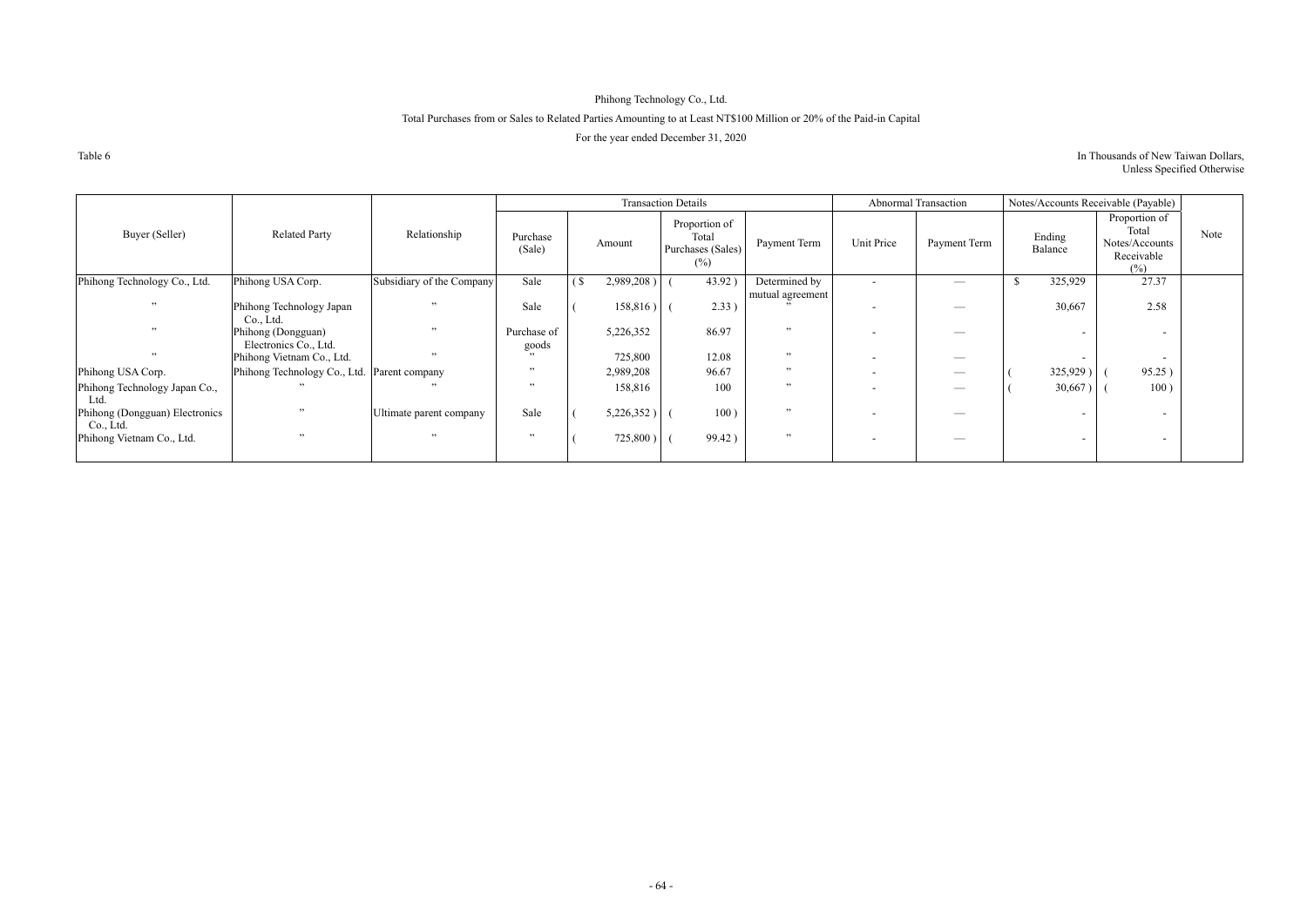## Phihong Technology Co., Ltd.

## Receivables from Related Parties Amounting to at Least NT\$100 Million or 20% of the Paid-in Capital

December 31, 2020

Table 7

#### In Thousands of New Taiwan Dollars, Unless Specified Otherwise

|                                           |                                             |                                               | <b>Financial Statement</b>     |               |        | Overdue           |                                                |                                         |
|-------------------------------------------|---------------------------------------------|-----------------------------------------------|--------------------------------|---------------|--------|-------------------|------------------------------------------------|-----------------------------------------|
| Company Name                              | <b>Related Party</b>                        | Relationship                                  | Account and Ending<br>Balance  | Turnover Rate | Amount | Response          | Amount Received in<br><b>Subsequent Period</b> | Allowance for<br><b>Impairment Loss</b> |
| Phihong Technology Co., Ltd.              | Phihong USA Corp.                           | Subsidiary of the Company Accounts receivable | 325,929                        | 15            |        | $\hspace{0.05cm}$ | \$278,611                                      |                                         |
| , 22                                      | Phihong (Dongguan) Electronics Co.,<br>Ltd. | , 22                                          | Other receivables<br>241,122   |               |        |                   | 240,985                                        |                                         |
| , 22                                      | Phihong Vietnam Co., Ltd.                   | 22                                            | Other receivables<br>246,244   |               |        |                   | 192,296                                        |                                         |
| Phihong Electronics (Suzhou) Co.,<br>Ltd. | Dongguan Phitek Electronics Co.,<br>Ltd.    | Sister company                                | Other receivables<br>1,046,338 |               |        |                   | $\sim$                                         |                                         |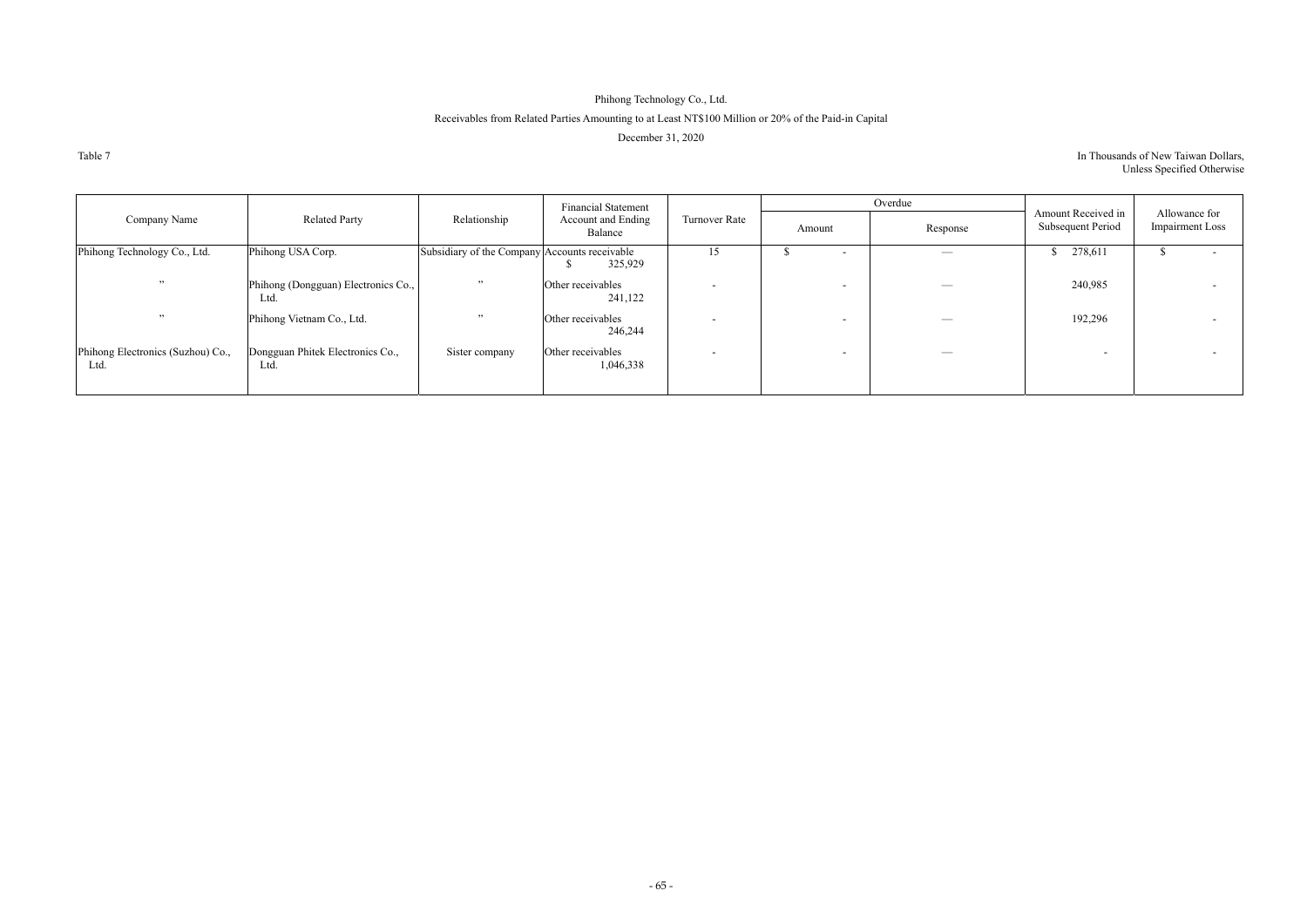## Phihong Technology Co. Ltd. Information on Investees with Direct or Indirect Material Influence or Control For the year ended December 31, 2020

Table 8 In Thousands of New Taiwan Dollars, Unless Specified Otherwise

| Investor                        | Investee                                               | Location                         | Main Business and                                           |                 | Original Investment Amount          |             | As of December 31, 2020 |                  | Net Income (Loss) | Share of Profit | Note                                         |
|---------------------------------|--------------------------------------------------------|----------------------------------|-------------------------------------------------------------|-----------------|-------------------------------------|-------------|-------------------------|------------------|-------------------|-----------------|----------------------------------------------|
|                                 |                                                        |                                  | Products                                                    |                 | December 31, 2020 December 31, 2019 | Shares      | $(\% )$                 | Carrying Amount  | on Investee       | (Loss)          |                                              |
| Phihong Technology Co.,<br>Ltd. | Phihong International Corp.                            | <b>British Virgin</b><br>Islands | Making investments                                          | 3,448,270       | 3,448,270                           | 111,061,351 | 100.00                  | $3,134,524$ (\$) | $62,826$ (\$)     | 49,208)         |                                              |
|                                 | Phihong USA Corp.                                      |                                  | California, U.S. Selling a variety of<br>power supplies     | 207,203         | 207,203                             | 3,100,000   | 100.00                  | 923,714          | 25,020            | 25,020          |                                              |
|                                 | Phitek International Co., Ltd.                         | British Virgin<br>Islands        | Making investments                                          | 314,956         | 314,956                             | 10,200,000  | 100.00                  | $243,673$ )      | 94,712)           | 93,489)         |                                              |
|                                 | Ascent Alliance Ltd.                                   | British Virgin<br>Islands        | Making investments                                          | 352,043         | 352,043                             | 12,012,600  | 100.00                  | 69,397           | $21,576$ )        | 22,275)         |                                              |
|                                 | Guang-Lai Investment Co.,<br>Ltd.                      | Taiwan                           | Making investments                                          | 139,758         | 139,758                             | 13,975,828  | 100.00                  | 140,802          | $7,454$ )         | 7,454)          |                                              |
|                                 | H&P Venture Capital Co., Ltd.                          | Taiwan                           | Making investments                                          | 13,738          | 23,305                              | 1,373,801   | 32.26                   | 21,193           | 9,466             | 2,689           |                                              |
|                                 | Phihong Technology Japan Co., Japan<br>Ltd.            |                                  | Selling power<br>components                                 | 137,436         | 191,738                             | 3,000       | 100.00                  | 82,082           | $9,537$ )         | 9,537)          |                                              |
|                                 |                                                        |                                  |                                                             | JPY 150,000,000 | JPY 550,000,000                     |             |                         |                  |                   |                 |                                              |
|                                 | Phihong Vietnam Co., Ltd.                              | Vietnam                          | Manufacturing and<br>selling a variety of<br>power supplies | 607,193         | 308,468                             | 20,000,000  | 100.00                  | 442,085          | $47,192$ )        | 46,983)         |                                              |
| Phihong International<br>Corp.  | N-Lighten Technologies, Inc.                           |                                  | California, U.S. Making investments                         | 409,851         | 409,851                             | 110,834,223 | 58.45                   | 23,921)          | $86$ )            |                 | 50) PHI and Guang-Lai<br>jointly held 78.23% |
| Ltd.                            | Guang-Lai Investment Co., Spring City Resort Co., Ltd. | Taiwan                           | Hotel and restaurant                                        | 190,000         | 190,000                             | 2,837,343   | 25.33                   | 11,891           | $22,925$ )        | 5,715)          |                                              |
|                                 | Han-Yu Venture Capital Co.,<br>Ltd.                    | Taiwan                           | Making investments                                          | 100,000         | 100,000                             | 10,000,000  | 22.22                   | 119,282          | $7,286$ )         | 1,619)          |                                              |
|                                 | N-Lighten Technologies, Inc.                           |                                  | California, U.S. Making investments                         | 206,084         | 206,084                             | 37,498,870  | 19.78                   | 8,095)           | 86)               |                 | 17) PHI and Guang-Lai<br>jointly held 78.23% |

Note 1: For information on investees in mainland China, refer to Table 9.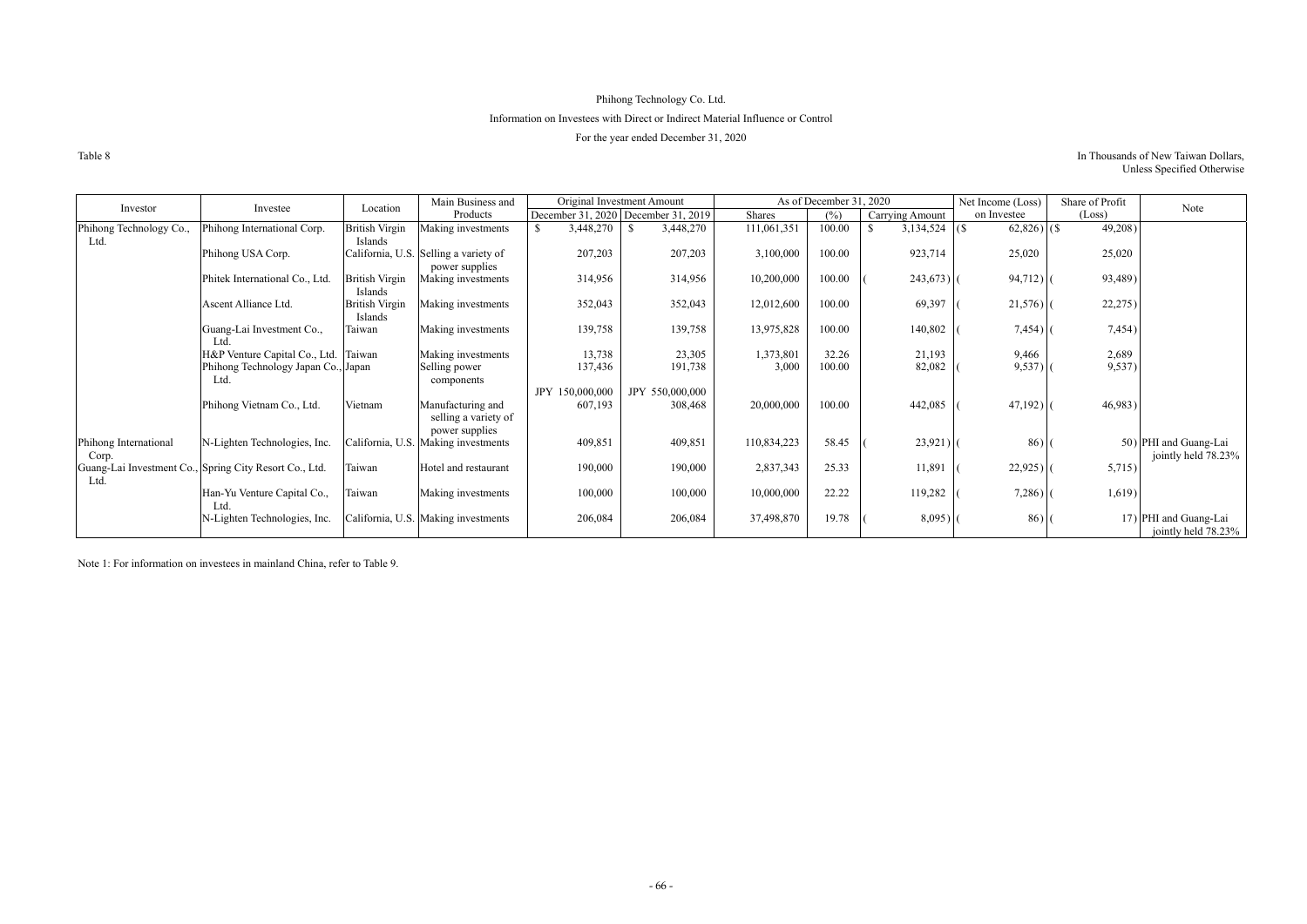## Phihong Technology Co., Ltd. Information on Investment in Mainland China For the year ended December 31, 2020

| ×<br>۰.<br>۰.<br>۰, |
|---------------------|
|---------------------|

#### In Thousands of New Taiwan Dollars, Unless Specified Otherwise

|                                                     |                                           |                              |                                         | Accumulated                                                         |                          | Remittance of Funds | Accumulated                                                            |                                              | % of Ownership                         |                                                                       |                                | Accumulated                                                        |        |
|-----------------------------------------------------|-------------------------------------------|------------------------------|-----------------------------------------|---------------------------------------------------------------------|--------------------------|---------------------|------------------------------------------------------------------------|----------------------------------------------|----------------------------------------|-----------------------------------------------------------------------|--------------------------------|--------------------------------------------------------------------|--------|
| Investee                                            | Main Business and<br>Products             | Paid-in Capital              | <b>Investment Method</b>                | <b>Investment Remitted</b><br>from Taiwan, as of<br>January 1, 2020 | Outward                  | Inward              | <b>Investment Remitted</b><br>from Taiwan, as of<br>Deceember 31, 2020 | Gain or Loss on<br>Investee in the<br>Period | in Direct or<br>Indirect<br>Investment | Investment Gain<br>(Loss) in the Period as of December 31<br>(Note 4) | <b>Carrying Amount</b><br>2020 | Repatriation of<br>Investment Income<br>as of December 31.<br>2020 | Note   |
| Phihong (Dongguan)<br>Electronics Co., Ltd.         | Manufacturing and<br>selling a variety of | 1,988,018<br>HKD 495,450,000 | ndirect investment in<br>mainland China | 1,677,679<br>HKD 419,000,000                                        |                          |                     | 1,677,679<br>HKD 419,000,000                                           | 93,014)<br>(\$                               | 100.00                                 | 93,014<br>(\$                                                         | 1,706,066                      |                                                                    |        |
|                                                     | power supplies                            |                              | through PHI                             |                                                                     |                          |                     |                                                                        |                                              |                                        |                                                                       |                                |                                                                    |        |
| Phitek (Tianjin) Electronics Co., Manufacturing and |                                           |                              |                                         | 25,327                                                              |                          |                     | 25,327                                                                 | $\blacksquare$                               | $\overline{\phantom{a}}$               |                                                                       |                                |                                                                    | Note 1 |
| Ltd.                                                | selling a variety of                      |                              |                                         | <b>USD</b><br>255,127                                               |                          |                     | 255,127<br><b>USD</b>                                                  |                                              |                                        |                                                                       |                                |                                                                    |        |
|                                                     | power supplies                            |                              |                                         |                                                                     |                          |                     |                                                                        |                                              |                                        |                                                                       |                                |                                                                    |        |
| Phihong Electronics (Suzhou)                        | Manufacturing and                         | 1,097,139                    | , ,                                     | 1,343,033                                                           |                          |                     | 1,343,033                                                              | 35,645                                       | 100.00                                 | 35,645                                                                | 1,211,634                      |                                                                    |        |
| Co., Ltd.                                           | selling a variety of                      | USD 31,960,000               |                                         | 40,600,000<br><b>USD</b>                                            |                          |                     | USD 40,600,000                                                         |                                              |                                        |                                                                       |                                |                                                                    |        |
|                                                     | power supplies                            |                              | $, \,$                                  |                                                                     |                          |                     |                                                                        |                                              |                                        |                                                                       |                                |                                                                    |        |
| Yanghong Trade (Shanghai)                           | Selling a variety of                      | 26,291                       |                                         | 63,934                                                              | $\overline{\phantom{a}}$ | $\sim$              | 63,934                                                                 | 5,448)                                       | 100.00                                 | 5,448)                                                                | 12,684                         |                                                                    |        |
| Co., Ltd.                                           | lighting products and<br>power supplies   | <b>USD</b><br>880,000        |                                         | 2,865,000<br><b>USD</b>                                             |                          |                     | 2,865,000<br><b>USD</b>                                                |                                              |                                        |                                                                       |                                |                                                                    |        |
| Dongguan Phitek Electronics                         | Manufacturing and                         | 362,042                      | Indirect investment in                  | 315,258                                                             | $\overline{\phantom{a}}$ |                     | 315,258                                                                | 94,419)                                      | 100.00                                 | 94,419)                                                               | 245,387)                       |                                                                    |        |
| Co., Ltd.                                           | selling a variety of                      | <b>USD</b><br>11,500,000     | mainland China                          | <b>USD</b><br>10,000,000                                            |                          |                     | 10,000,000<br><b>USD</b>                                               |                                              |                                        |                                                                       |                                |                                                                    |        |
|                                                     | power supplies                            |                              | through PHK                             |                                                                     |                          |                     |                                                                        |                                              |                                        |                                                                       |                                |                                                                    |        |
| Dongguan Shuang-Ying                                | Manufacturing and                         | 39,678                       | Indirect investment in                  | 39,678                                                              | $\overline{\phantom{a}}$ |                     | 39,678                                                                 | 1,655                                        | 100.00                                 | 1,655                                                                 | 55,328                         |                                                                    |        |
| Electronics Co., Ltd.                               | selling electronic                        | <b>HKD</b><br>9,000,000      | mainland China                          | <b>HKD</b><br>9,000,000                                             |                          |                     | 9,000,000<br><b>HKD</b>                                                |                                              |                                        |                                                                       |                                |                                                                    |        |
| Jin-Sheng-Hong (Jiangxi)                            | materials<br>Manufacturing and            | 360,124                      | through PHQ                             | 360,124                                                             |                          |                     | 360,124                                                                | 23,128)                                      | 100.00                                 | 23,128)                                                               | 12,637                         |                                                                    |        |
| Electronics Co., Ltd.                               | selling electronic                        | USD 11,500,000               |                                         | USD 11,500,000                                                      | $\overline{\phantom{a}}$ |                     | <b>USD</b><br>11,500,000                                               |                                              |                                        |                                                                       |                                |                                                                    |        |
|                                                     | materials                                 |                              |                                         |                                                                     |                          |                     |                                                                        |                                              |                                        |                                                                       |                                |                                                                    |        |
| N-Lighten (Shanghai) Trading                        | R&D, manufacturing,                       |                              | Indirect investment in                  | 387,406                                                             |                          |                     | 387,406                                                                |                                              |                                        |                                                                       |                                |                                                                    | Note 2 |
| Inc.                                                | and selling a variety of                  |                              | mainland China                          | USD 12,366,400                                                      |                          |                     | USD 12,366,400                                                         |                                              |                                        |                                                                       |                                |                                                                    |        |
|                                                     | optoelectronic                            |                              | through N-Lighten                       |                                                                     |                          |                     |                                                                        |                                              |                                        |                                                                       |                                |                                                                    |        |
|                                                     | equipment and                             |                              |                                         |                                                                     |                          |                     |                                                                        |                                              |                                        |                                                                       |                                |                                                                    |        |
|                                                     | displays                                  |                              |                                         |                                                                     |                          |                     |                                                                        |                                              |                                        |                                                                       |                                |                                                                    |        |

#### 1. Information on investees in mainland China, including the name, principal business activities, paid-in capital, method of investment, inward and outward remittance of funds, percentage of ownership, investment income or

Note 1: In accordance with the provisions of the "Regulations Governing Permission for Investment or Technical Cooperation in the Mainland Area" passed on June 26, 2018, the Company has acquired the Business Operation Head Ministry of Economic Affairs, which exempts the Company from the limitation of the amount of investment in mainland China.

Note 1: The liquidation of Phitek (Tianjin) Electronics Co., Ltd. was completed on March 24, 2017.

Note 2: The liquidation of N-Lighten (Shanghai) Trading Inc. was completed on June 18, 2015.

Note 3: The amount was recognized based on financial statements audited by CPAs entrusted by the parent company in Taiwan.

Note 4: The foreign currencies in this are converted into New Taiwan dollars at the exchange rates at the investment dates, except for the investment income and expense items which were translated based on the monthly weig

#### 2. Limit on investment amount in mainland China:

| $\sim$<br>Mainland China I<br>Accumulated<br>Outward Remittance<br>e for Investment in<br>.2020<br>as of . | <b>MOEA</b><br>estment Commission.<br>Investment Amount Authorized by Inves | Limit on Investment Amount<br>' Investment Commission.<br>at Stipulated by '<br>MOEA |  |  |
|------------------------------------------------------------------------------------------------------------|-----------------------------------------------------------------------------|--------------------------------------------------------------------------------------|--|--|
| 4,212,439                                                                                                  | $\epsilon$ $\pi$ $\epsilon$<br>$$4,816.76$ .                                | Note                                                                                 |  |  |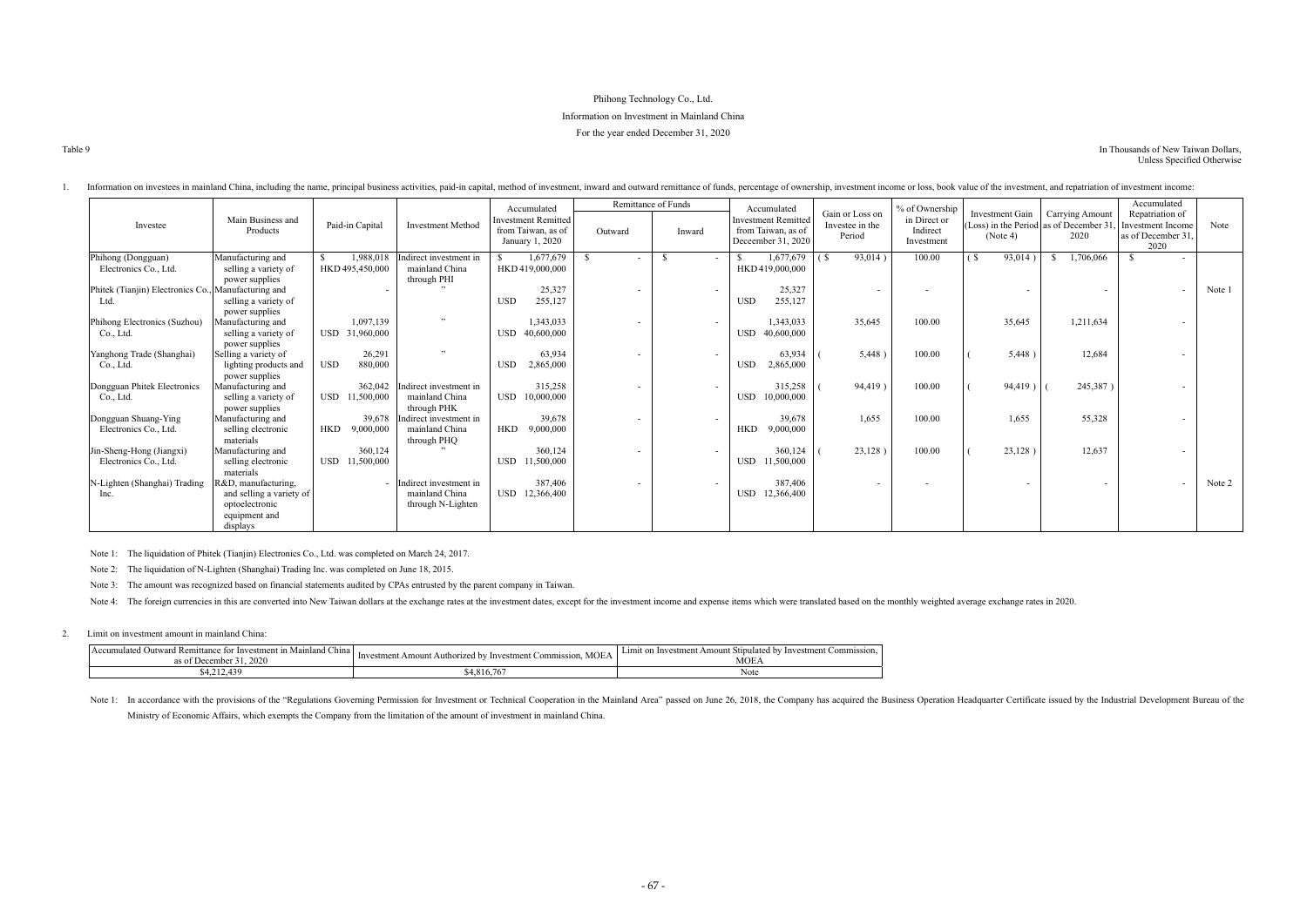## Phihong Technology Co., Ltd.

## Any of the Following Significant Transactions with Investees in Mainland China, Either Directly or Indirectly Through a Third Region, and the Price, Payment Term, Unrealized Gains or Losses, and Other Information For the year ended December 31, 2020

Table 10

#### In Thousands of New Taiwan Dollars, Unless Specified Otherwise

|                                     |                   | Purchase/Sale |        |                      |                      | <b>Transaction Details</b> | Notes/Accounts Receivable<br>(Payable) |        |                          |      |
|-------------------------------------|-------------------|---------------|--------|----------------------|----------------------|----------------------------|----------------------------------------|--------|--------------------------|------|
| Investee                            | Transaction Type  | Amount        | 0/2    | Price                | Payment Terms        | Comparison with General    | <b>Ending Balance</b>                  |        | Unrealized (Gain)/Loss   | Note |
|                                     |                   |               |        |                      |                      | Transaction                |                                        |        |                          |      |
| Phihong (Dongguan) Electronics Co., | Purchase of goods | 5,226,352     | 86.97% | Determined by mutual | Determined by mutual | $\overline{\phantom{m}}$   |                                        | $\sim$ | $\overline{\phantom{0}}$ |      |
| Ltd.                                |                   |               |        | agreement            | agreement            |                            |                                        |        |                          |      |
|                                     |                   |               |        |                      |                      |                            |                                        |        |                          |      |
|                                     |                   |               |        |                      |                      |                            |                                        |        |                          |      |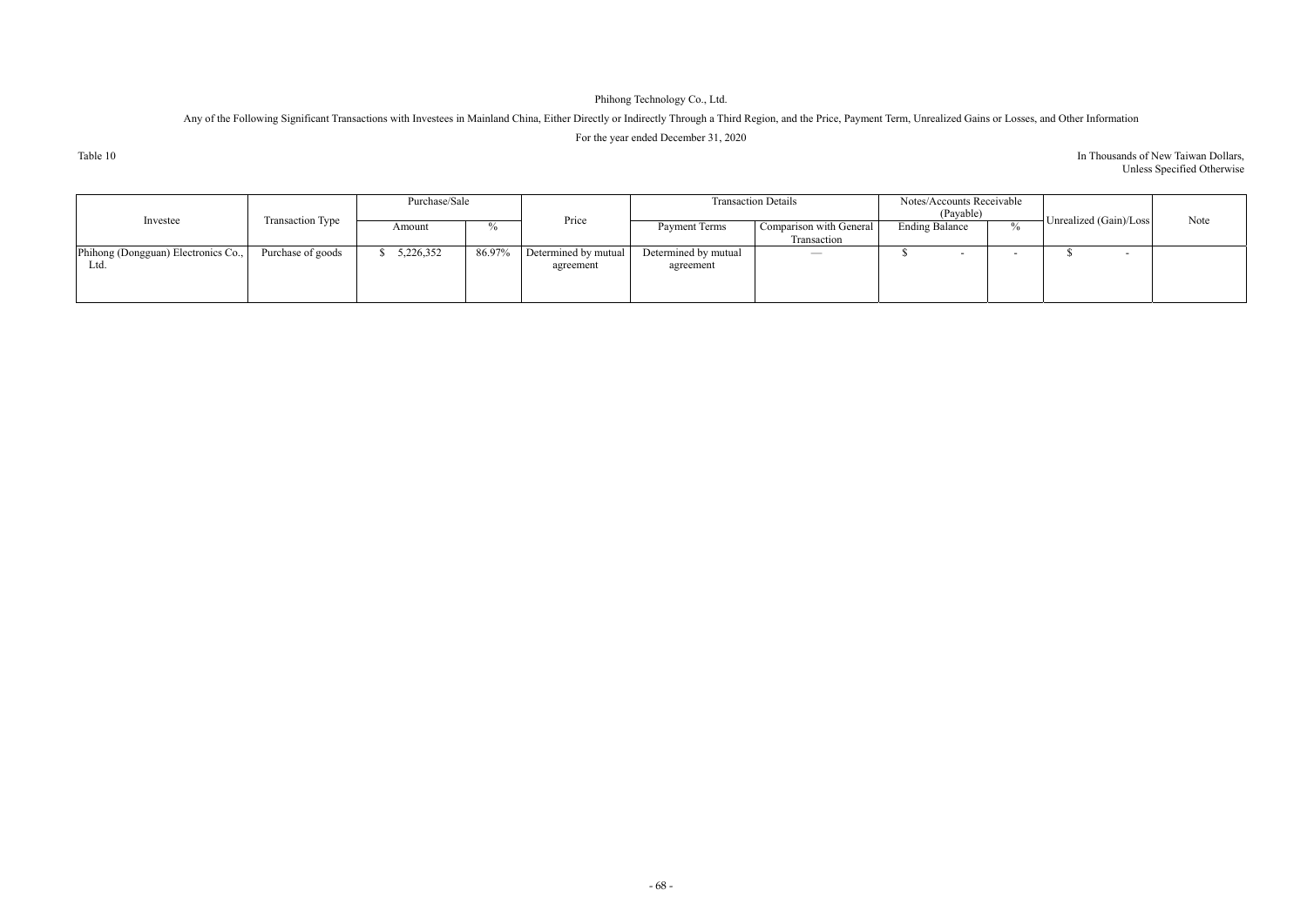## Phihong Technology Co., Ltd. Major Shareholder Information December 31, 2020

Table 11

|                           | <b>Shares</b>         |                            |  |  |
|---------------------------|-----------------------|----------------------------|--|--|
| Name of Major Shareholder | Number of Shares Held | Percentage of<br>ownership |  |  |
| Peter Lin                 | 51,703,063            | 15.31%                     |  |  |
|                           |                       |                            |  |  |

Note 1: The major shareholder information in this table is based on Taiwan Depository & Clearing Corporation's data of shareholders who hold more than 5% of the Company's ordinary shares and preferred stock (including treasury shares), for which electronic registration and delivery were completed, on the last business day of the quarter. The share capital recorded in the Company's standalone financial statements and the actual number of shares, for which electronic registration and delivery were completed, may not be consistent due to different bases for preparation and calculation.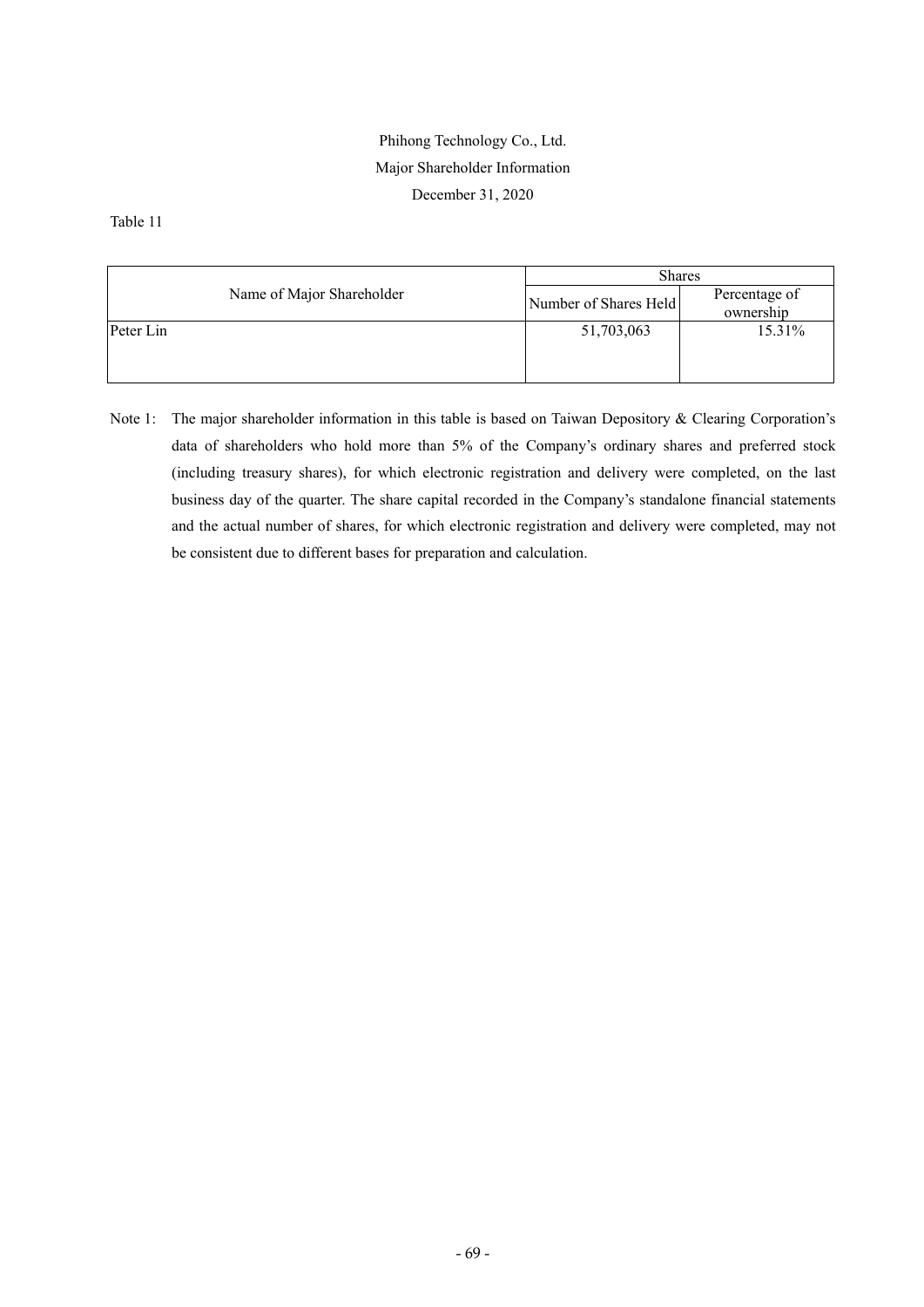# Table of Statements of Significant Accounting Items

| Item                                                                                          | <b>Statement Index</b> |
|-----------------------------------------------------------------------------------------------|------------------------|
| Statement of Assets, Liabilities, and Equity Items                                            |                        |
| Statement of Cash and Cash Equivalents                                                        | $\mathbf{1}$           |
| <b>Statement of Accounts Receivable</b>                                                       | $\overline{2}$         |
| <b>Statement of Accounts Receivable - Related Parties</b>                                     | 3                      |
| <b>Statement of Other Receivables</b>                                                         | $\overline{4}$         |
| <b>Statement of Other Receivables - Related Parties</b>                                       | 5                      |
| Statement of Inventories                                                                      | 6                      |
| <b>Statement of Other Current Assets</b>                                                      | 7                      |
| Statement of Changes in Financial Assets at FVTOCI                                            | 8                      |
| Statement of Changes in Investments Accounted for Using Equity<br>Method                      | 9                      |
| Statement of Changes in Property, Plant and Equipment                                         | Note 11                |
| Statement of Changes in Accumulated Depreciation of Property,<br>Plant and Equipment          | Note 11                |
| Statement of Changes in Right-of-use Assets                                                   | 10                     |
| Statement of Changes in Other Intangible Assets                                               | Note 13                |
| <b>Statement of Deferred Income Tax Assets</b>                                                | Note 20                |
| Statement of Other Financial Assets - Non-current                                             | Notes 6 and 26         |
| <b>Statement of Other Non-Current Assets</b>                                                  | 11                     |
| Statement of Short-term Borrowings                                                            | 12                     |
| <b>Statement of Accounts Payable</b>                                                          | 13                     |
| Statement of Accounts Payable - Related Parties                                               | 14                     |
| <b>Statement of Other Payables</b>                                                            | Note 16                |
| <b>Statement of Other Current Liabilities</b>                                                 | 15                     |
| Statement of Long-term Borrowings                                                             | 16                     |
| Statement of Lease Liabilities                                                                | 17                     |
| Statement of Bonds Payable                                                                    | 18                     |
| Statement of Deferred Income Tax Liabilities                                                  | Note 20                |
| <b>Statement of Gains or Losses</b>                                                           |                        |
| <b>Statement of Operating Revenue</b>                                                         | 19                     |
| <b>Statement of Operating Cost</b>                                                            | 20                     |
| <b>Statement of Sales and Marketing Expenses</b>                                              | 21                     |
| Statement of General and Administrative Expenses                                              | 22                     |
| Statement of Research and Development Expenses                                                | 23                     |
| Statement of Other Income                                                                     | Note 19                |
| <b>Statement of Other Gains or Losses</b>                                                     | Note 19                |
| Table of Employee Benefits, Depreciation, Depletion, and<br>Amortization Expenses by Function | Note 19                |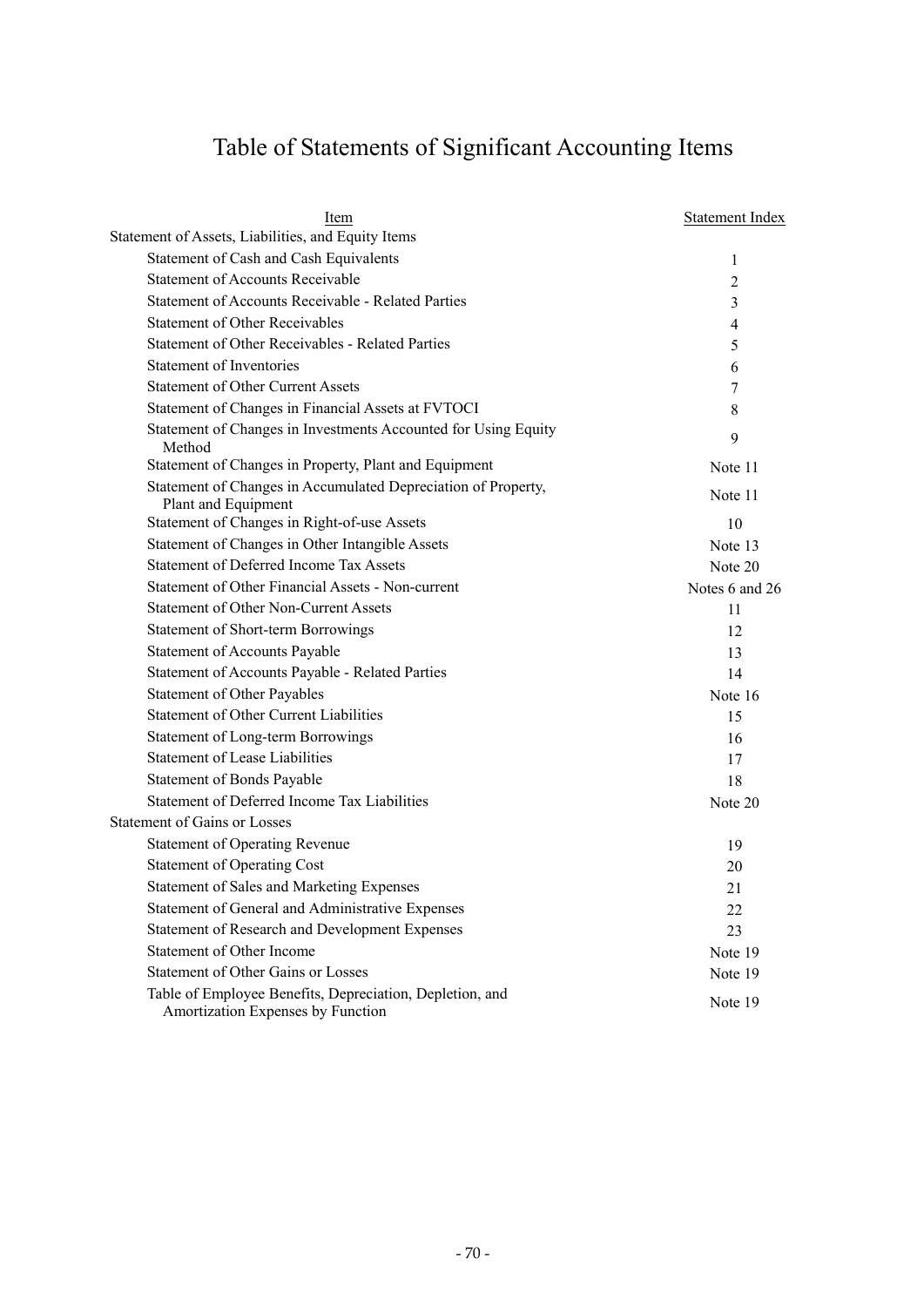## Phihong Technology Co., Ltd. Statement of Cash and Cash Equivalents

December 31, 2020

Statement 1 In Thousands of New Taiwan Dollars; \$1 for Foreign Currencies

| Item                        | Summary                                                                      | Amount    |
|-----------------------------|------------------------------------------------------------------------------|-----------|
| Cash on hand                |                                                                              | \$<br>949 |
| Check deposit               |                                                                              | 529       |
| Demand deposit              |                                                                              | 48,890    |
| Foreign currency<br>deposit | JPY37,817,215; USD36,760,800.48;<br>HKD45,846.90; EUR3,561.47; RMB230,873.04 | 1,058,648 |

 $$ 1,109,016$ 

Note: The exchange rate at the end of December 31, 2020-

USD : NTD = 1 : 28.48 JPY : NTD = 1 : 0.27501 HKD : NTD = 1 : 3.67330 EUR : NTD = 1 : 34.94  $RMB : NTD = 1 = 4.35974$ VND : NTD = 1 : 0.00123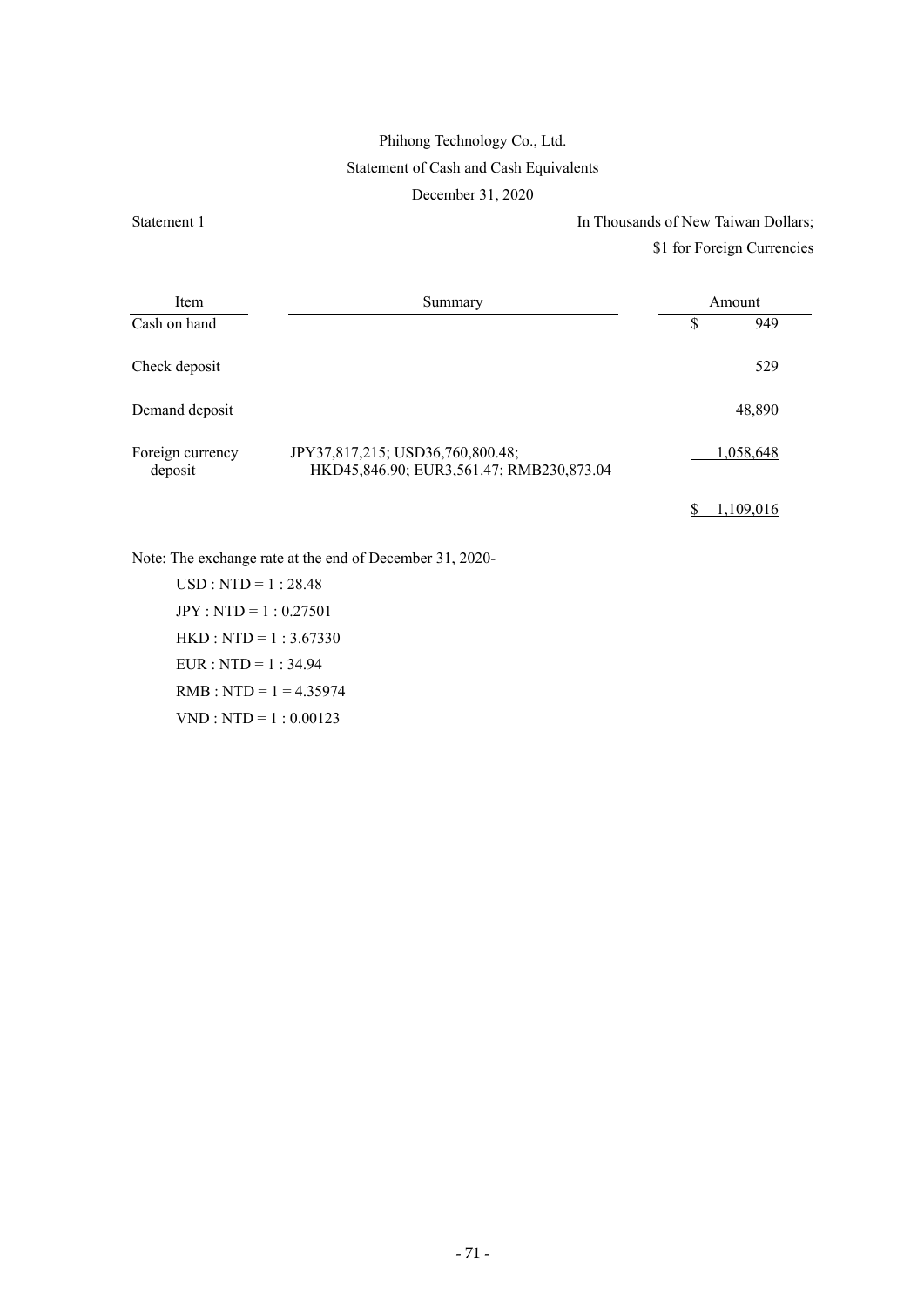## Phihong Technology Co., Ltd. Statement of Accounts Receivable

#### December 31, 2020

Statement 2 In Thousands of New Taiwan Dollars

| <b>Customer Name</b>                   | Summary                                    | Amount        |  |  |  |
|----------------------------------------|--------------------------------------------|---------------|--|--|--|
| Customer A                             | Supply payment from<br>non-related parties | \$<br>237,991 |  |  |  |
| Customer B                             | , ,                                        | 115,315       |  |  |  |
| Customer C                             | , ,                                        | 64,349        |  |  |  |
| Customer D                             | , ,                                        | 44,873        |  |  |  |
| Others (Note)                          | , ,                                        | 372,899       |  |  |  |
|                                        |                                            | 835,427       |  |  |  |
| Less: Allowance for Impairment<br>Loss |                                            | 1,261)        |  |  |  |
|                                        |                                            | 834,166<br>S  |  |  |  |

Note: The amount of a single customer did not exceed 5% of the account.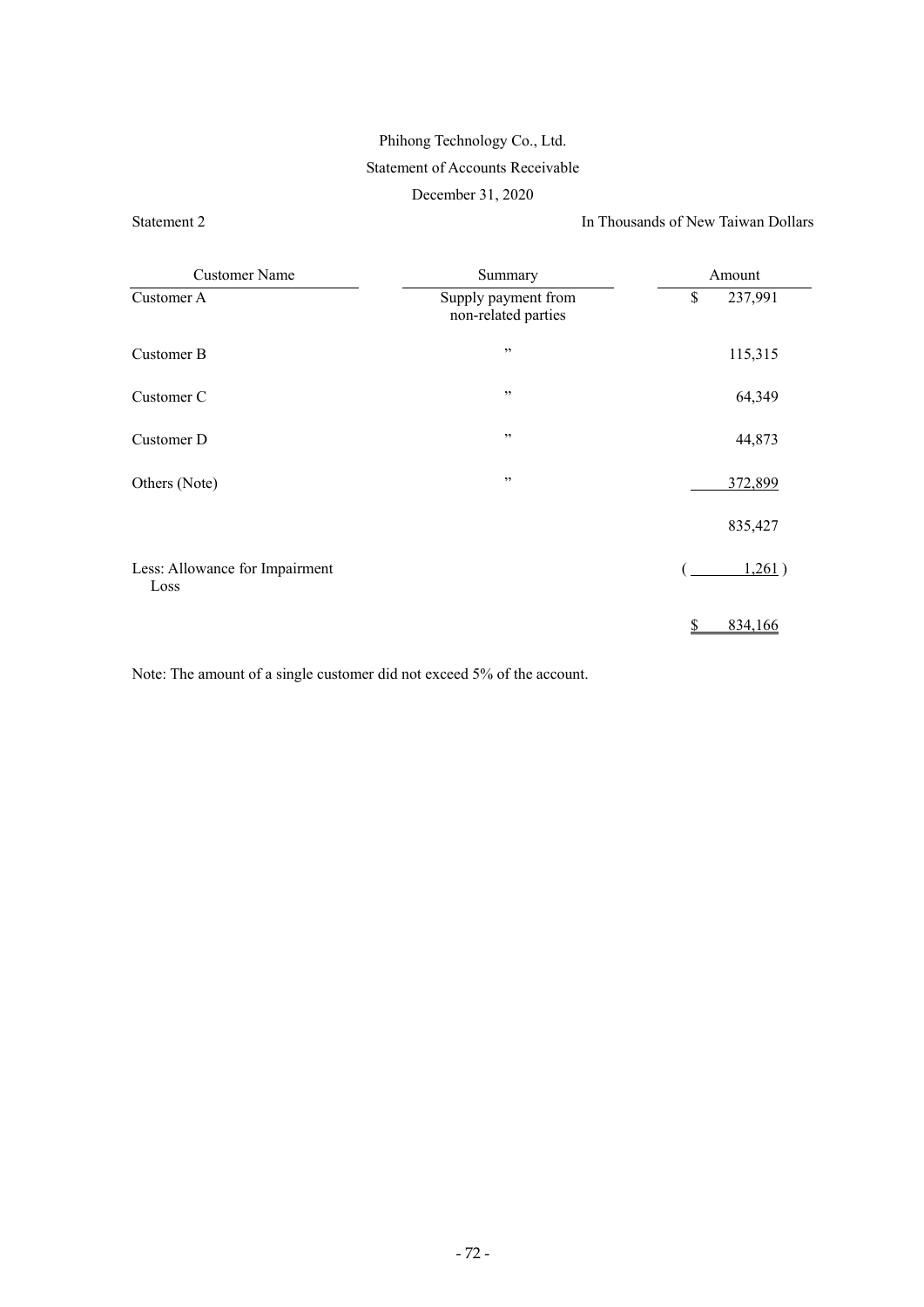## Phihong Technology Co., Ltd. Statement of Accounts Receivable - Related Parties

#### December 31, 2020

#### Statement 3 In Thousands of New Taiwan Dollars

| Customer Name                      | Summary                                | Amount        |
|------------------------------------|----------------------------------------|---------------|
| Phihong USA Corp.                  | Supply payment from<br>related parties | 325,929<br>S. |
| Phihong Technology Japan Co., Ltd. | , ,                                    | 30,667        |
| Others (Note)                      |                                        | 90            |
|                                    |                                        | 356.686       |

Note: The amount of a single customer did not exceed 5% of the account.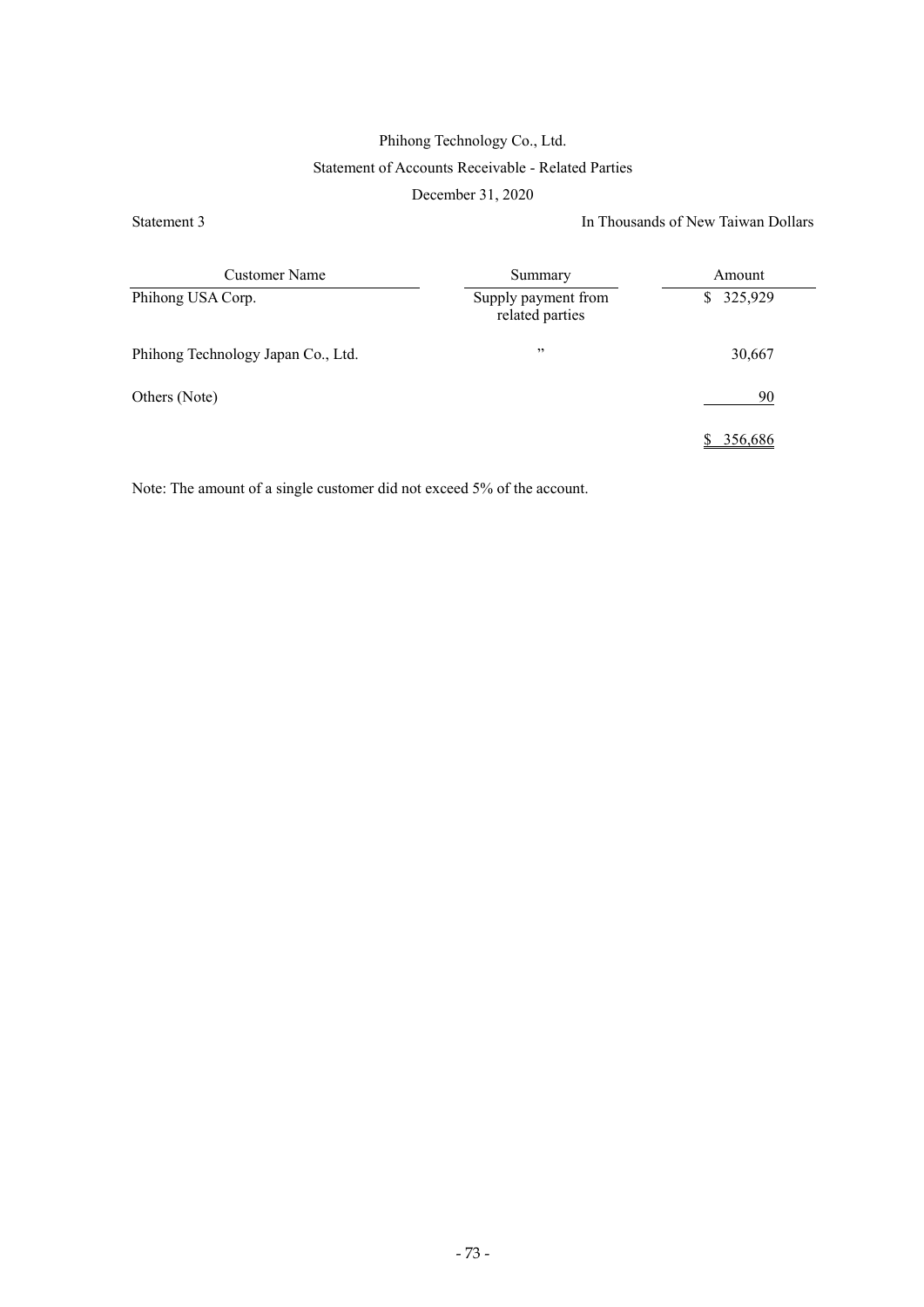### Phihong Technology Co., Ltd. Statement of Other Receivables

December 31, 2020

Statement 4 In Thousands of New Taiwan Dollars

| Item                                 | Summary                                    | Amount |
|--------------------------------------|--------------------------------------------|--------|
| Other receivables                    | Related to molds and safety regulations    | 12,846 |
| Non-operating revenues<br>receivable | Interest receivable on time deposits, etc. |        |
|                                      |                                            | 12.847 |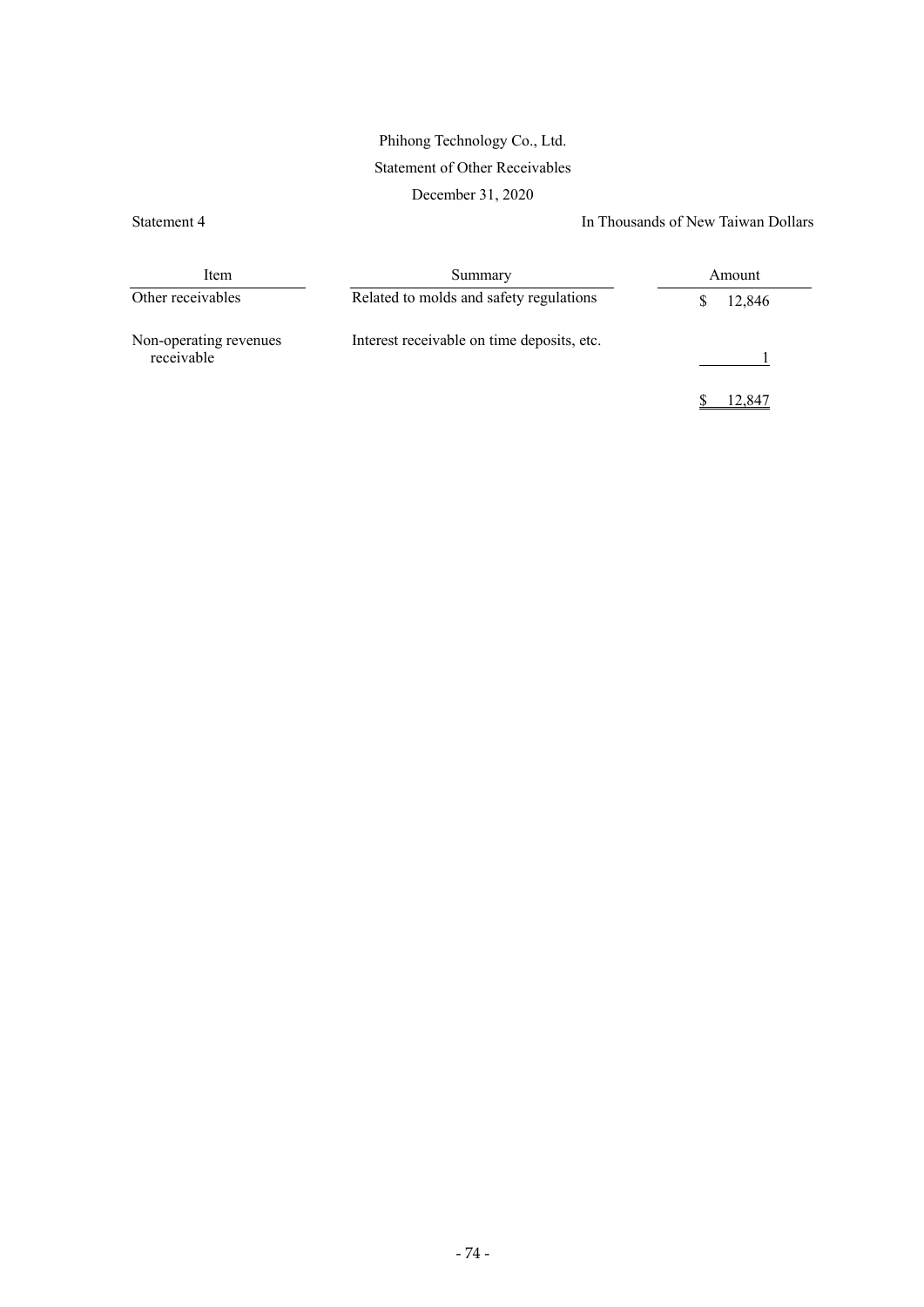### Phihong Technology Co., Ltd. Statement of Other Receivables - Related Parties

December 31, 2020

Statement 5 In Thousands of New Taiwan Dollars

| Name                                        | Summary                                    | Amount        |
|---------------------------------------------|--------------------------------------------|---------------|
| Phihong Vietnam Co., Ltd.                   | Material purchased for<br>related parties  | 246,244<br>S. |
| Phihong (Dongguan) Electronics Co.,<br>Ltd. | , ,                                        | 241,122       |
| Dongguan Phitek Electronics Co., Ltd.       | , ,                                        | 80,647        |
| Phihong USA Corp.                           | Related to molds and<br>safety regulations | 3,190         |
| Others (Note)                               |                                            | 21            |
|                                             |                                            |               |

Note: The amount of a single customer did not exceed 5% of the account.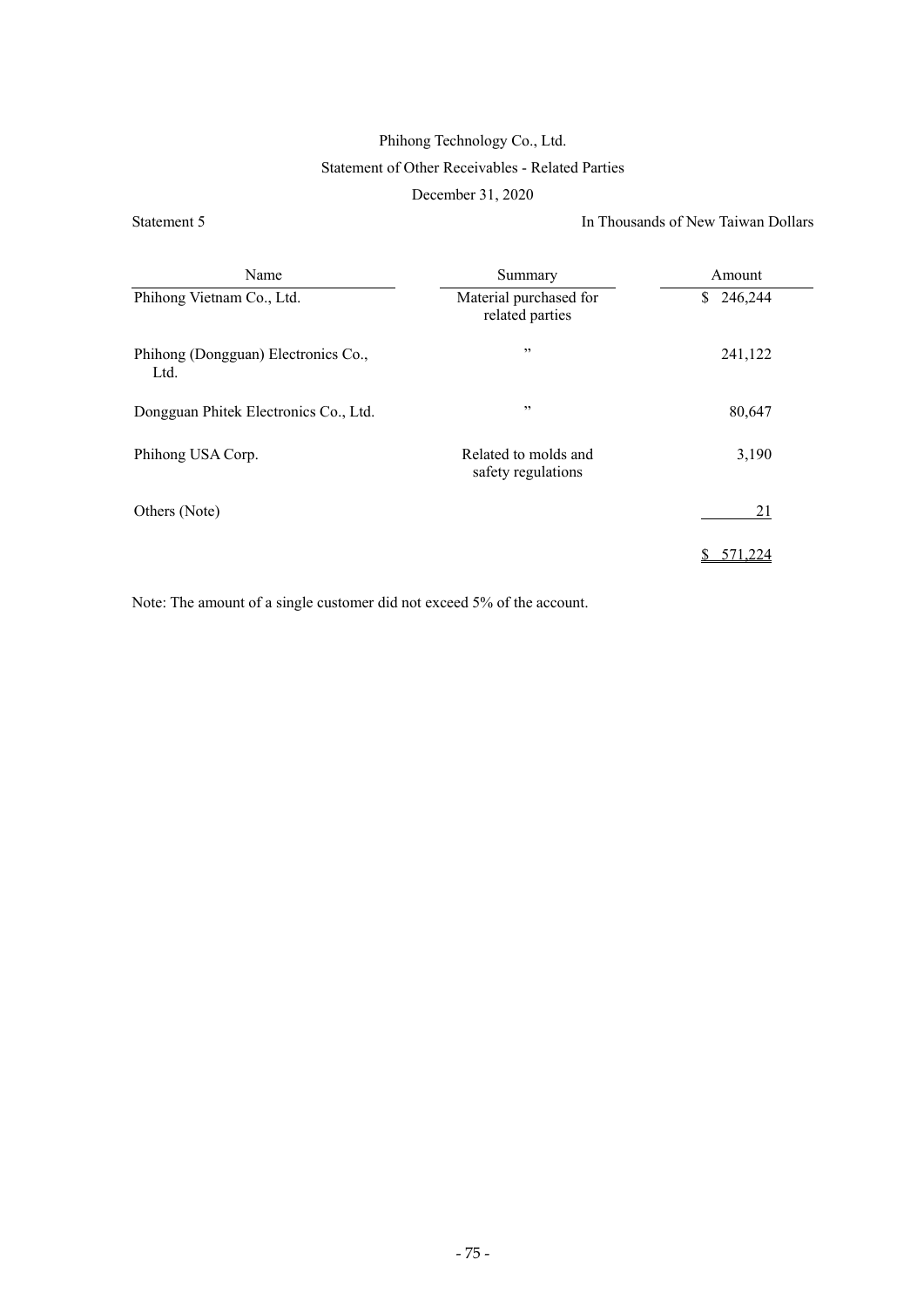## Phihong Technology Co., Ltd. Statement of Inventories

December 31, 2020

Statement 6 In Thousands of New Taiwan Dollars

| Item                                             | Cost         | Net Realizable Value |
|--------------------------------------------------|--------------|----------------------|
| Raw materials                                    | 10,104<br>\$ | \$<br>9,668          |
| Work in process                                  | 271          | 70                   |
| Finished goods                                   | 61,099       | 42,625               |
| Less: Allowance to reduce inventory to<br>matket | 19,111)      |                      |
|                                                  | 52,363       | 52,363               |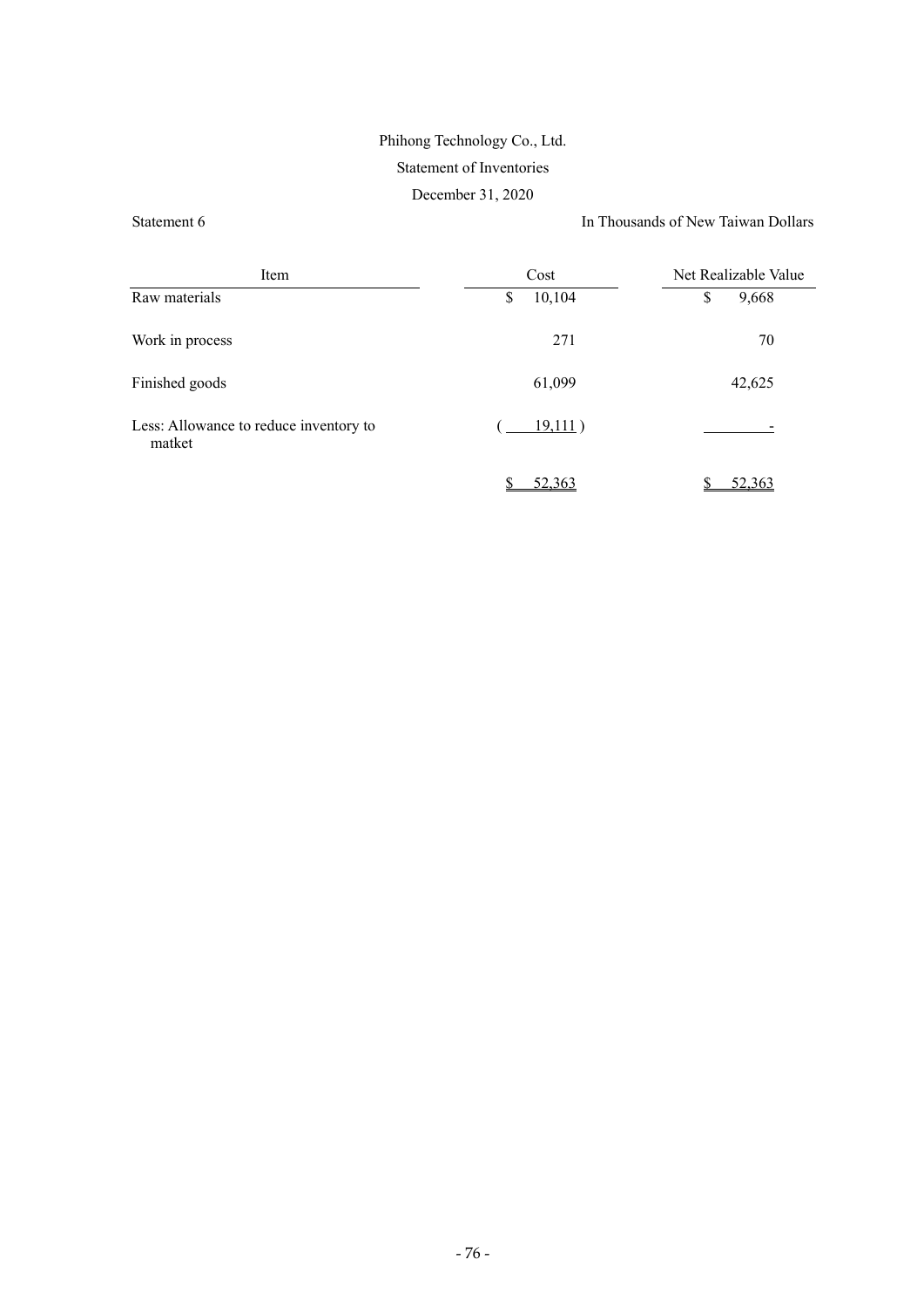# Phihong Technology Co., Ltd.

### Statement of Other Current Assets

December 31, 2020

Statement 7 In Thousands of New Taiwan Dollars

| Item                      | Summary                                                 | Amount      |  |  |  |
|---------------------------|---------------------------------------------------------|-------------|--|--|--|
| Prepayments               | Prepayment for purchase and excess<br>business tax paid | 24,444<br>S |  |  |  |
| Prepayment for income tax |                                                         | 2,961       |  |  |  |
| Prepayment for expenses   | Prepayment for rents and insurance<br>premiums          | 11,092      |  |  |  |
| Others                    |                                                         | 5,283       |  |  |  |
|                           |                                                         | 43.780      |  |  |  |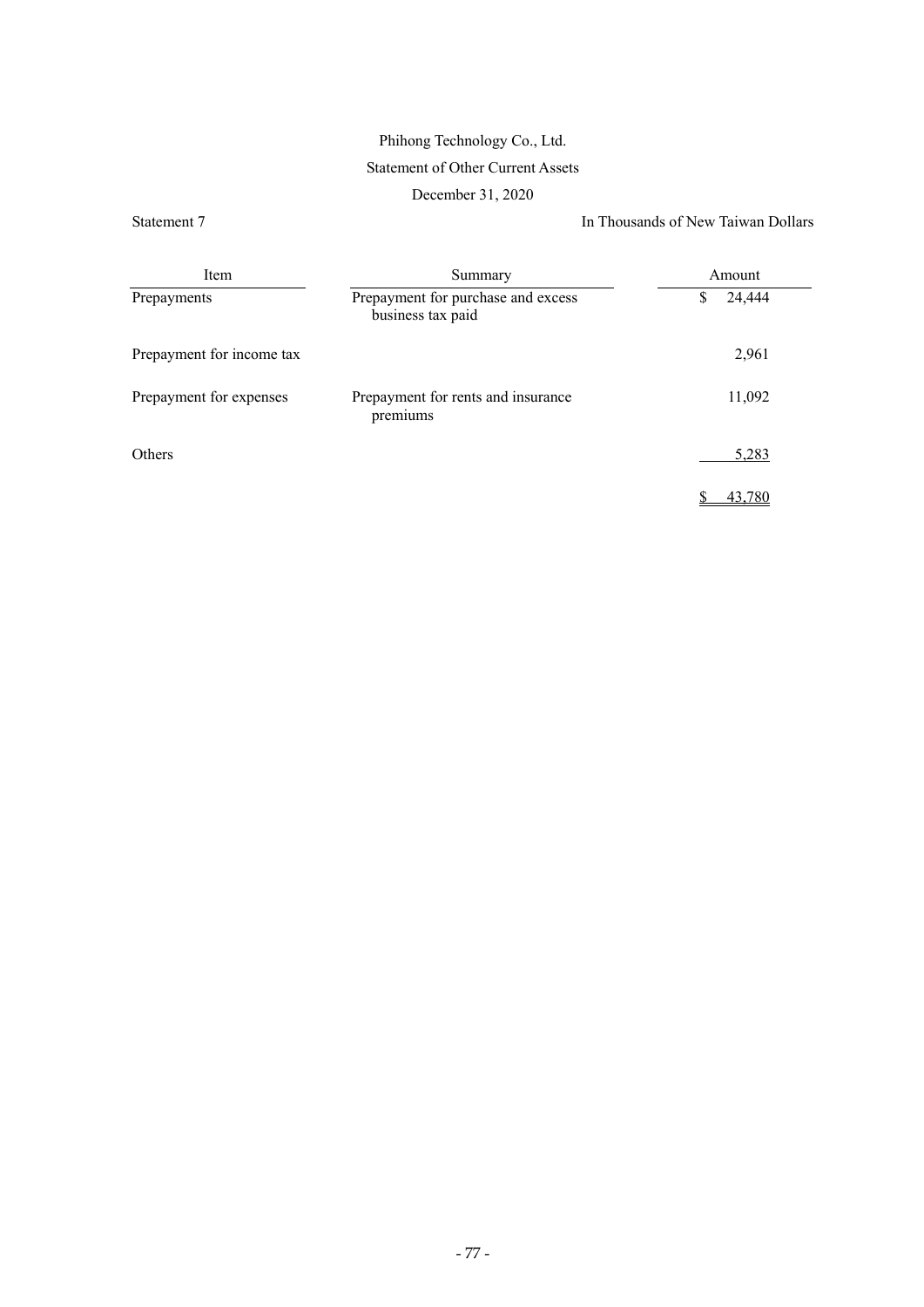### Phihong Technology Co., Ltd. Statement of Changes in Financial Assets at FVTOCI For the Years Ended December 31, 2020

Statement 8

#### In Thousands of New Taiwan Dollars, Unless Specified Otherwise

|                                      | Balance, January 1, 2020 |                   | Increase                 |                          | Decrease                 |        | Unrealized<br>valuation gain or<br>loss on investments<br>in equity |                  | Balance, December 31, 2020 |                          |
|--------------------------------------|--------------------------|-------------------|--------------------------|--------------------------|--------------------------|--------|---------------------------------------------------------------------|------------------|----------------------------|--------------------------|
| Name                                 | Number of Shares         | <b>Book Value</b> | Number of Shares         | Amount                   | Number of Shares         | Amount | instruments at<br><b>FVTOCI</b>                                     | Number of Shares | <b>Book Value</b>          | Collateral               |
| Pao-Dian Venture Capital Co., Ltd.   | 270,565                  | 4,430             | $\sim$                   | $\overline{\phantom{0}}$ | $\overline{\phantom{0}}$ | $\sim$ | 1,593)<br>- 21                                                      | 270,565          | 2,837                      | None                     |
| Zhong-Xuan Venture Capital Co., Ltd. | 2,758,621                | 27,656            | $\overline{\phantom{0}}$ | $\sim$                   | $\overline{\phantom{0}}$ | $\sim$ | 4,602)                                                              | 2,758,621        | 23,054                     | , 22                     |
| Wan-Chang Venture Capital Co., Ltd.  | 1,800,000                | 17,427            | 1,800,000                | 18,000                   |                          |        | 2,353                                                               | 3,600,000        | 37,780                     | $\overline{\phantom{a}}$ |
|                                      |                          | 49,513            |                          | 18,000                   |                          |        | 3,842                                                               |                  | 63,671                     |                          |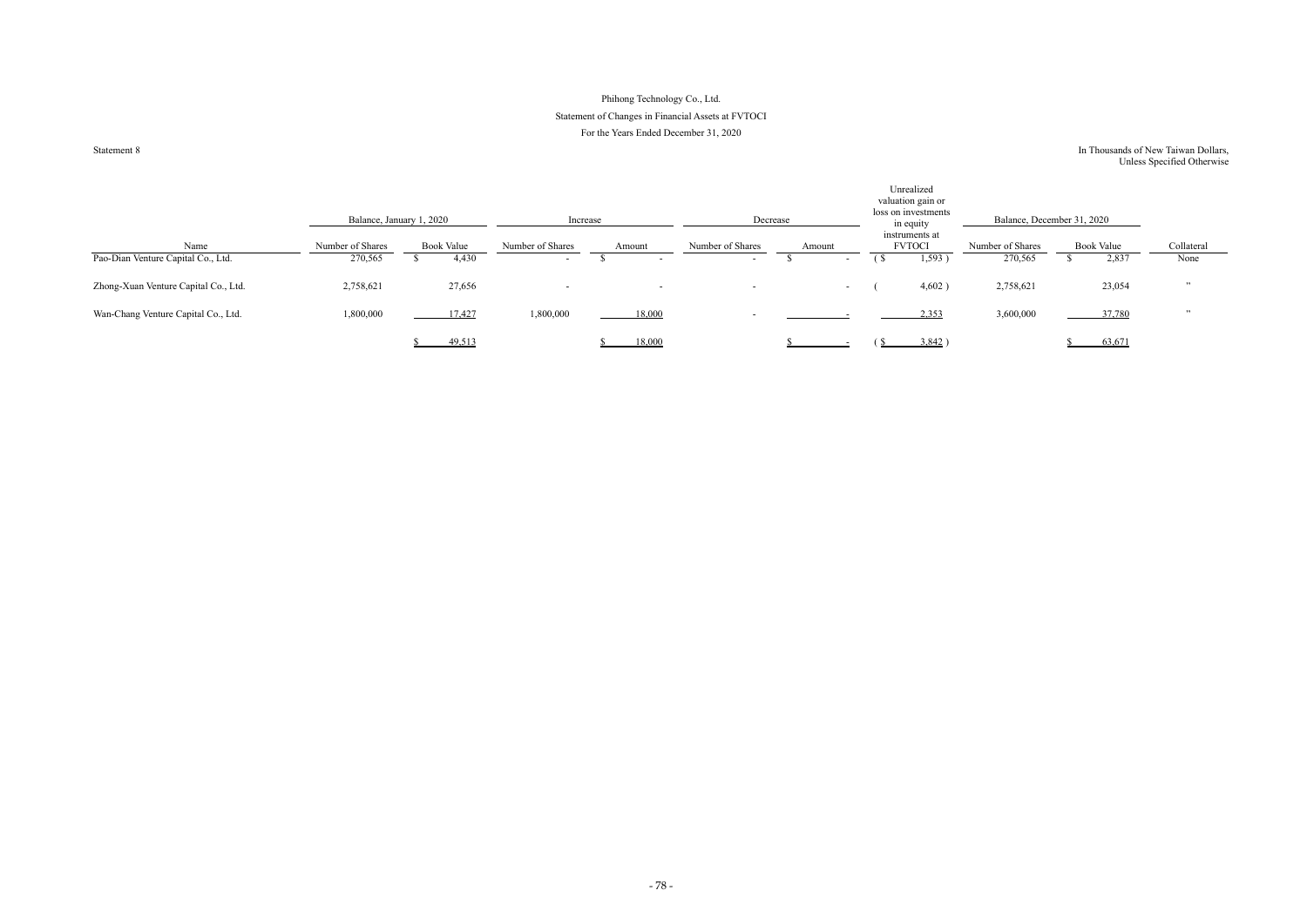### Phihong Technology Co., Ltd. Statement of Changes in Long-term Equity Investments Under Equity Method For the Years Ended December 31, 2020

#### Statement 9<br>In Thousands of New Taiwan Dollars, Unless Specified Otherwise

Market Value or

|                                               |                     | Balance, January 1, 2020    | Increase (Note 1)   |                          |                     | Decrease (Note 2)     |                     | Balance, December 31, 2020 |                    |                     | Net Assets Value   |                    |            |
|-----------------------------------------------|---------------------|-----------------------------|---------------------|--------------------------|---------------------|-----------------------|---------------------|----------------------------|--------------------|---------------------|--------------------|--------------------|------------|
|                                               |                     |                             |                     |                          |                     |                       |                     | Percentage<br>of           |                    |                     |                    |                    |            |
| Investee                                      | Number of<br>Shares | Amount                      | Number of<br>Shares | Amount                   | Number of<br>Shares | Amount                | Number of<br>Shares | Ownership<br>(%)           | Amount             | Unit Price<br>(NTD) | Total              | Valuation<br>Basis | Collateral |
| Phihong International Corp.                   | 111,061,351         | $\frac{1}{2}$ , 3, 137, 404 | $\sim$              | $\mathbb{S}$<br>$\sim$   | $\sim$              | 2,880<br>$\mathbb{S}$ | 111,061,351         | 100                        | $\sqrt{3,134,524}$ | $\sim$              | $\sqrt{3,155,784}$ | Equity<br>Method   | None       |
| Phihong USA Corp.                             | 3,100,000           | 991,061                     |                     |                          | $\sim$              | 67,347                | 3,100,000           | 100                        | 923,714            | $\sim$              | 1,005,096          | Equity<br>Method   | , ,        |
| Phitek International Co., Ltd.                | 10,200,000          | 146,480)                    |                     |                          | $\sim$              | 97,193                | 10,200,000          | 100                        | 243,673)           | $\sim$              | 241,733)           | Equity<br>Method   |            |
| Ascent Alliance Ltd.                          | 12,012,600          | 90,833                      |                     |                          | $\sim$              | 21,436                | 12,012,600          | 100                        | 69,397             |                     | 68,541             | Equity<br>Method   |            |
| Guang-Lai Investment Co., Ltd.                | 13,975,828          | 126,423                     | $\sim$              | 14,379                   |                     | $\sim$                | 13,975,828          | 100                        | 140,802            | $\sim$              | 140,802            | Equity<br>Method   |            |
| H&P Venture Capital Co., Ltd.                 | 2,330,451           | 30,168                      |                     | $\sim$                   | 956,650             | 8,975                 | 1,373,801           | 32.26                      | 21,193             |                     | 21,193             | Equity<br>Method   | , ,        |
| Phihong Technology Japan Co., Ltd.            | 7,000               | 146,020                     |                     | $\overline{\phantom{a}}$ | 4,000               | 63,938                | 3,000               | 100                        | 82,082             |                     | 82,615             | Equity<br>Method   |            |
| Phihong Vietnam Co., Ltd.                     | 10,000,000          | 212,114                     | 10,000,000          | 229,971                  |                     |                       | 20,000,000          | 100                        | 442,085            |                     | 441,866            | Equity<br>Method   |            |
|                                               |                     | 4,587,543                   |                     | 244,350<br>\$            |                     | 261,769<br>S          |                     |                            | 4,570,124          |                     | \$4,674,164        |                    |            |
| Reclassified in other non-current liabilities |                     | 146,480                     |                     |                          |                     |                       |                     |                            | 243,673            |                     |                    |                    |            |
|                                               |                     | \$4,734,023                 |                     |                          |                     |                       |                     |                            | \$4,813,797        |                     |                    |                    |            |

Note 1: The increase in the current period included capital increase in the investees, the recognition of investment income under the equity method, and the cumulative conversion adjustments, and the unrealized gains on fi Note 2: The decrease in the current period included the capital reduction of the investees for refund of payment for shares, surplus distribution of the investees, recognition of investment losses under the equity method, losses on financial assets.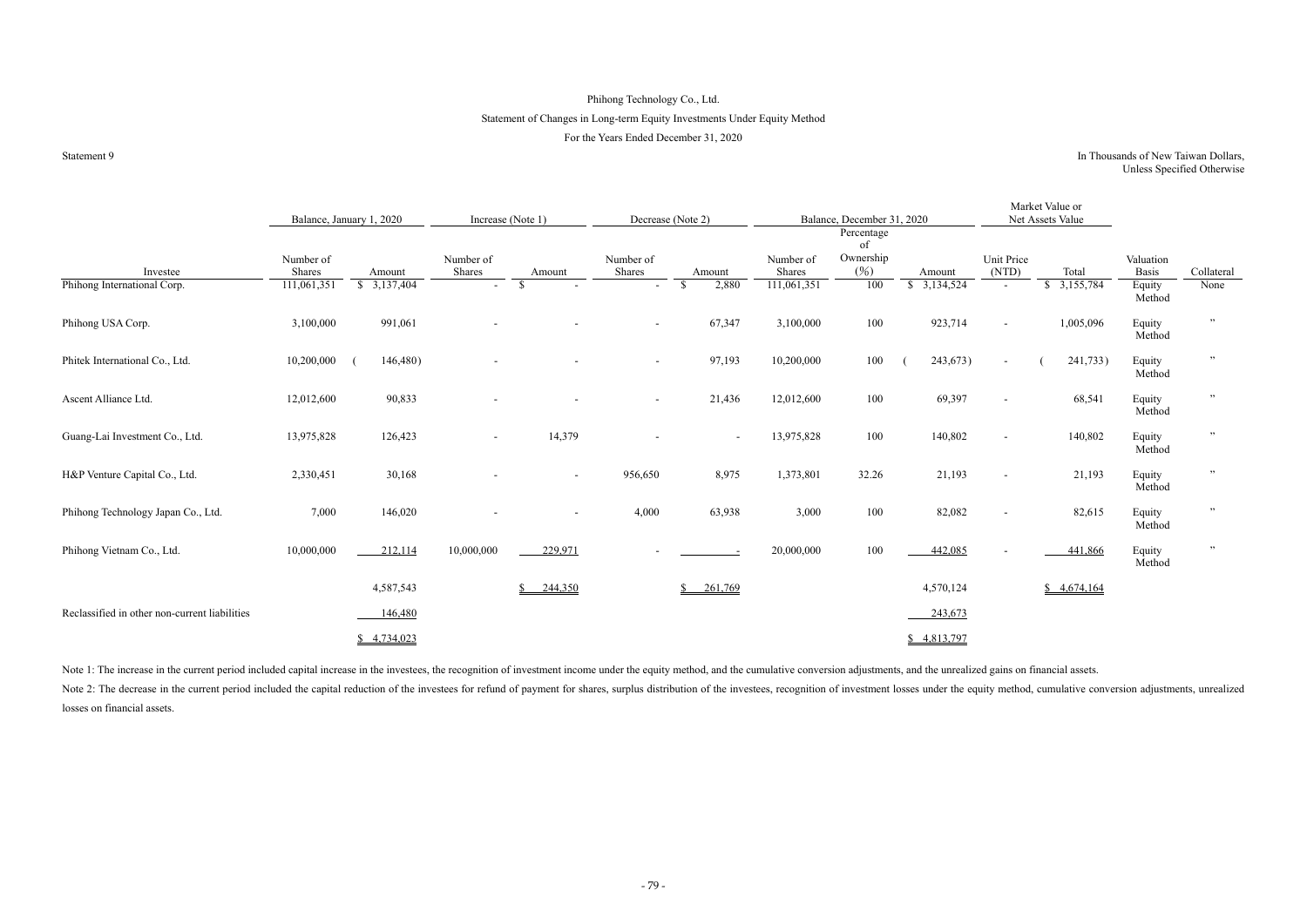### Phihong Technology Co., Ltd. Statement of Changes in Right-of-use Assets

December 31, 2020

Statement 10 In Thousands of New Taiwan Dollars

|                                         | Land        | Transportation<br>equipment | Other equipment | Total         |
|-----------------------------------------|-------------|-----------------------------|-----------------|---------------|
| Cost                                    |             |                             |                 |               |
| Balance as of January 1, 2020           | \$<br>2,052 | \$<br>1,878                 | \$              | \$<br>3,930   |
| <b>Additions</b>                        | 4,685       | 2,252                       | 1,186           | 8,123         |
| Disposals<br>Balance as of December 31, | 2,052)      |                             |                 | 2,052)        |
| 2020                                    | 4,685       | 4,130                       | .186            | <u>10.001</u> |
| Accumulated depreciation                |             |                             |                 |               |
| Balance as of January 1, 2020           | \$<br>1,894 | \$<br>417                   | \$              | \$<br>2,311   |
| Depreciation                            | 1,880       | 480                         | 395             | 2,755         |
| Disposals<br>Balance as of December 31, | 2,052)      |                             |                 | 2,052)        |
| 2020                                    | 1,722       | 897                         | <u>395</u>      | 3,014         |
| Net amount as of December<br>31, 2020   | 2,963       | 3.233                       | 791             | 6,987         |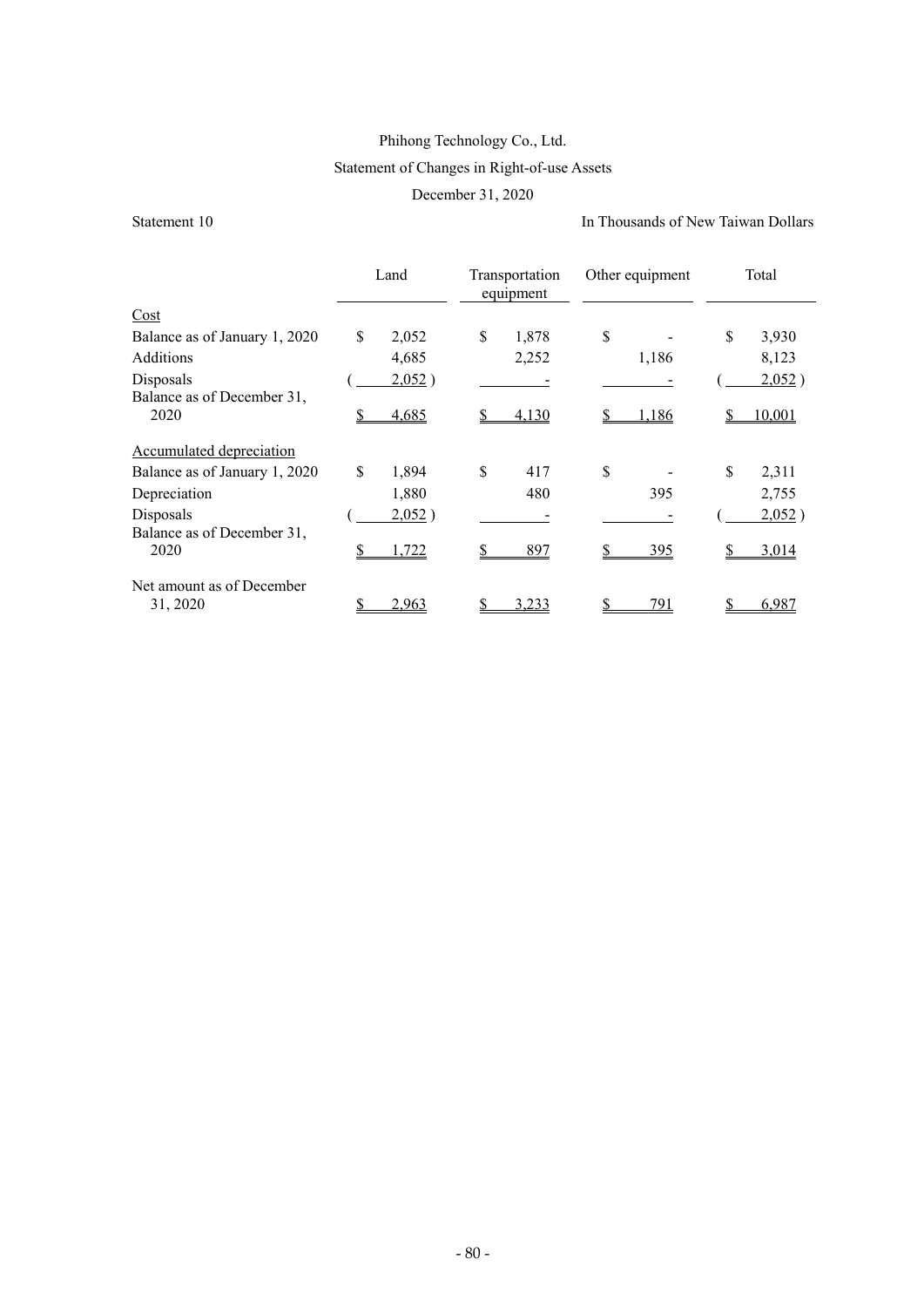## Phihong Technology Co., Ltd. Statement of Other Non-current Assets

December 31, 2020

Statement 11 In Thousands of New Taiwan Dollars

| Item                        | Summary                                                                                             | Amount     |  |
|-----------------------------|-----------------------------------------------------------------------------------------------------|------------|--|
| Prepayment for<br>equipment |                                                                                                     | 2,142<br>S |  |
| Prepayment for land         |                                                                                                     | 84,075     |  |
| Refundable deposits         | Including guarantee deposits for leasing<br>parking spaces for office premises and for<br>telephone | 17,880     |  |
|                             |                                                                                                     | 104,097    |  |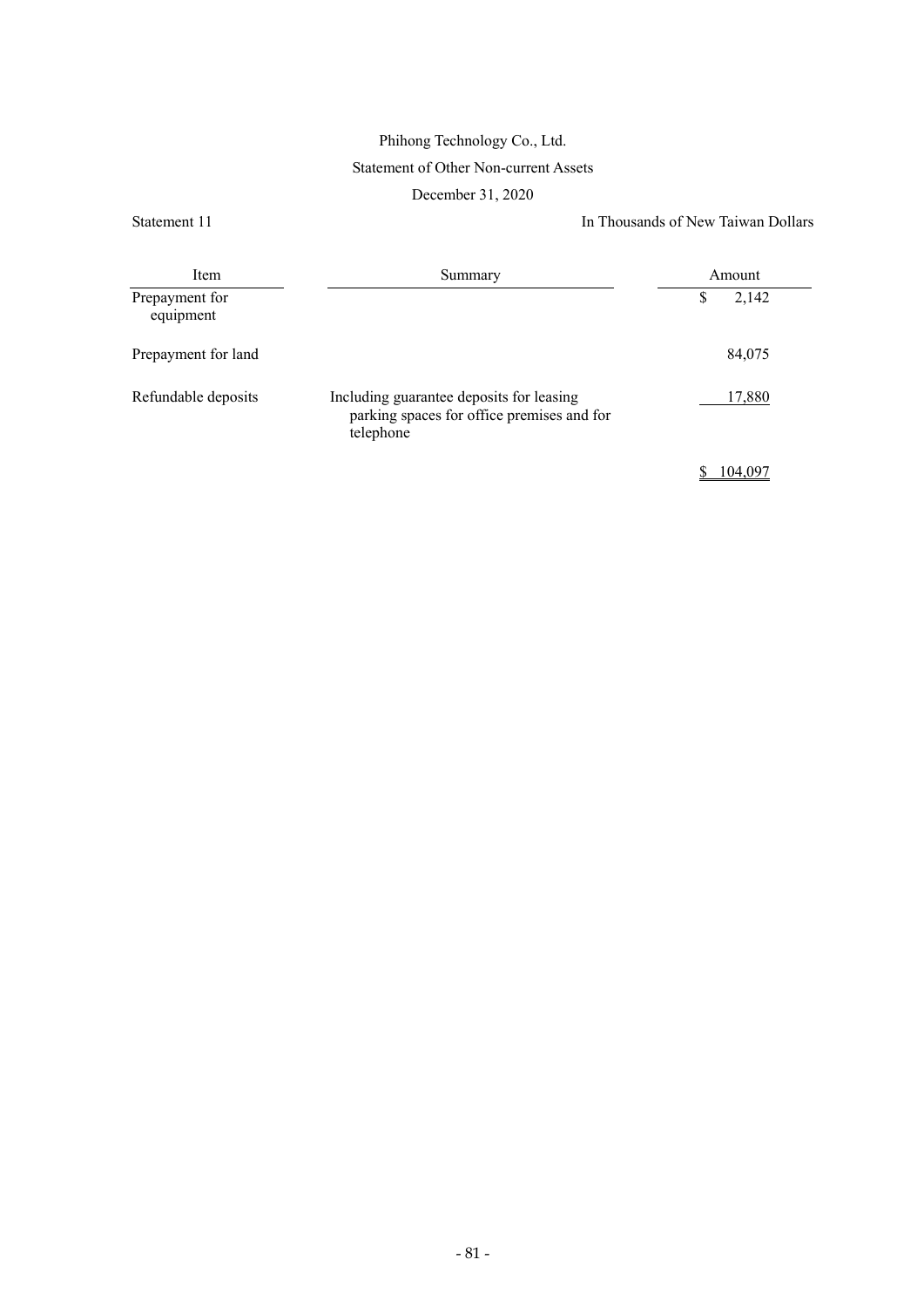### Phihong Technology Co., Ltd. Statement of Short-term Borrowings For the Years Ended December 31, 2020

Statement 12 In Thousands of New Taiwan Dollars

| Type of Borrowing and                  |                         | Annual<br>Interest |               | Financing     |                         |
|----------------------------------------|-------------------------|--------------------|---------------|---------------|-------------------------|
| Creditor                               | <b>Borrowing Period</b> | Rate $(\% )$       | Balance       | facilities    | Collateral              |
| Short-term bank<br>borrowings          |                         |                    |               |               |                         |
| <b>HSBC</b> Bank<br>Cathay United Bank | 2020.12.07-2021.02.05   | 0.95               | 170,880<br>S. | 170,880<br>S. | Unsecured<br>Peter Lin, |
|                                        | 2020.12.28-2021.02.09   | 0.95               | 85,440        | 85,440        | Chairman                |
| Total                                  |                         |                    | 256.320       | 256,320       |                         |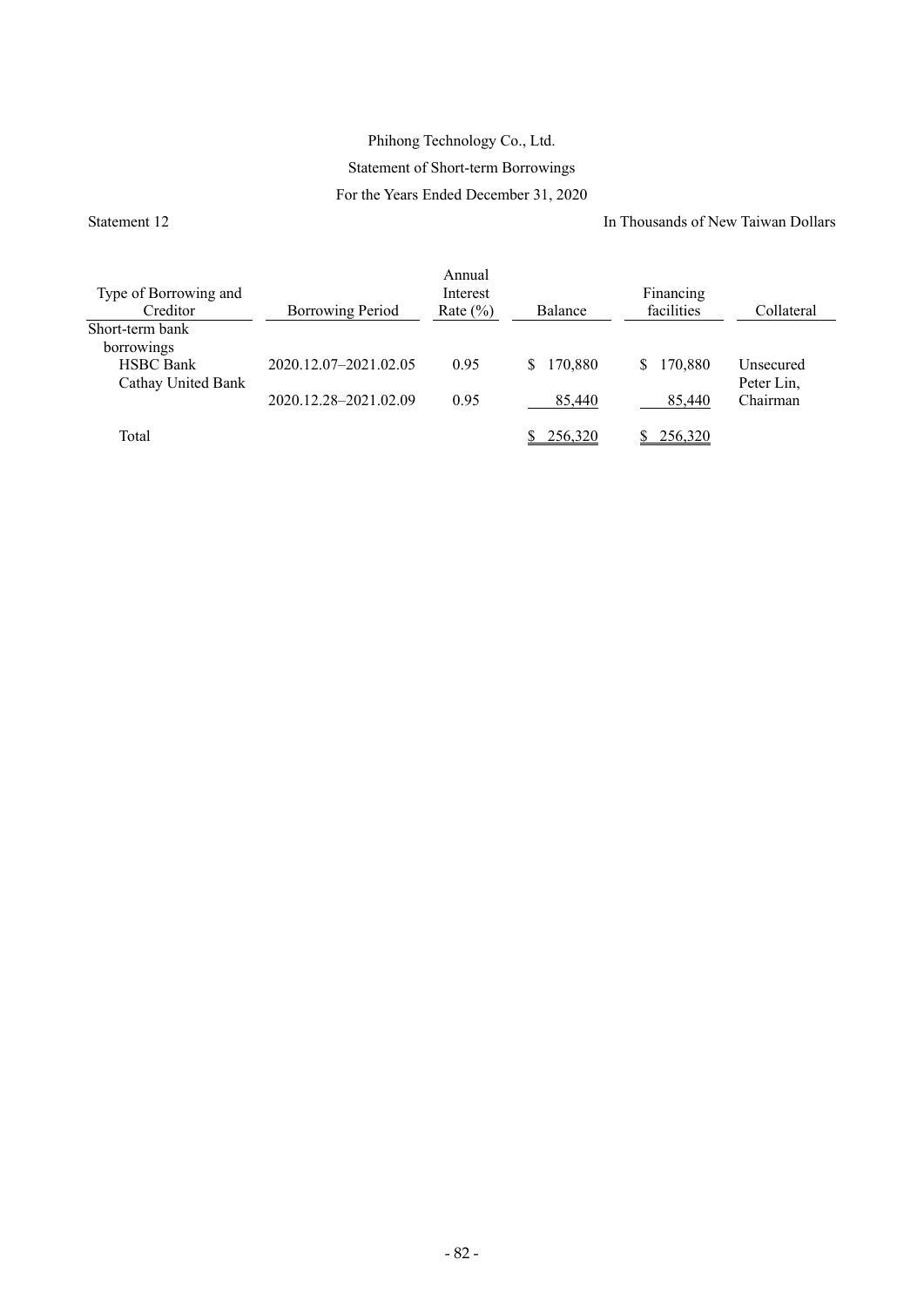### Phihong Technology Co., Ltd. Statement of Accounts Payable

December 31, 2020

Statement 13 In Thousands of New Taiwan Dollars

Name Summary Summary Amount Others (Note) Supply payment from non-related parties 5 11,780

Note: The amount of a single customer did not exceed 5% of the account.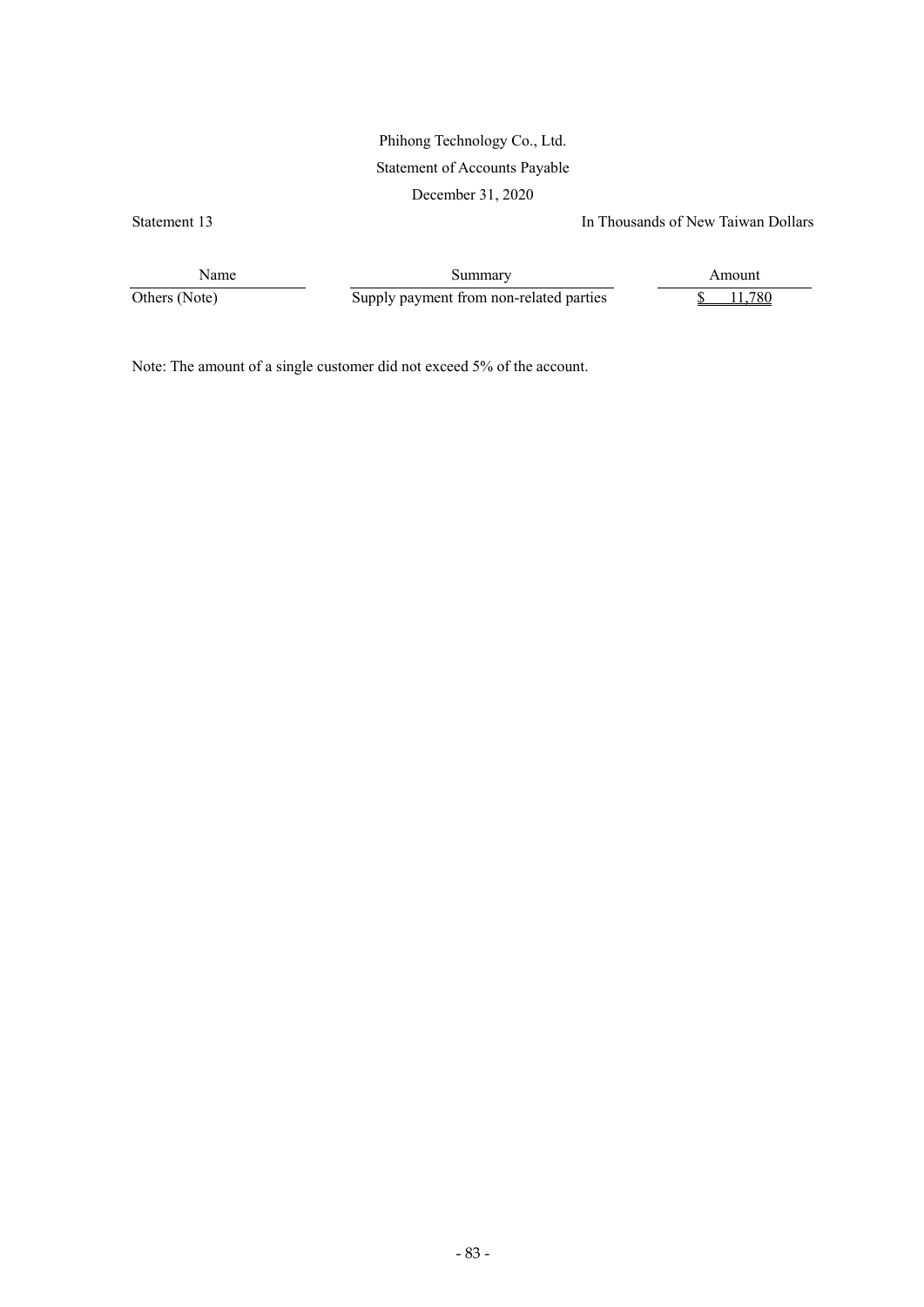### Phihong Technology Co., Ltd. Statement of Accounts Payable - Related Parties

#### December 31, 2020

Statement 14 In Thousands of New Taiwan Dollars

| Name                                          | Summary                                | Amount |     |  |  |
|-----------------------------------------------|----------------------------------------|--------|-----|--|--|
| Heng Hui Co., Ltd.                            | Supply payment from<br>related parties | \$     | 941 |  |  |
| Dongguan Shuang-Ying Electronics Co.,<br>Ltd. | , ,                                    |        | 225 |  |  |
| Others (Note)                                 | , ,                                    |        | 32  |  |  |
|                                               |                                        |        | -98 |  |  |

Note: The amount of a single customer did not exceed 5% of the account.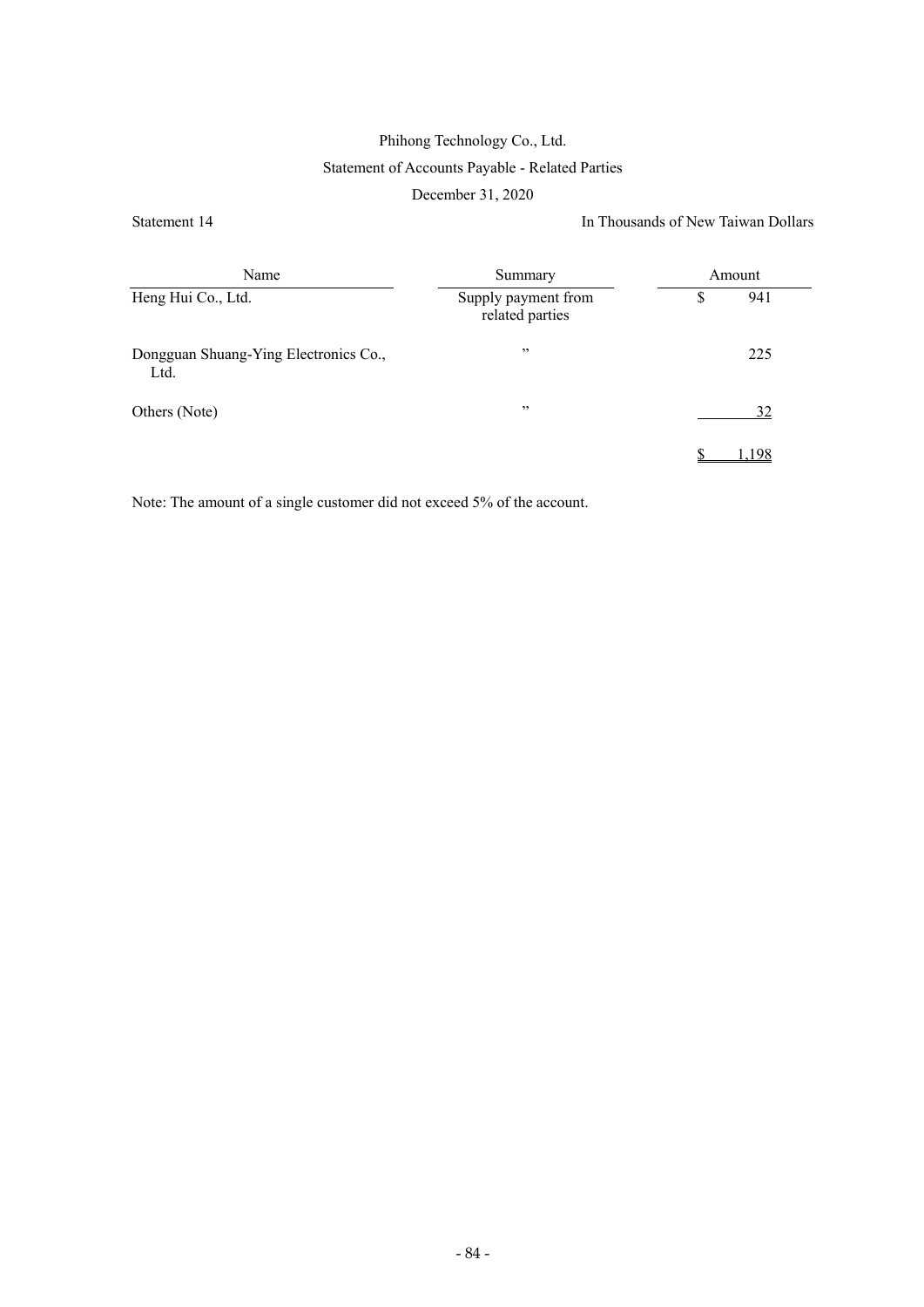# Phihong Technology Co., Ltd.

### Statement of Other Current Liabilities

December 31, 2020

Statement 15 In Thousands of New Taiwan Dollars

| Item                                          | Summary                                                 | Amount       |
|-----------------------------------------------|---------------------------------------------------------|--------------|
| Temporary credits                             | Payments received/paid on behalf<br>of others           | \$<br>42,023 |
| Provision for other short-term<br>liabilities | Provision for warranty liabilities<br>and export losses | 33,824       |
| Advance sales receipts                        | Supply payment from non-related<br>parties              | 9,016        |
| <b>Others</b>                                 |                                                         | 631          |
|                                               |                                                         |              |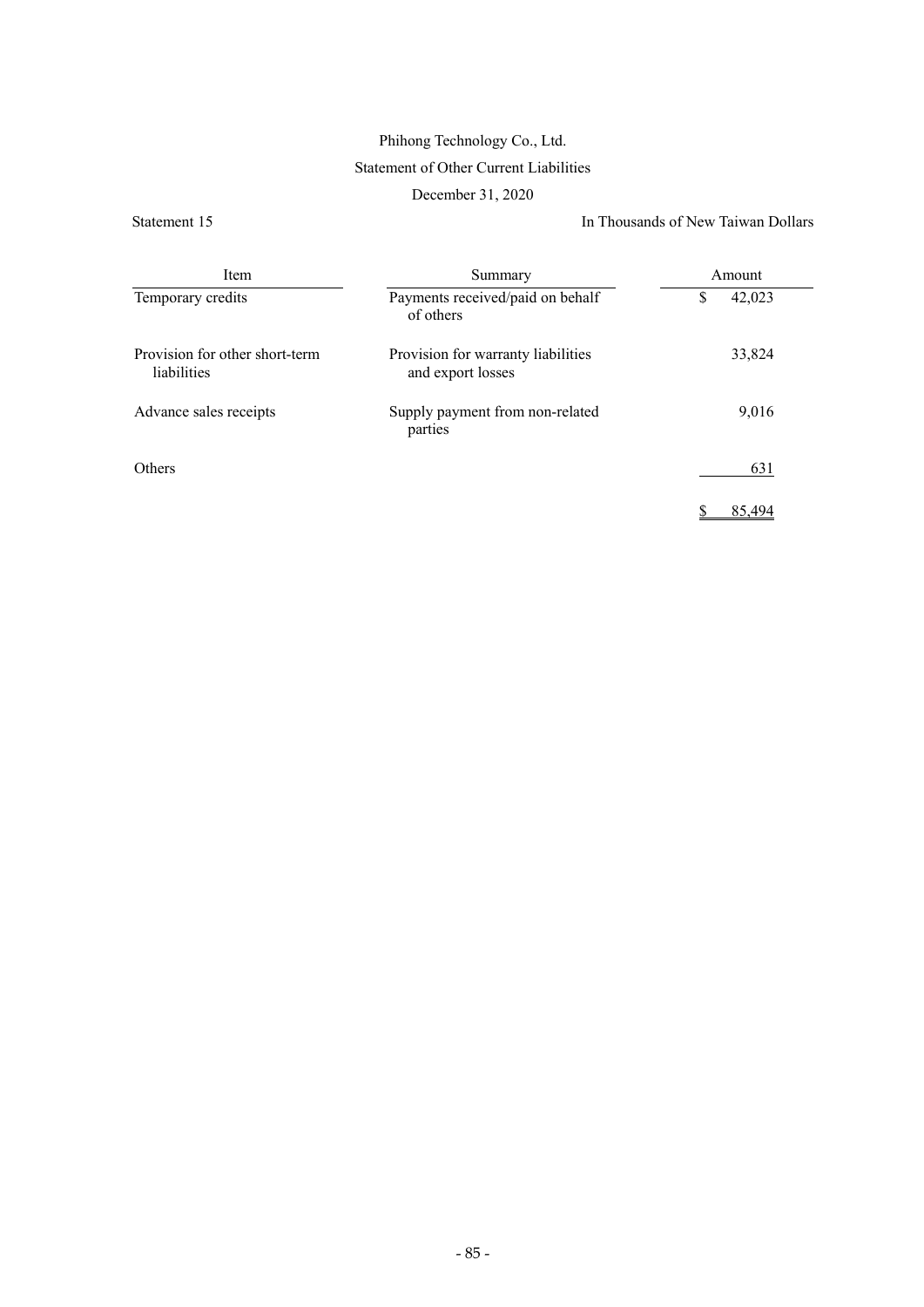### Phihong Technology Co., Ltd. Statement of Long-term Borrowings December 31, 2020

Statement 16

#### In Thousands of New Taiwan Dollars

|                           |                    |                             | Amount                            |         |                        |                                    |                                         |
|---------------------------|--------------------|-----------------------------|-----------------------------------|---------|------------------------|------------------------------------|-----------------------------------------|
| Creditor                  | Summary            | Maturity within<br>one year | Maturity in more than<br>one year | Total   | <b>Contract Period</b> | <b>Annual Interest Rate</b><br>(%) | <b>Collateral or Guarantee</b>          |
| Long-term bank borrowings |                    |                             |                                   |         |                        |                                    |                                         |
| Syndicated loan           | Secured borrowings | 45,000                      | 255,000                           | 300,000 | 2019.08.22-2022.07.30  | 1.9871-1.9872                      | Peter Lin, Chairman; land and buildings |
| EnTie Bank                | , ,                | 7,662                       | 17,878                            | 25,540  | 2020.09.10-2023.09.10  | 1.2740                             | Peter Lin, Chairman                     |
| Taiwan Cooperative Bank   | , 22               | 1,125                       | 7,875                             | 9,000   | 2020.09.07-2023.09.07  | 1.5000                             | , ,                                     |
| Chang Hwa Bank            | , 2, 3             | 10,950                      | 25,550                            | 36,500  | 2020.09.07-2023.09.07  | 1.4200                             |                                         |
|                           |                    | 64,737                      | 306,303                           | 371,040 |                        |                                    |                                         |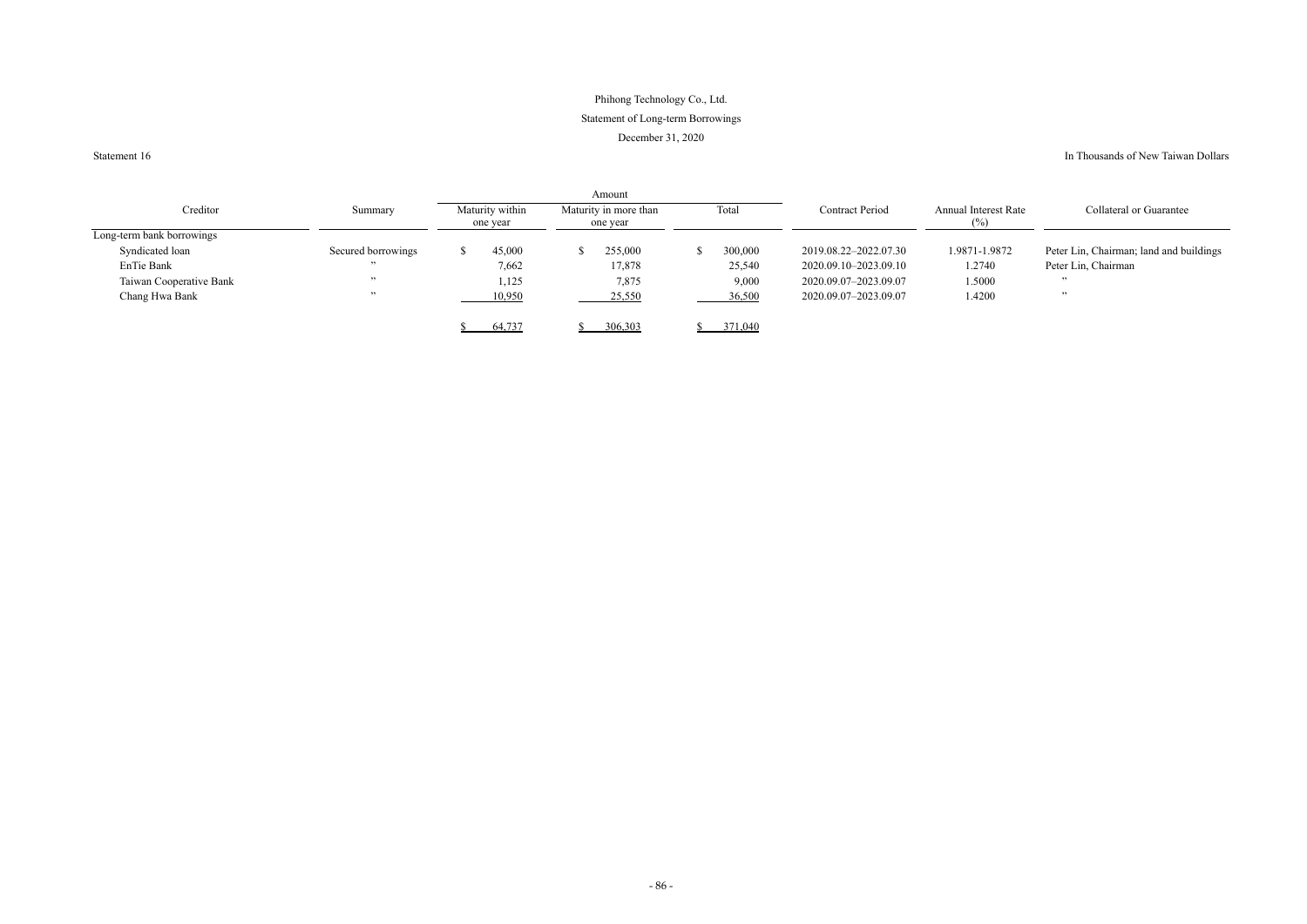### Phihong Technology Co., Ltd.

#### Statement of Lease Liabilities

#### December 31, 2020

Statement 17 In Thousands of New Taiwan Dollars

| Item                                           | Summary                               | <b>Contract Period</b> | Discount rate<br>$(\%)$ |    | Balance, Ending<br>of year | Note |
|------------------------------------------------|---------------------------------------|------------------------|-------------------------|----|----------------------------|------|
| Land                                           | Parking space land                    | 2020.02.01-2023.01.31  | 1.2000                  | \$ | 2,098                      | None |
| Land                                           | Parking space land                    | 2020.02.01-2021.12.31  | 1.2000                  |    | 882                        | None |
| Transportation<br>equipment                    | Electric vehicle<br>renting           | 2018.07.01-2023.06.30  | 1.1550                  |    | 1,055                      | None |
| , 22                                           | Electric vehicle<br>renting           | 2020.11.24~2023.11.23  | 1.9872                  |    | 2,192                      | None |
| Other equipment                                | Image dimension<br>measurement system | 2020.05.01-2022.04.30  | 1.1550                  |    | 793                        | None |
| Less: Lease liabilities<br>due within one year |                                       |                        |                         |    | 3,632)                     | None |
|                                                |                                       |                        |                         | S  | 3.388                      |      |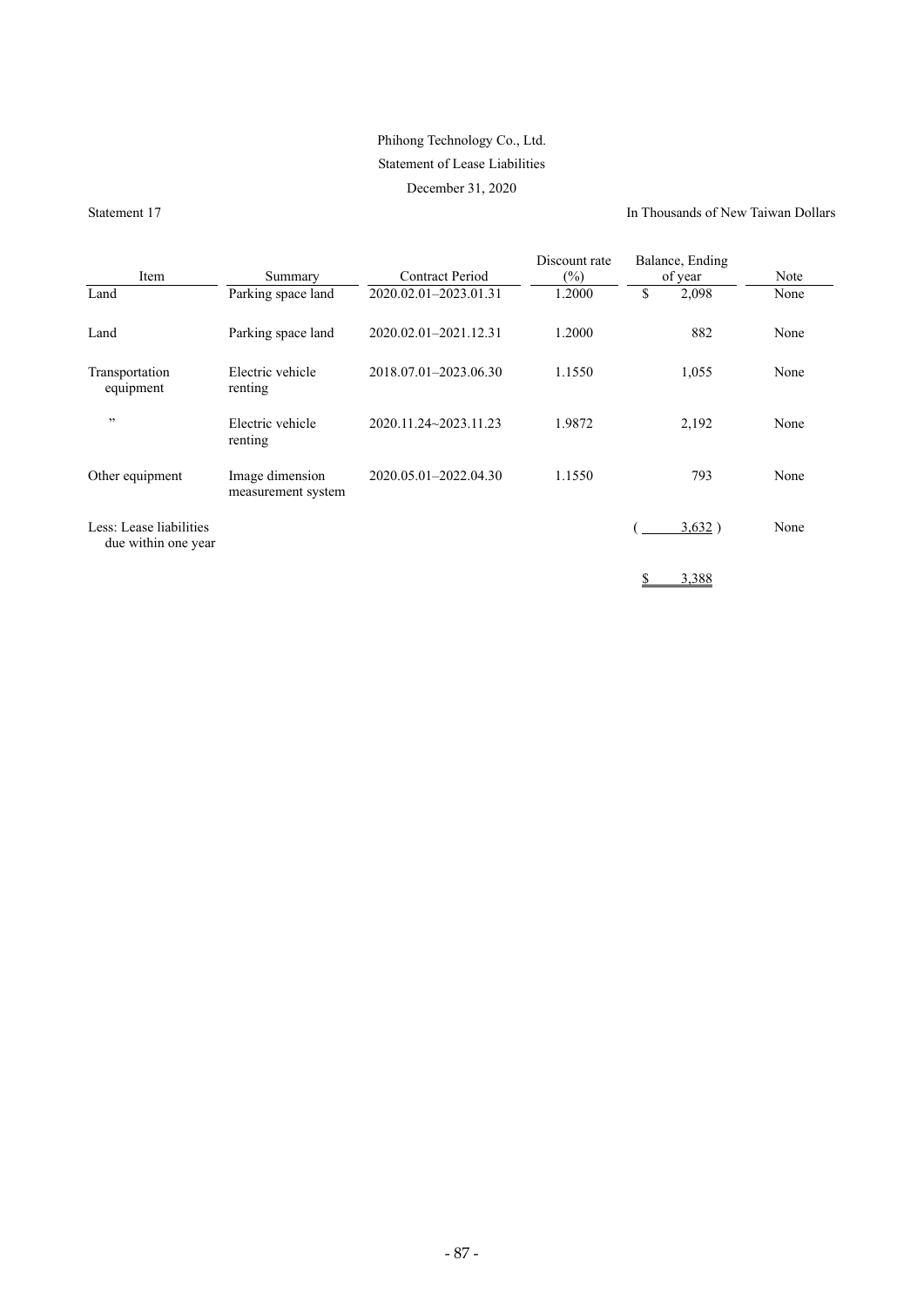### Phihong Technology Co., Ltd. Statement of Bonds Payable December 31, 2020

Statement 18

In Thousands of New Taiwan Dollars

|                        |              |                 |                                                                                         |                                |                 |               | Amount          |             |                 |                                                            |
|------------------------|--------------|-----------------|-----------------------------------------------------------------------------------------|--------------------------------|-----------------|---------------|-----------------|-------------|-----------------|------------------------------------------------------------|
|                        |              |                 |                                                                                         | Annual<br><b>Interest Rate</b> |                 |               |                 | Unamortized |                 |                                                            |
|                        |              |                 | Interest Payment Date and Repayment                                                     |                                | Total Amount of |               | Balance, Ending | premium     |                 |                                                            |
| Name of Bond           | Trustee      | Period          | Method                                                                                  |                                | Issue           | Amount Repaid | of year         | (discount)  | Carrying Amount | Collateral                                                 |
| Secured domestic bonds | Bank SinoPac | 2016.04-2021.04 | Principal is repaid in a lump sum upon<br>maturity, and interest is paid once a<br>year | 0.95                           | 000,000         |               | 1,000,000       | 117         | 999,88          | Peter Lin, Chairman; bank deposits,<br>land, and buildings |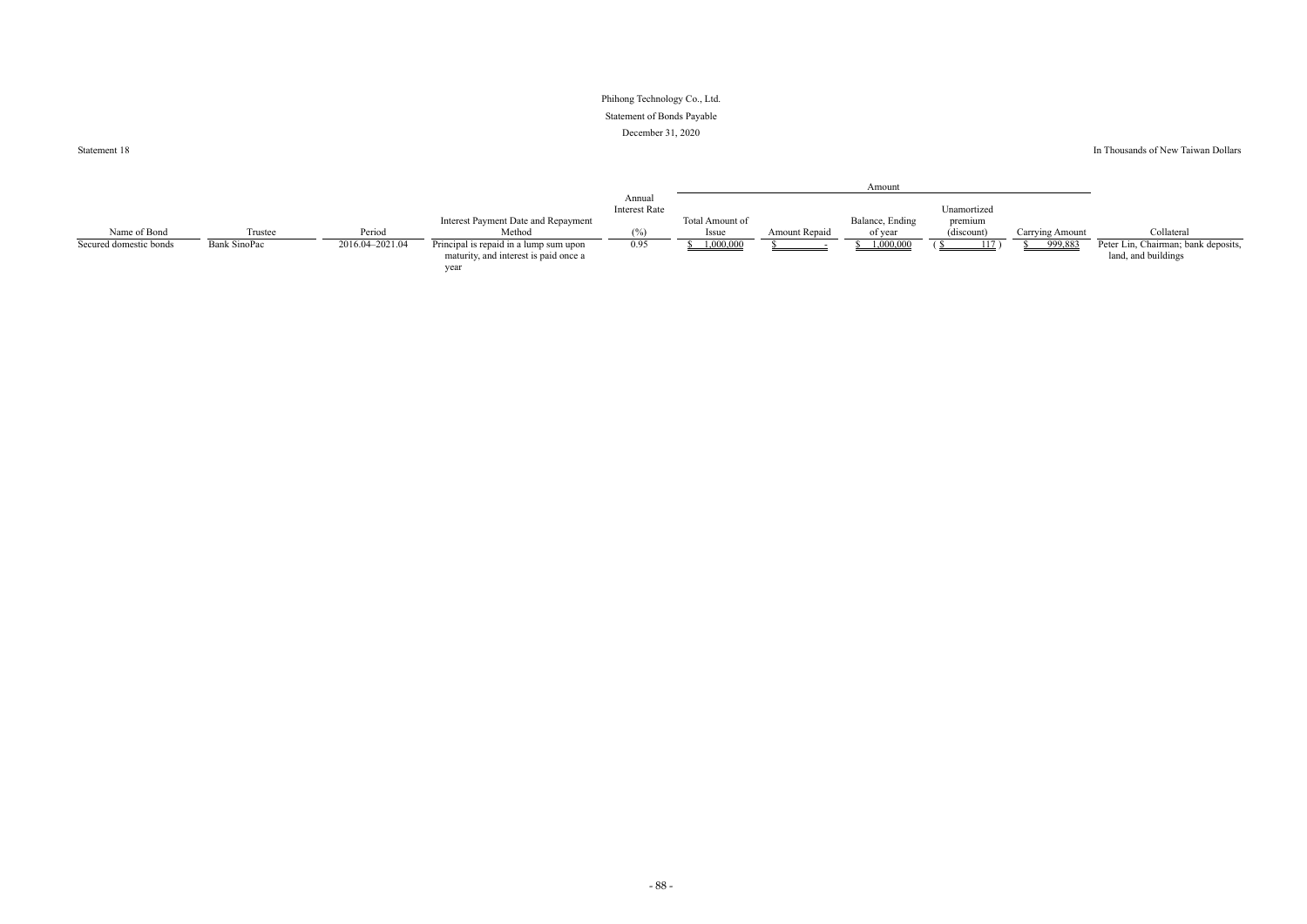### Phihong Technology Co., Ltd. Statement of Operating Revenue For the Years Ended December 31, 2020

Statement 19<br>In Thousands of New Taiwan Dollars

| Name           | Number          | Amount    |  |  |
|----------------|-----------------|-----------|--|--|
| Power supplies | 80,890 thousand | 6,800,044 |  |  |
| Others         |                 | 5,656     |  |  |

\$ 6,805,700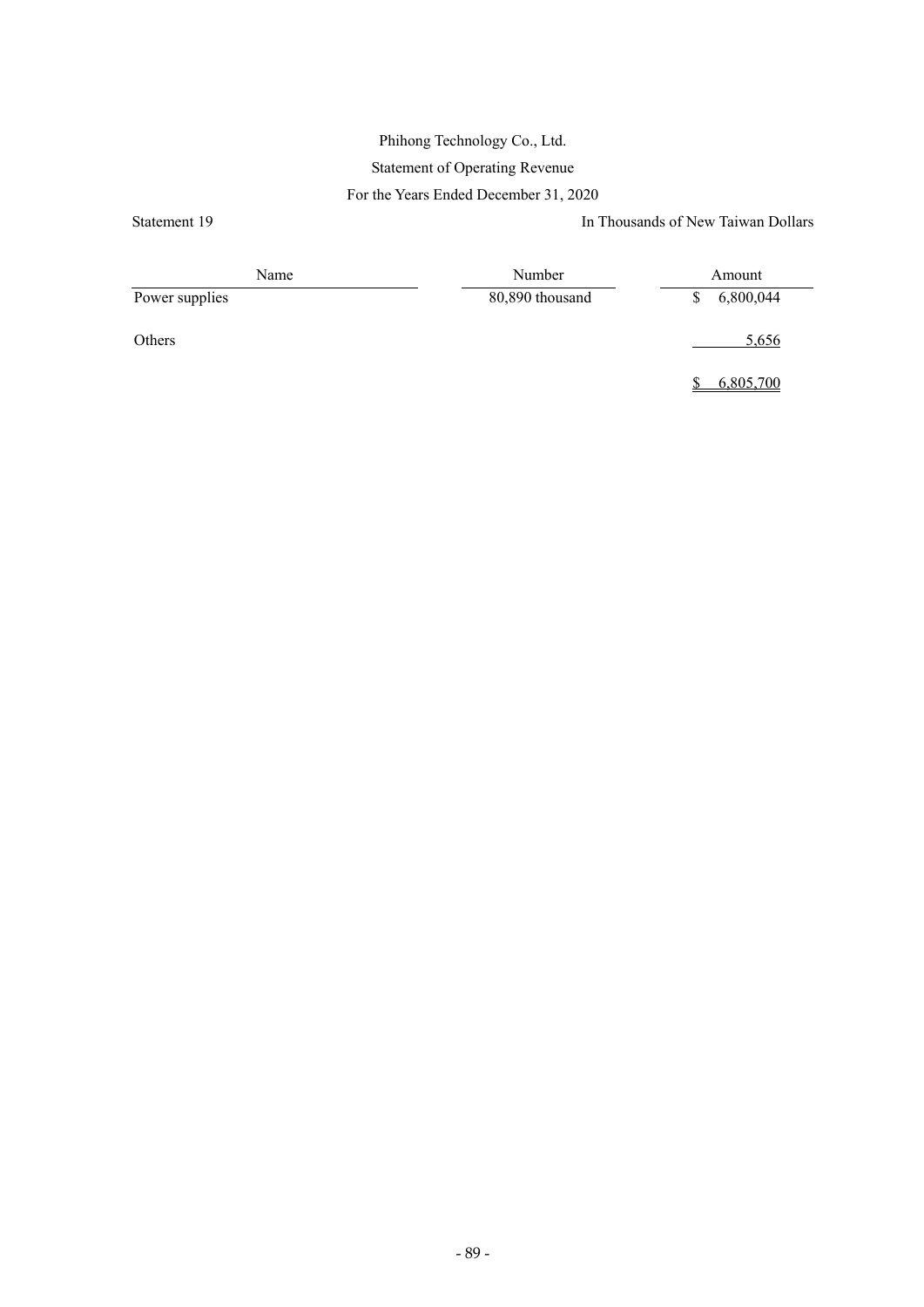## Phihong Technology Co., Ltd.

### Statement of Operating Cost

### For the Years Ended December 31, 2020

Statement 20 In Thousands of New Taiwan Dollars

| Item                                    | Amount         |  |  |  |
|-----------------------------------------|----------------|--|--|--|
| Raw materials                           |                |  |  |  |
| Balance, beginning of year              | \$<br>2,345    |  |  |  |
| Add:Raw materials purchased             | 24,024         |  |  |  |
| Less: Raw materials, end of year        | 10,104)        |  |  |  |
| Sales of raw materials                  | 1,783)         |  |  |  |
| Raw materials consumed in year          | 14,482         |  |  |  |
| Manufacturing expenses                  | 50,827         |  |  |  |
| Manufacturing costs                     | 65,309         |  |  |  |
| Add: Work in process, beginning of year | 185            |  |  |  |
| Purchases of work in process            | 193            |  |  |  |
| Less: Work in process, end of year      | 271)           |  |  |  |
| Sales of work in process                | 89)            |  |  |  |
| Costs of finished goods                 | 65,327         |  |  |  |
| Add:Finished goods, beginning of year   | 52,378         |  |  |  |
| Purchases of finished goods             | 5,969,436      |  |  |  |
| Less: Finished goods, end of year       | $61,099$ )     |  |  |  |
| Cost of sales of finished goods         | 6,026,042      |  |  |  |
| Add: Cost of sales of raw materials     | 1,872          |  |  |  |
| Less: Transferred to operating expenses | 4,942)         |  |  |  |
| Inventory valuation losses              | 2,556          |  |  |  |
|                                         | 6,025,528<br>S |  |  |  |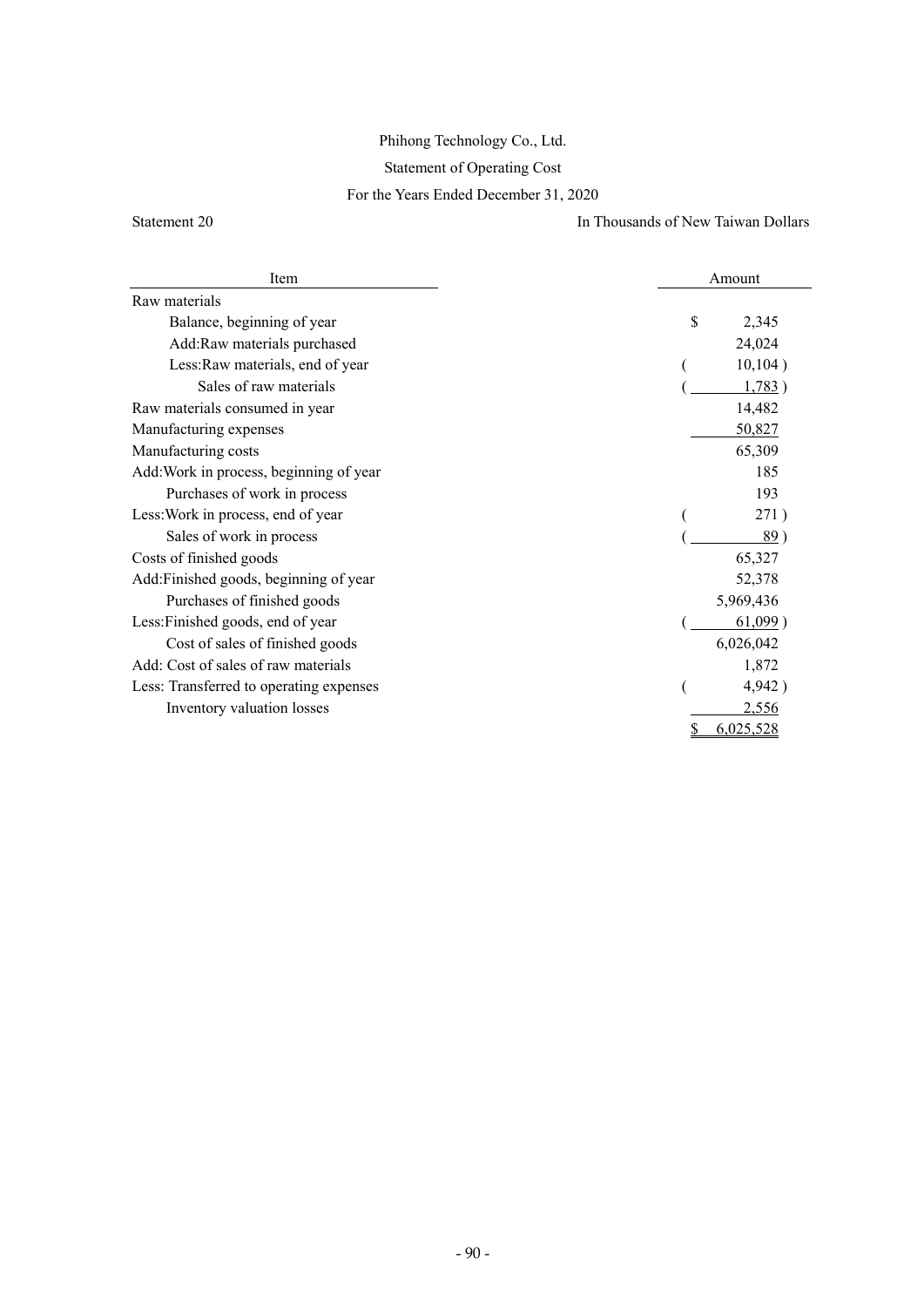### Phihong Technology Co., Ltd. Statement of Sales and Marketing Expenses For the Years Ended December 31, 2020

Statement 21 In Thousands of New Taiwan Dollars

| Item                  | Summary                                     | Amount |         |  |
|-----------------------|---------------------------------------------|--------|---------|--|
| Salary and wages      |                                             | \$     | 99,481  |  |
| Shipping fee          |                                             |        | 38,031  |  |
| Commissions expense   |                                             |        | 20,874  |  |
| Sample expense        |                                             |        | 14,052  |  |
| Other expenses (Note) | Management expense for offices in<br>Europe |        | 73,559  |  |
|                       |                                             | S      | 245,997 |  |

Note: The amount of each item did not exceed 5% of the account.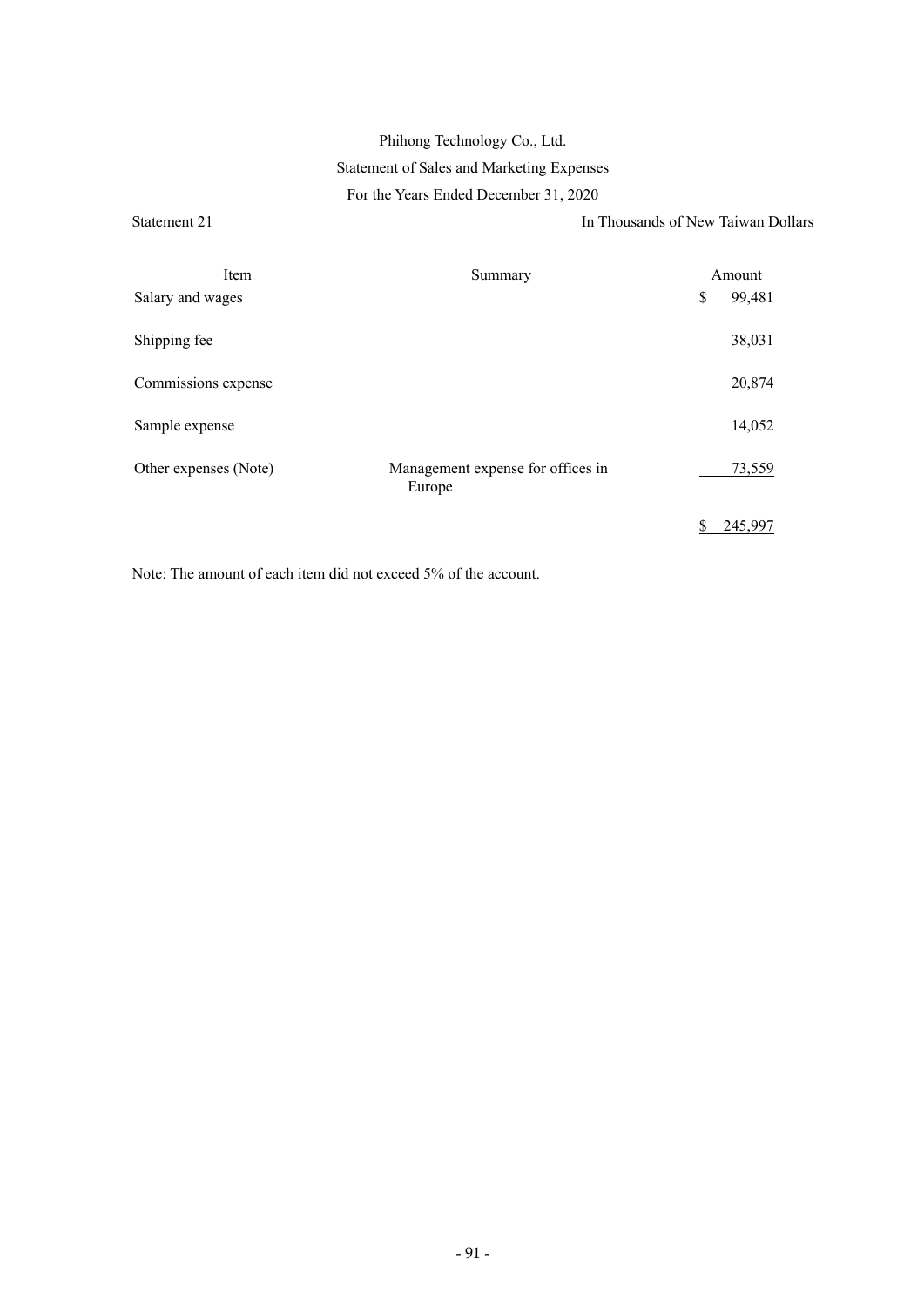### Phihong Technology Co., Ltd. Statement of General and Administrative Expenses For the Years Ended December 31, 2020

Statement 22 In Thousands of New Taiwan Dollars

| Item<br>Summary       |                                    | Amount       |  |  |
|-----------------------|------------------------------------|--------------|--|--|
| Salary and wages      |                                    | 83,217<br>\$ |  |  |
| Depreciation          |                                    | 26,788       |  |  |
| Labor service expense |                                    | 14,780       |  |  |
| Other expenses (Note) | Insurance premiums, pensions, etc. | 47,786       |  |  |
|                       |                                    | 72.57        |  |  |

Note: The amount of each item did not exceed 5% of the account.